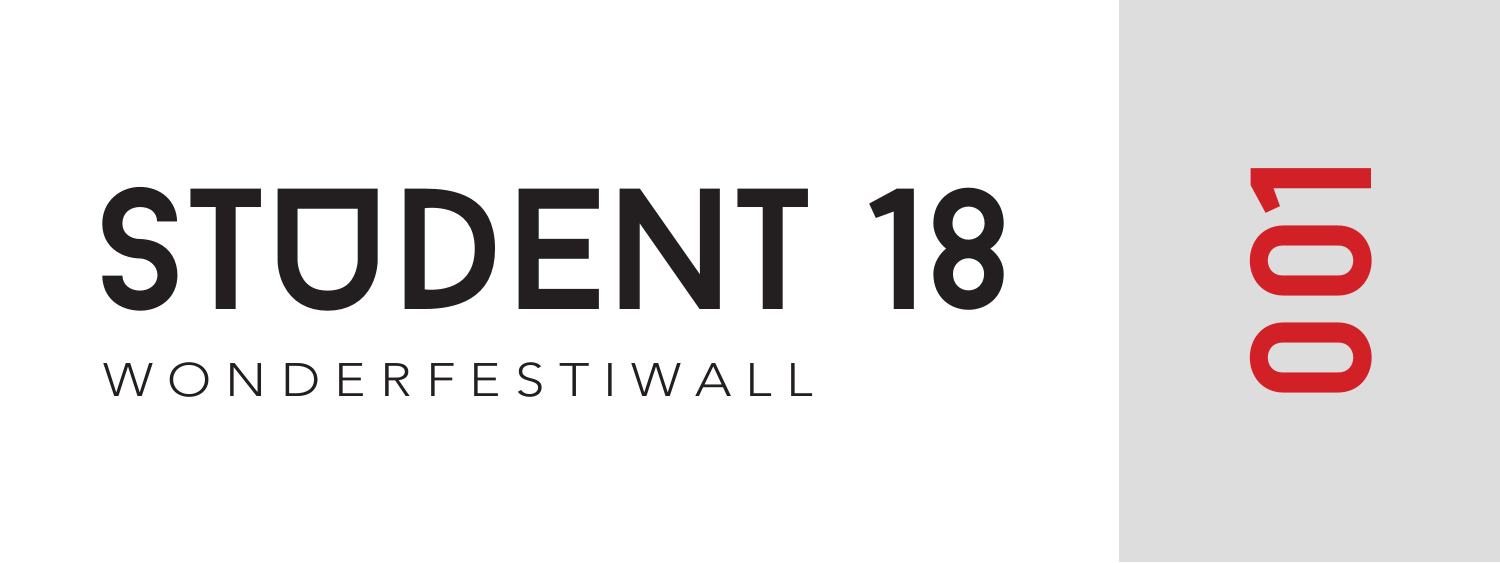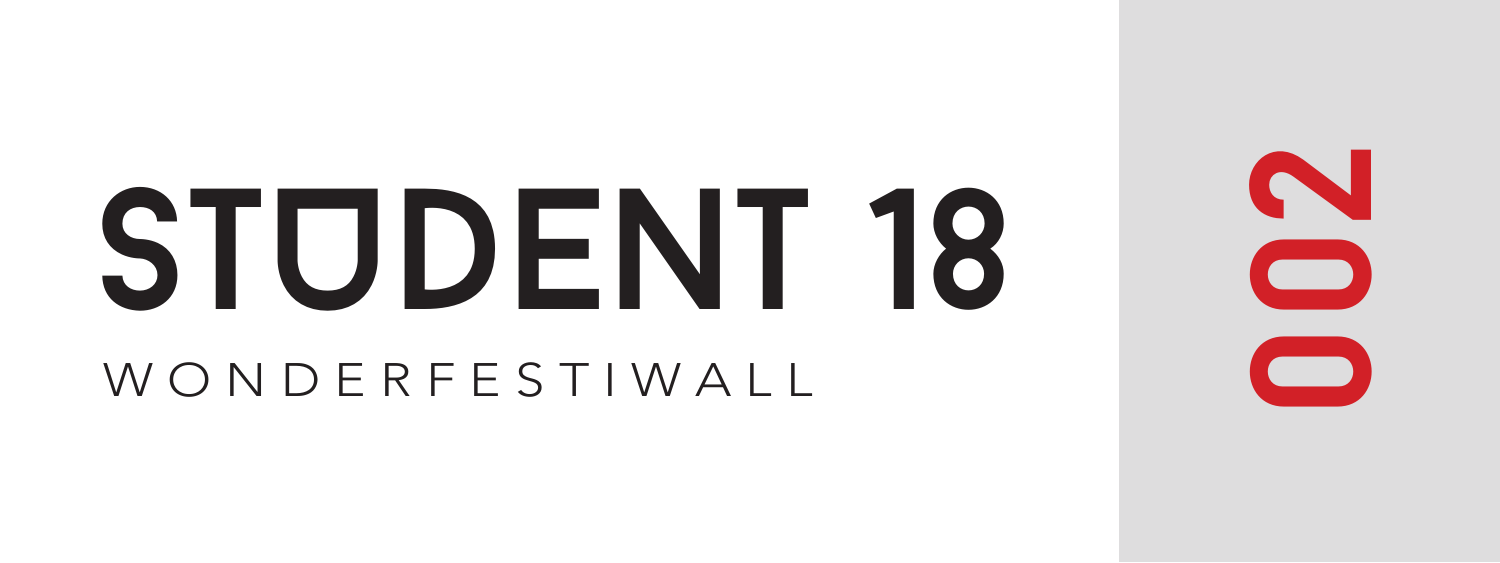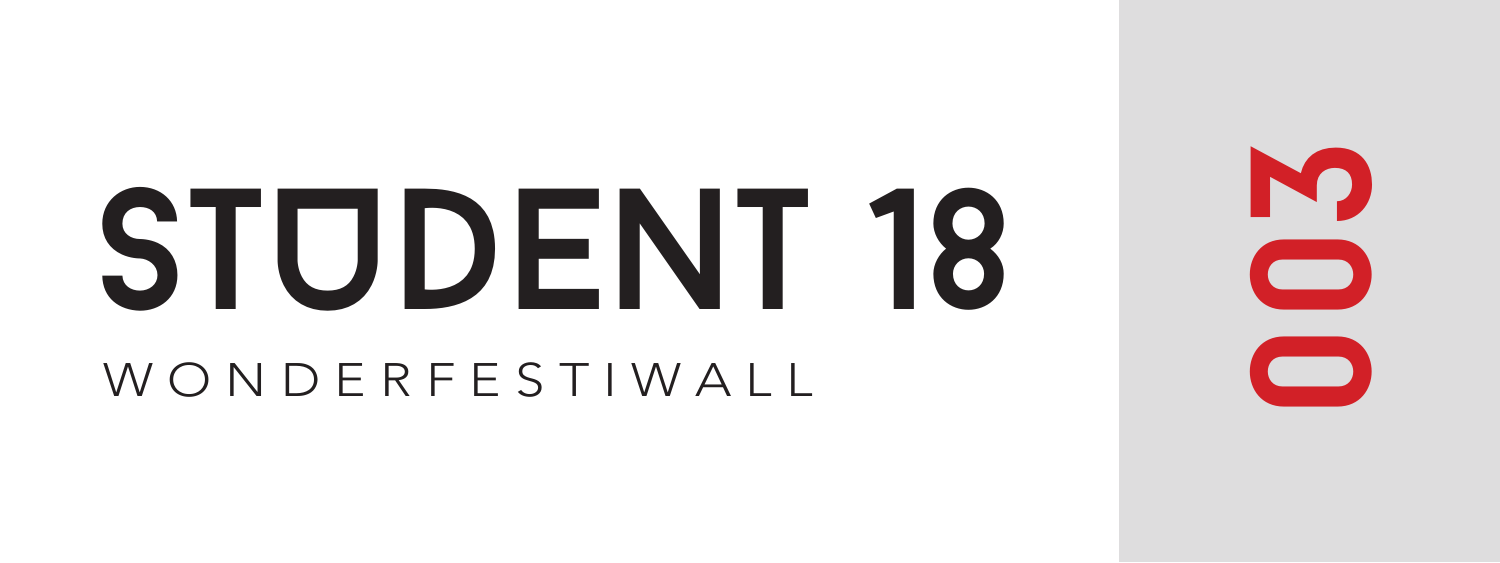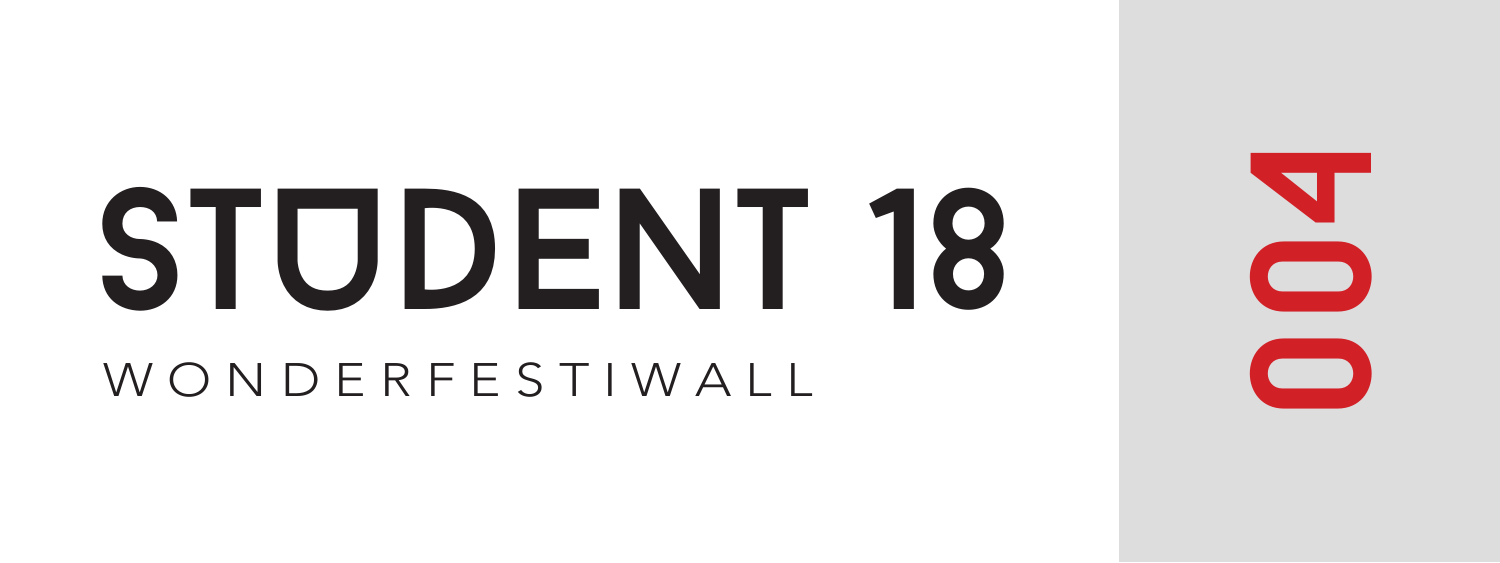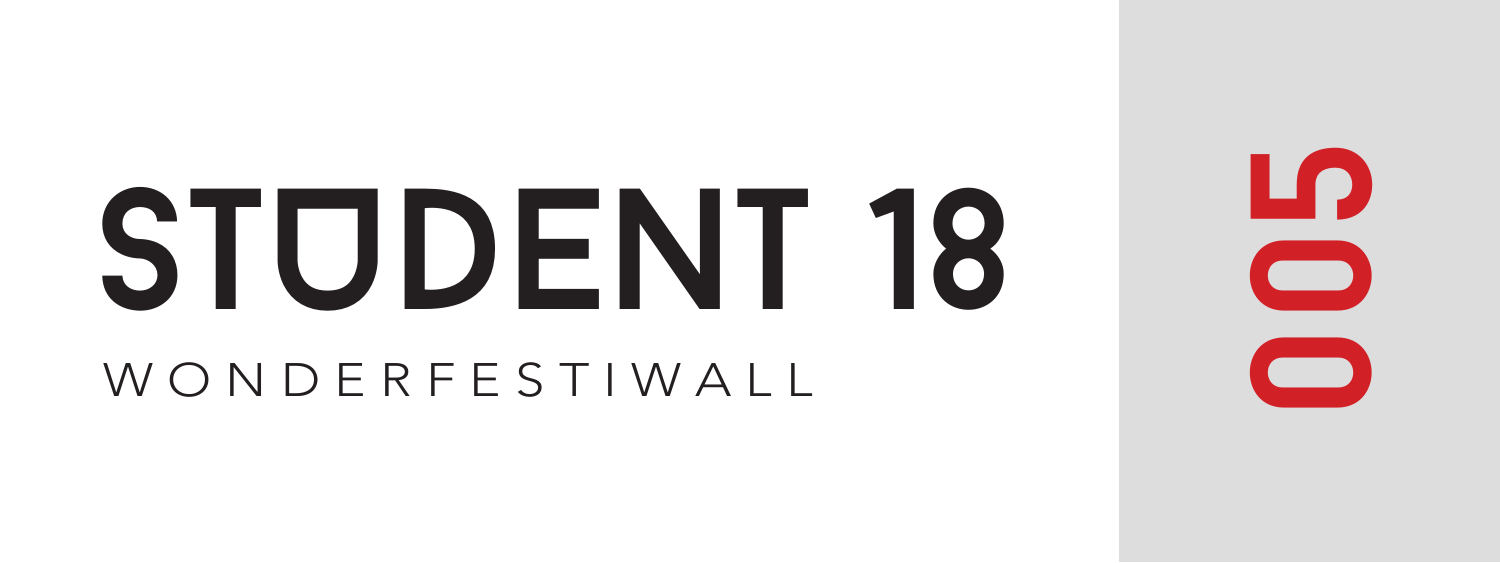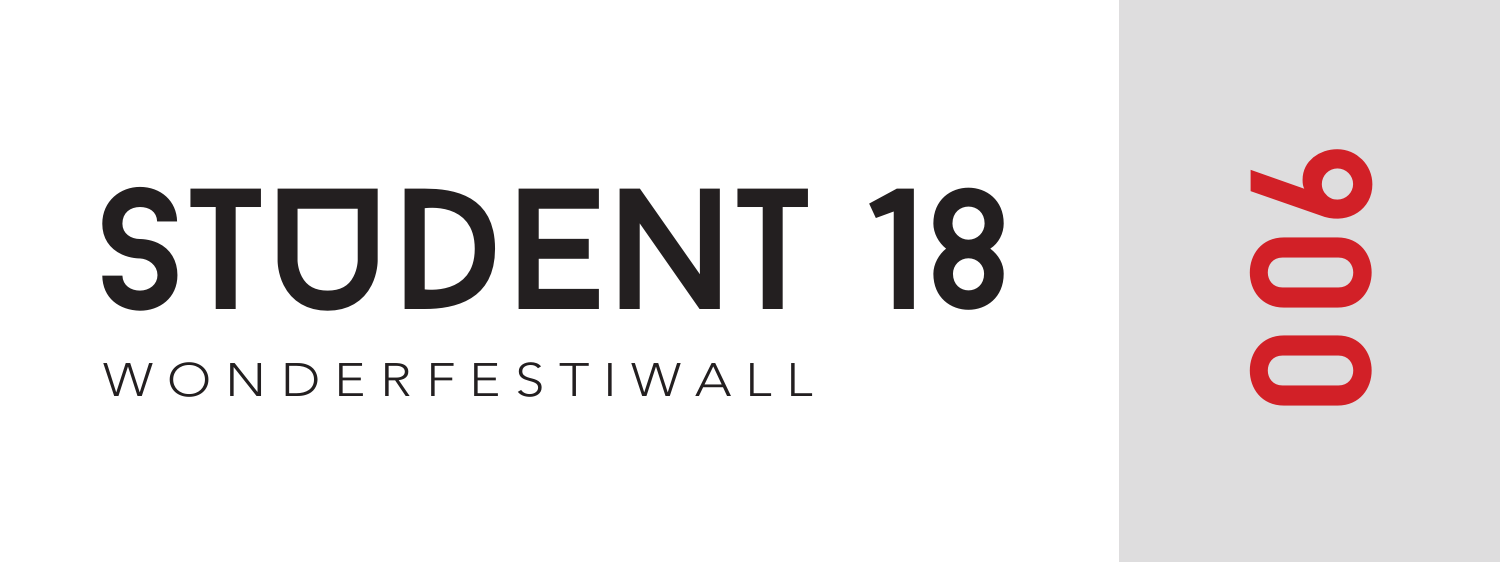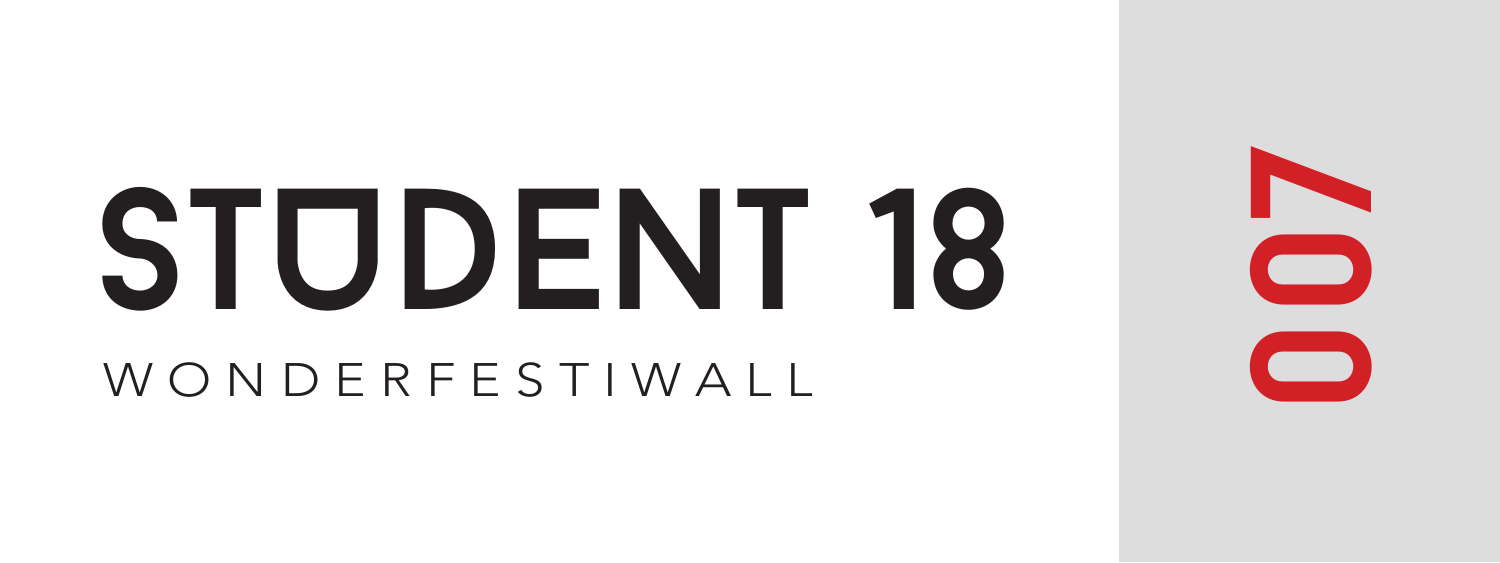

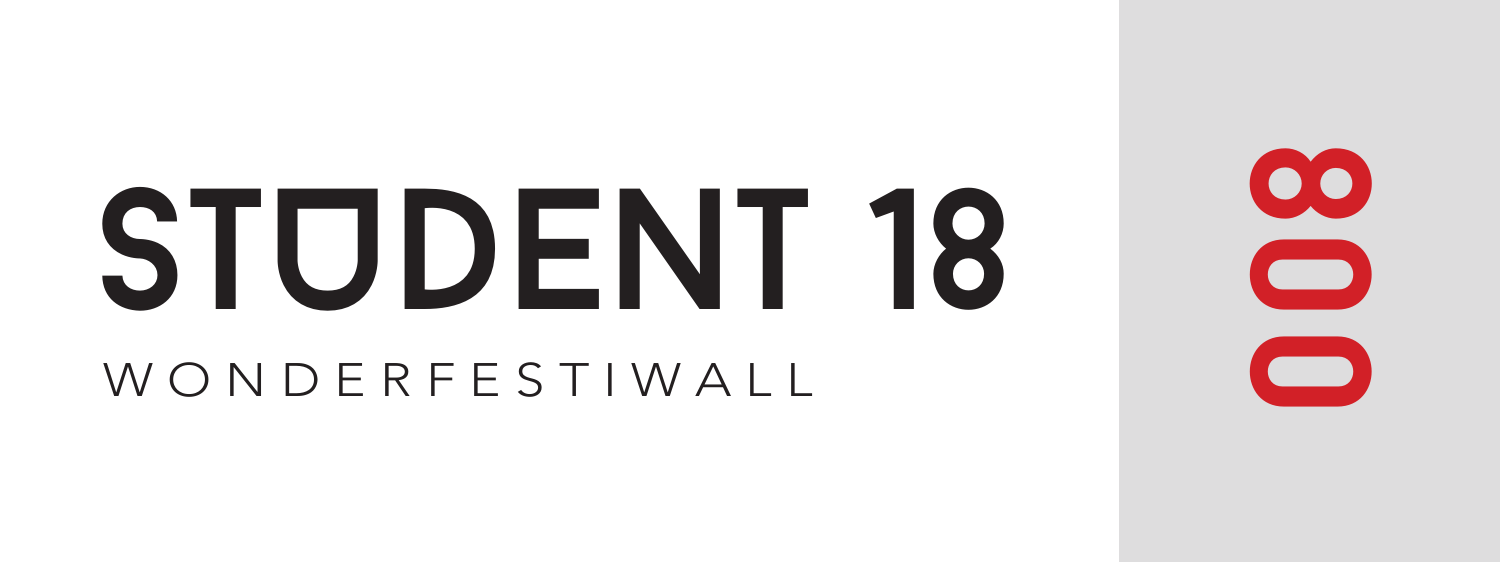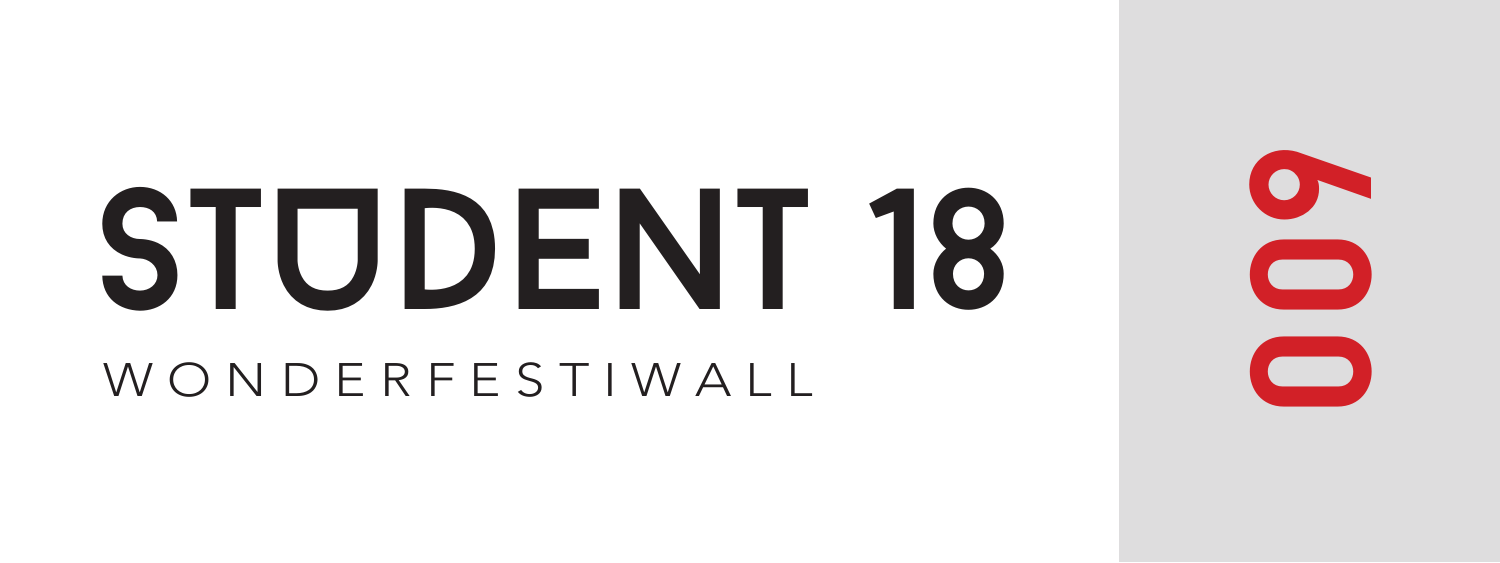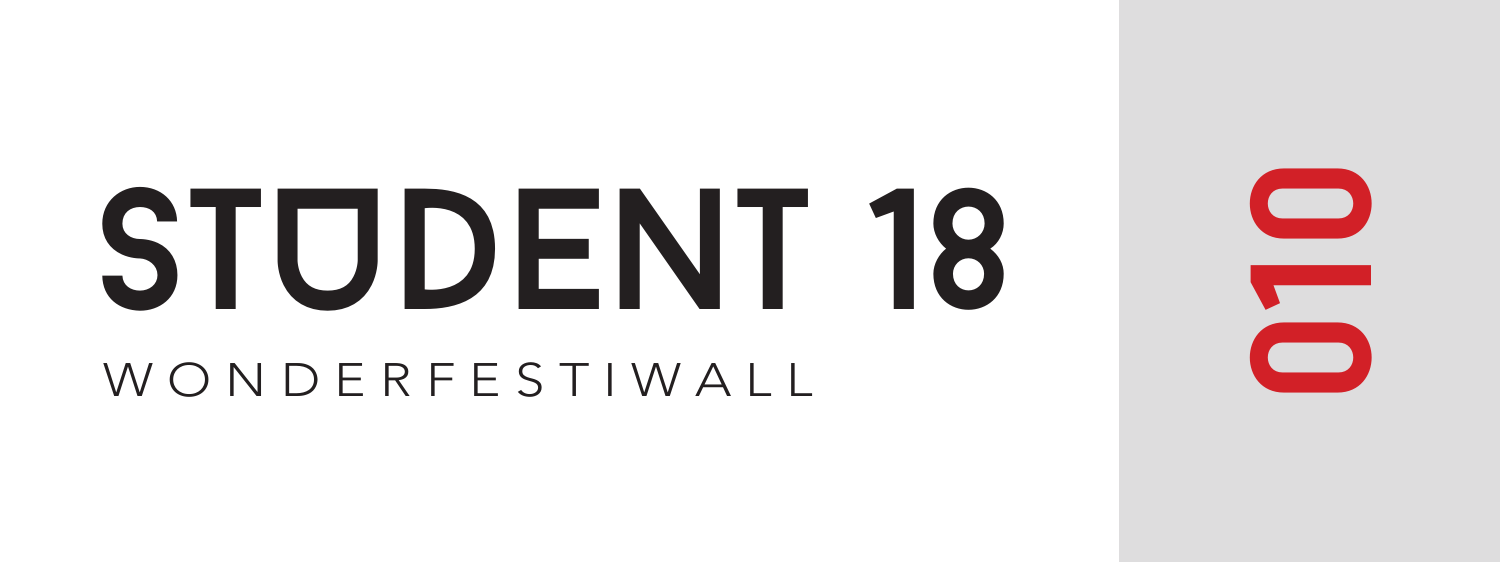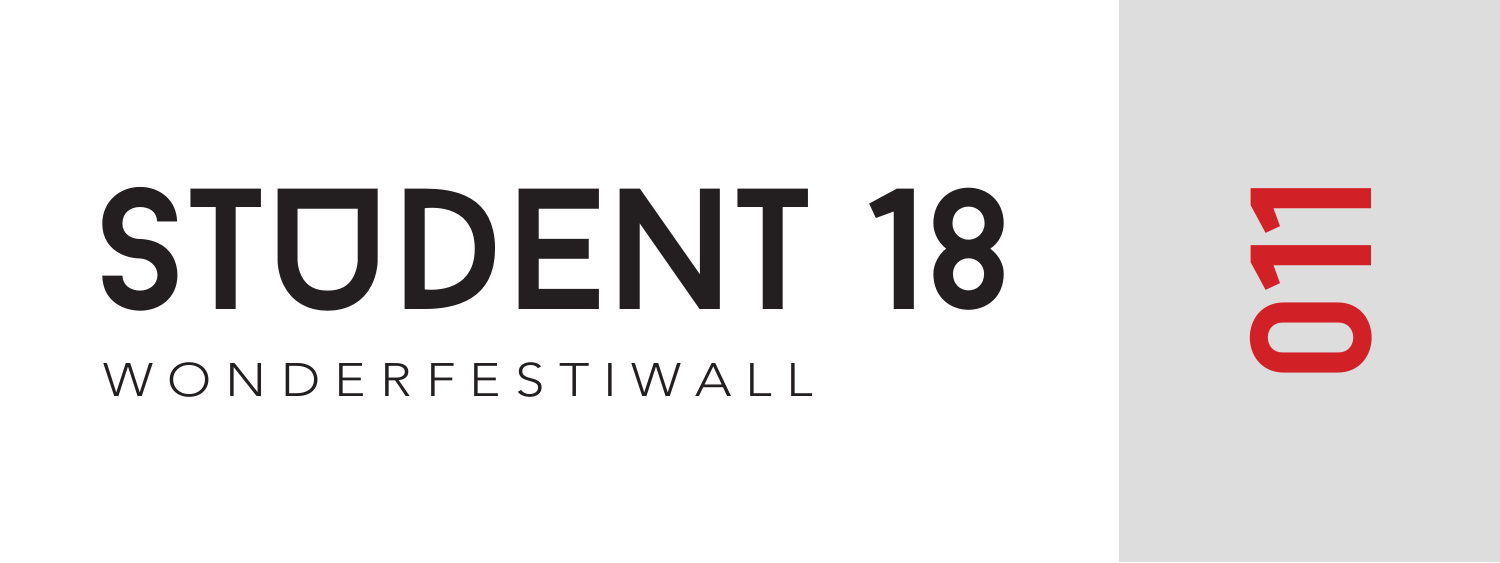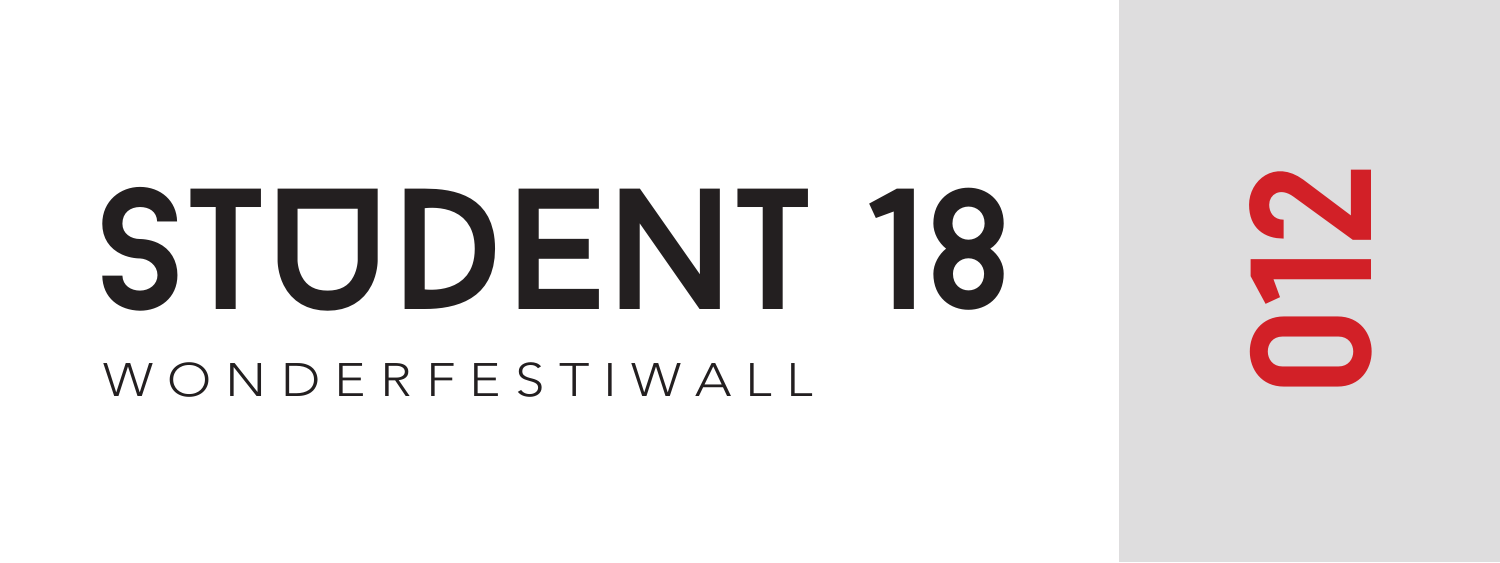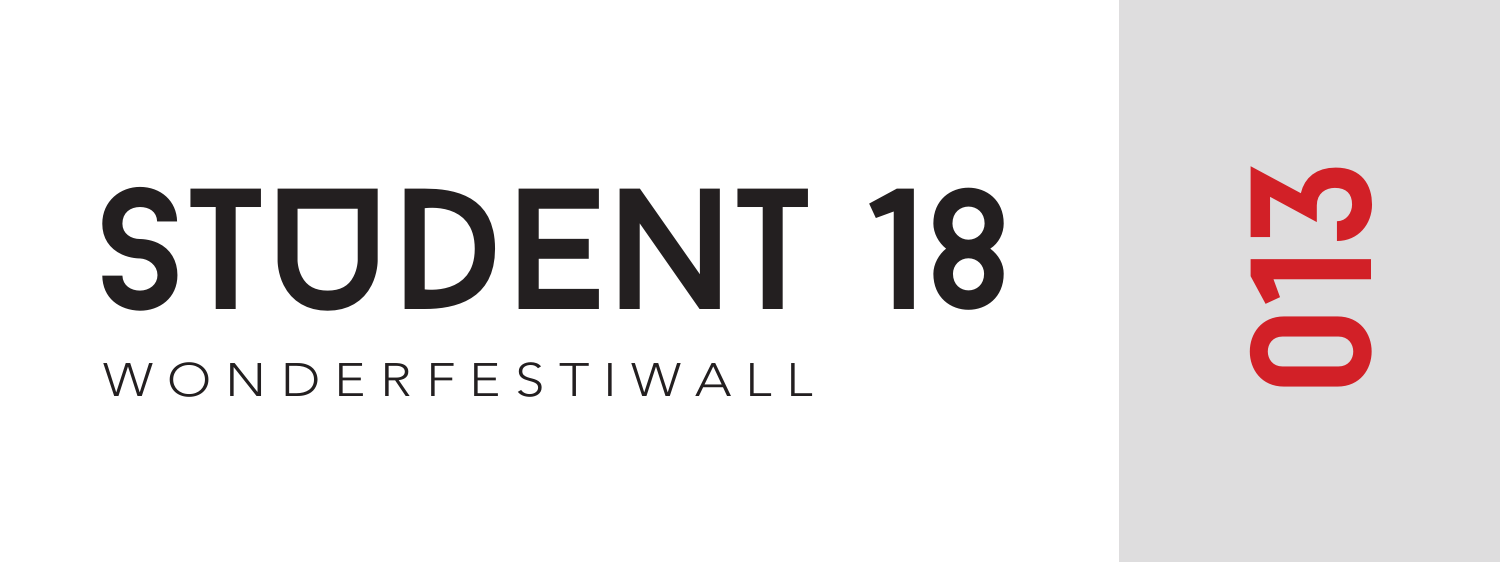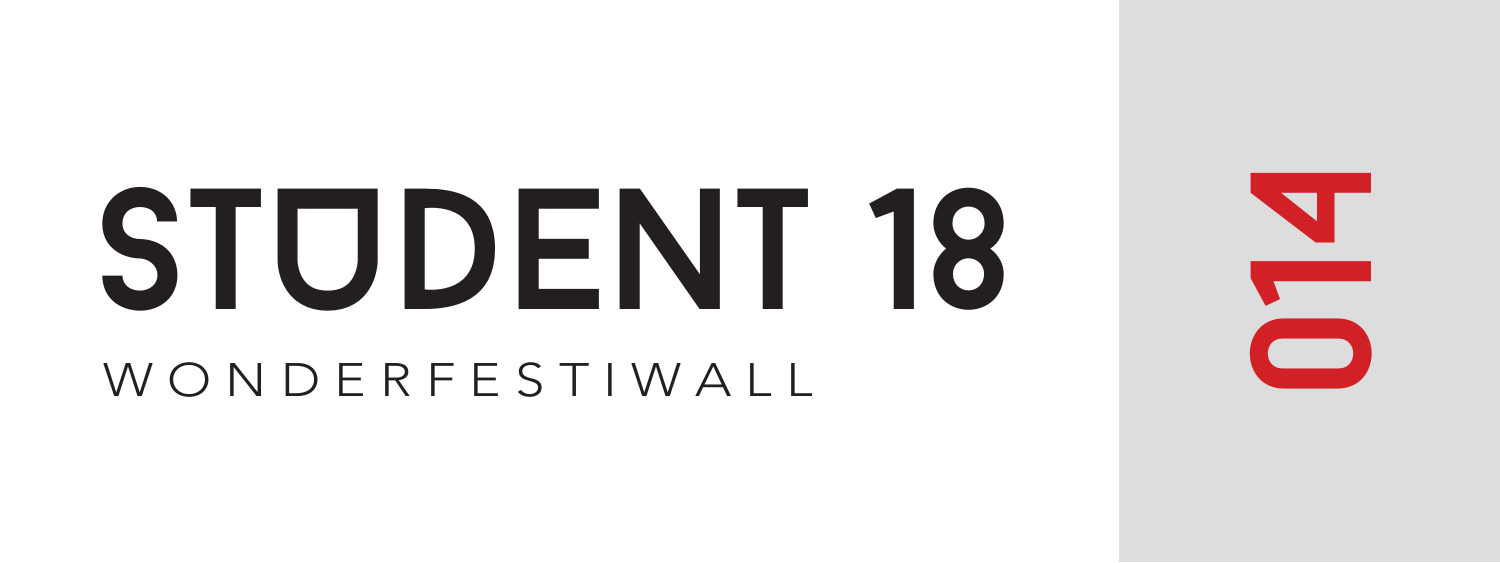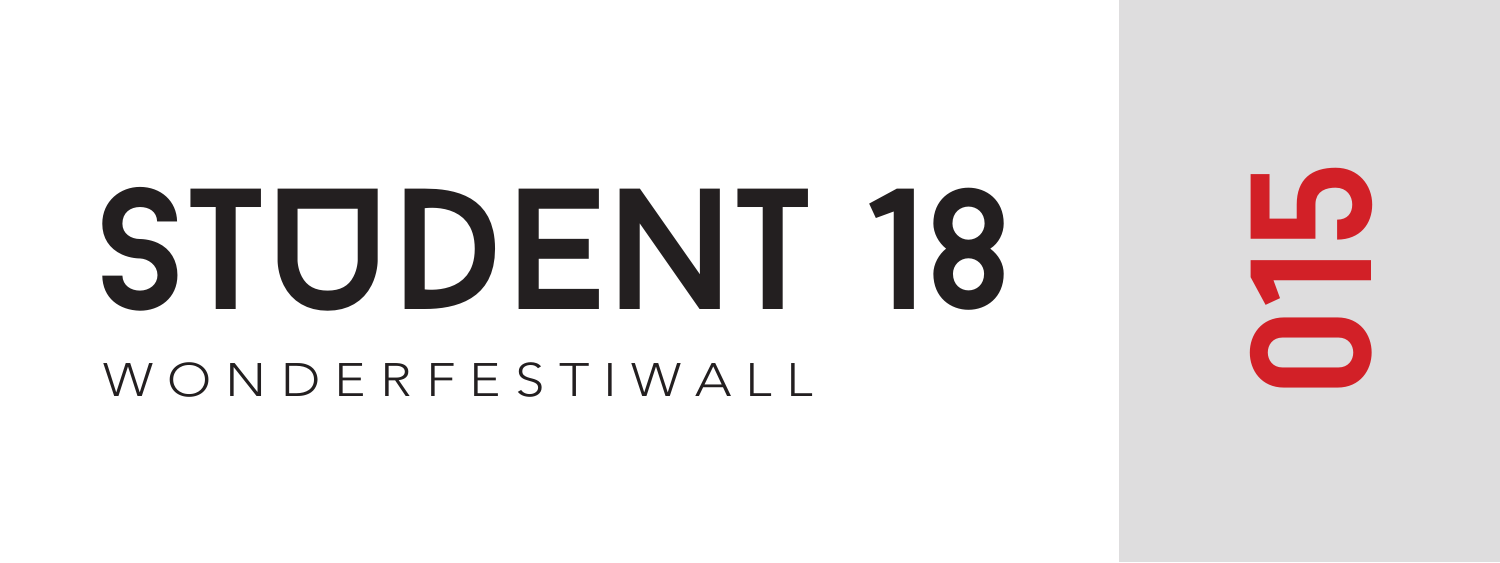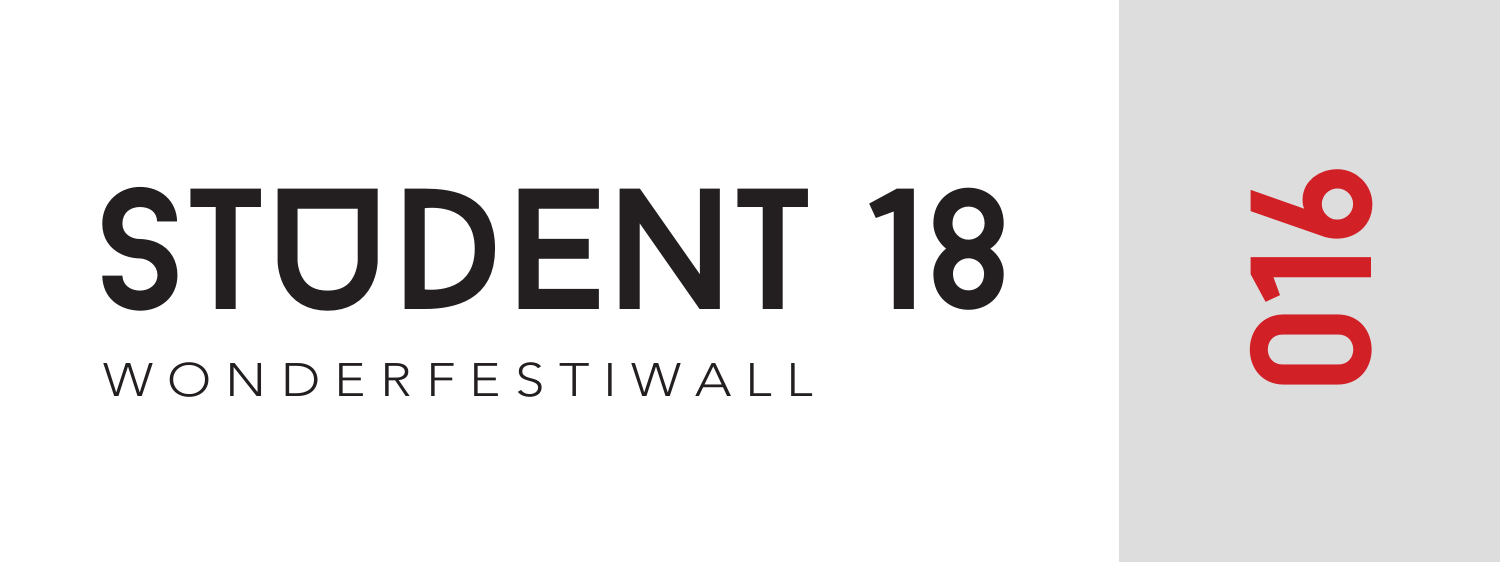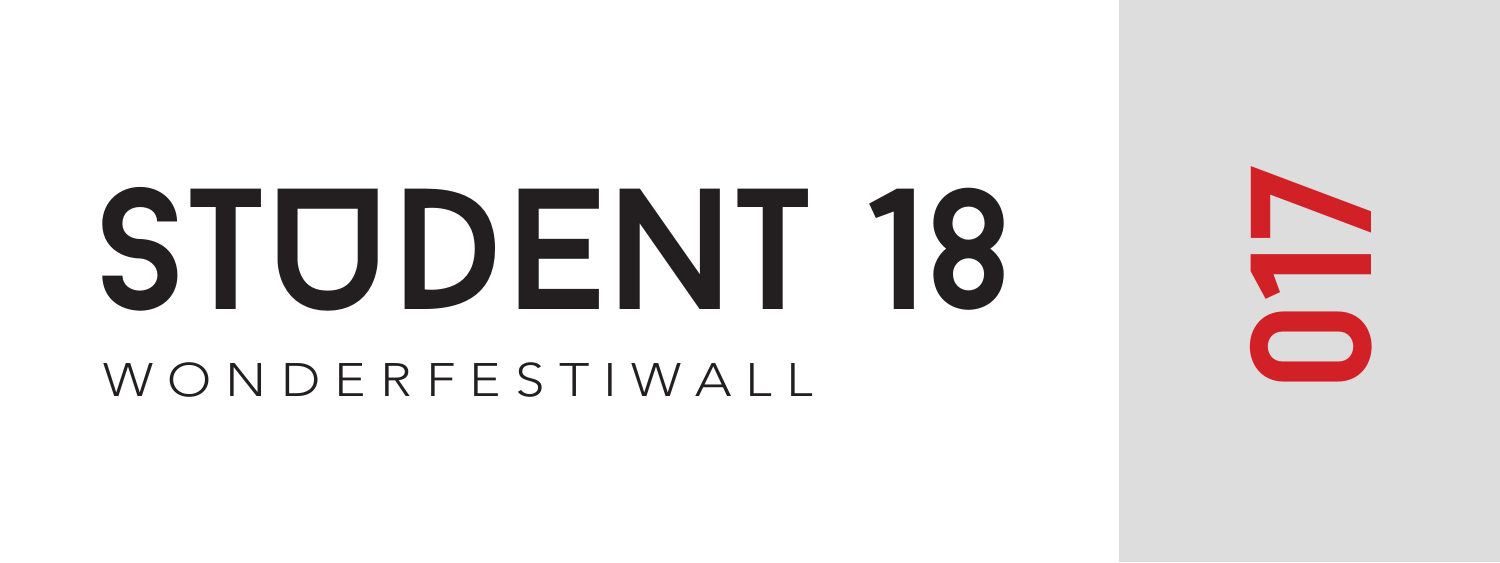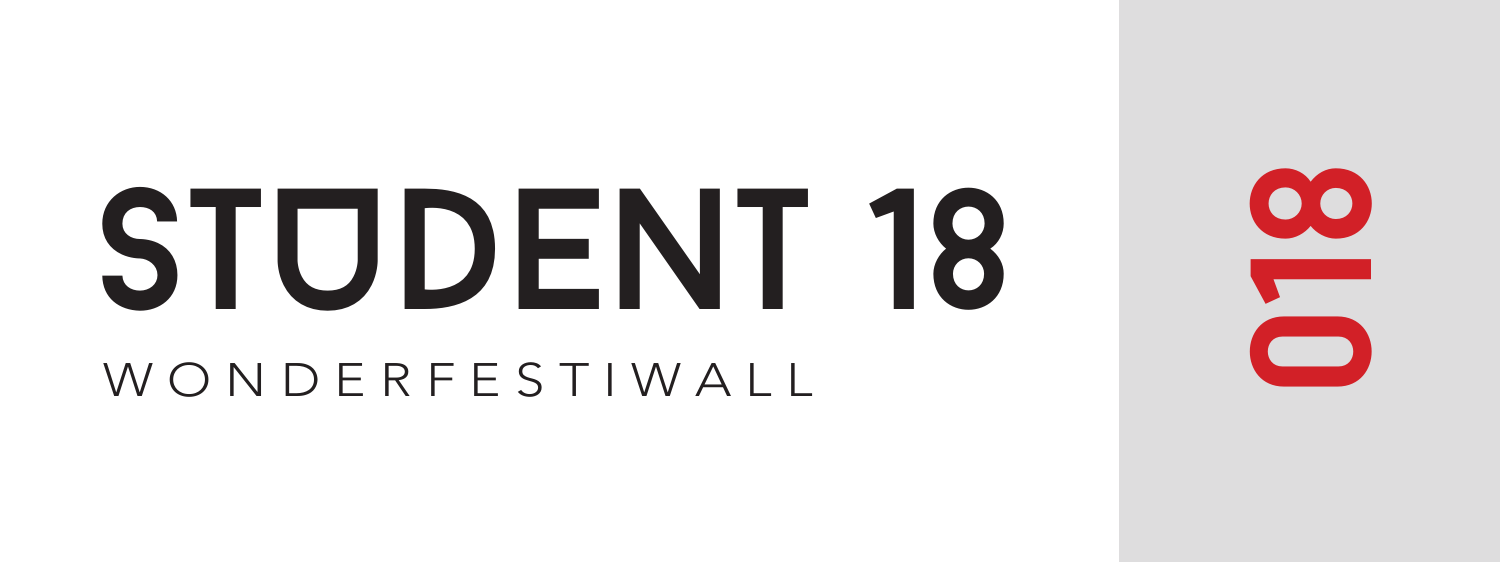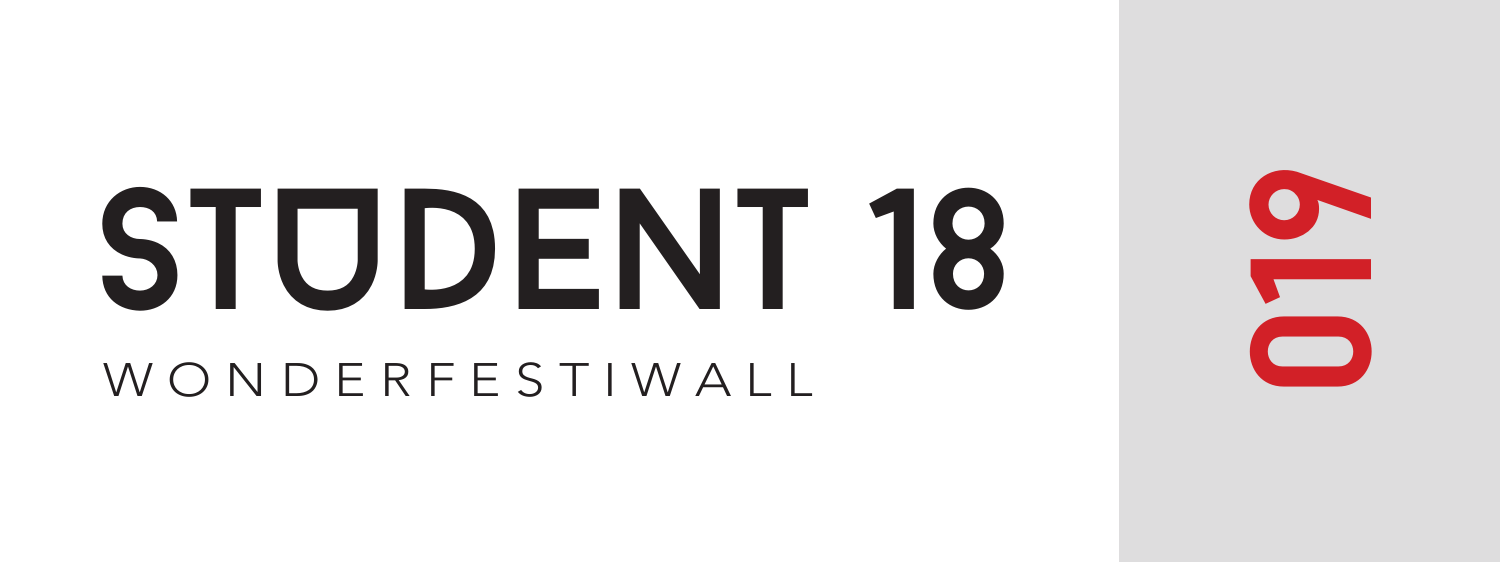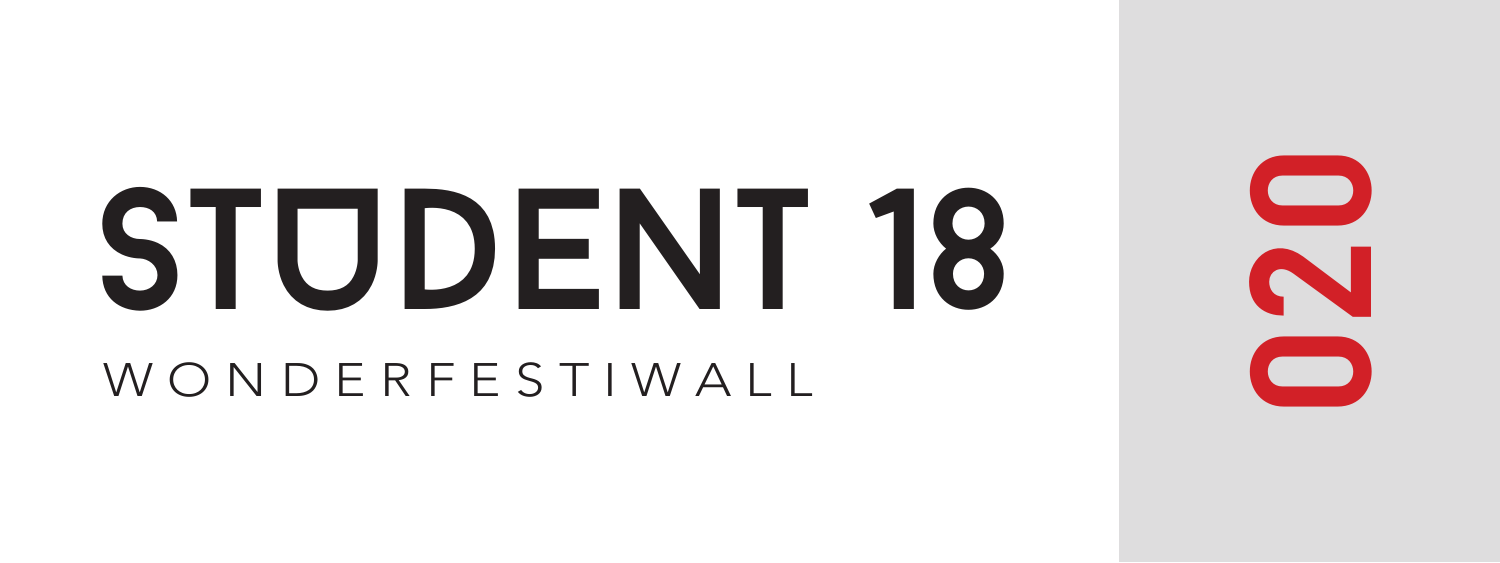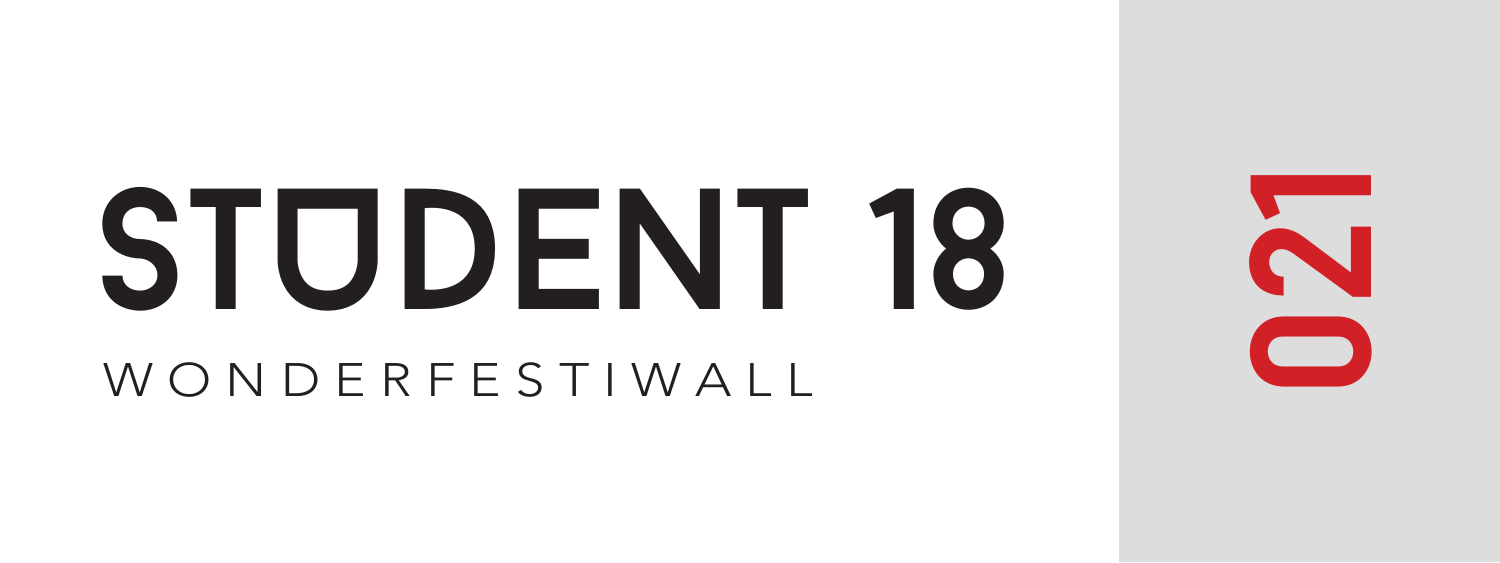

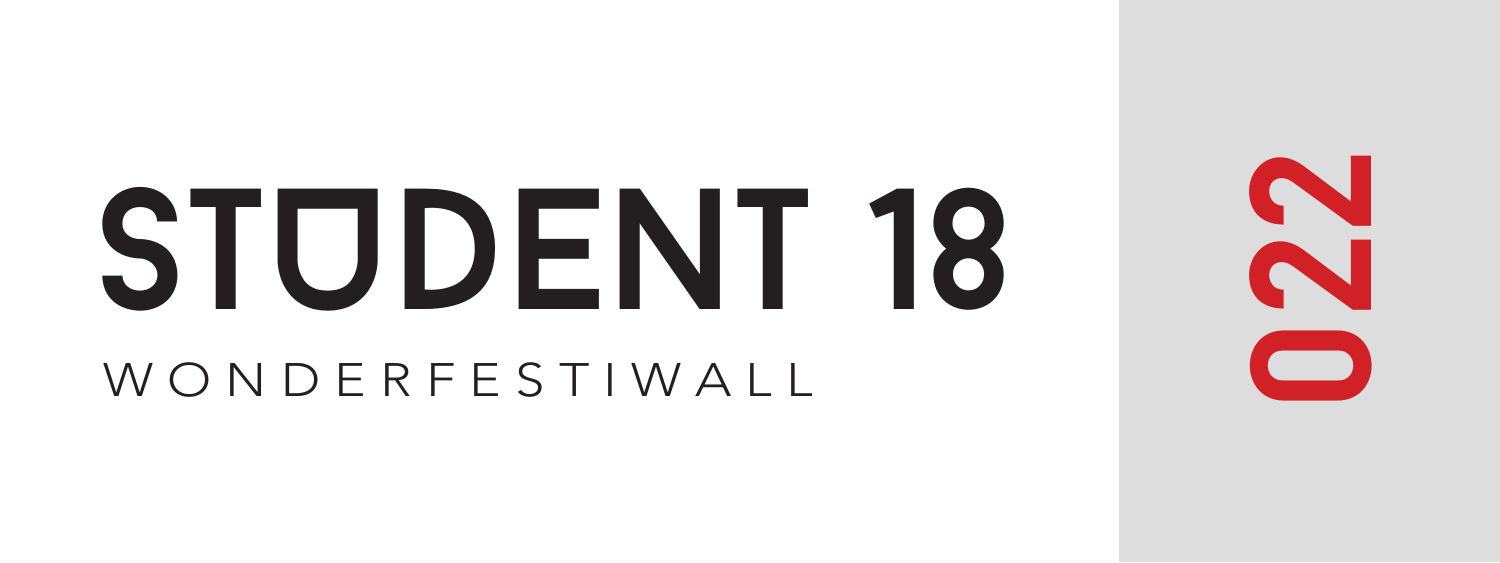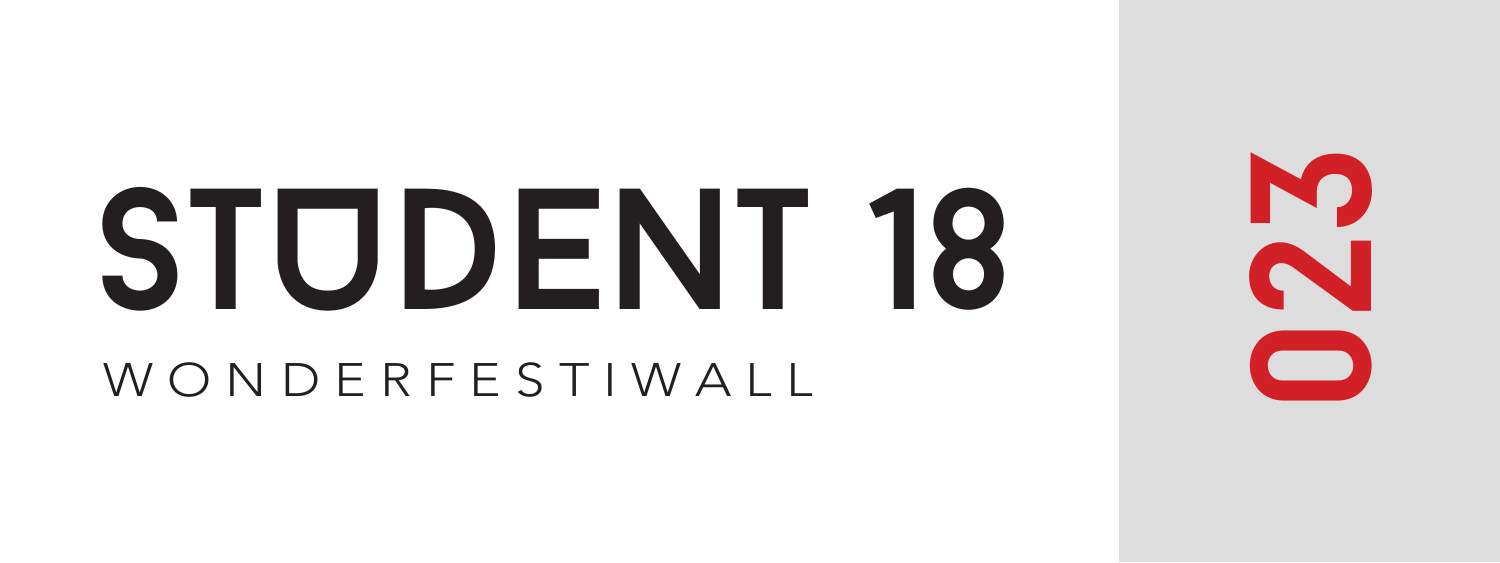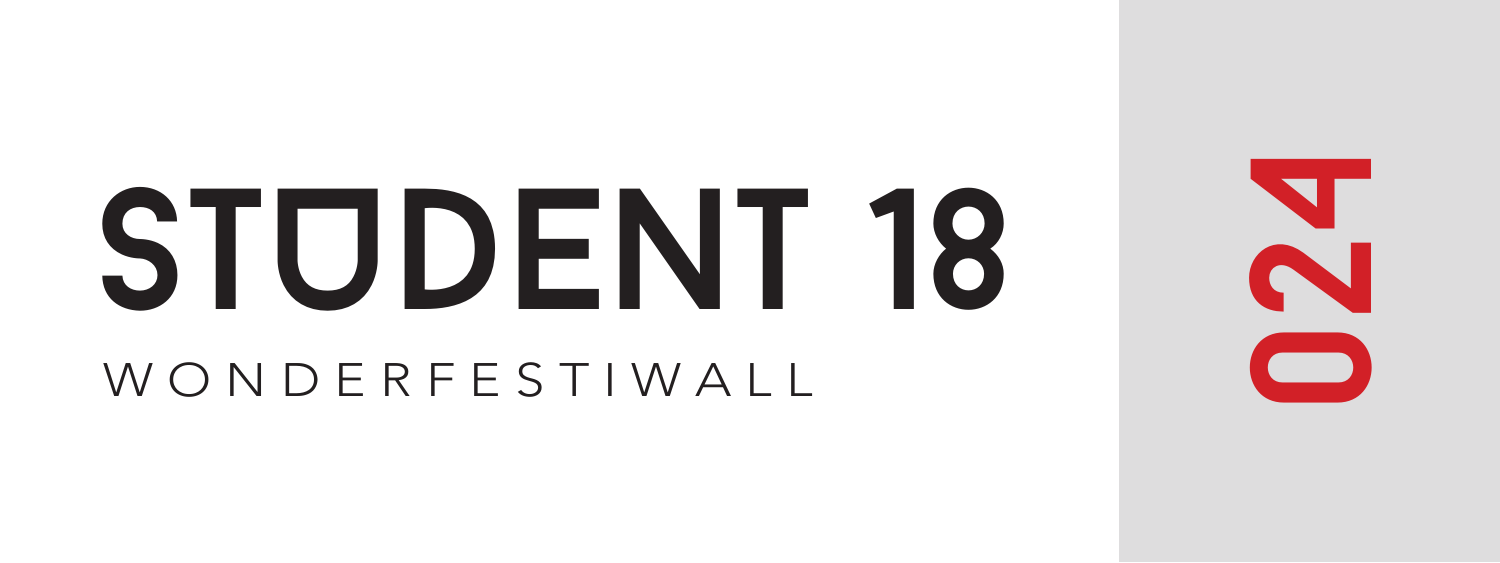

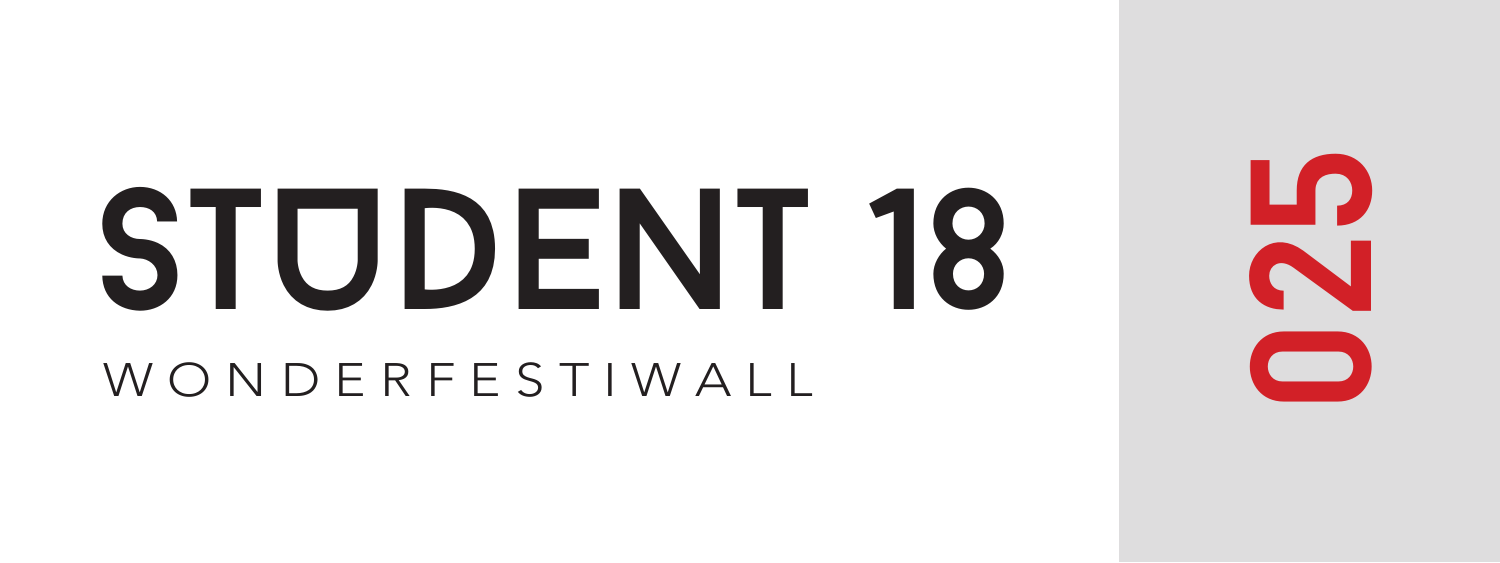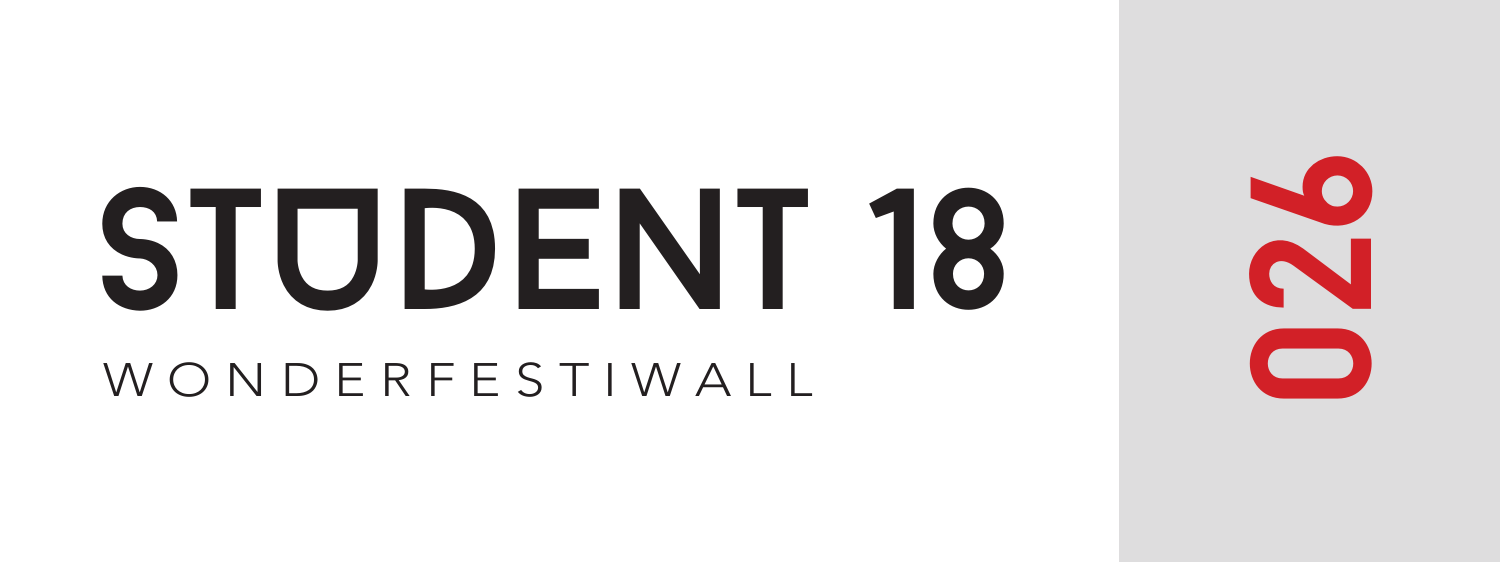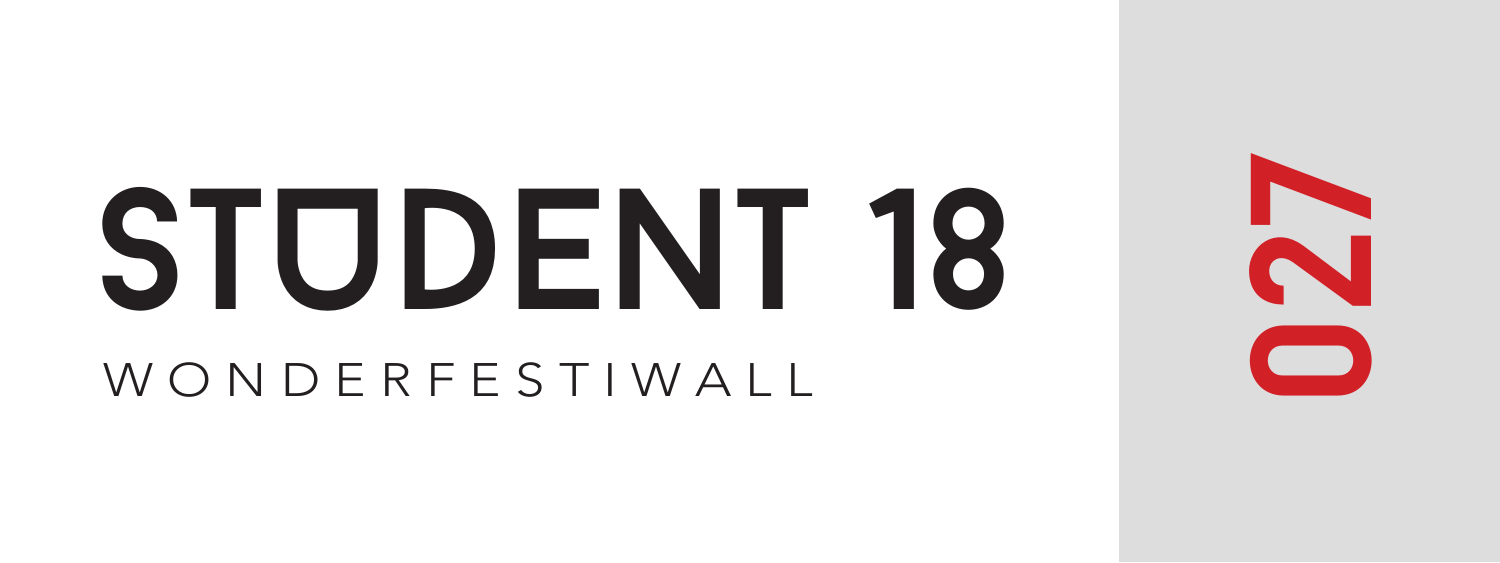

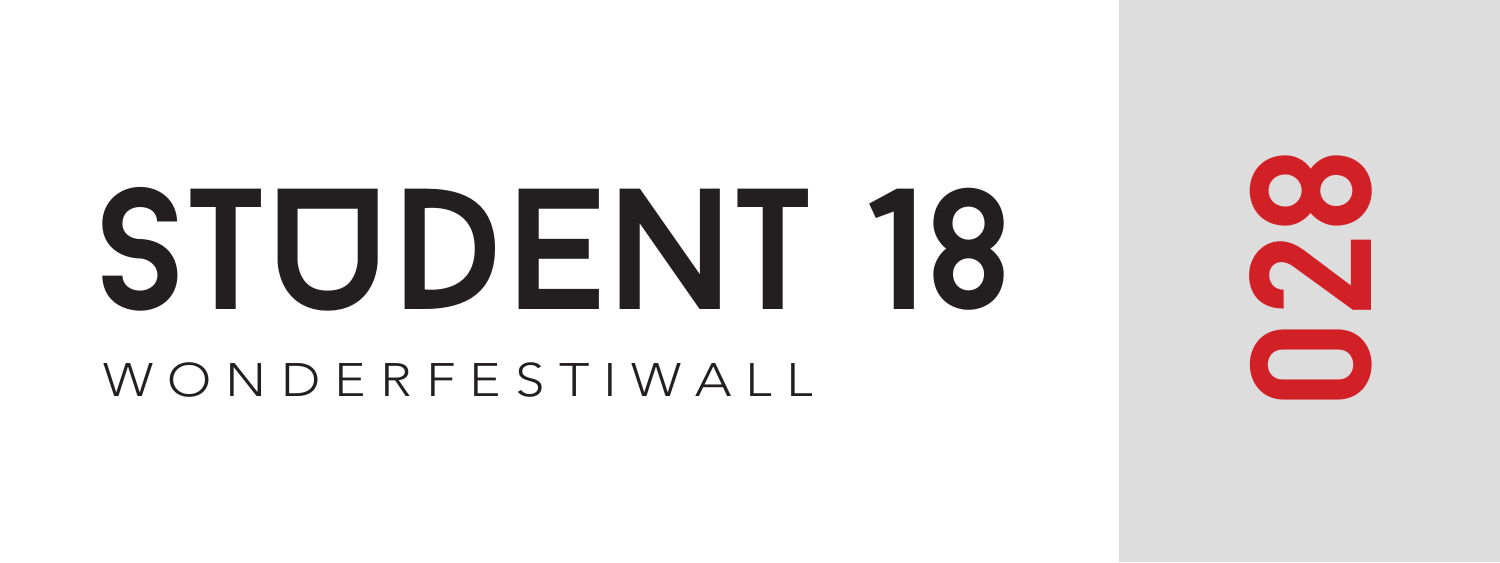

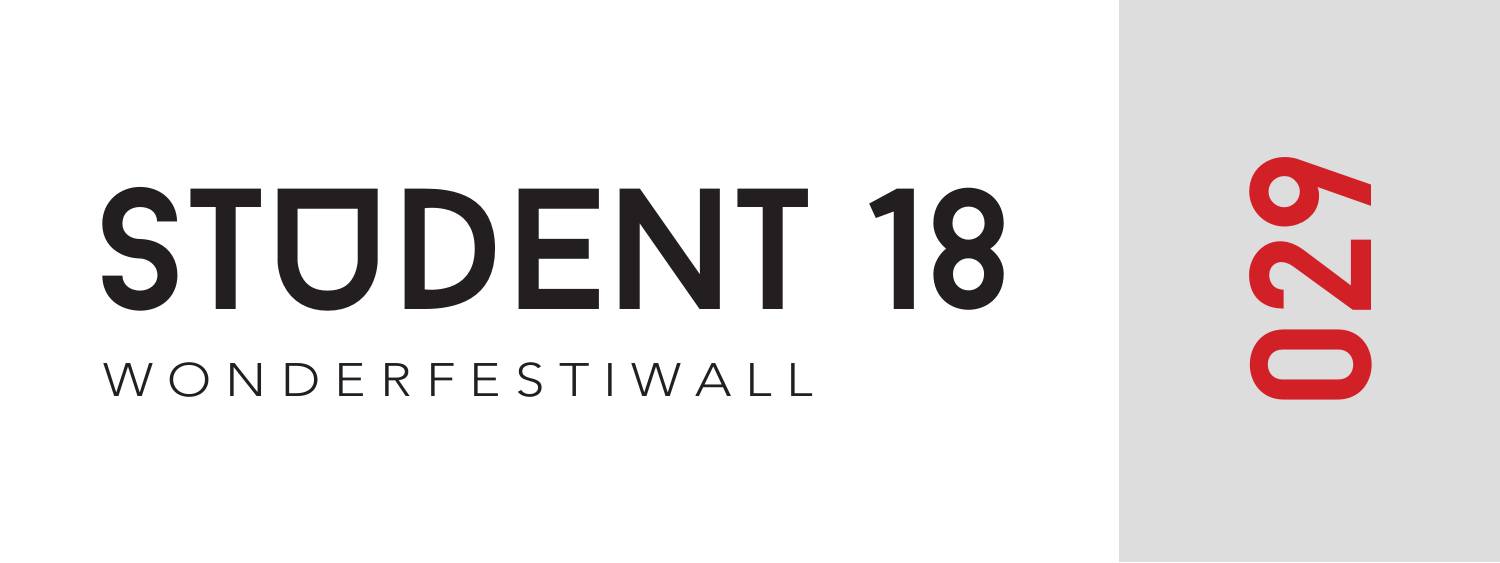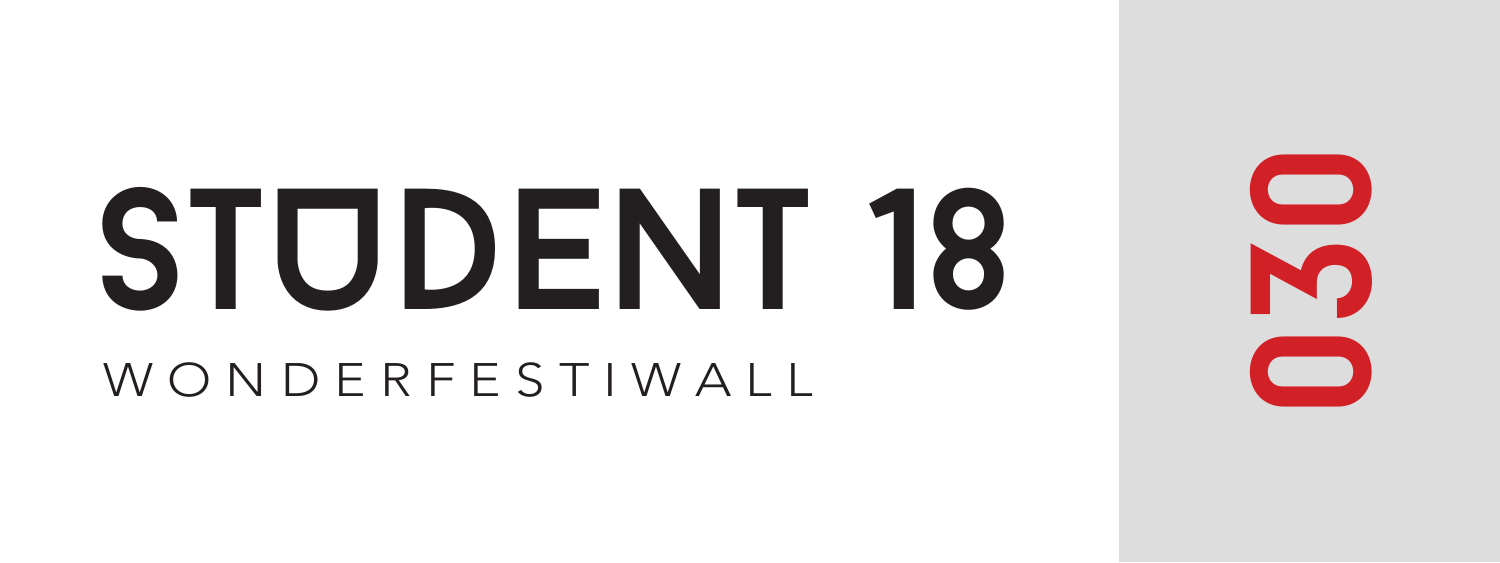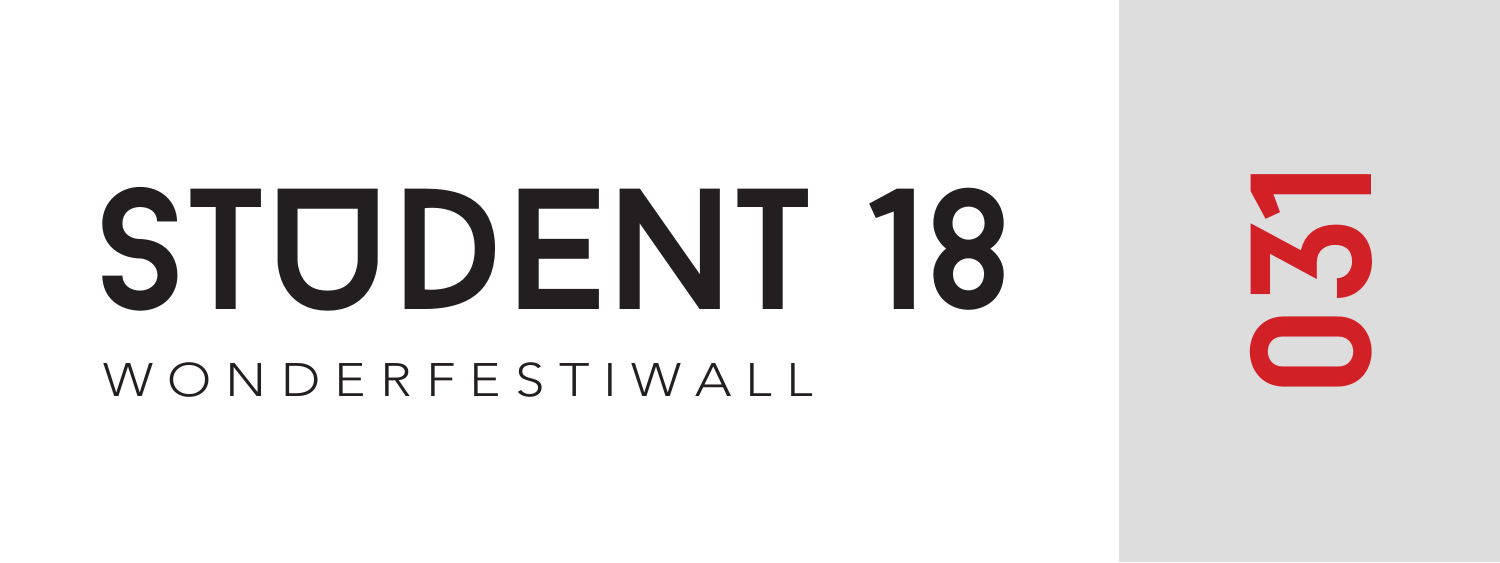

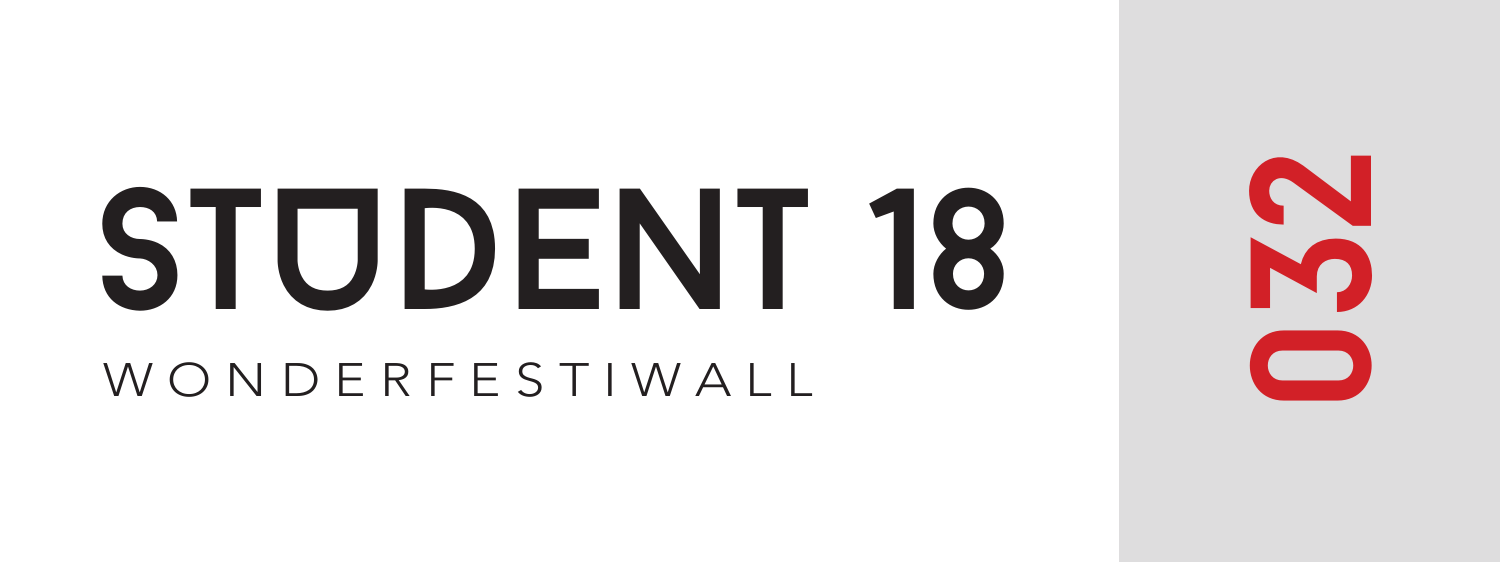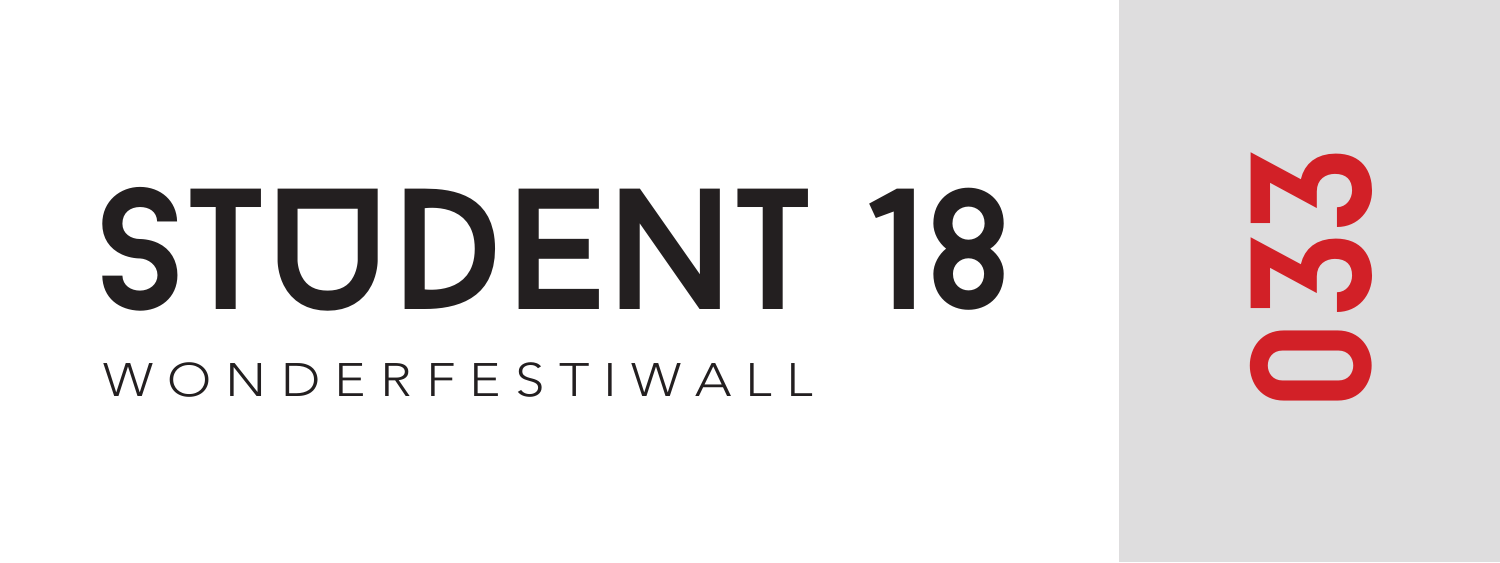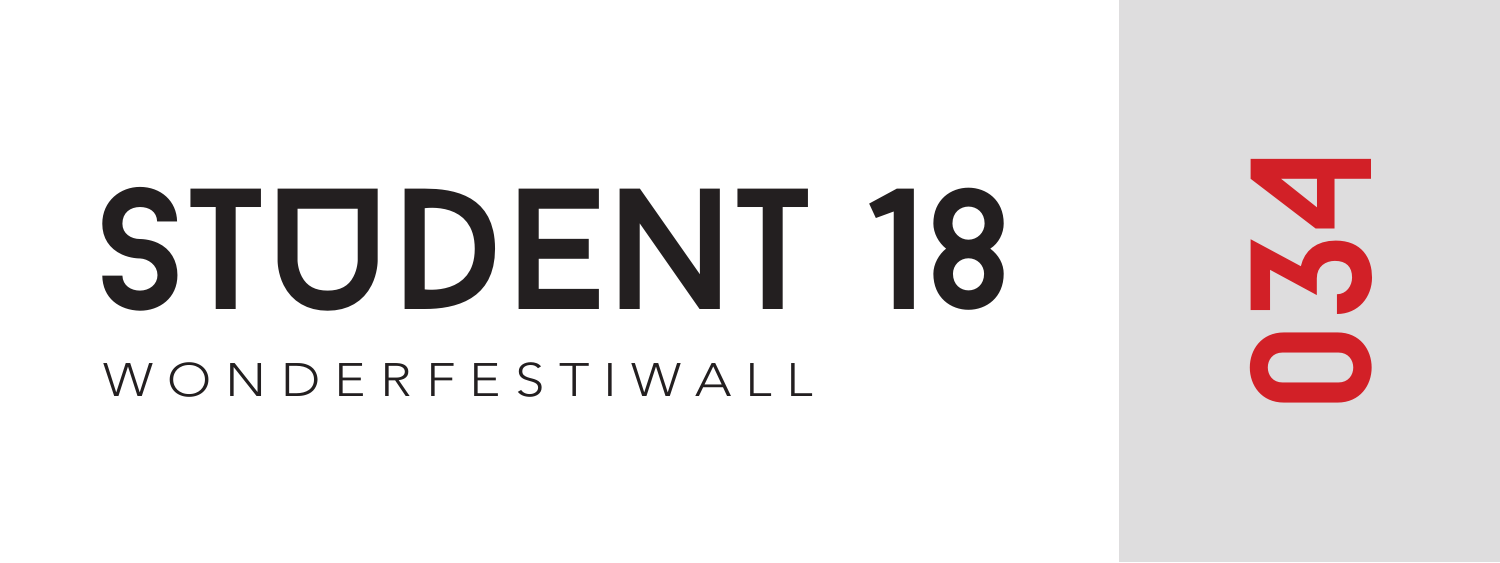

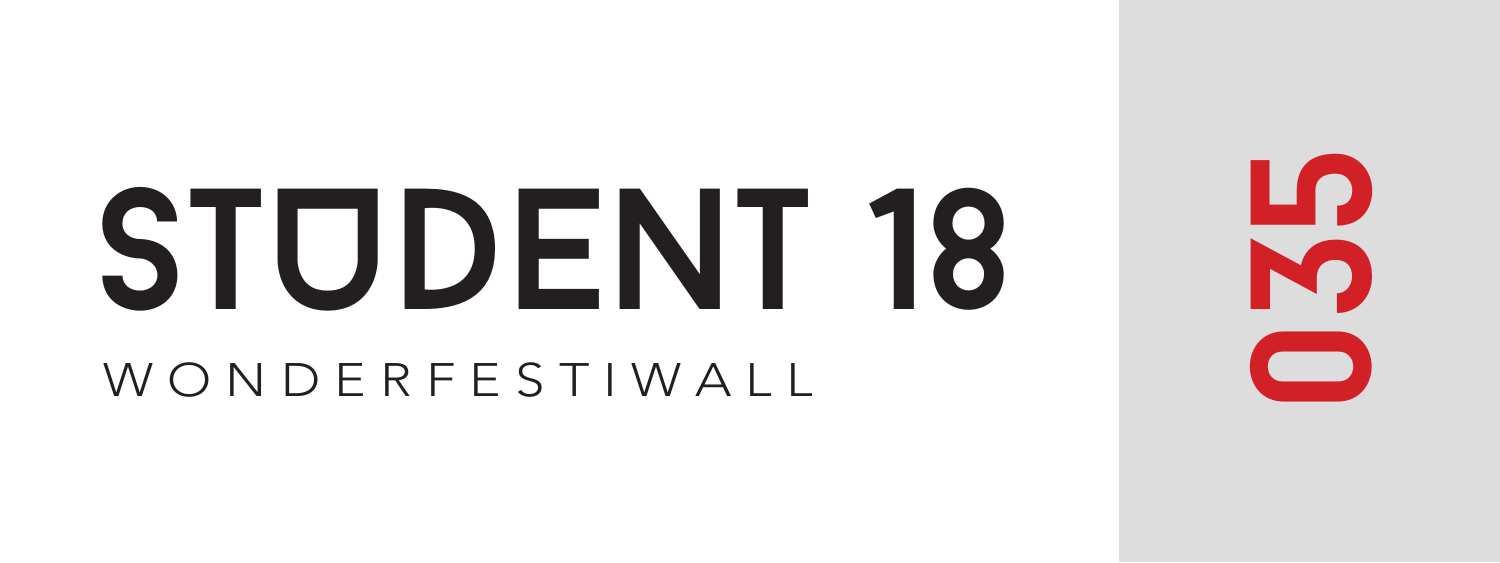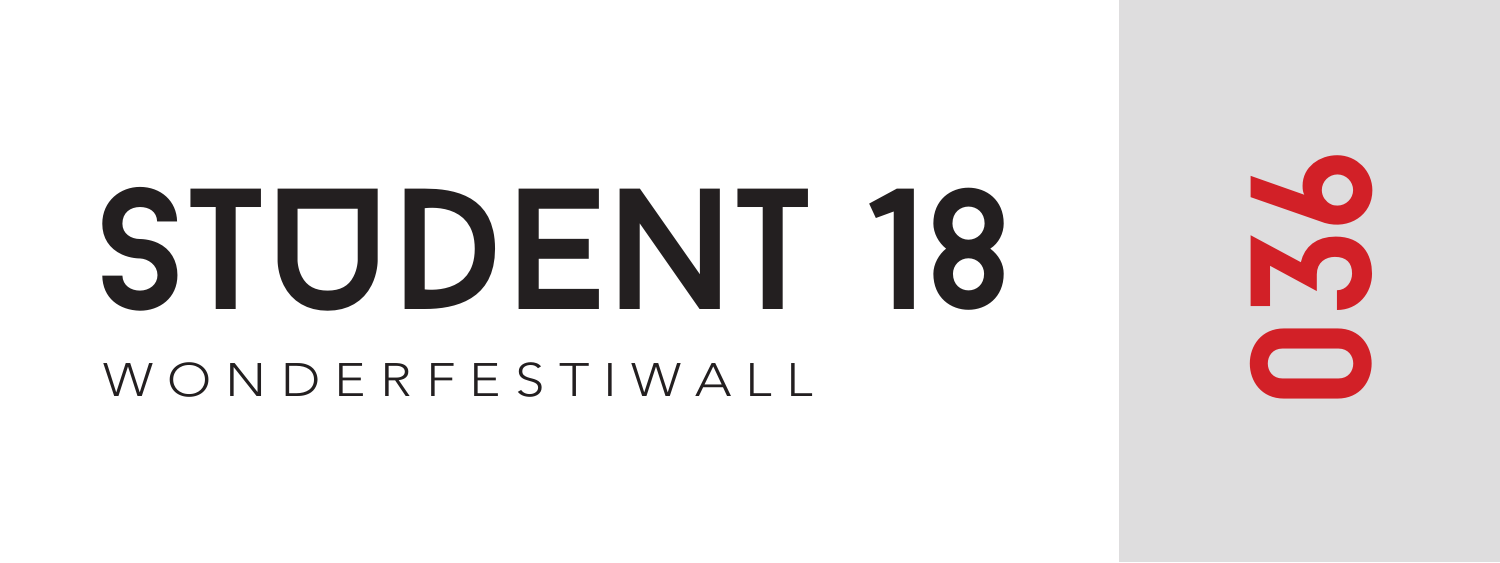

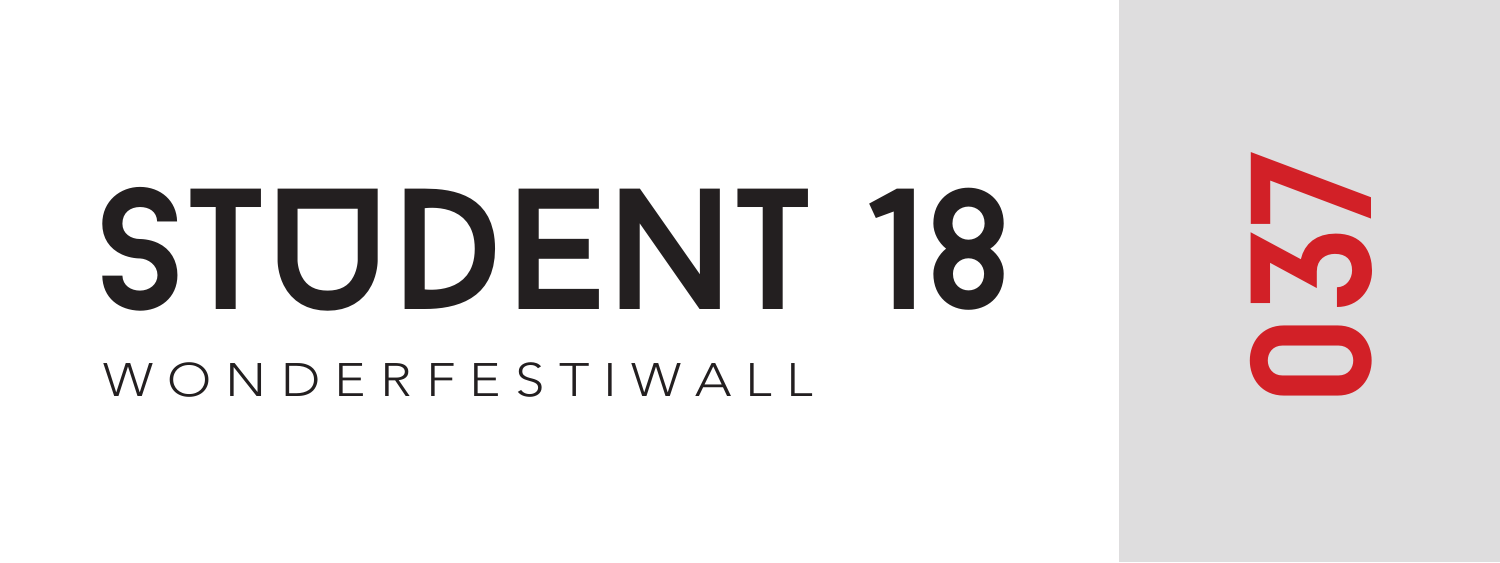

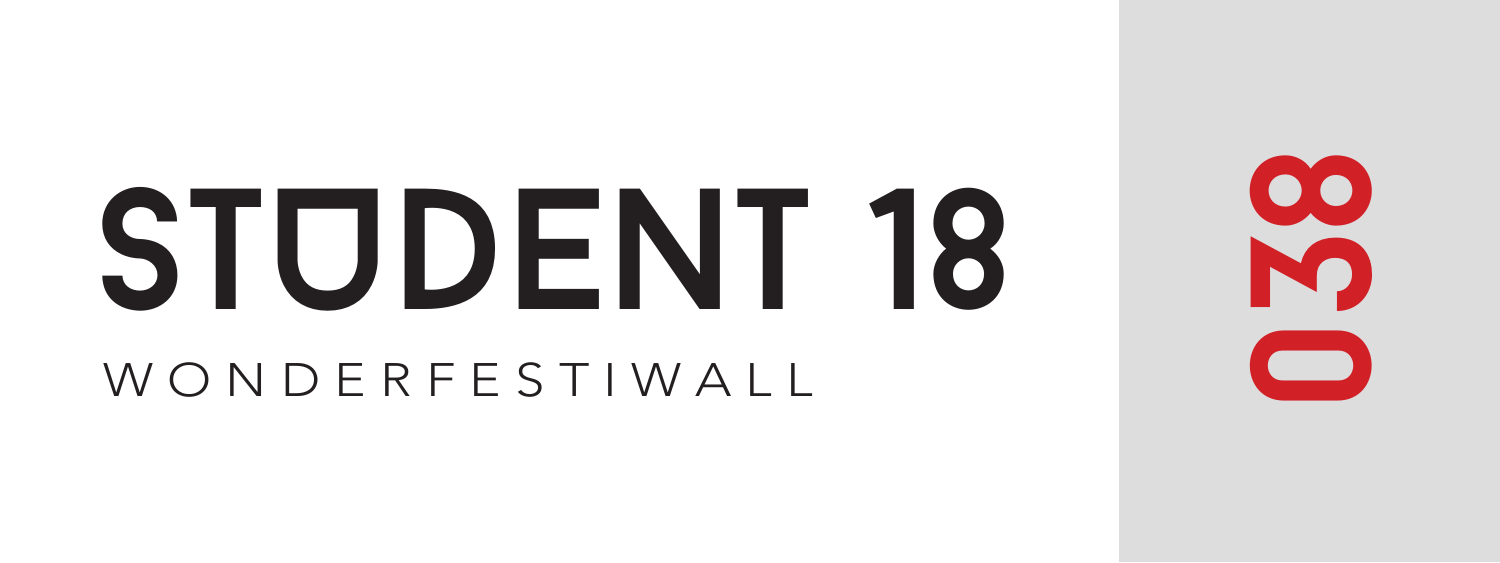

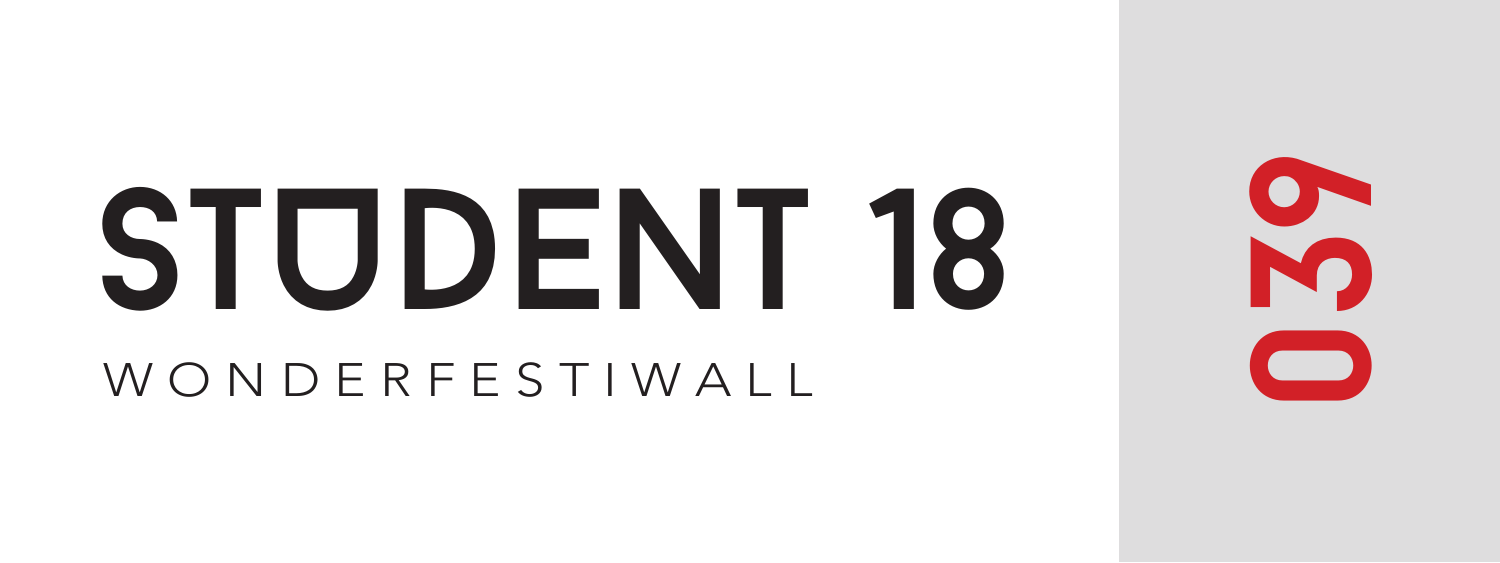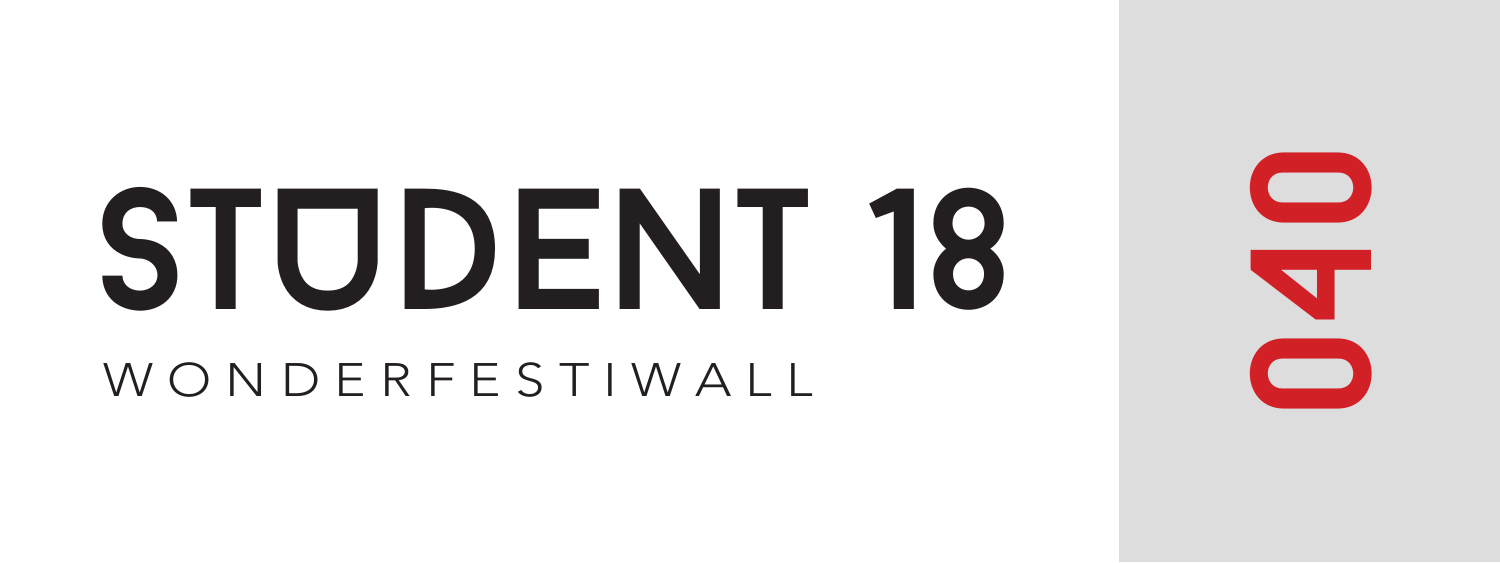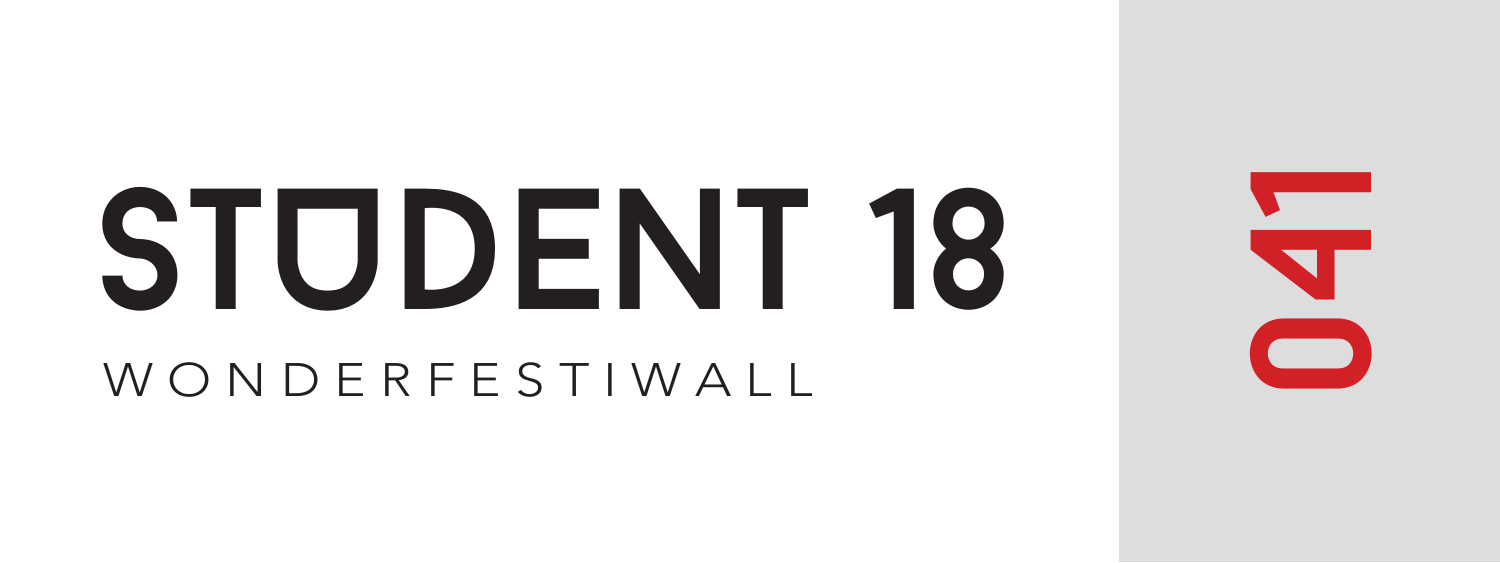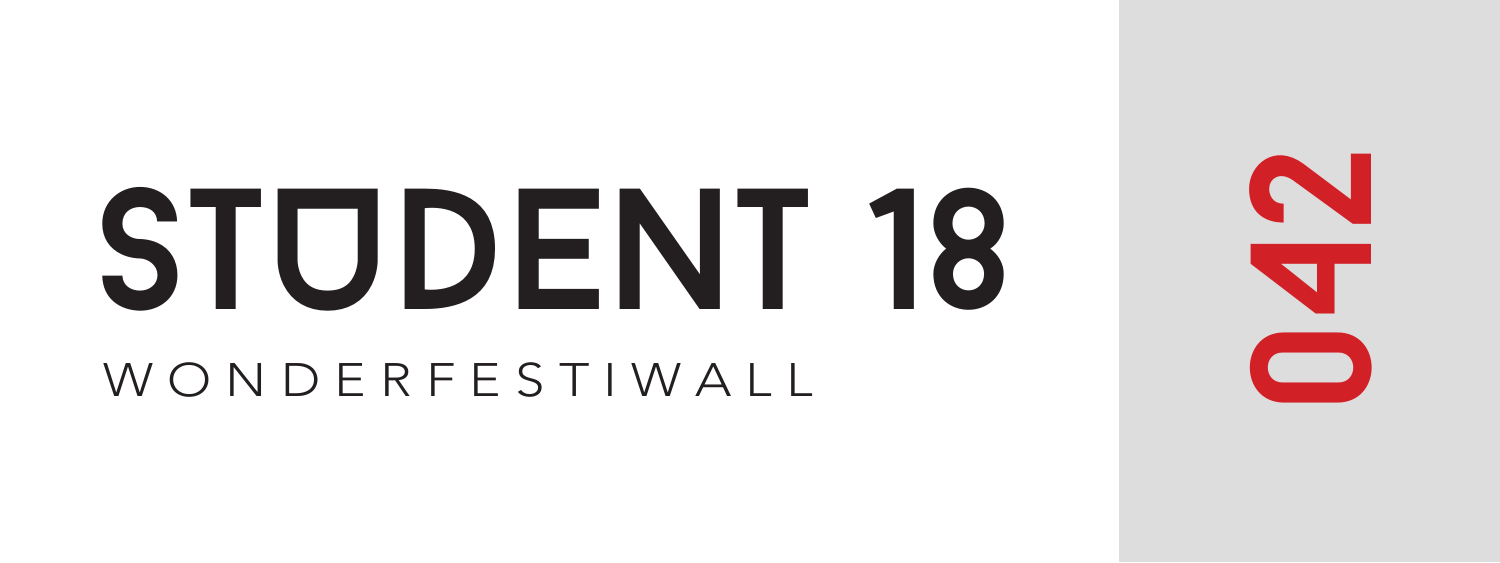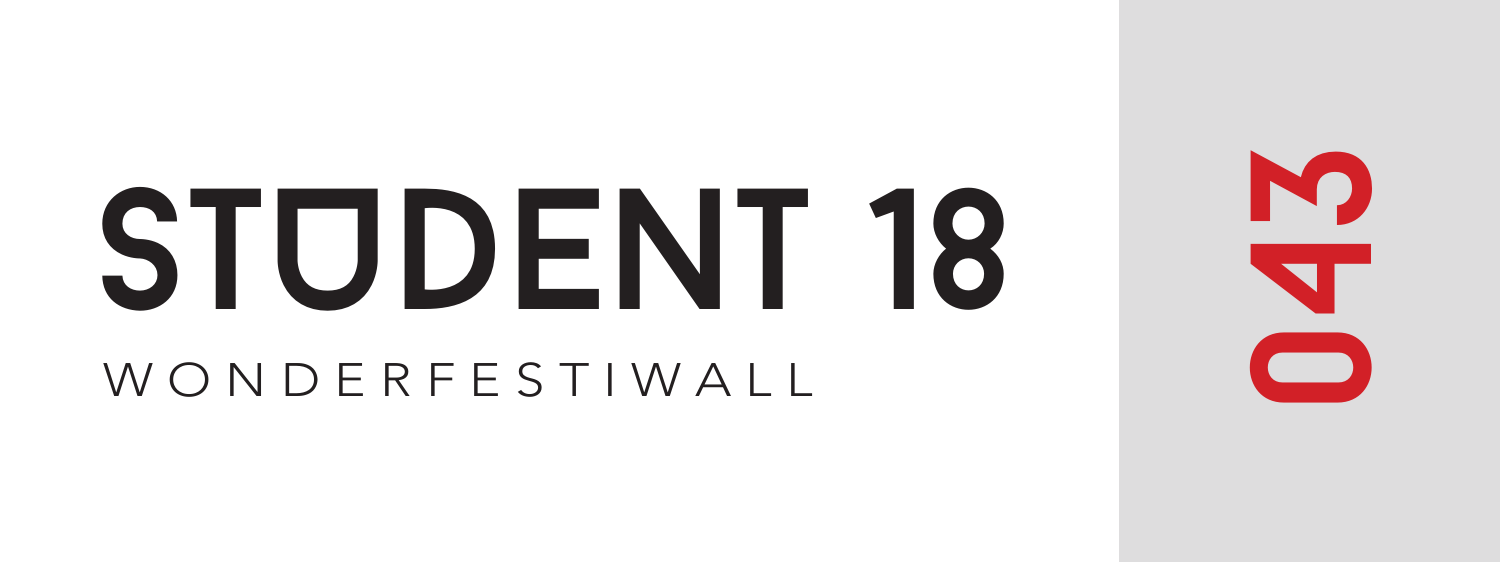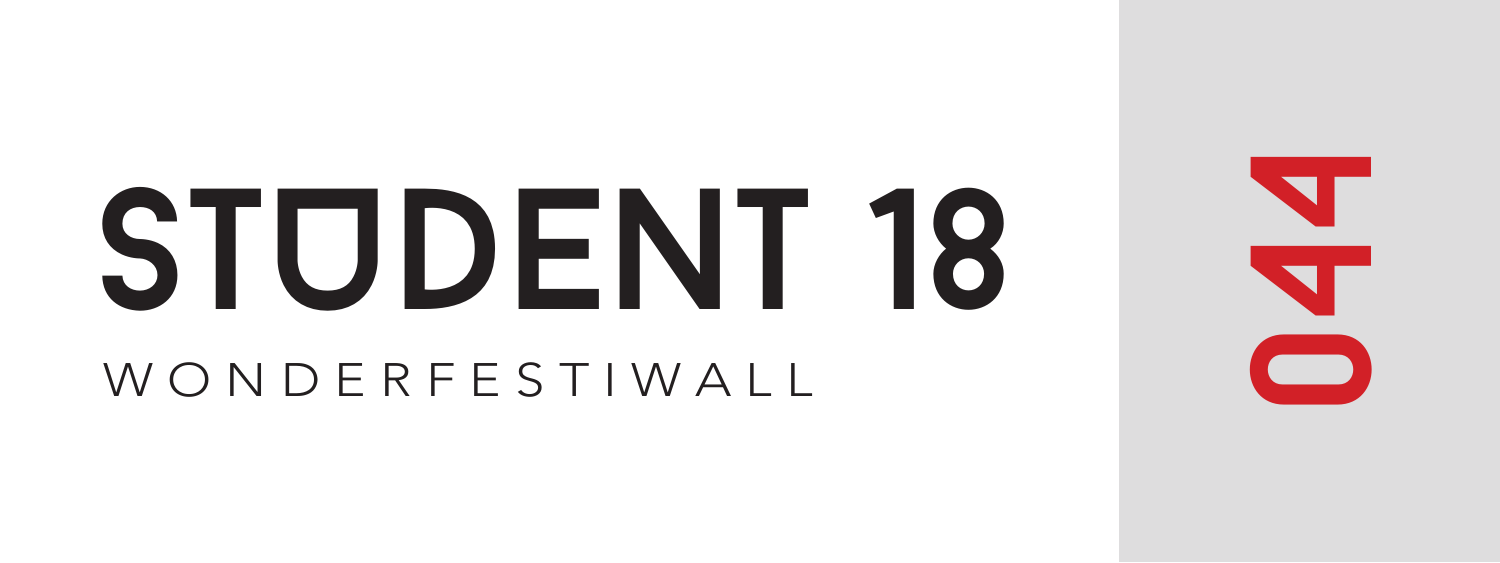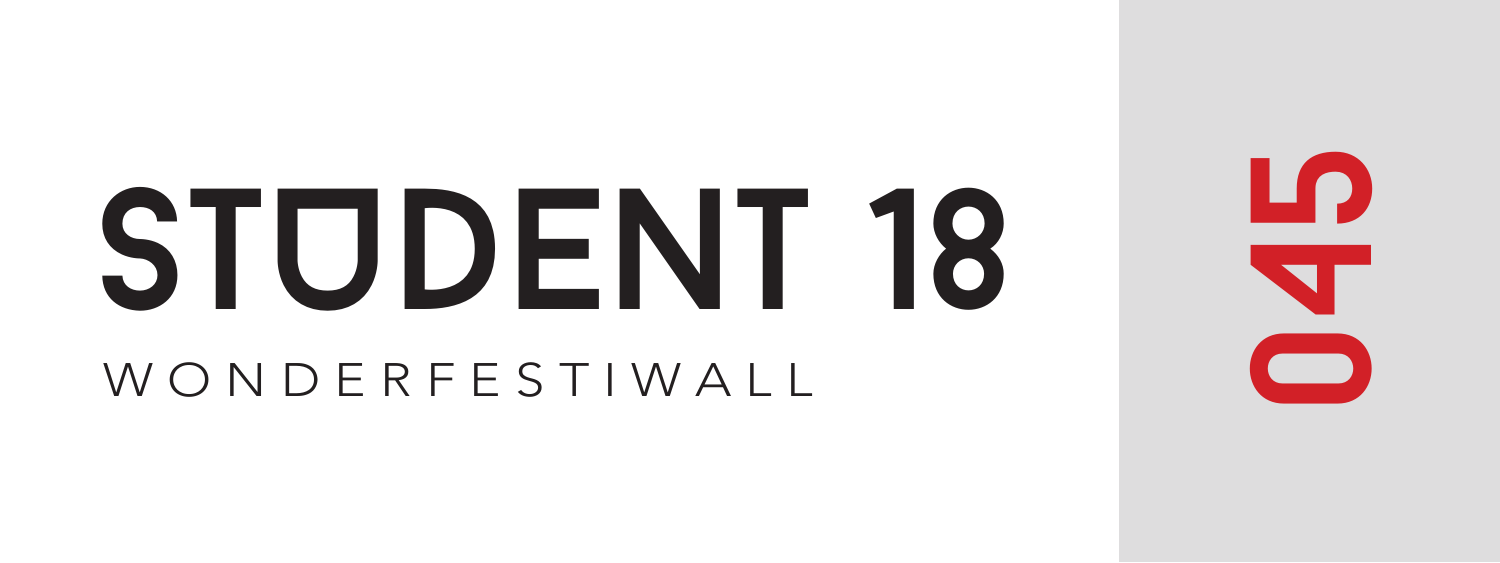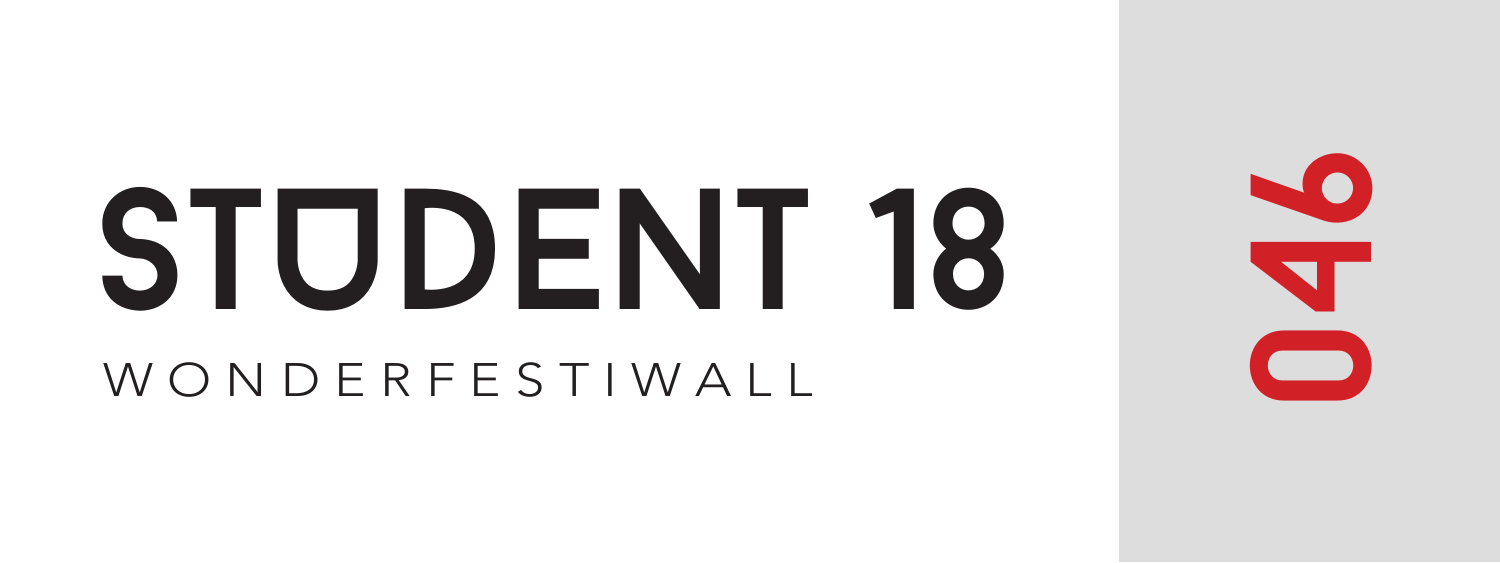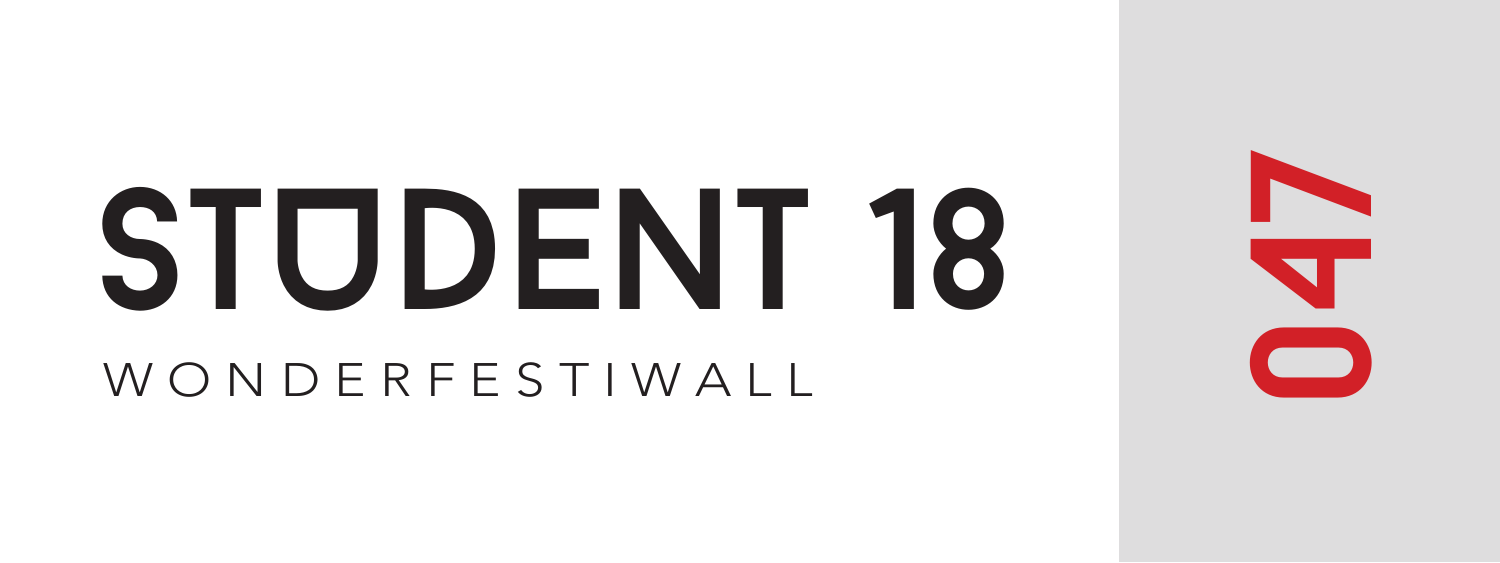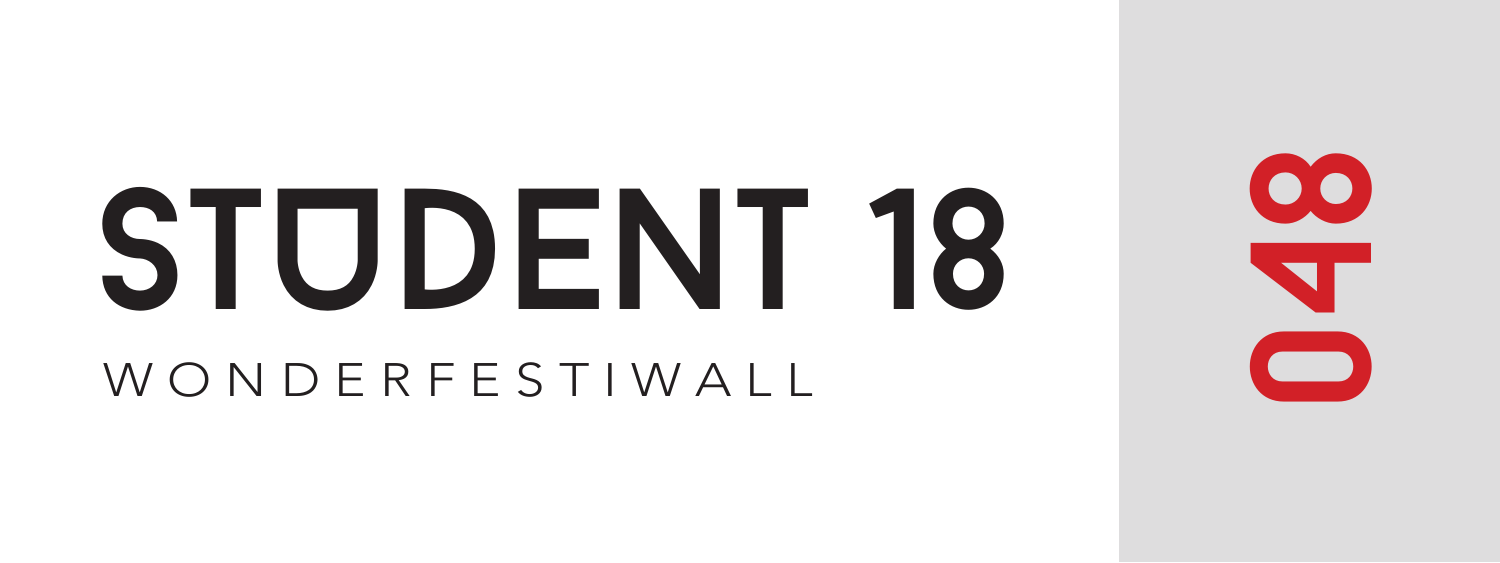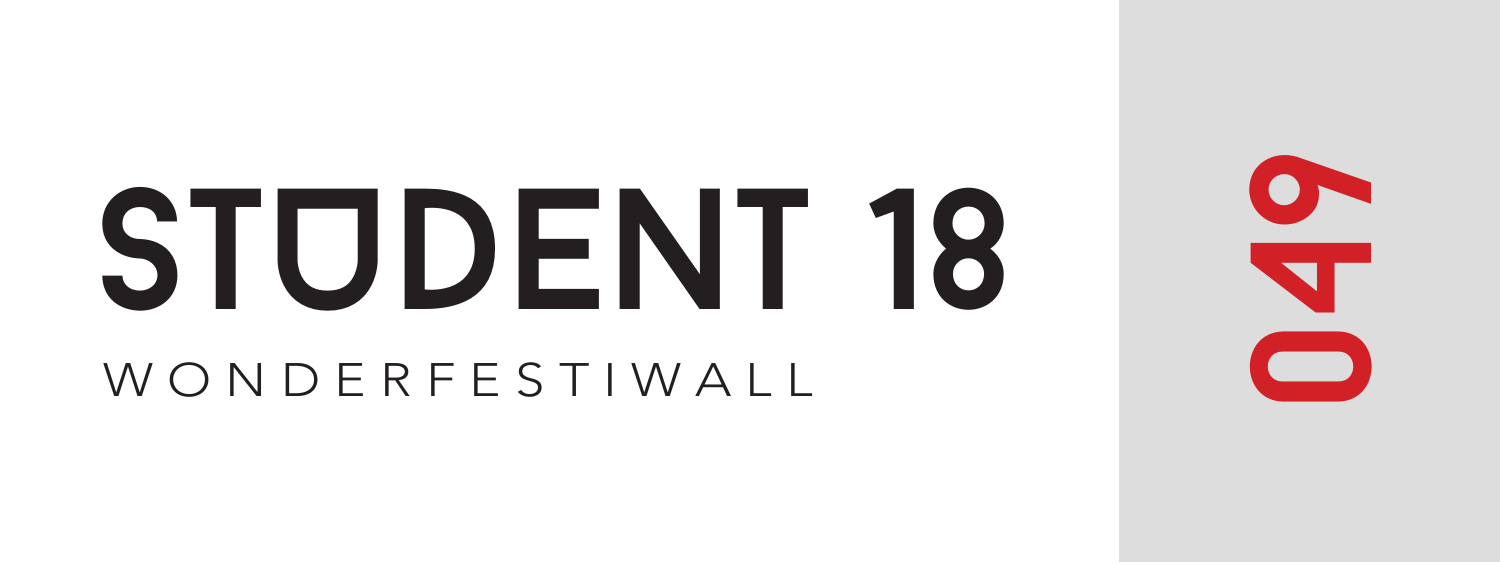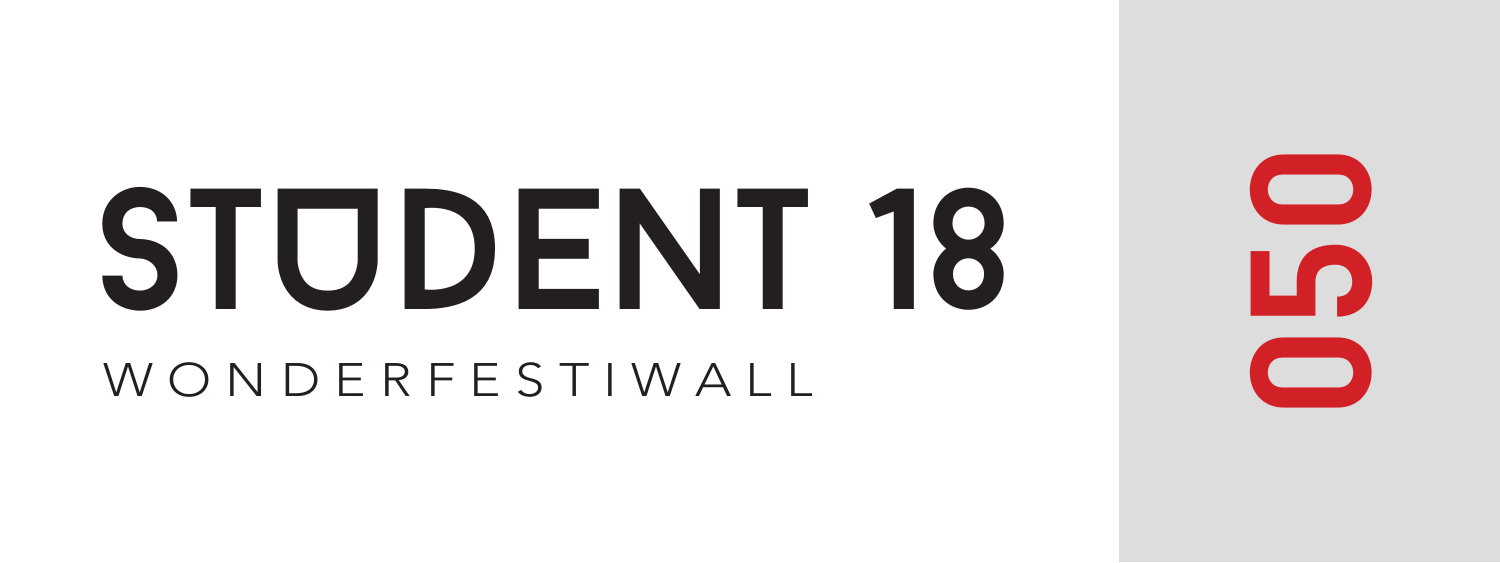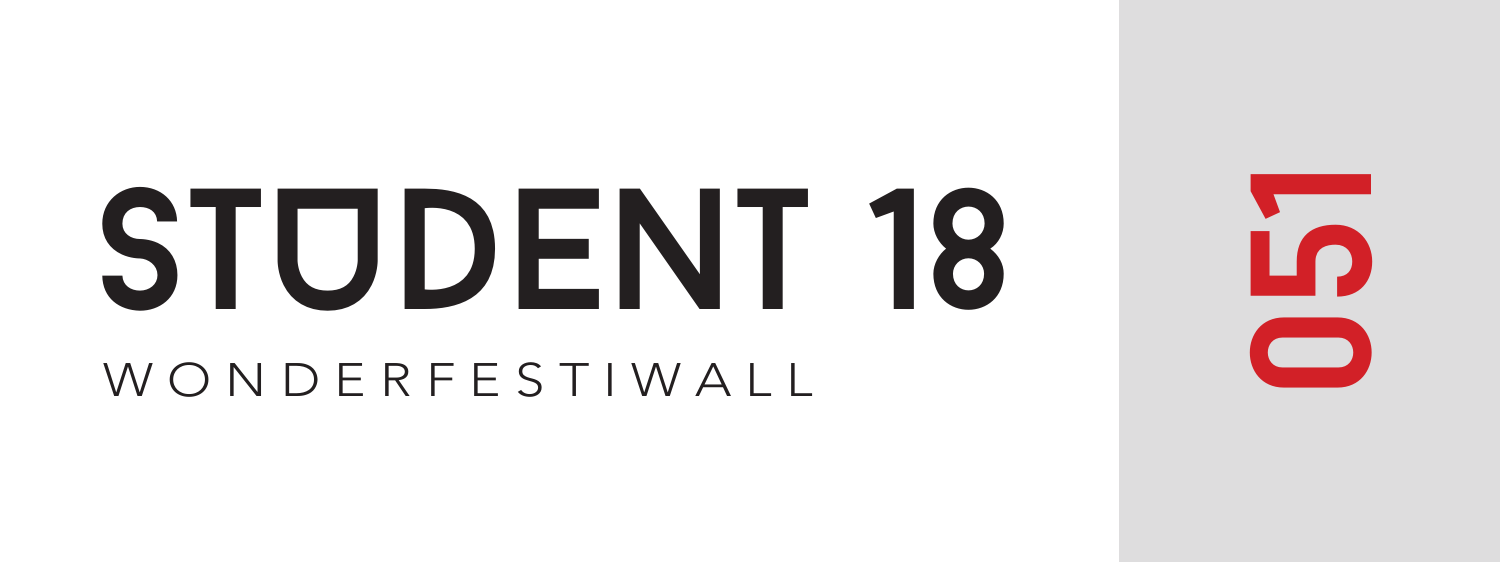

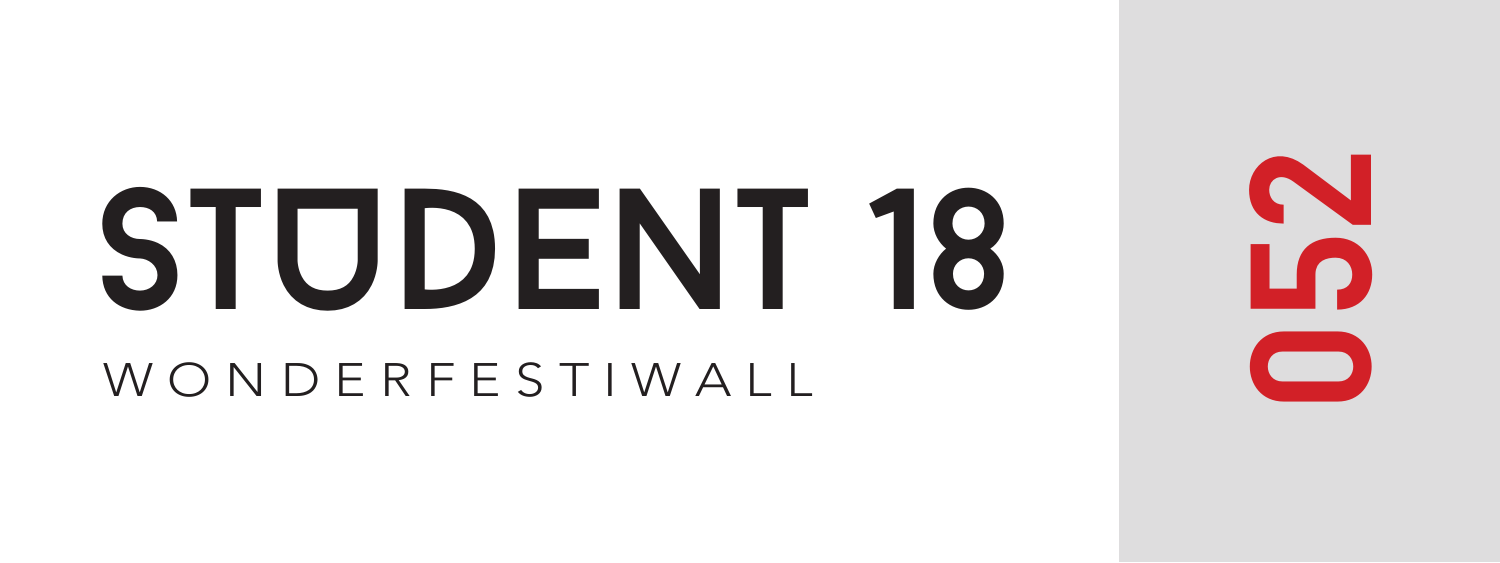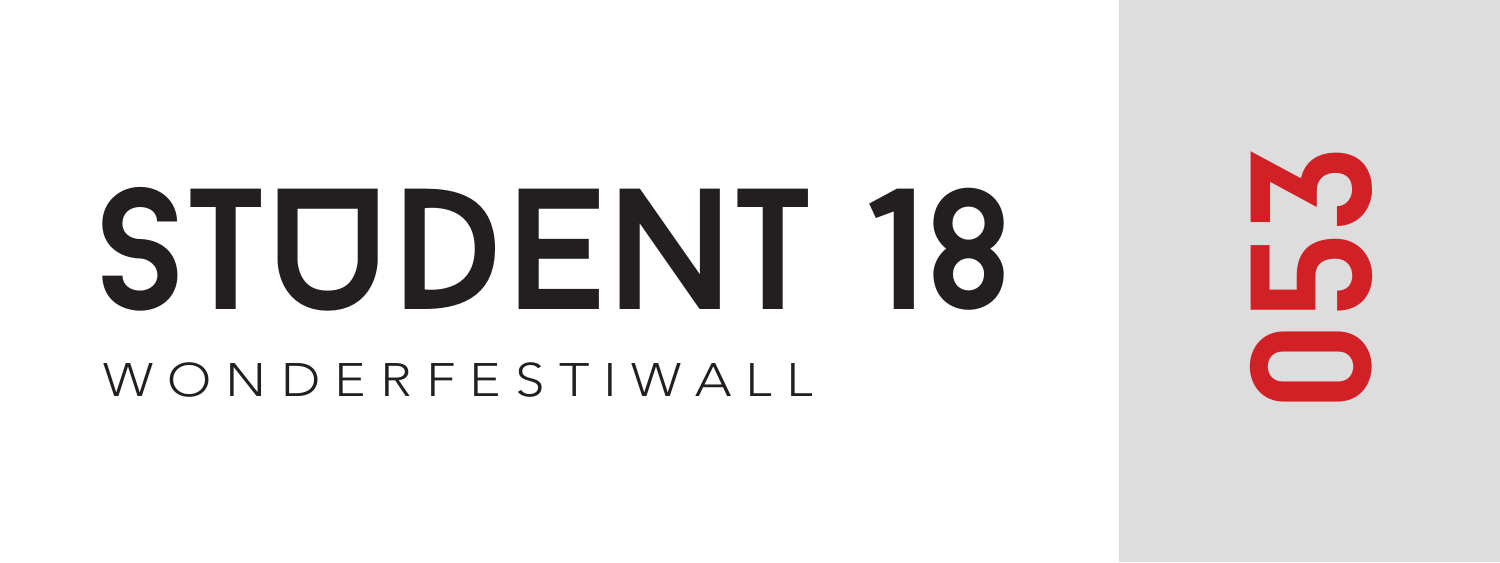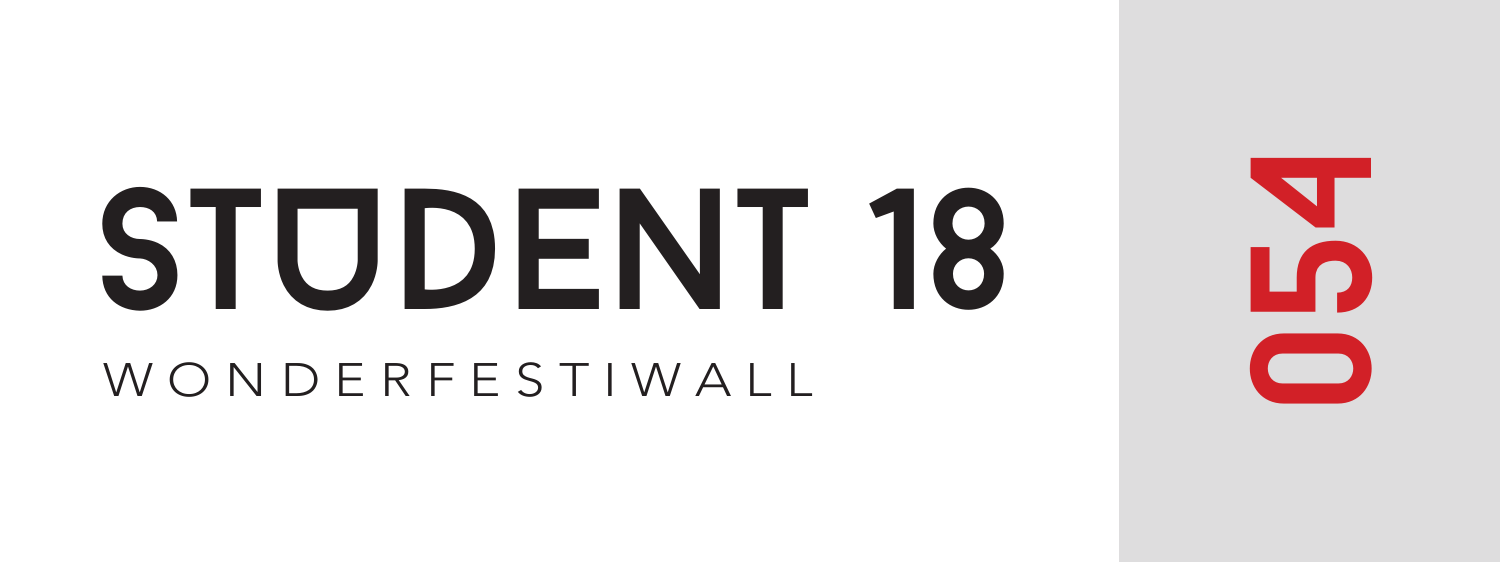

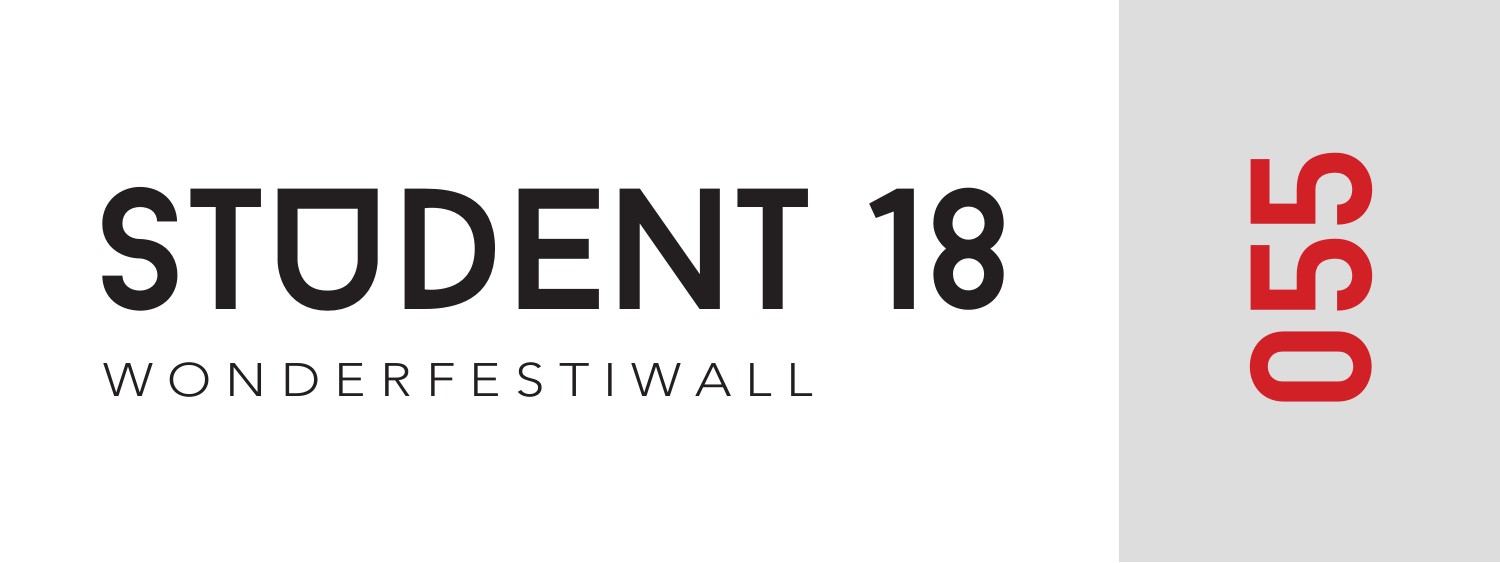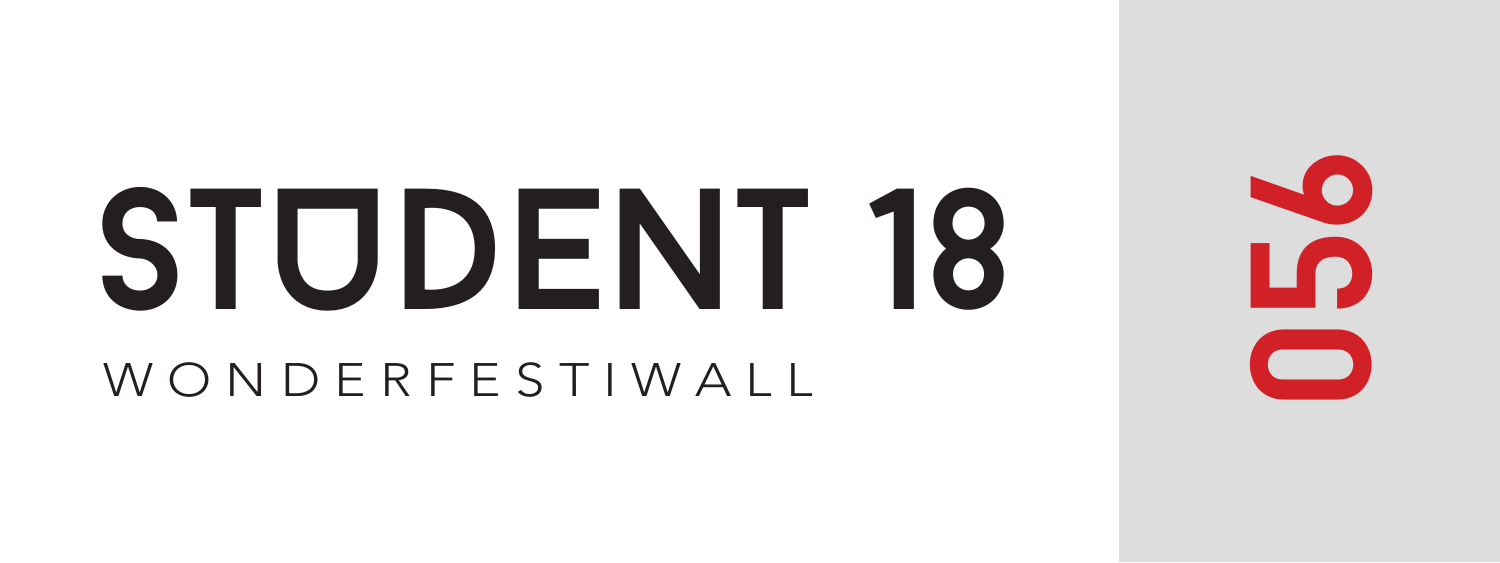

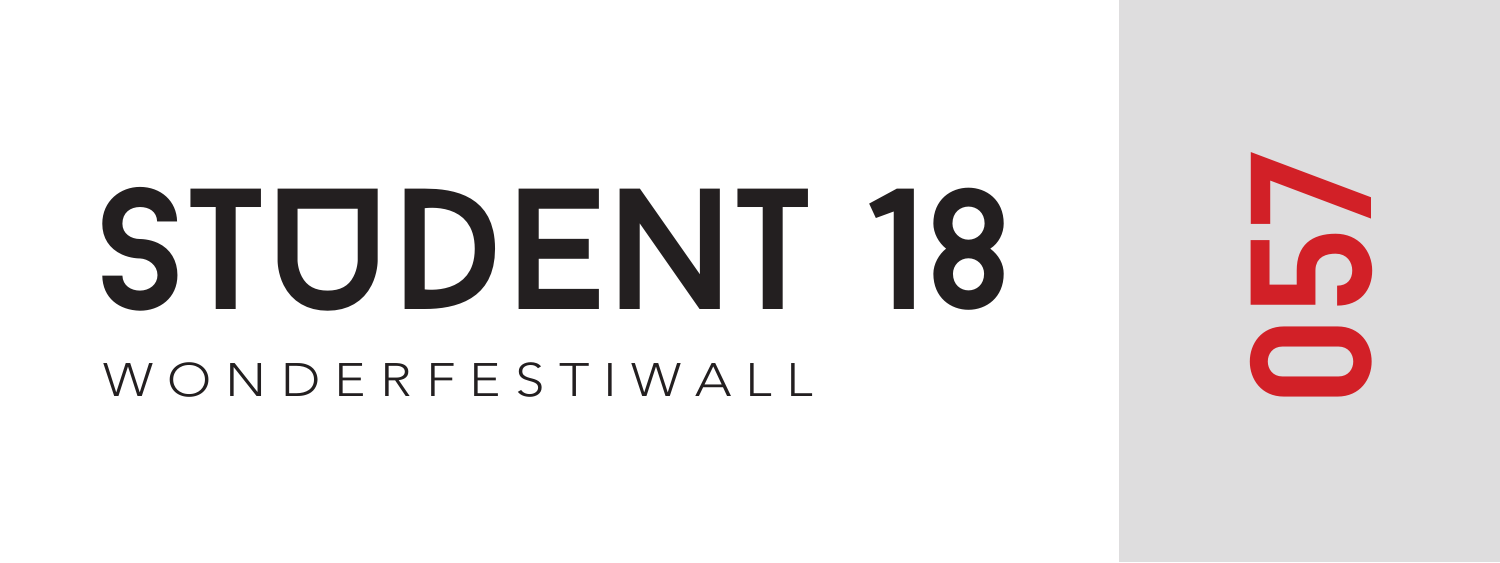

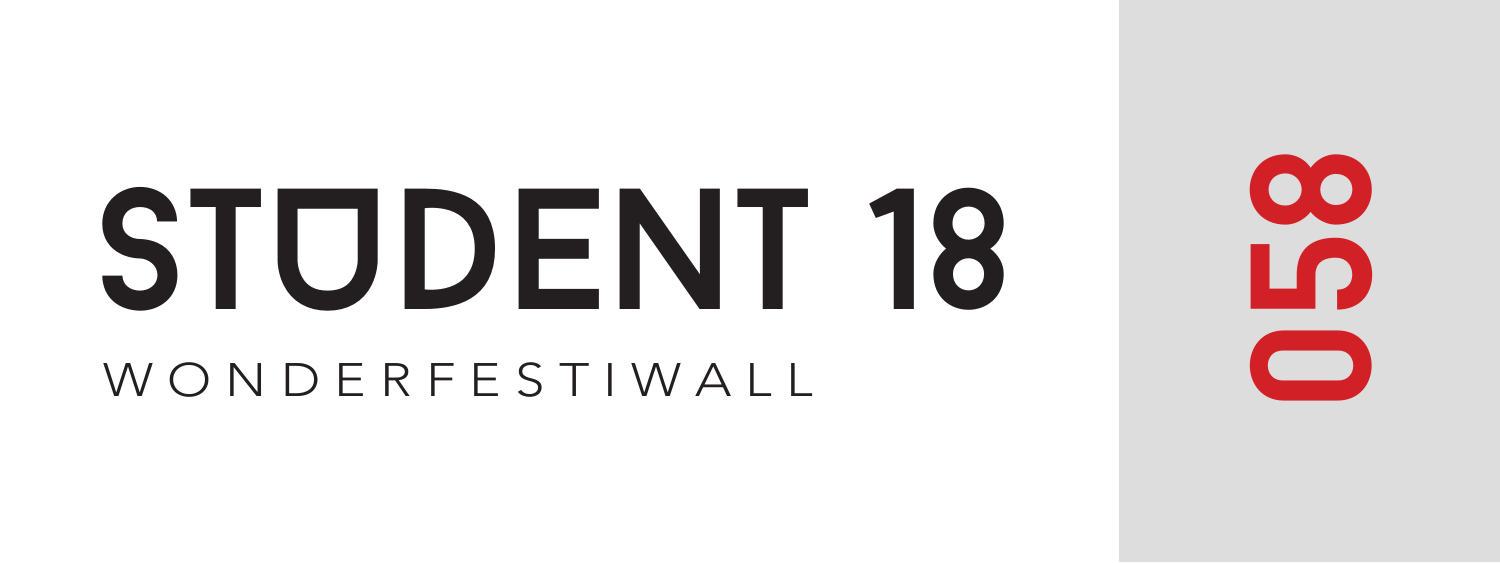

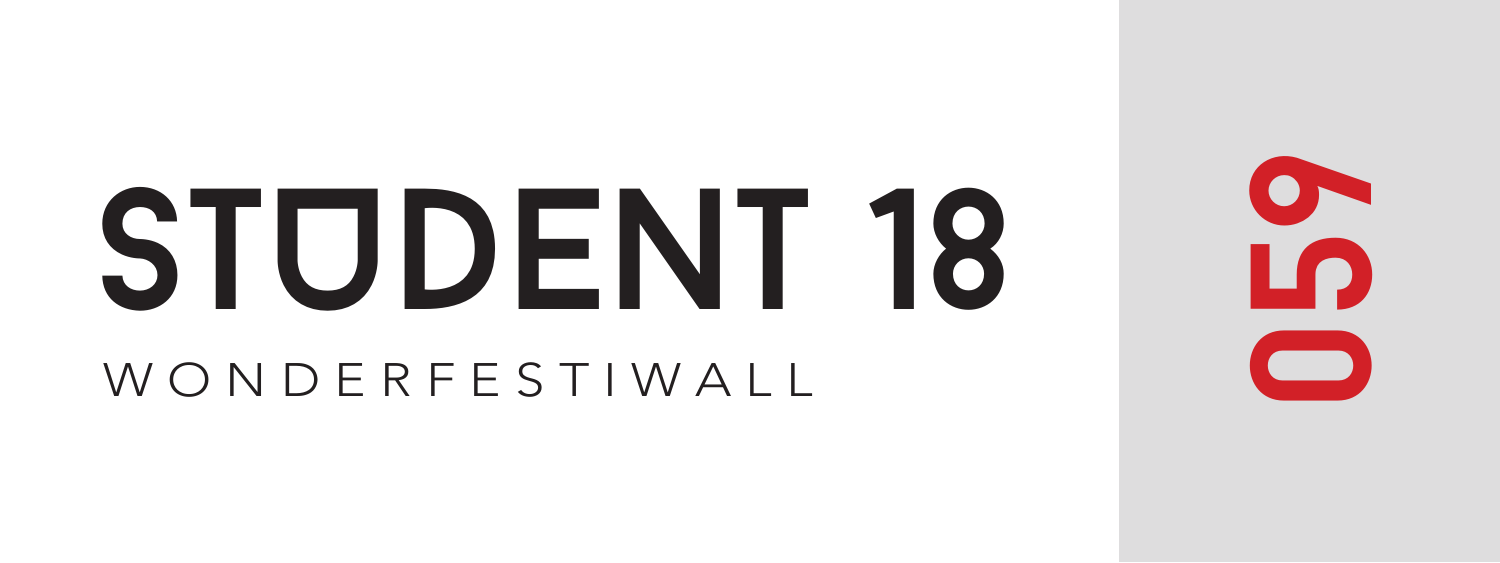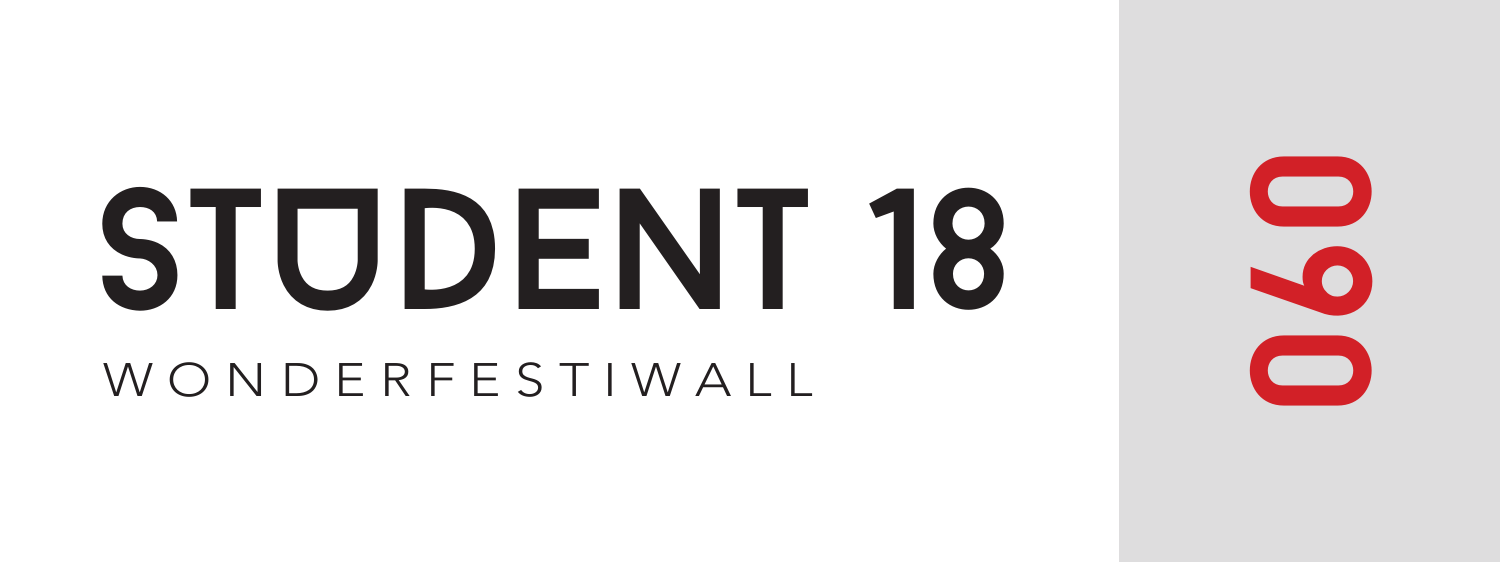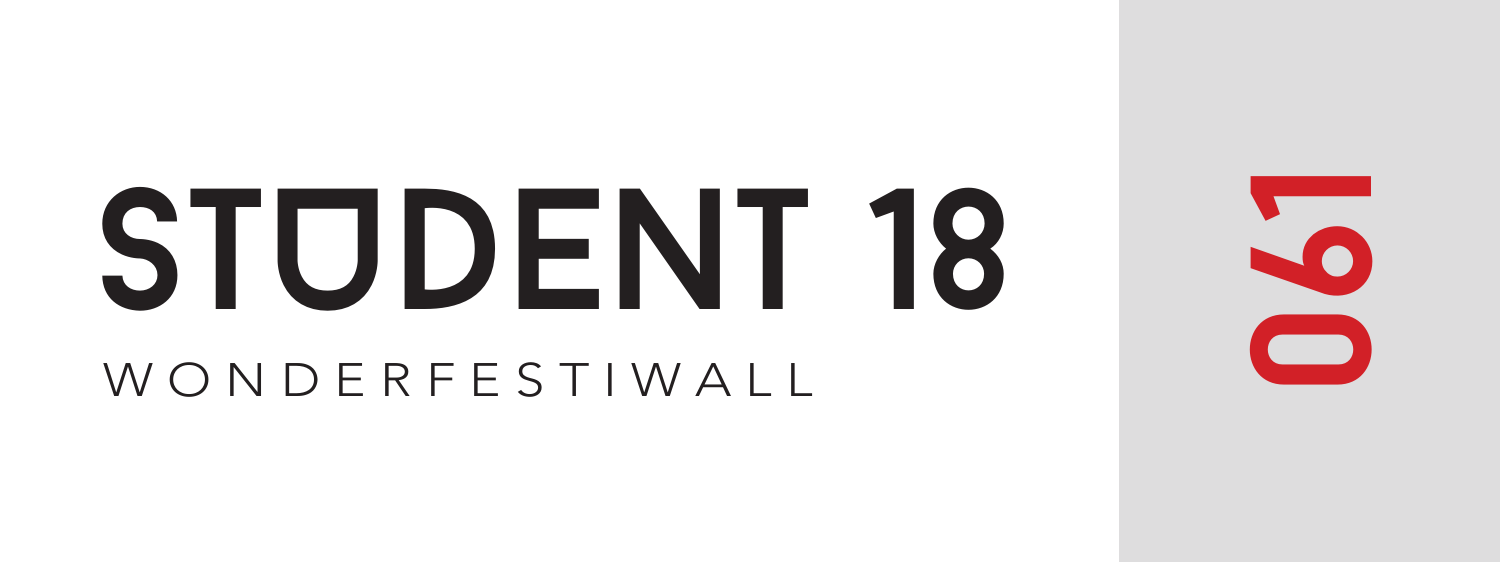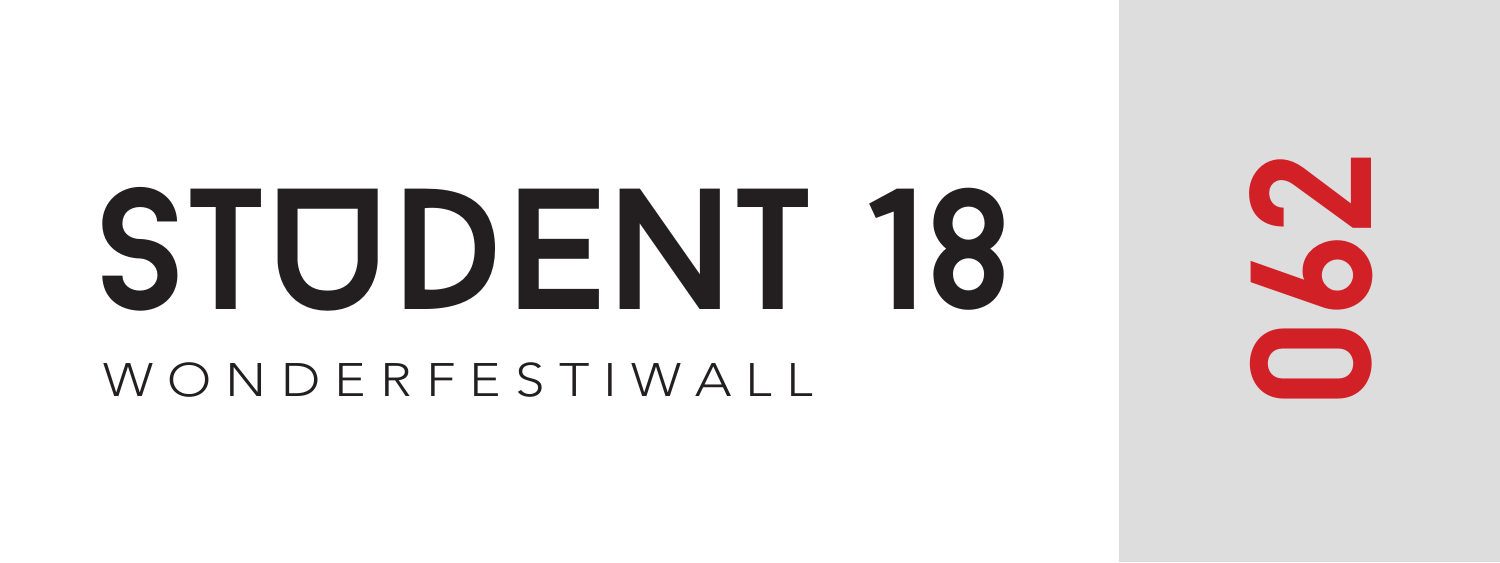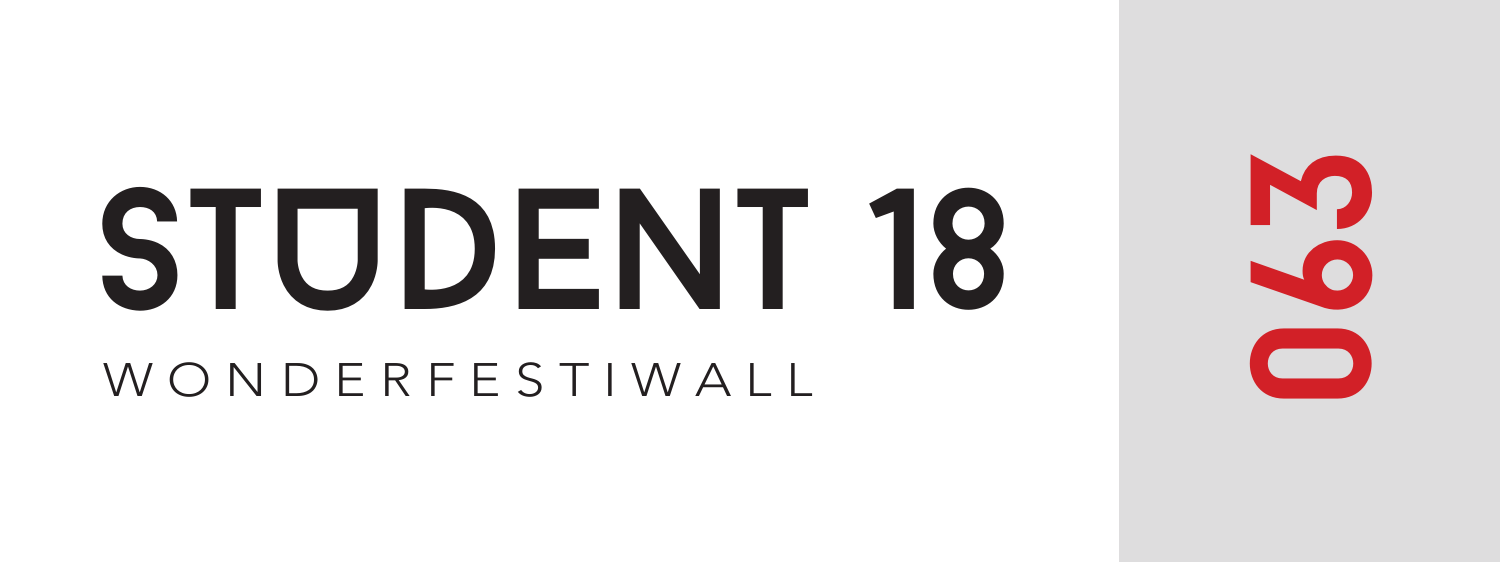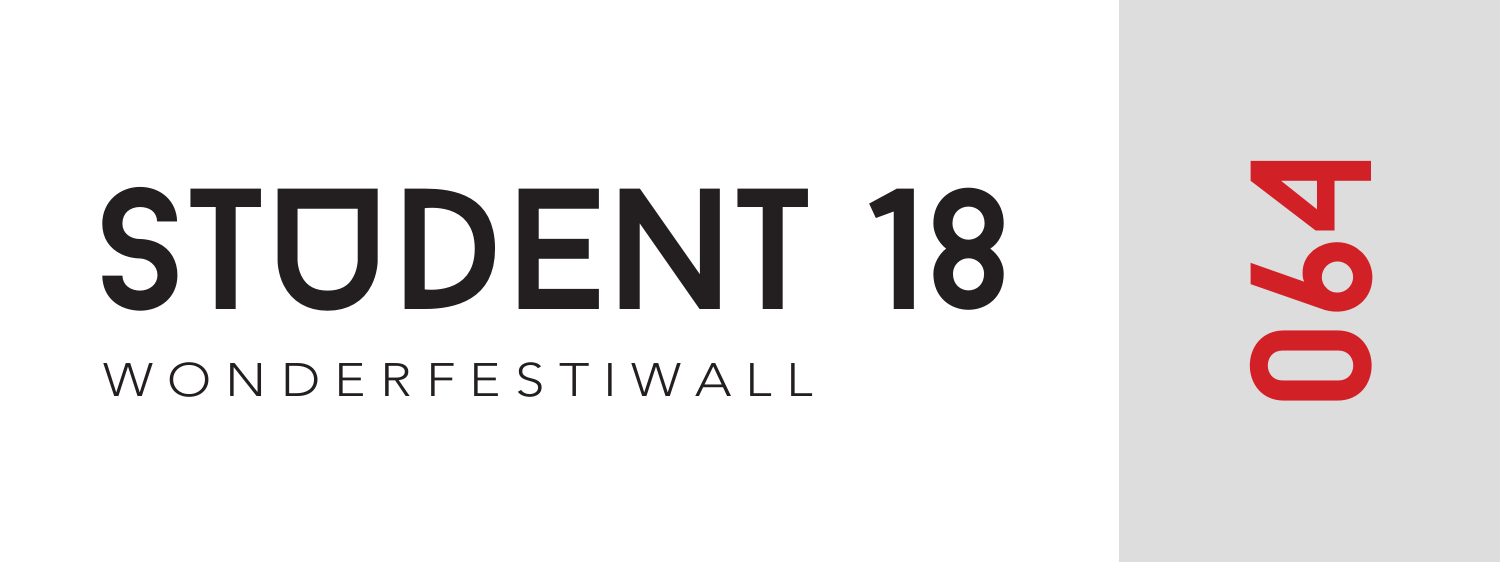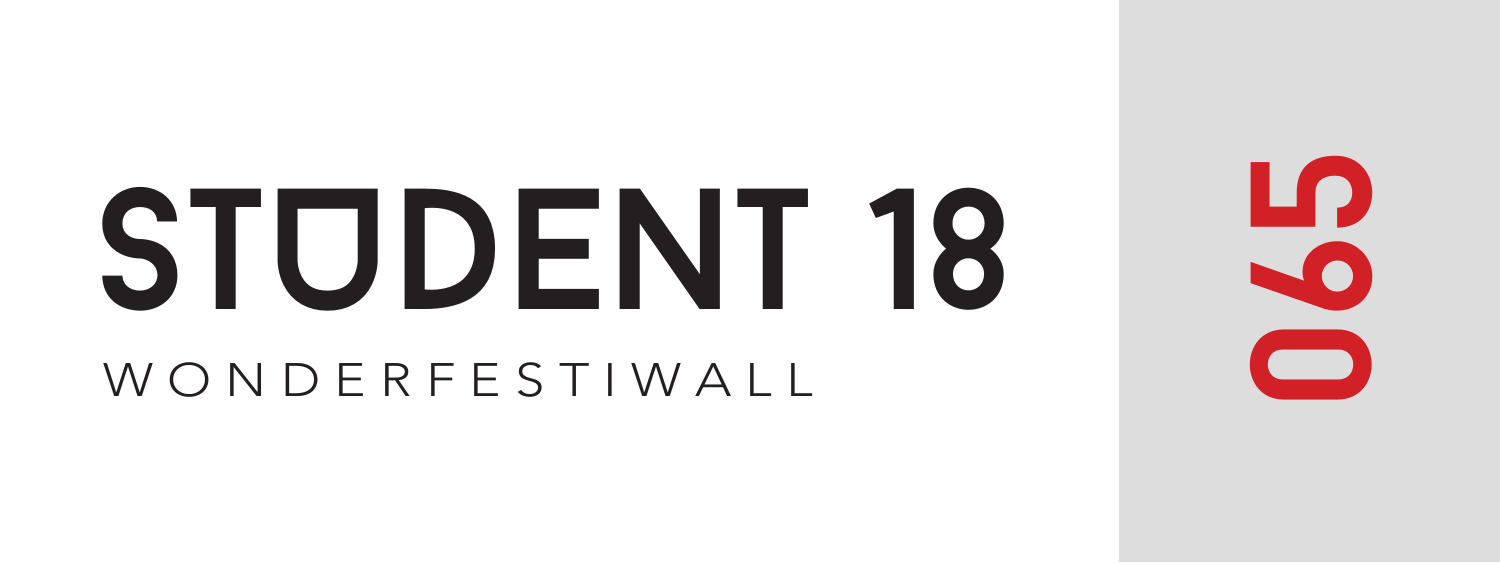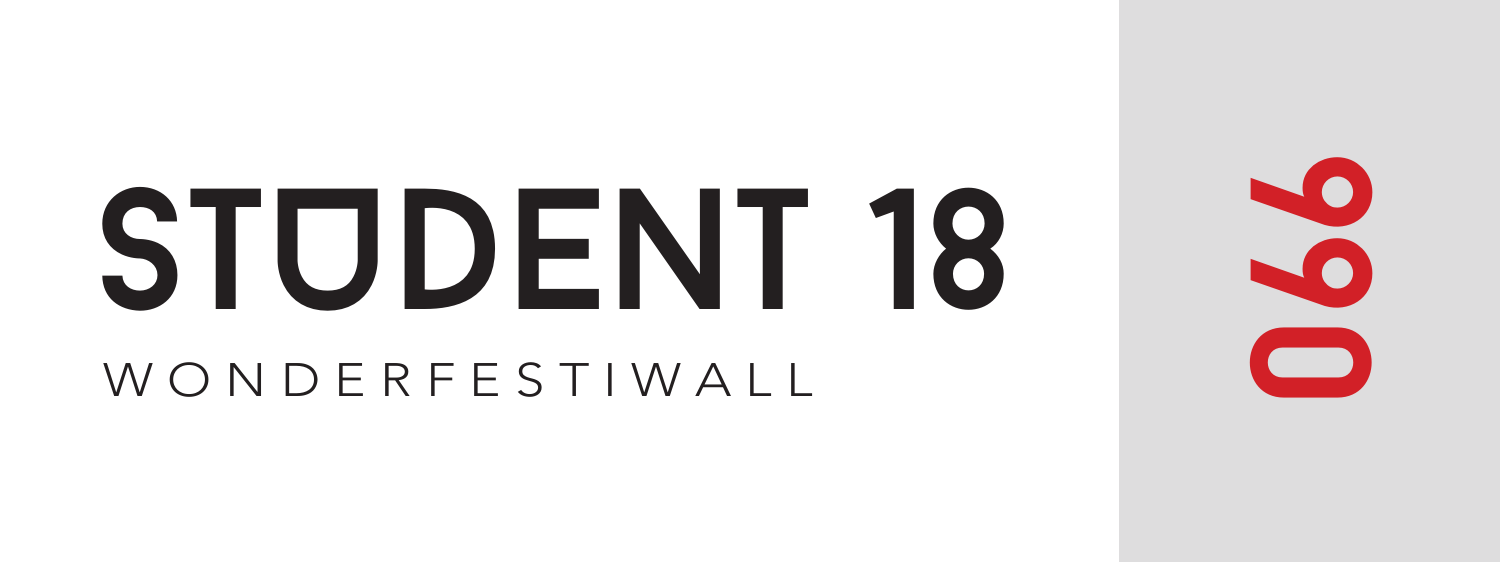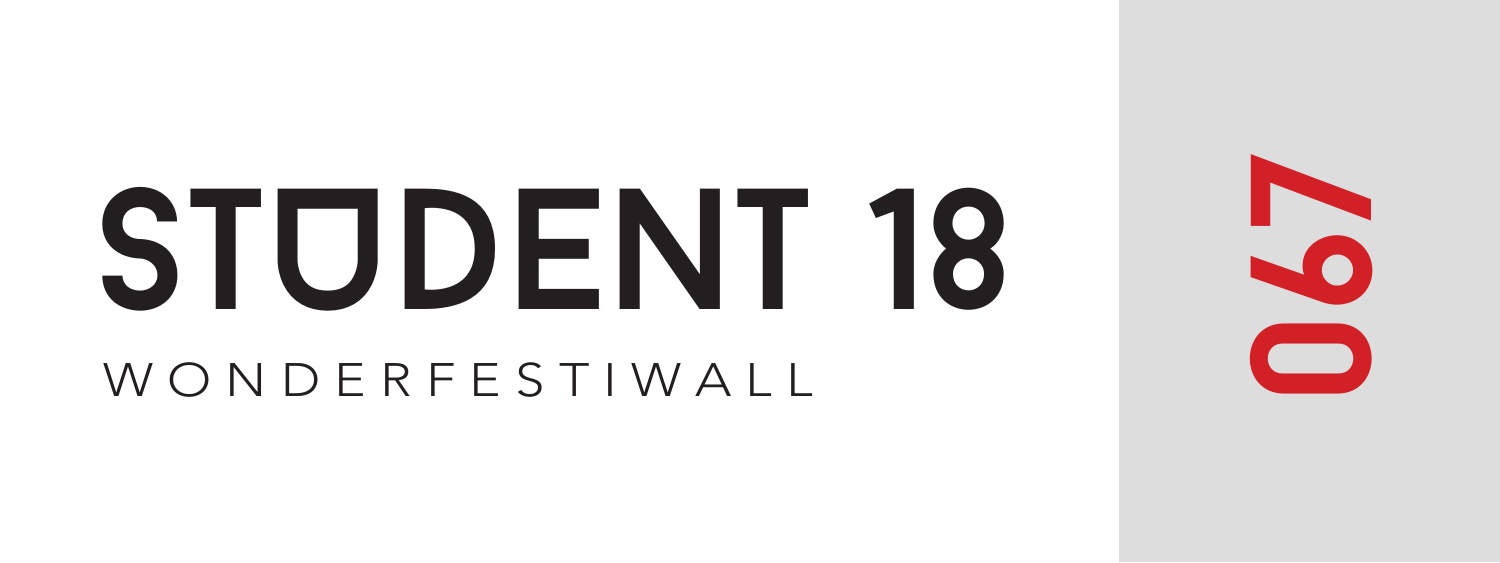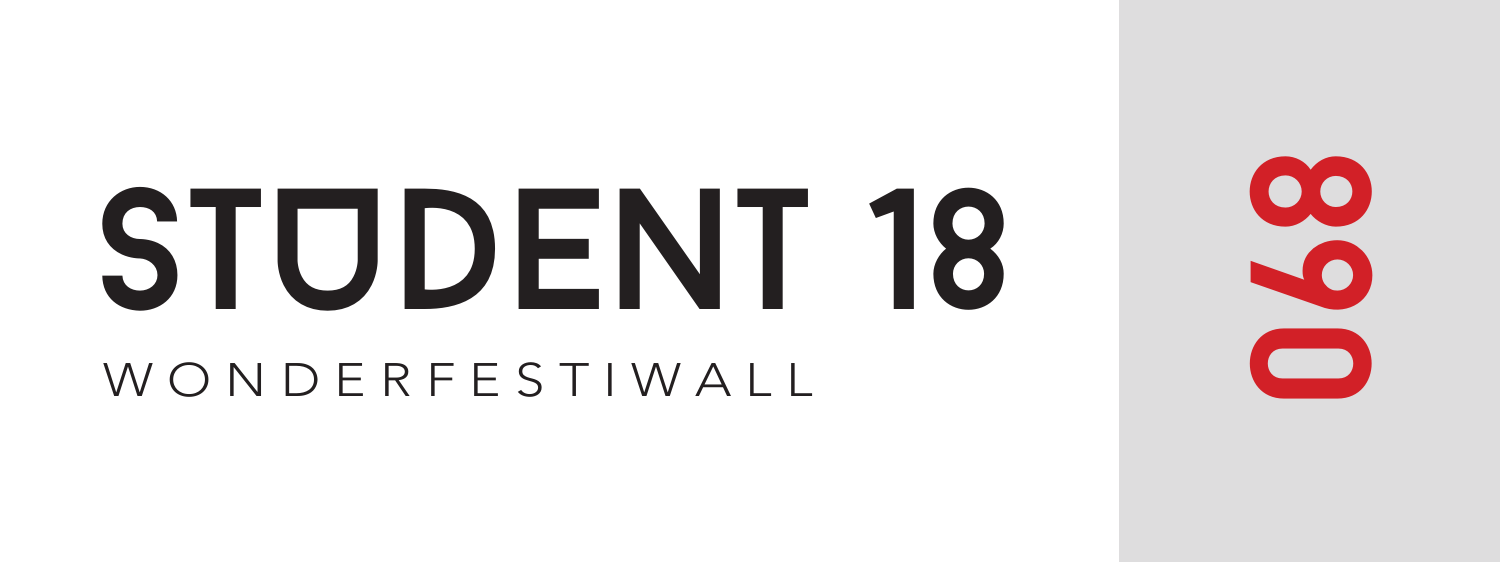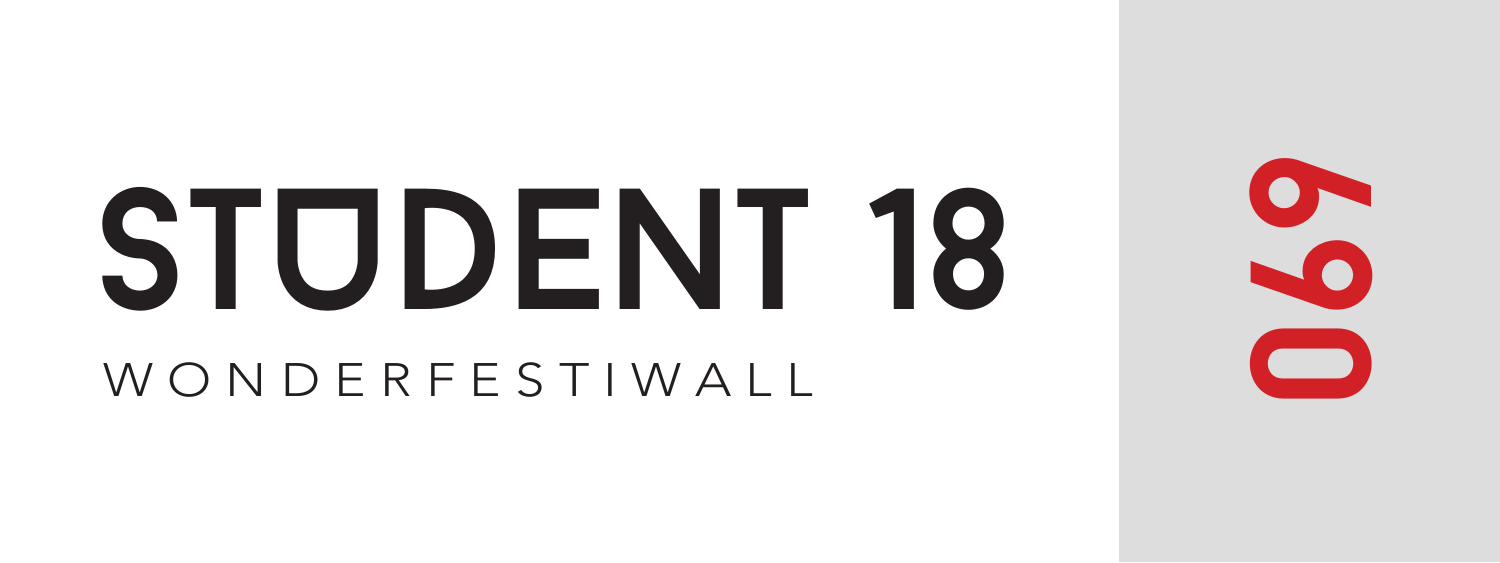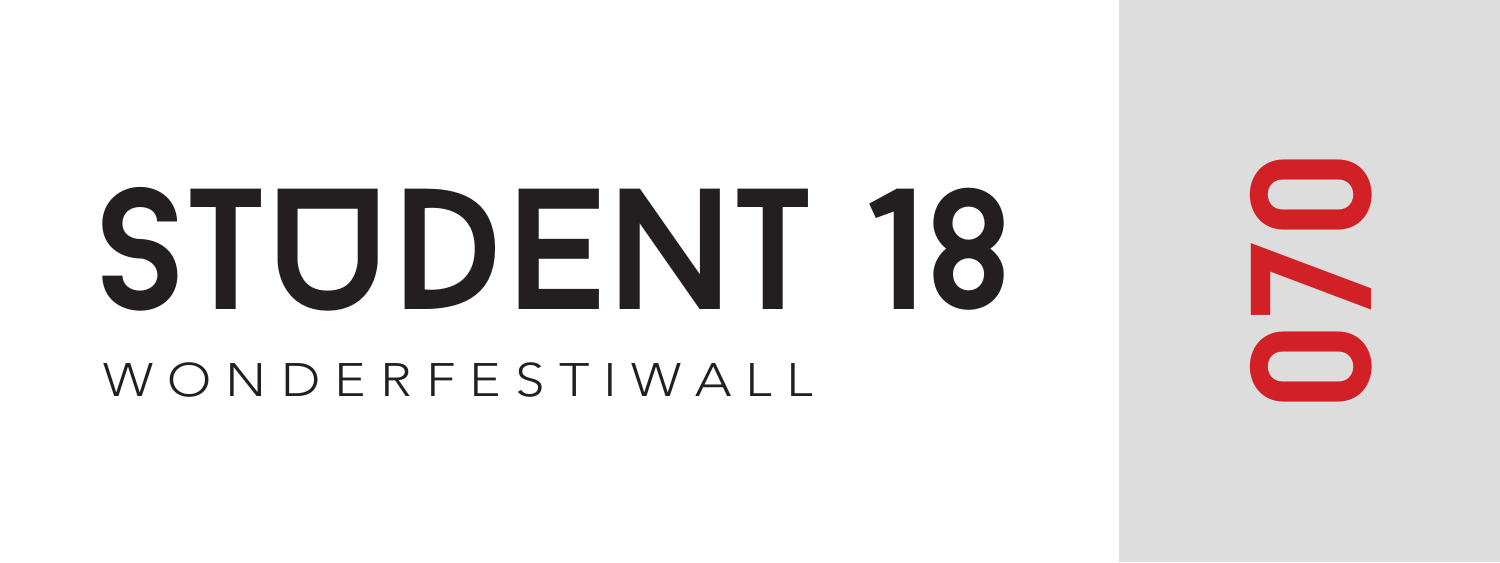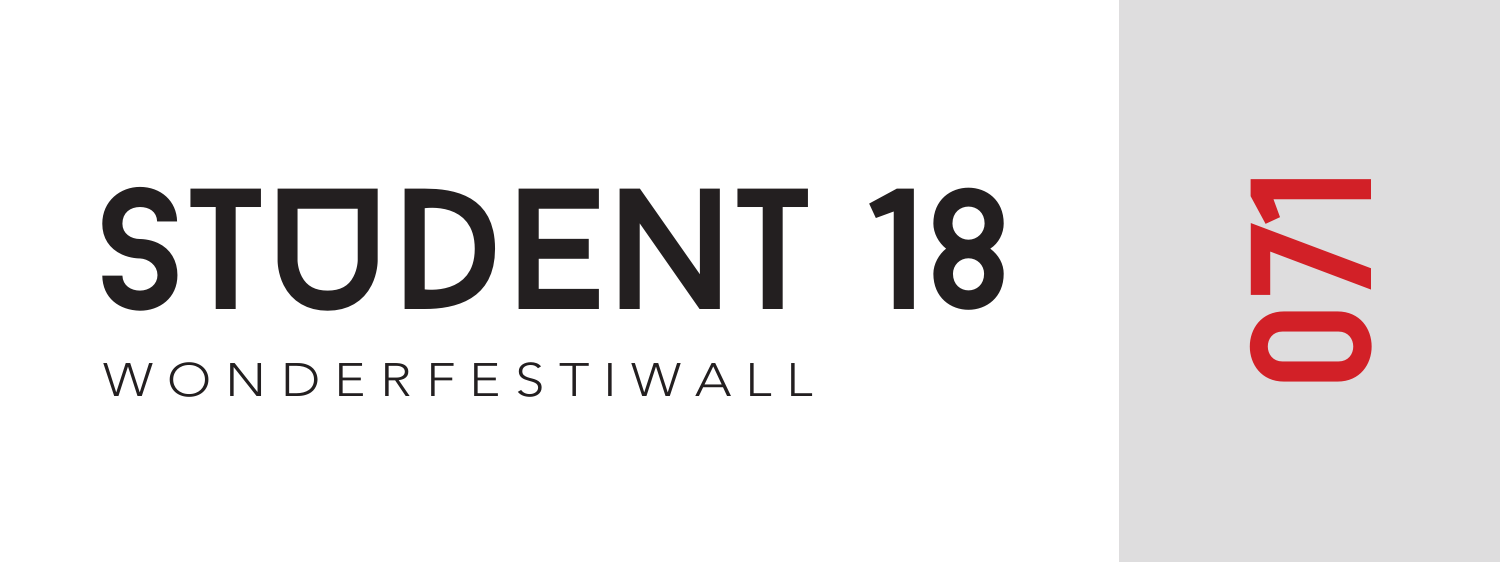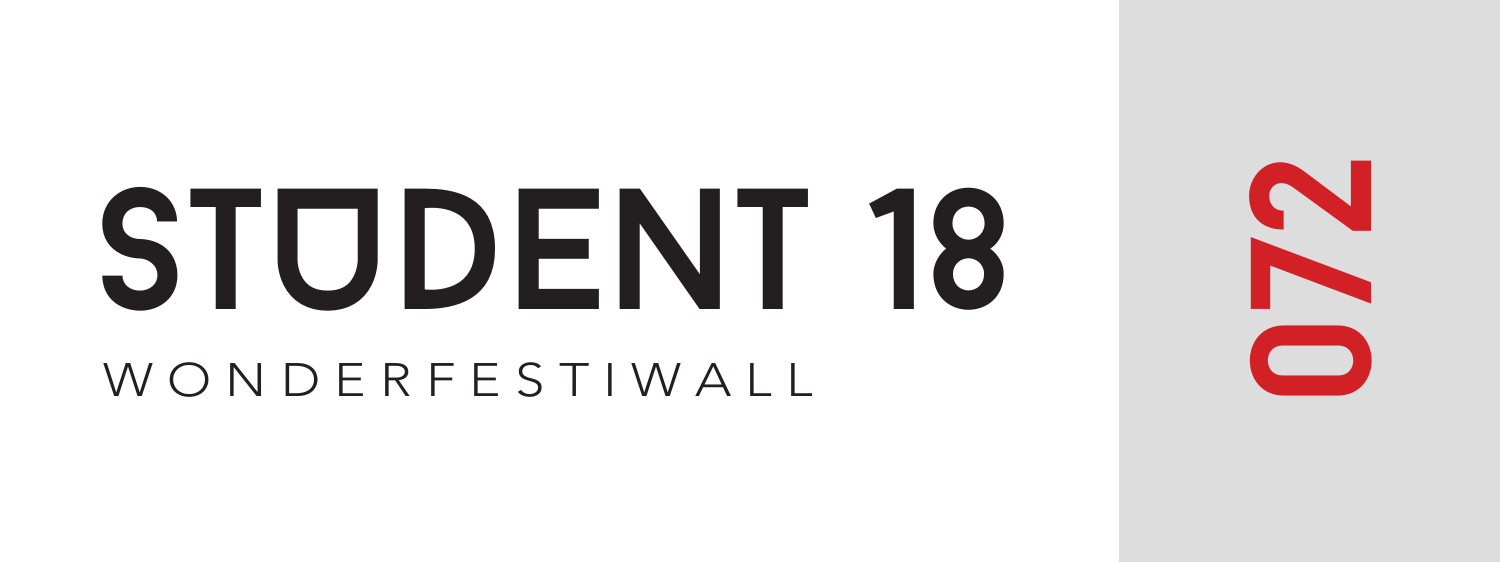

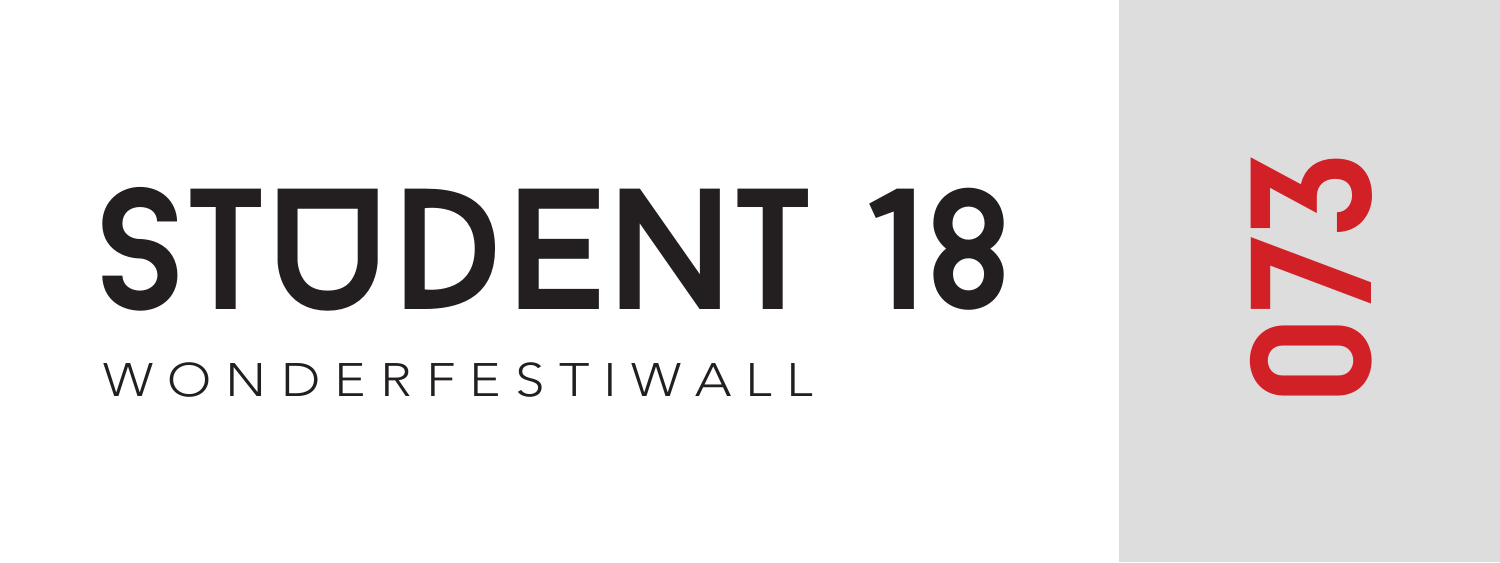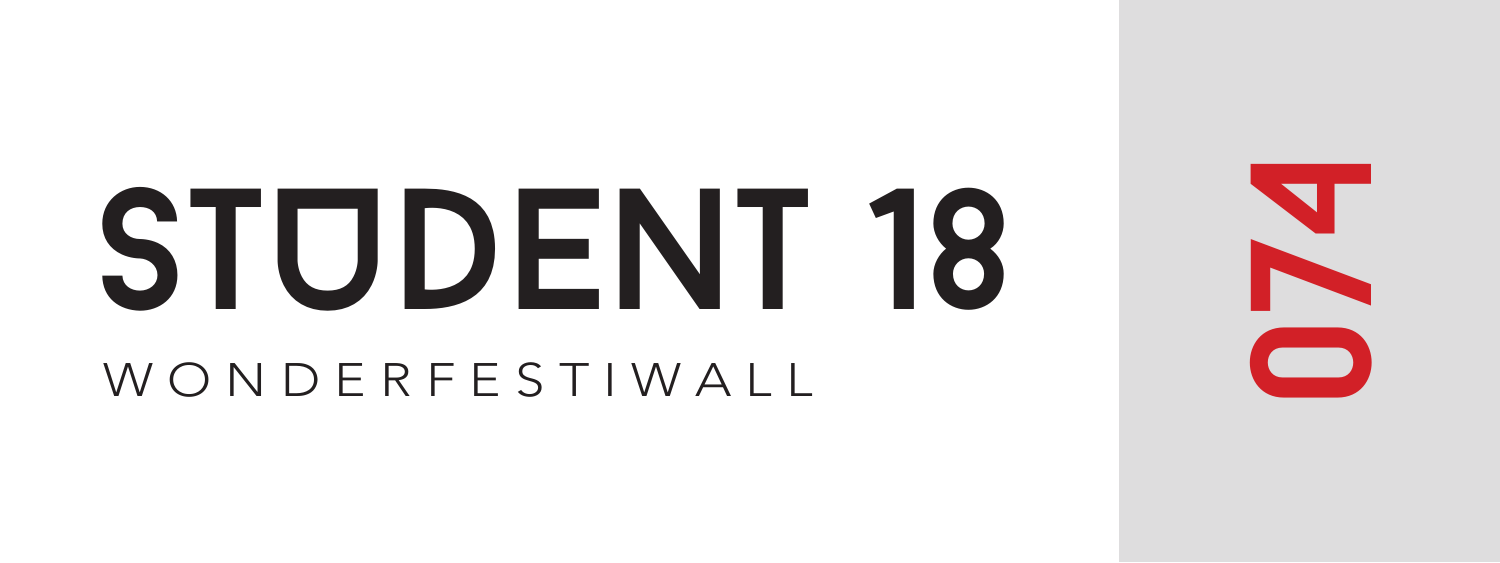

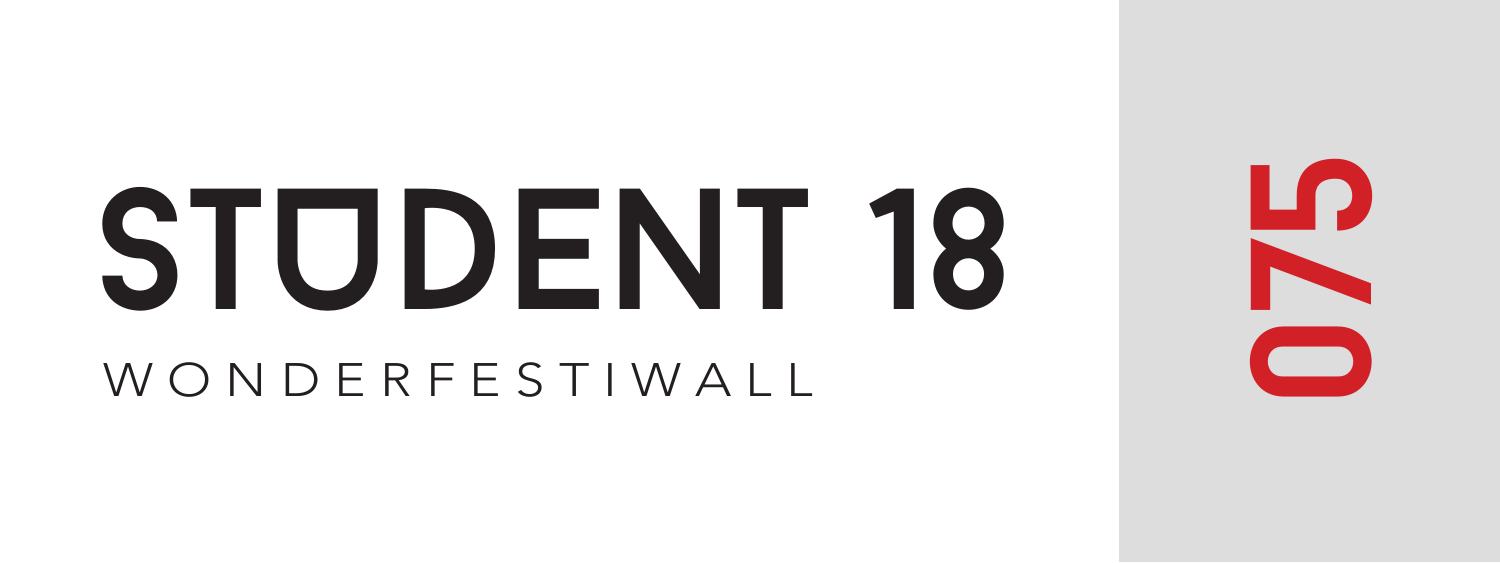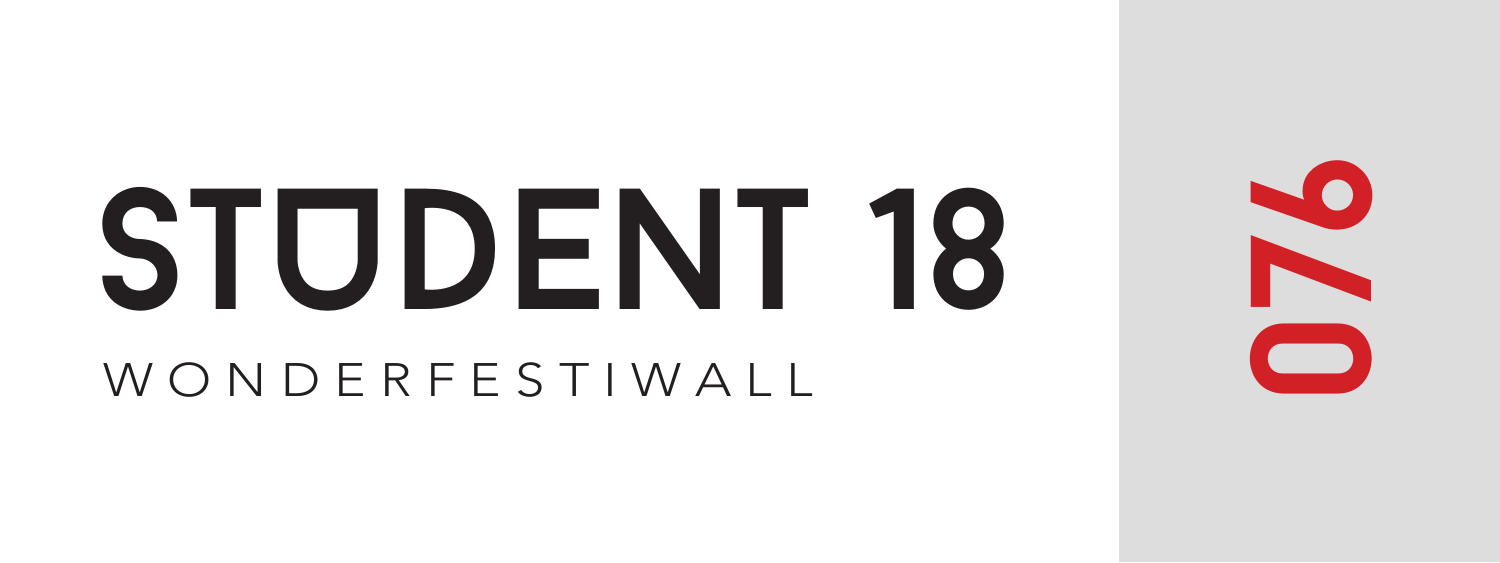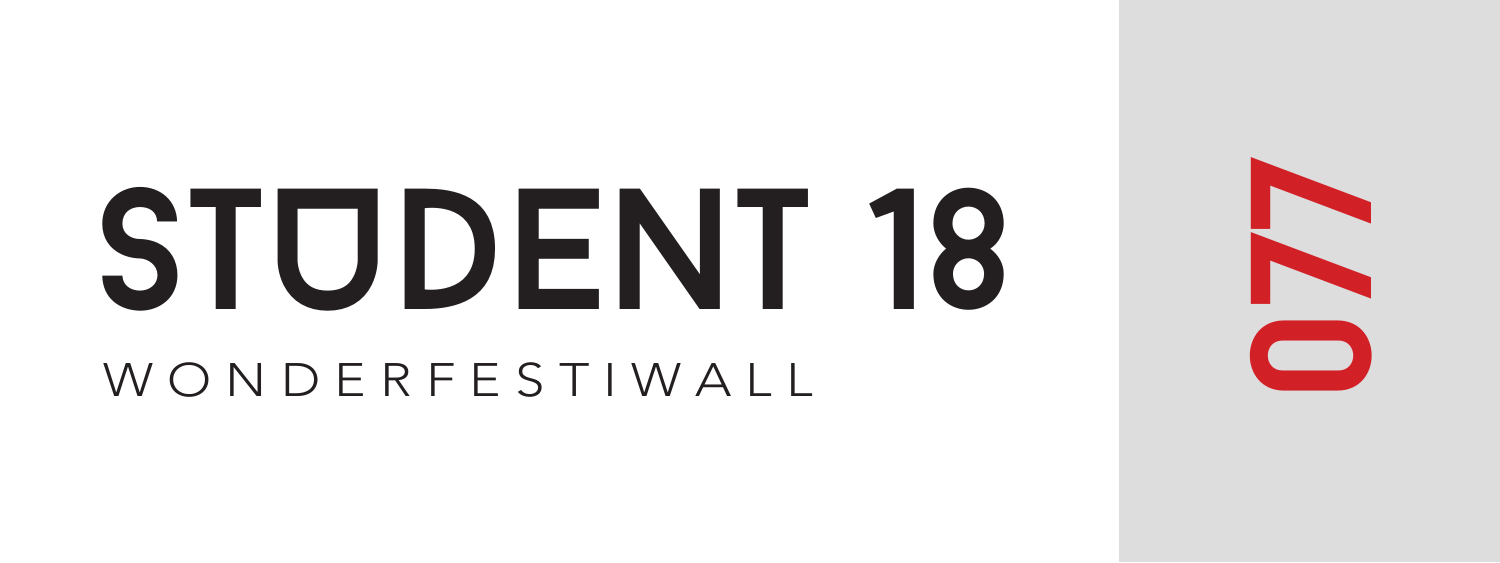

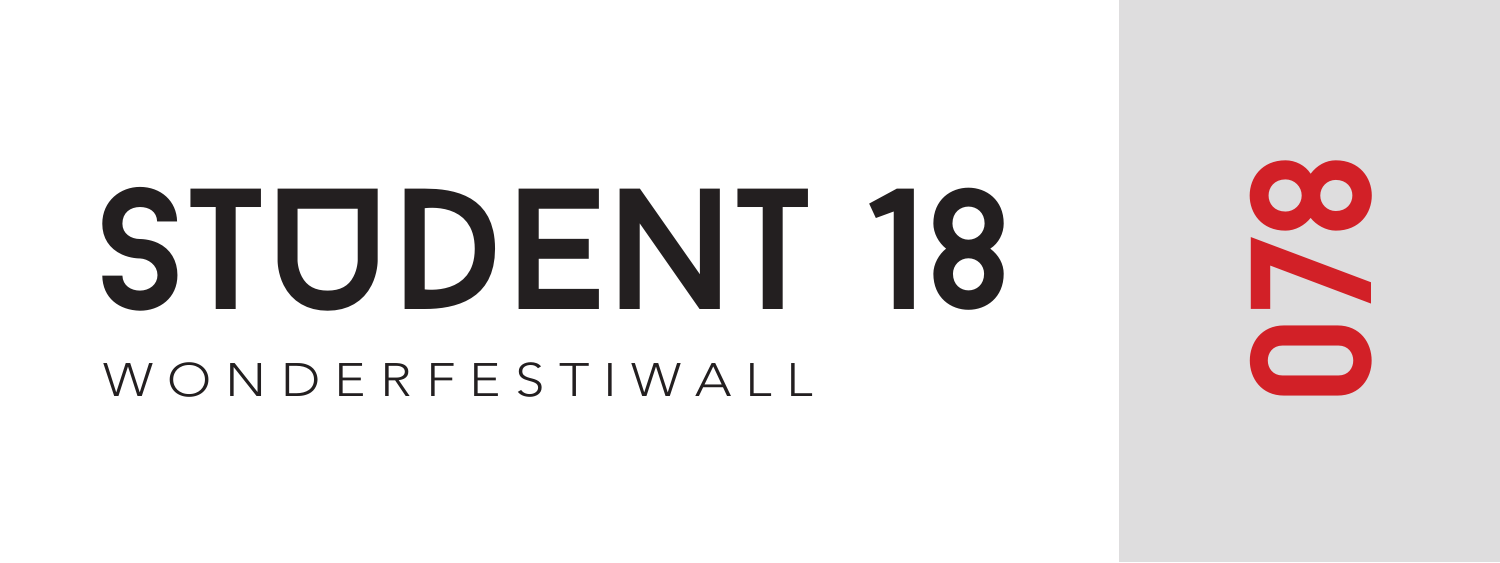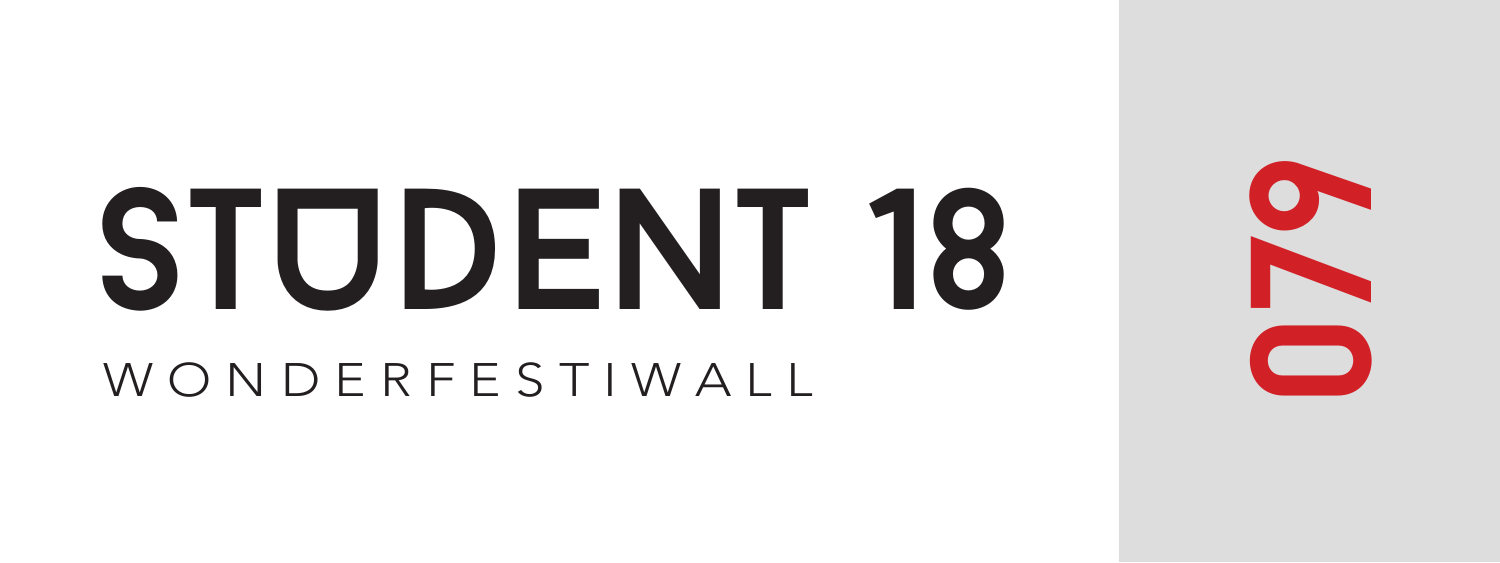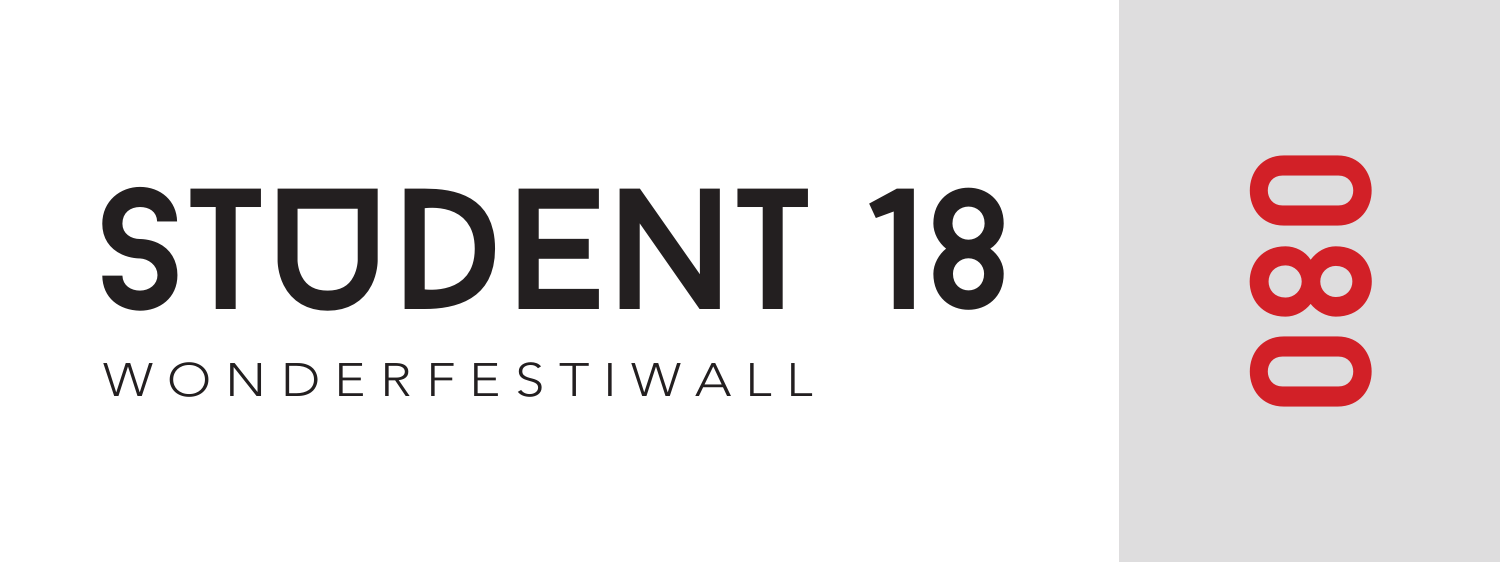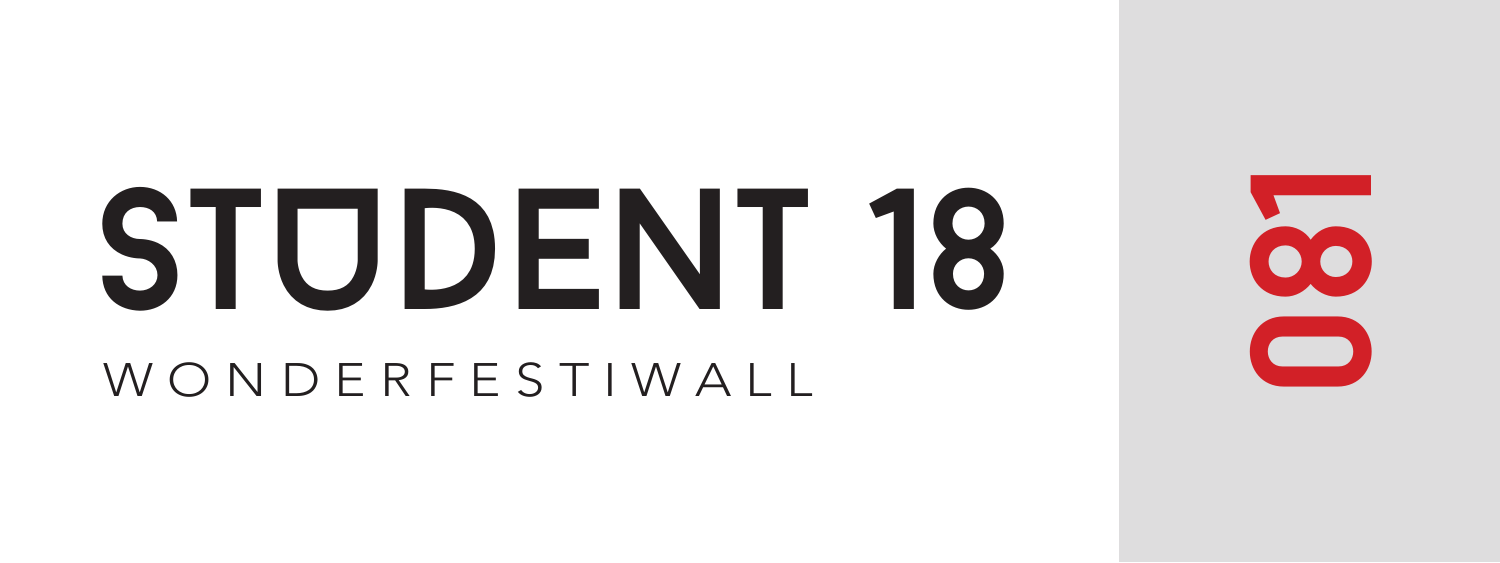

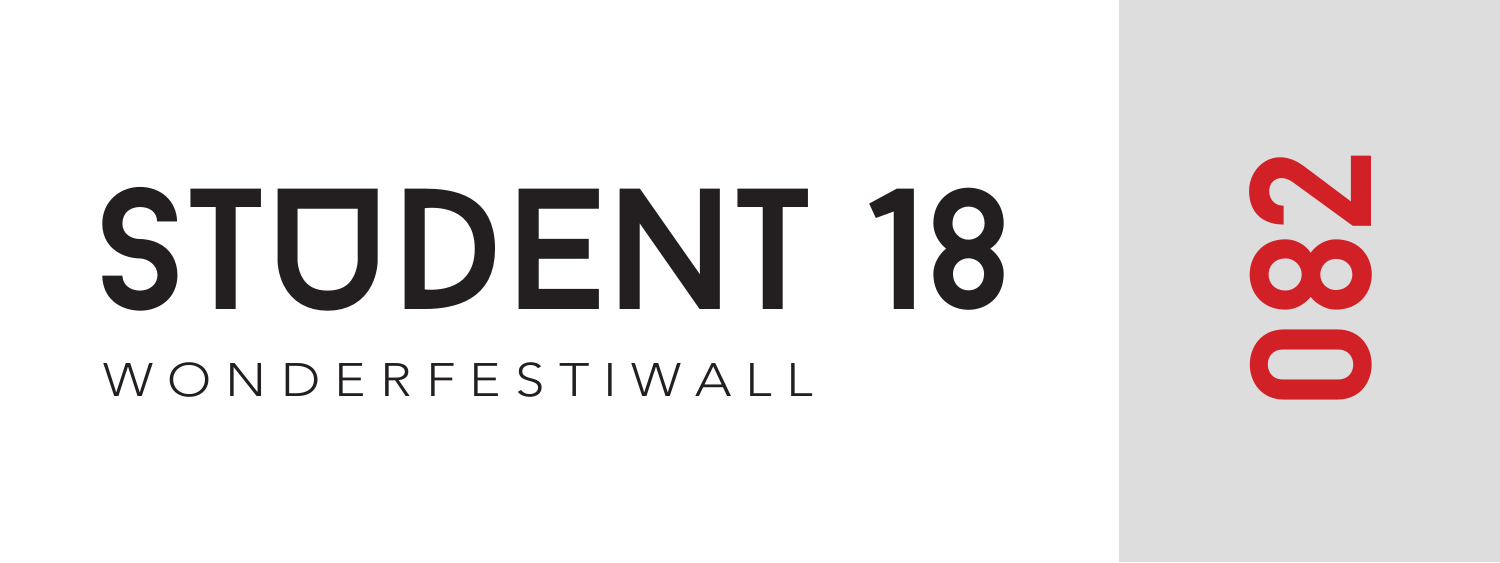

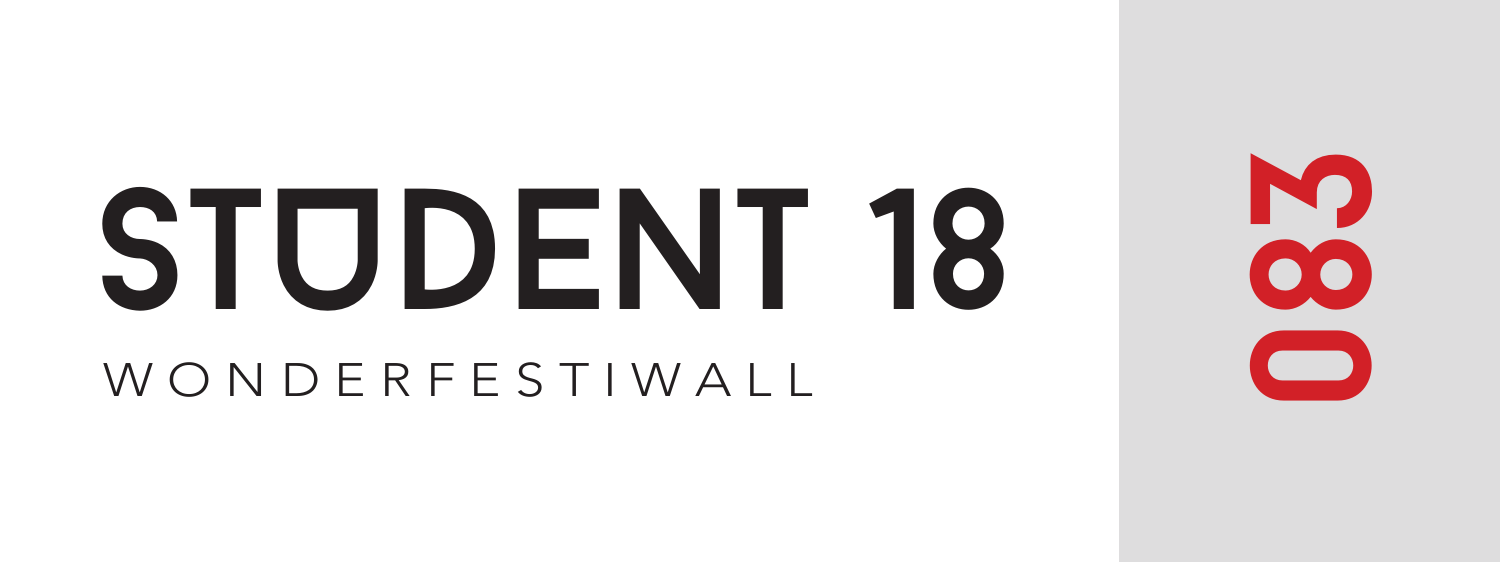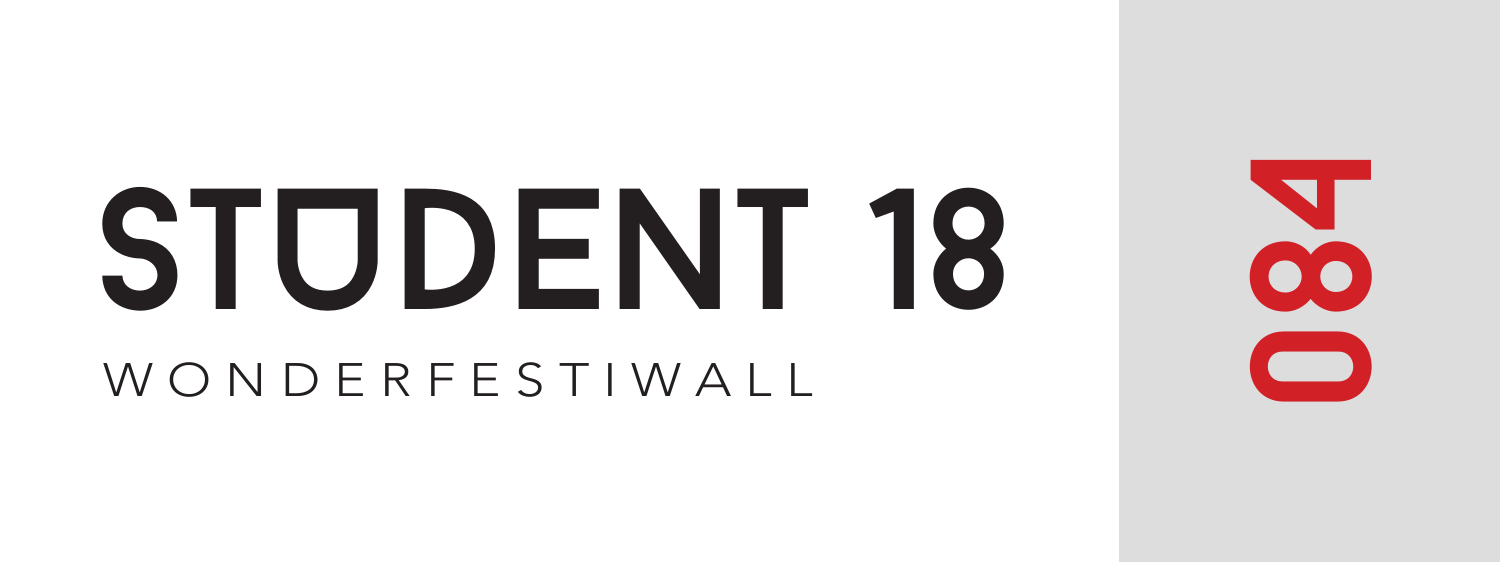

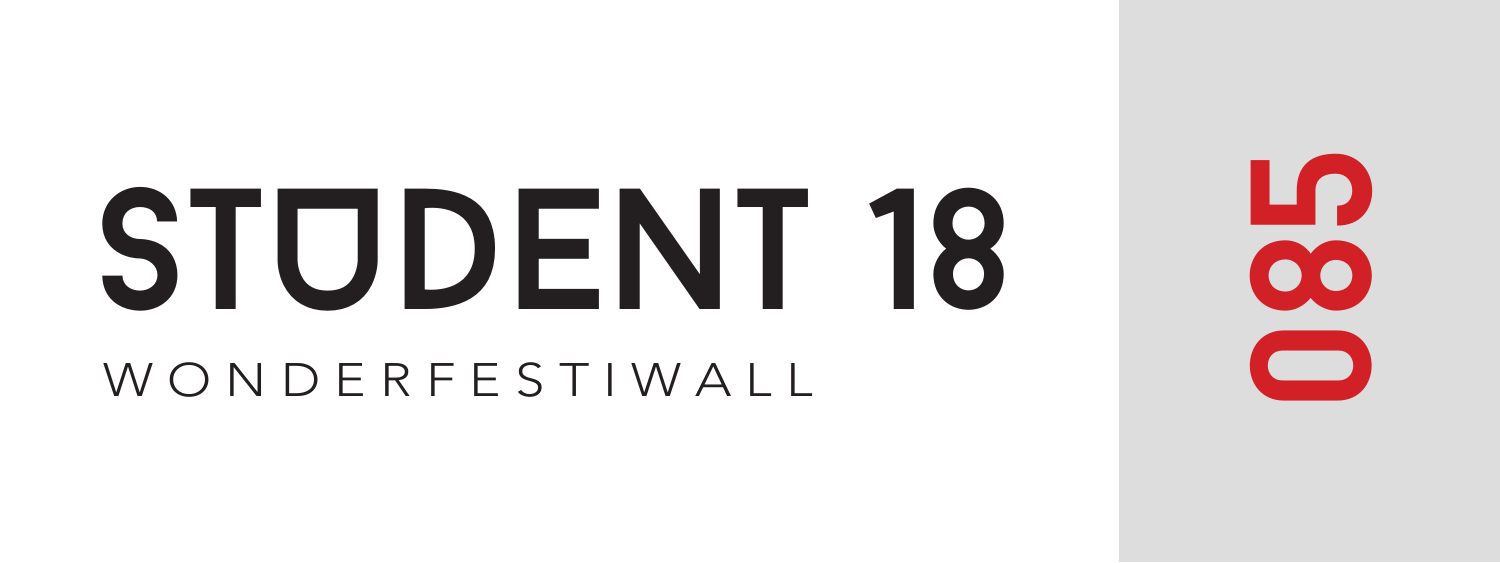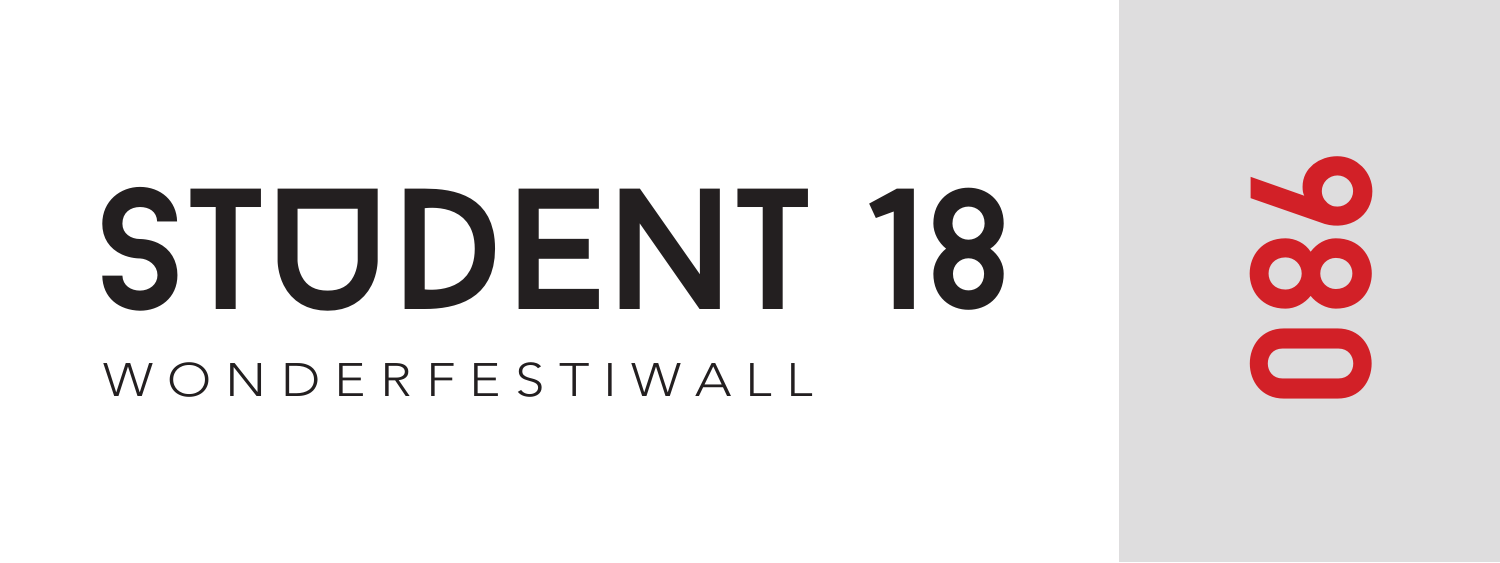

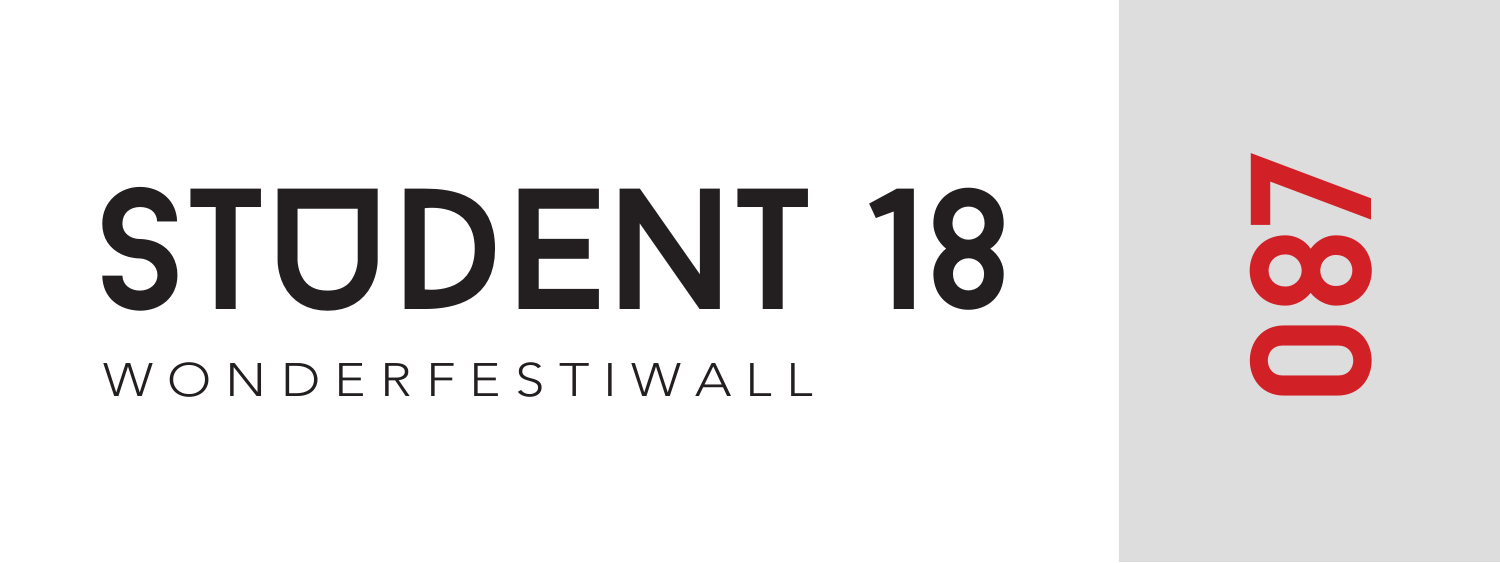

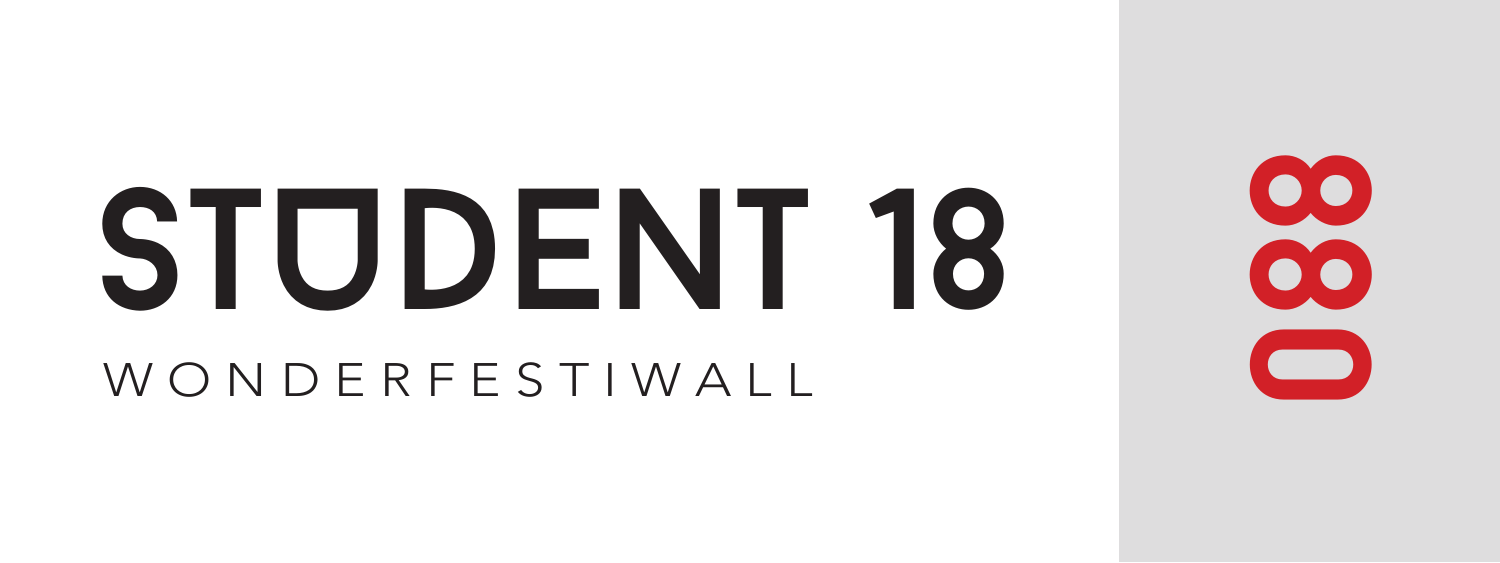

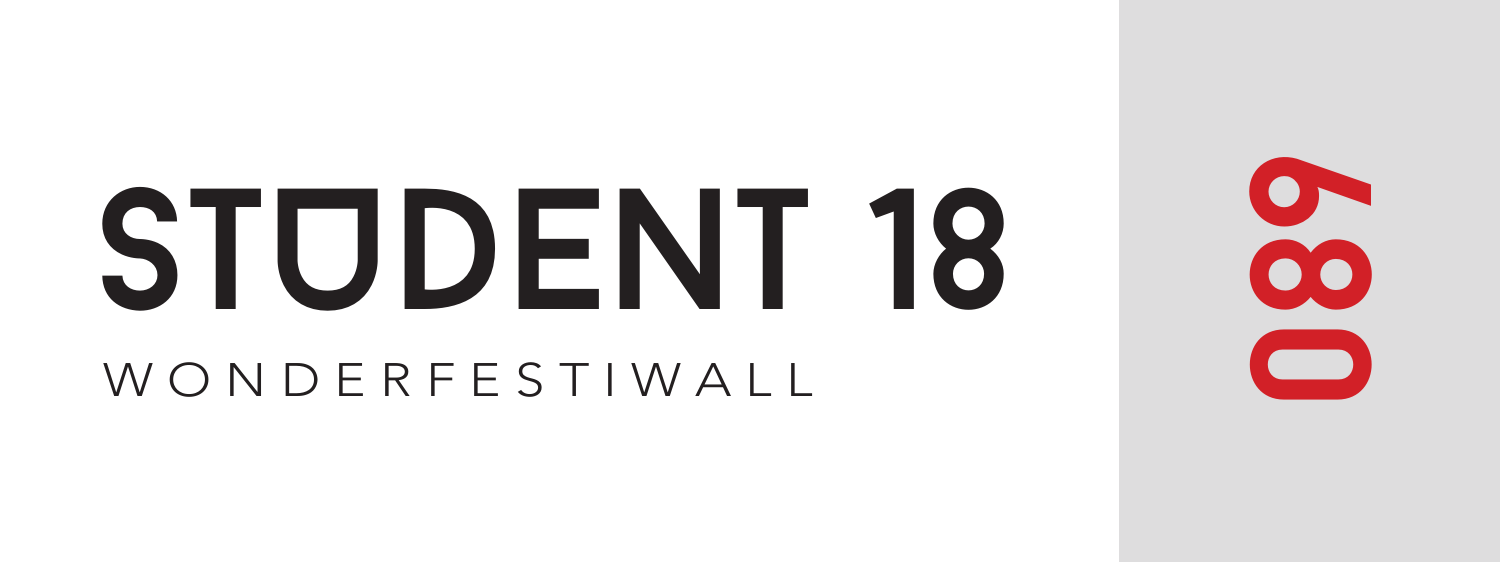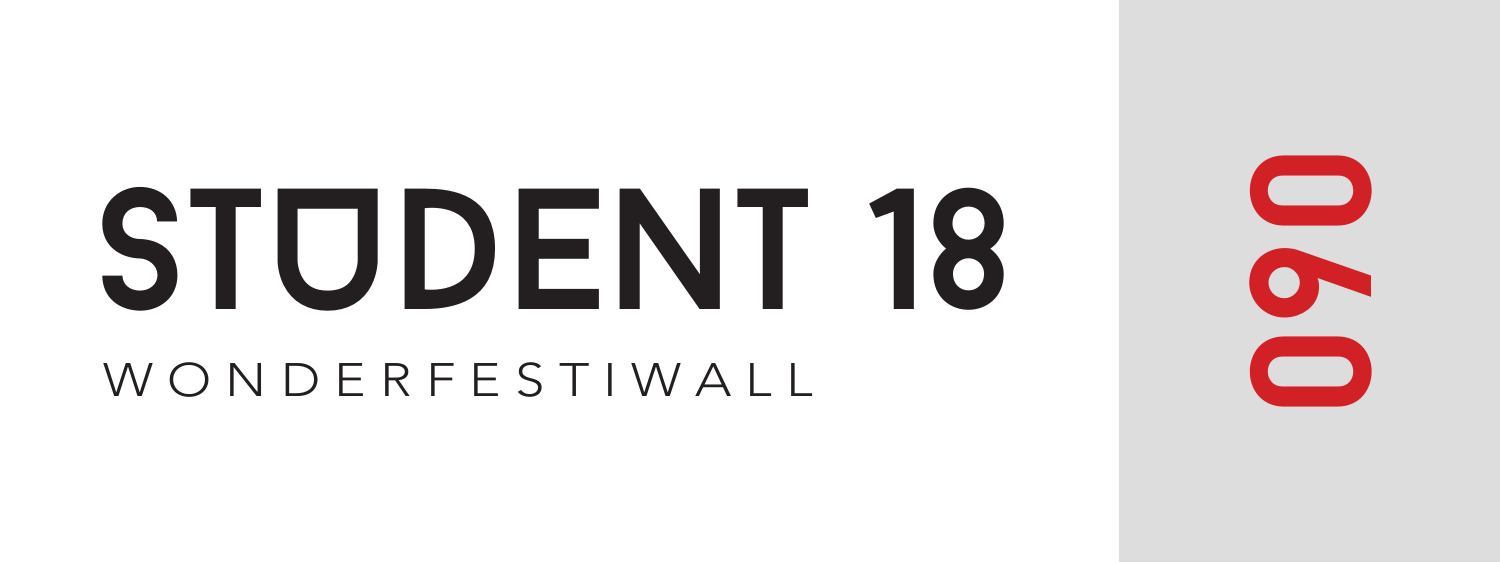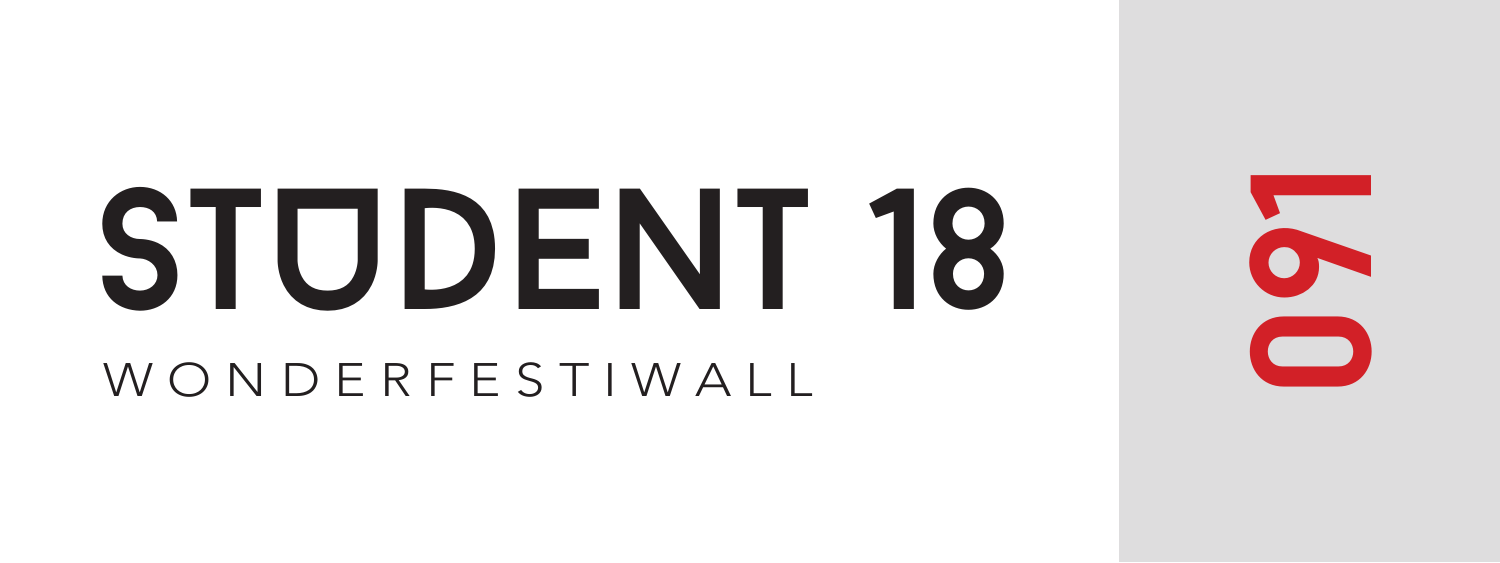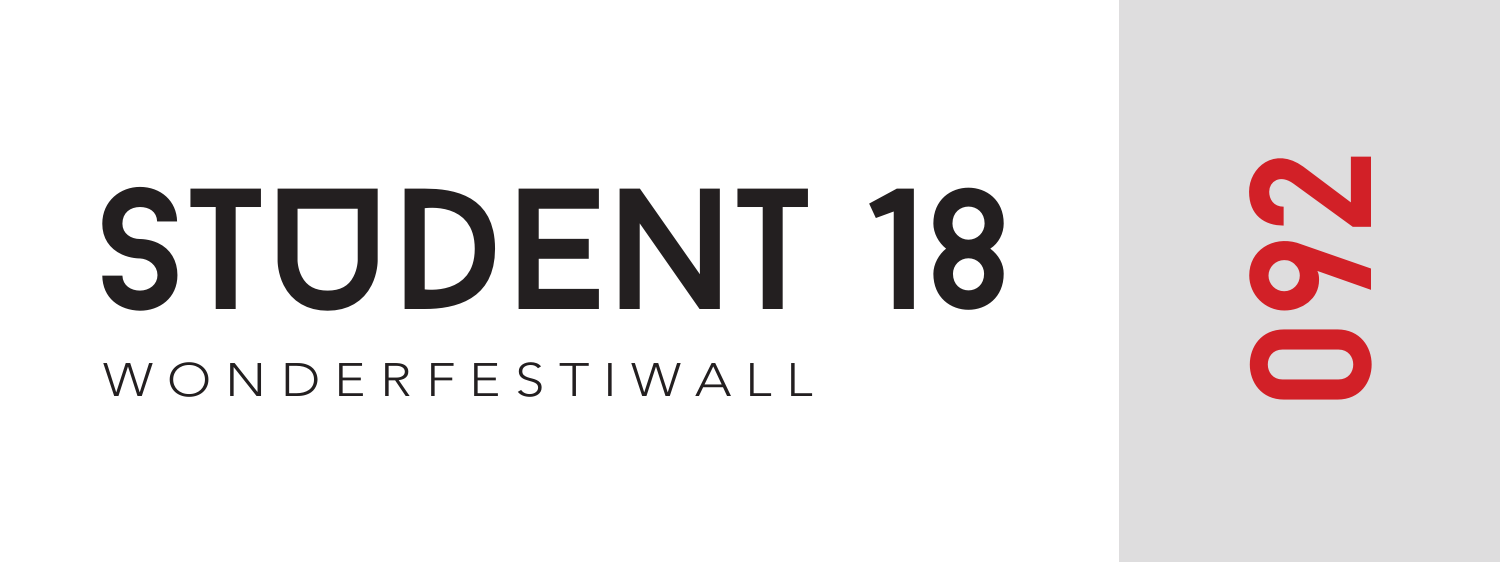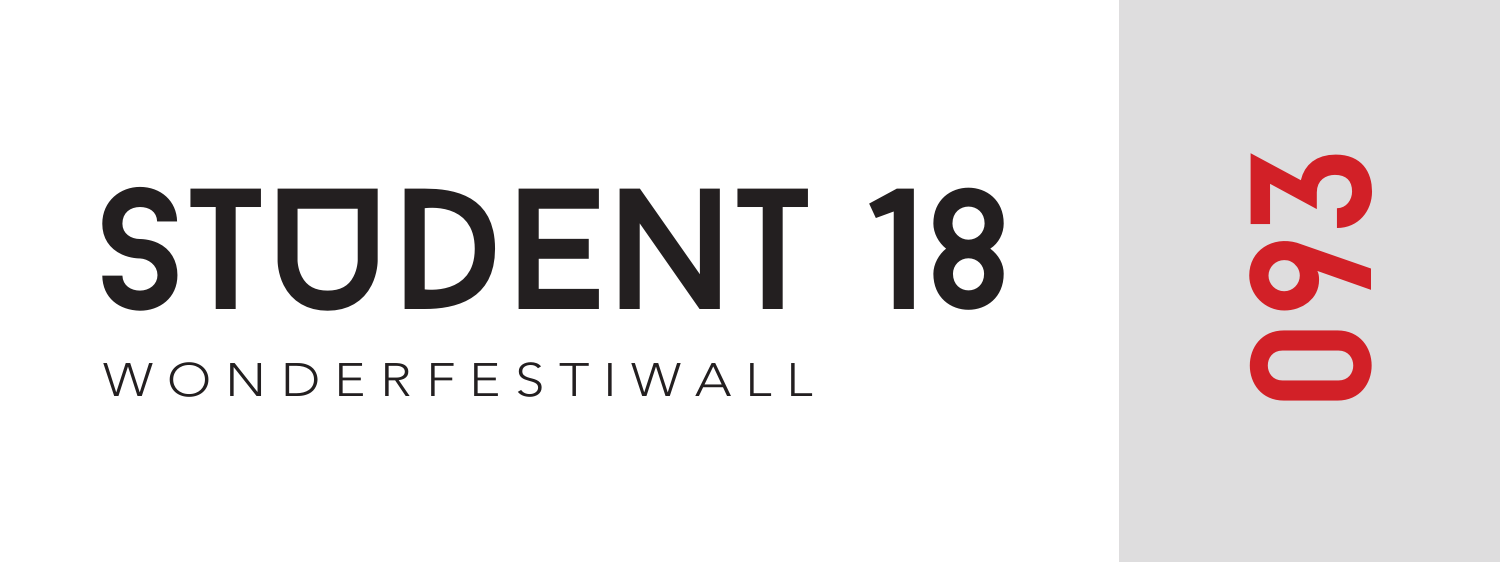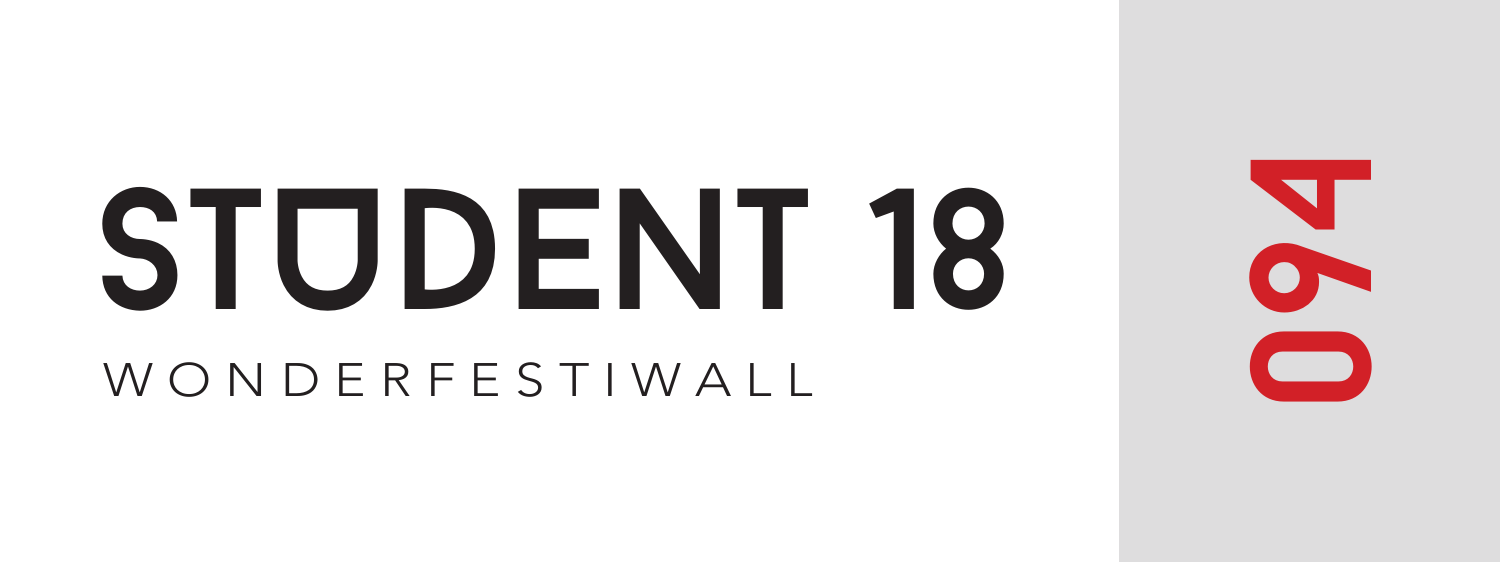

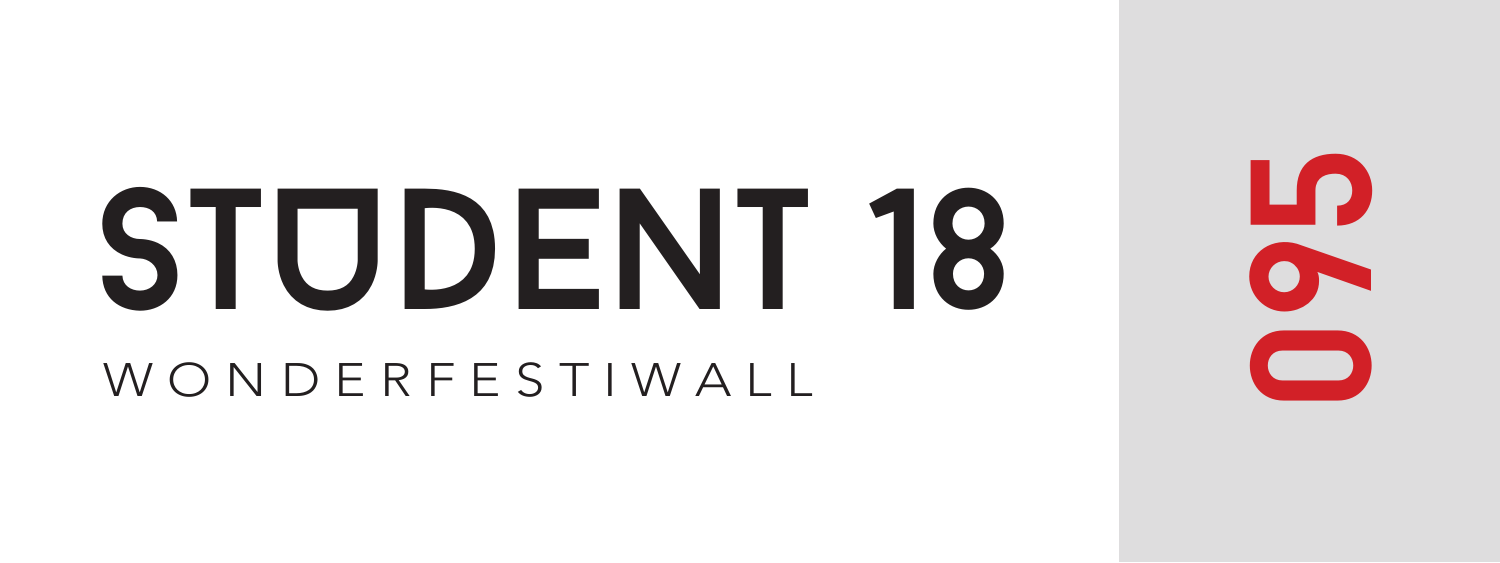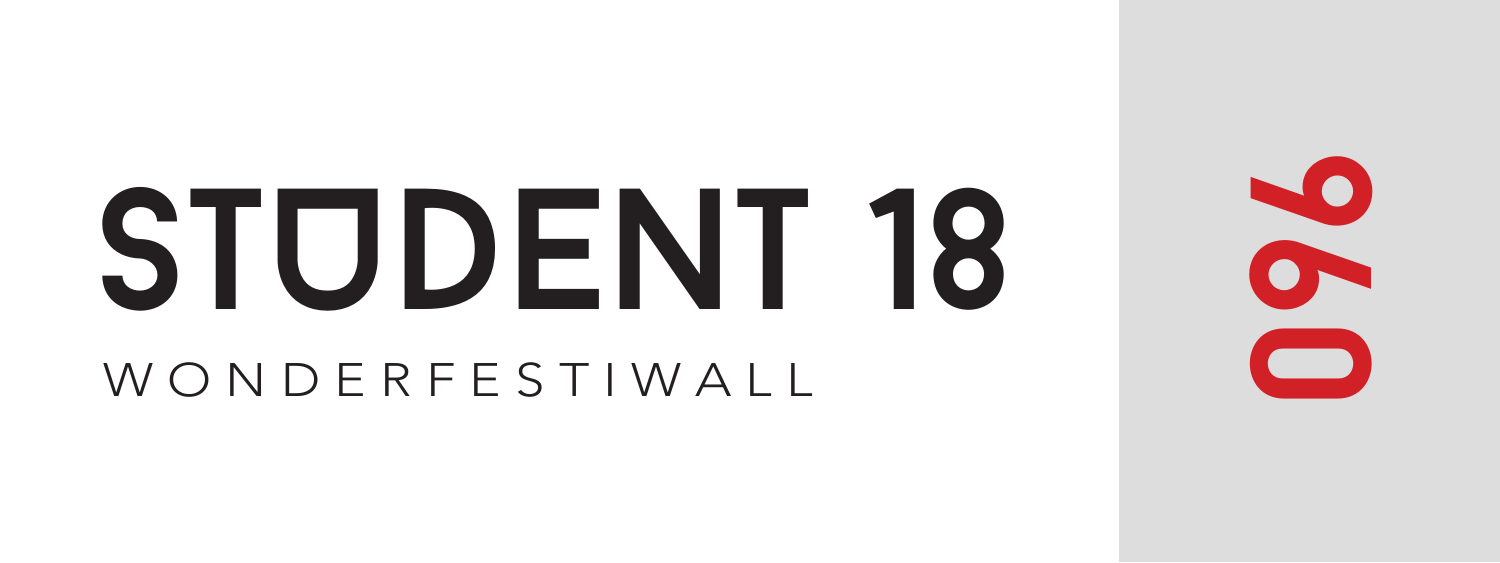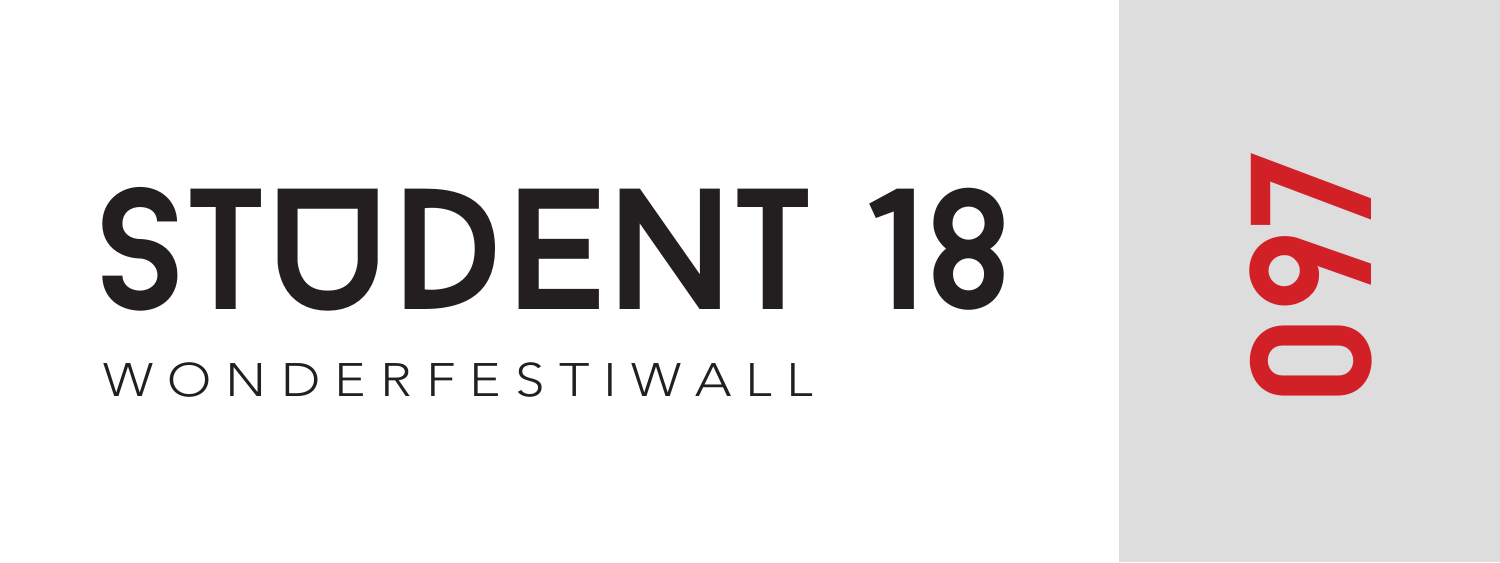

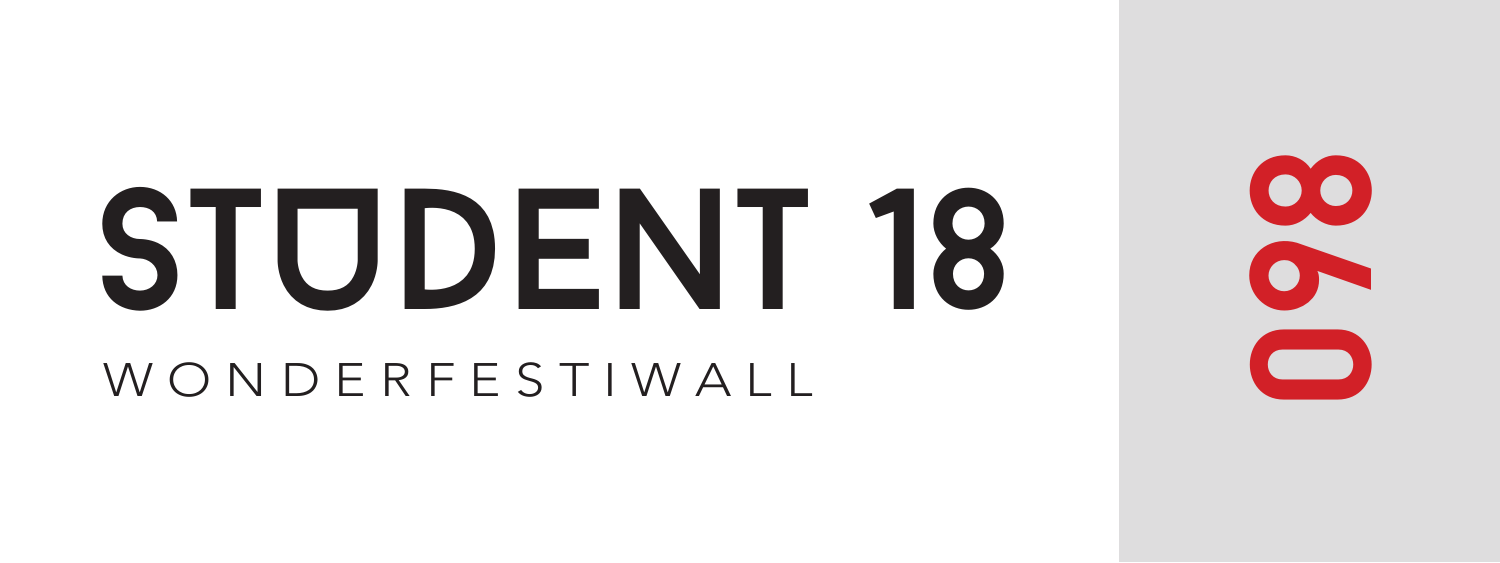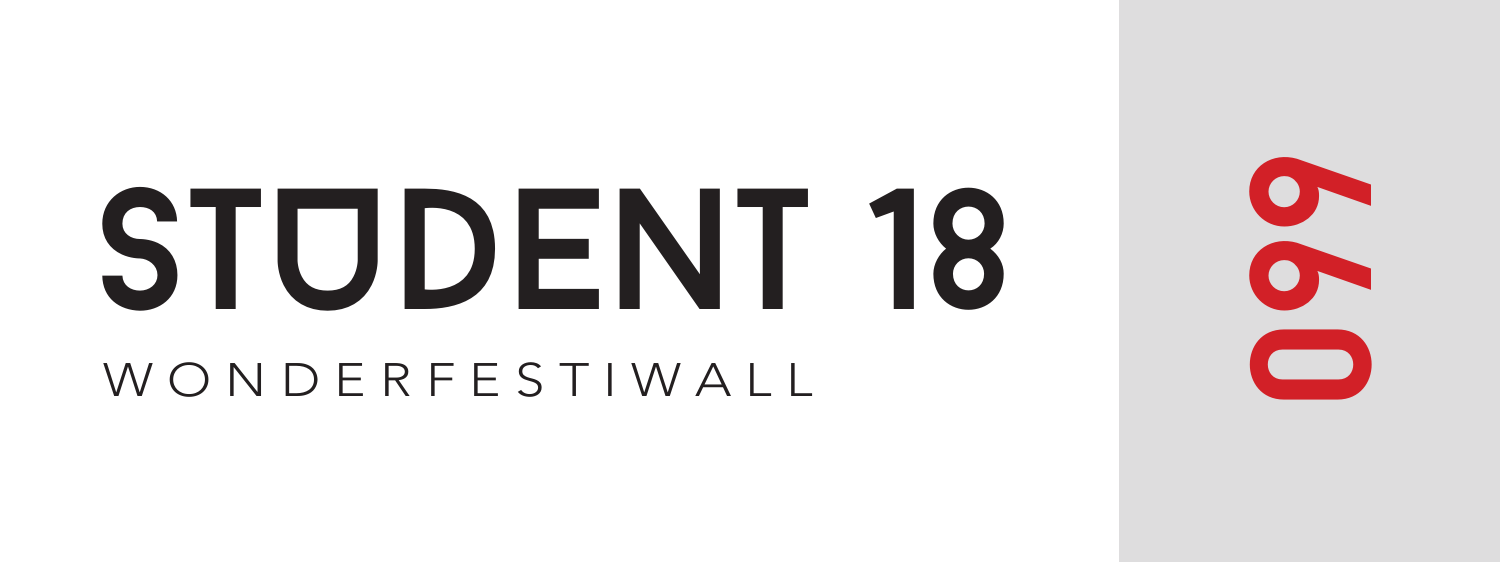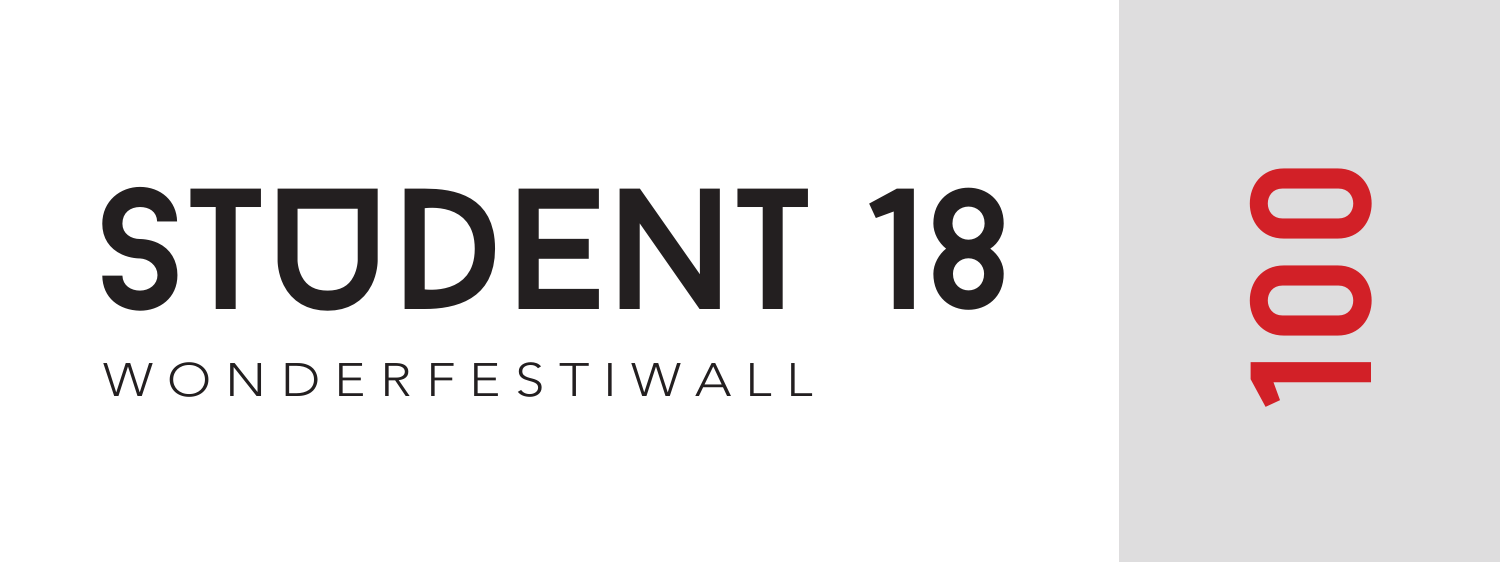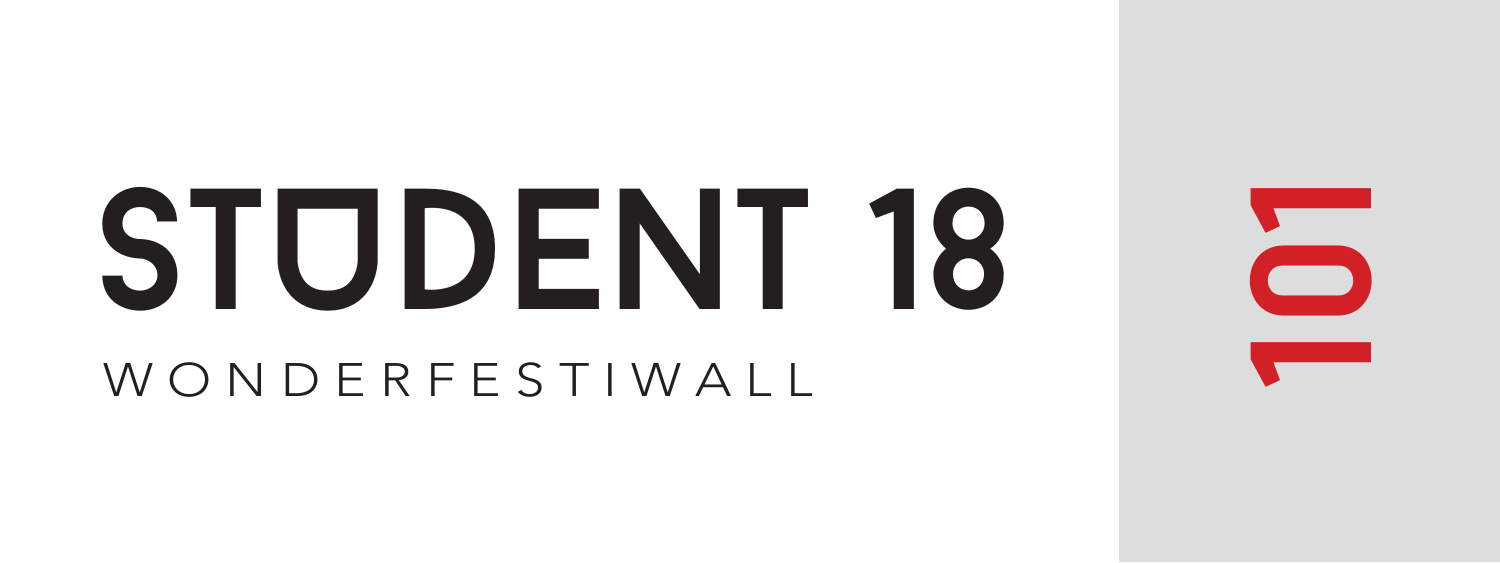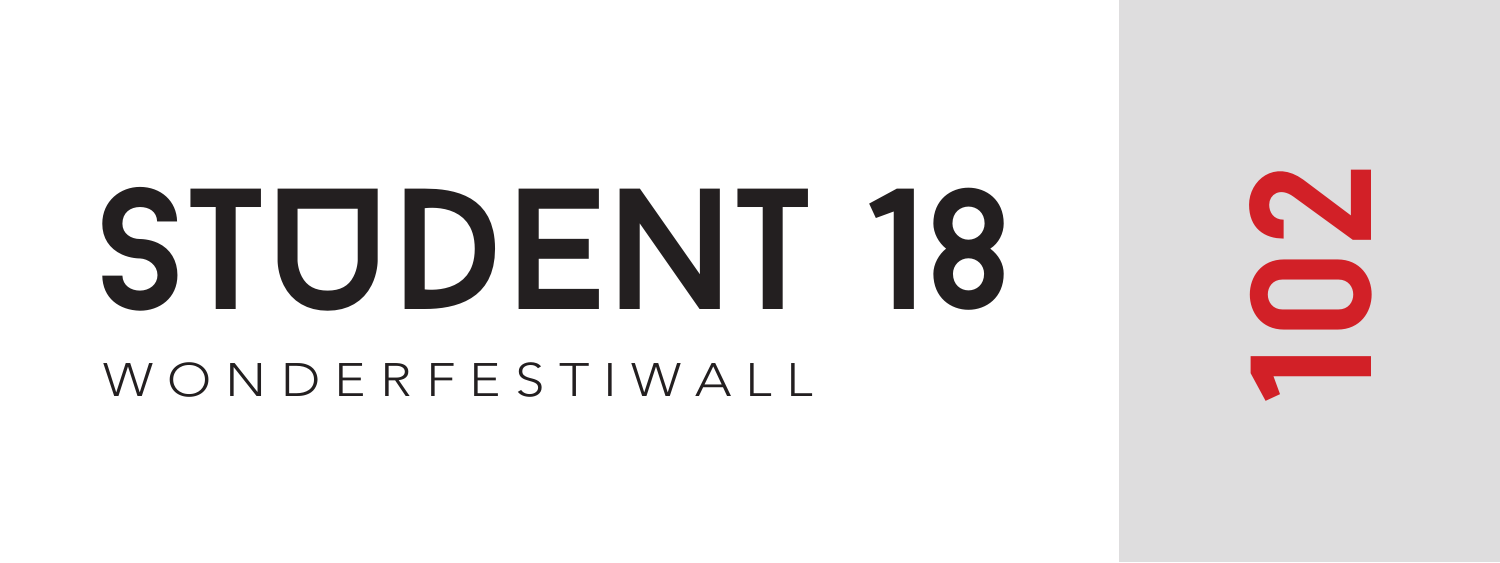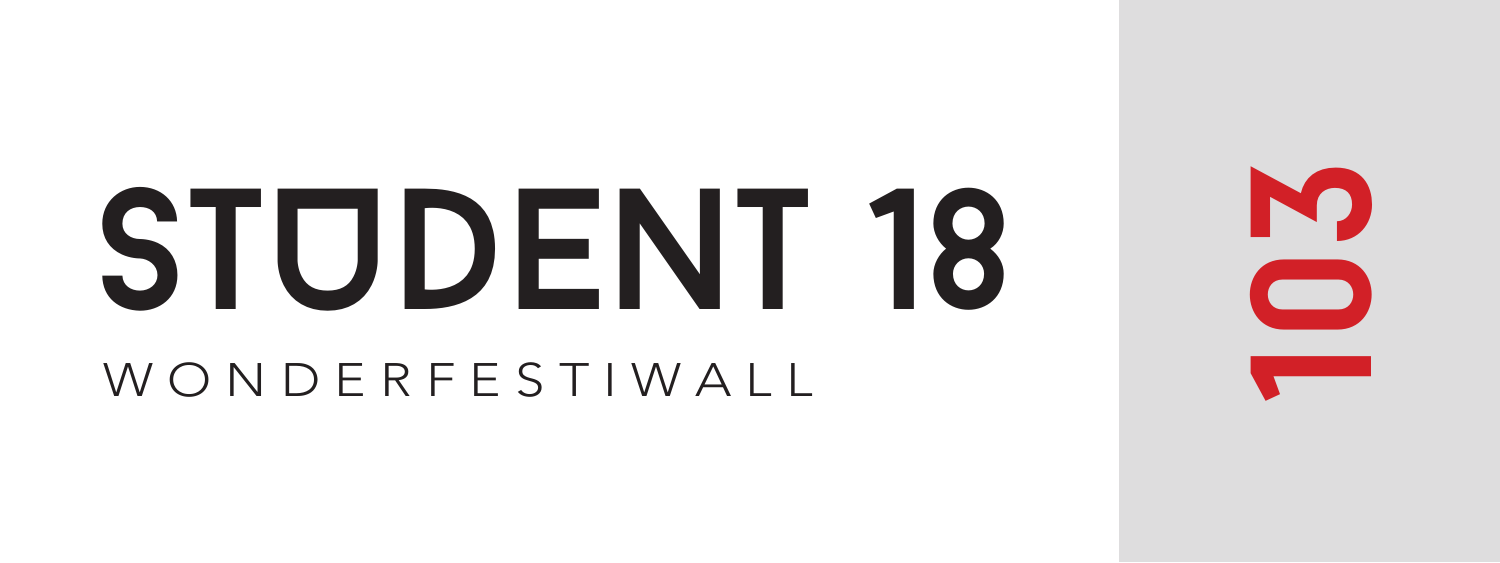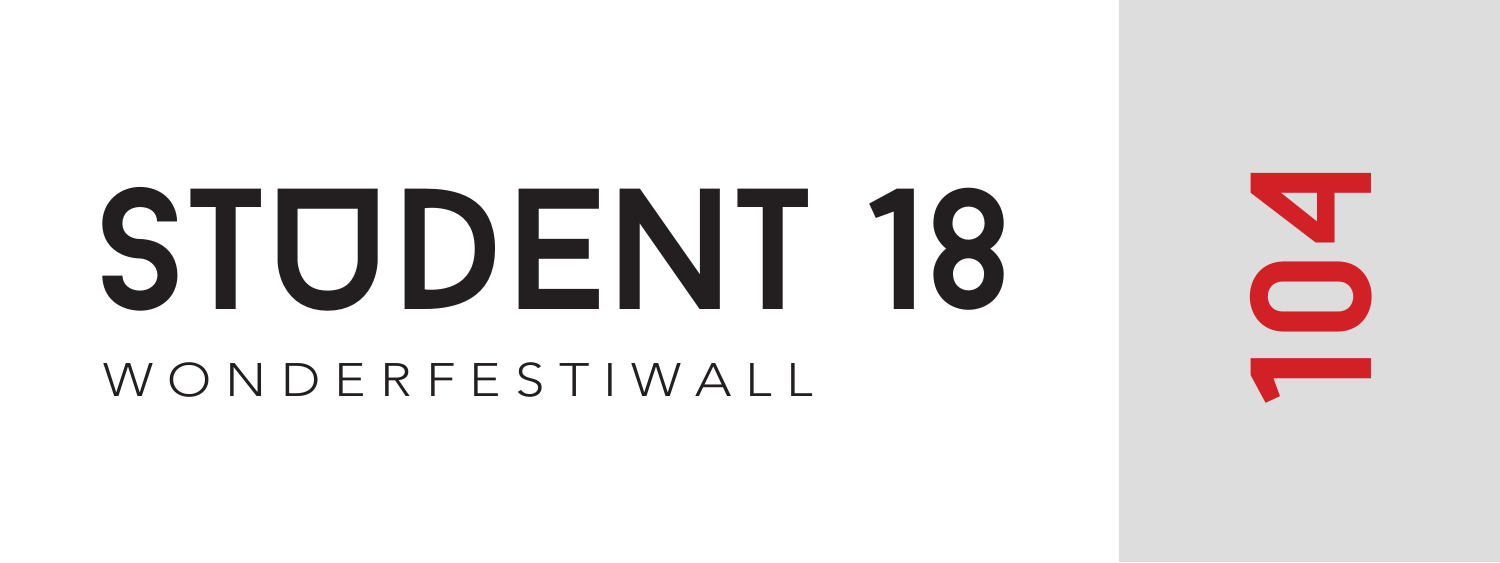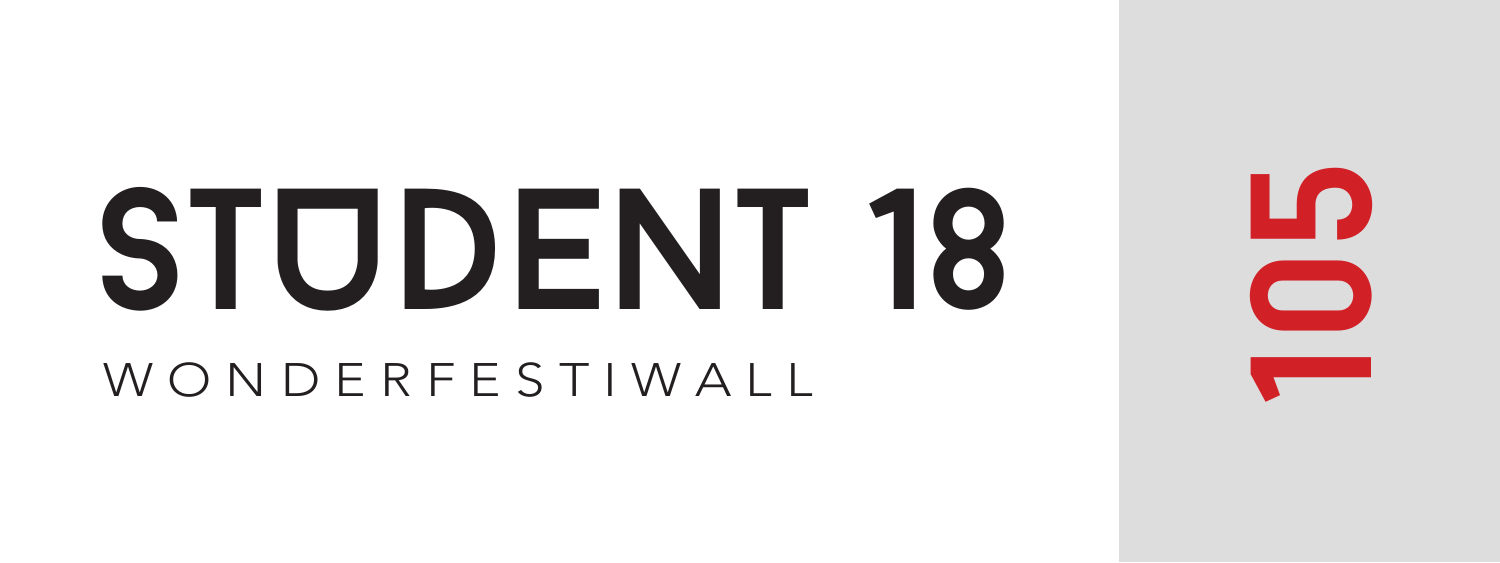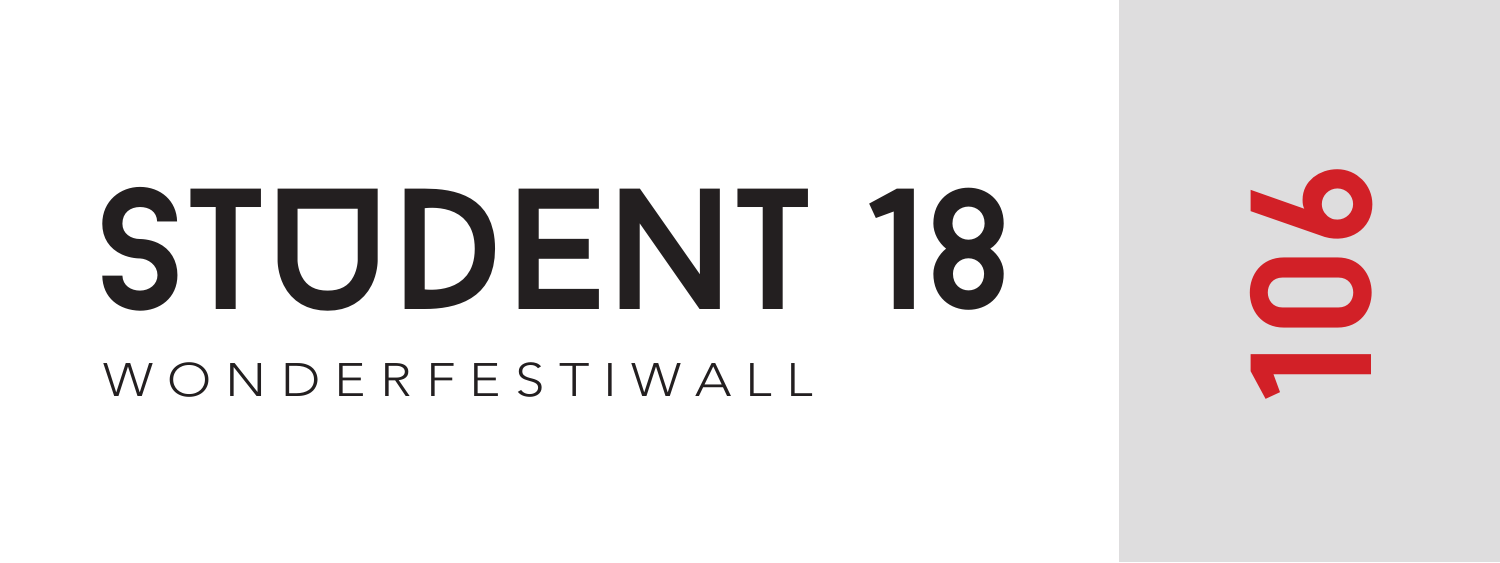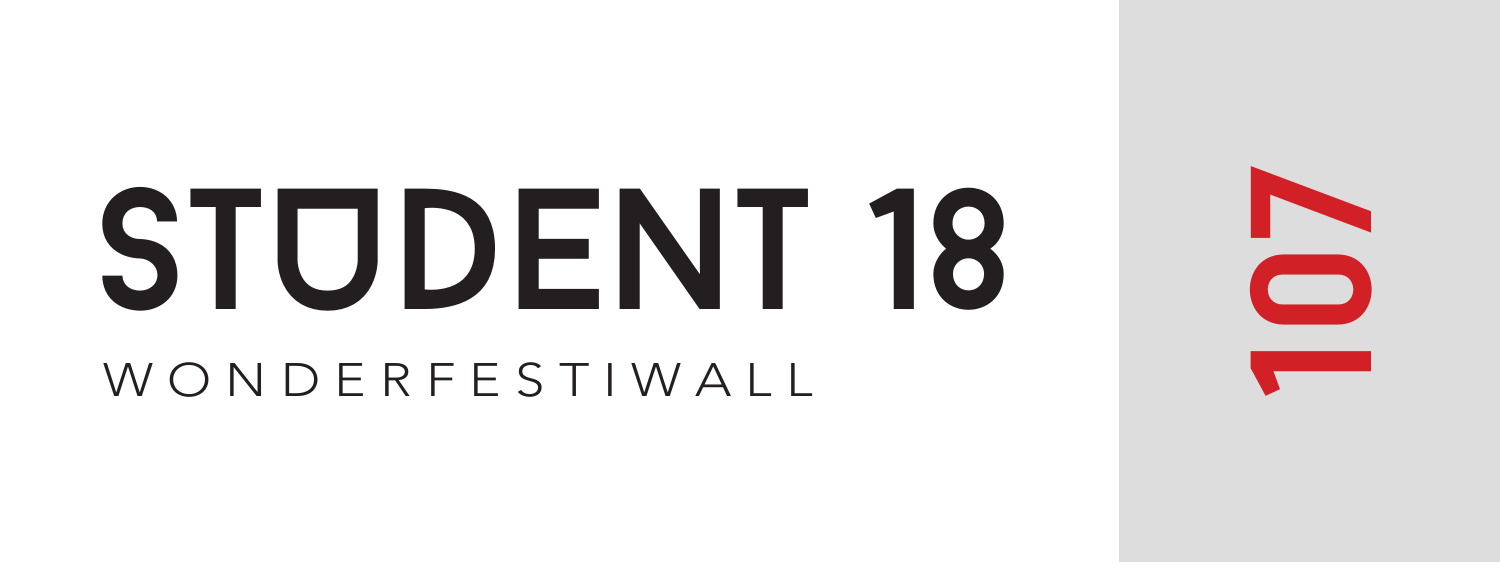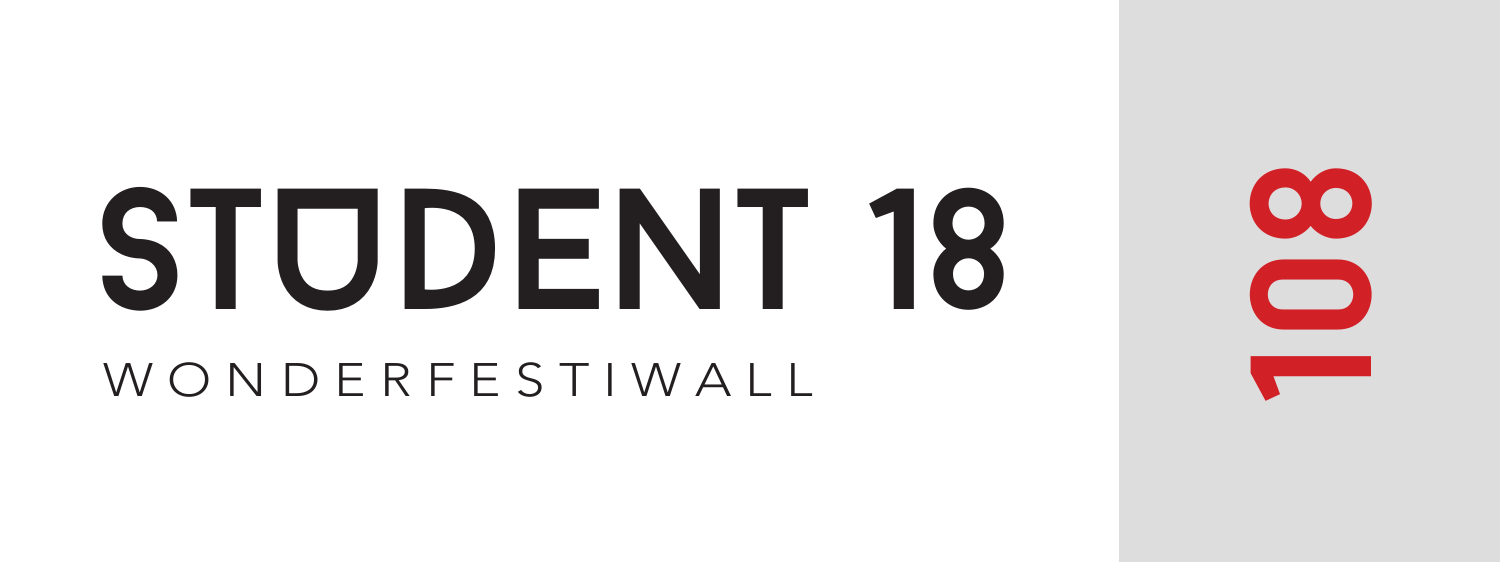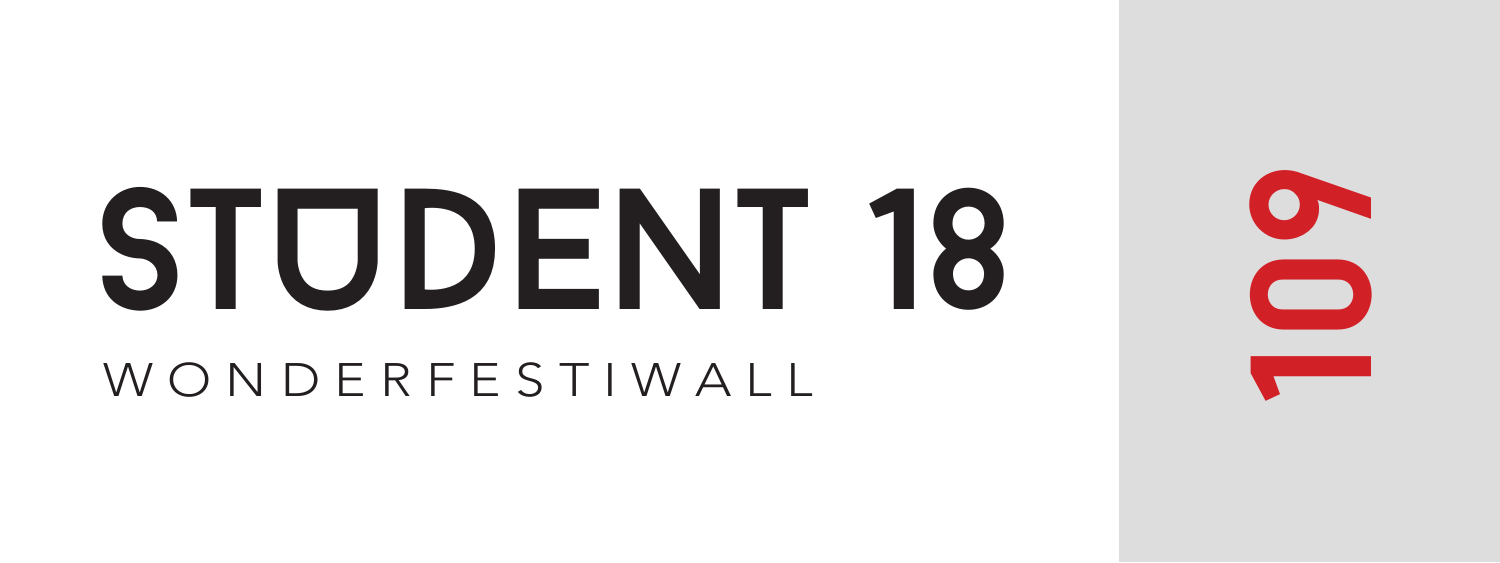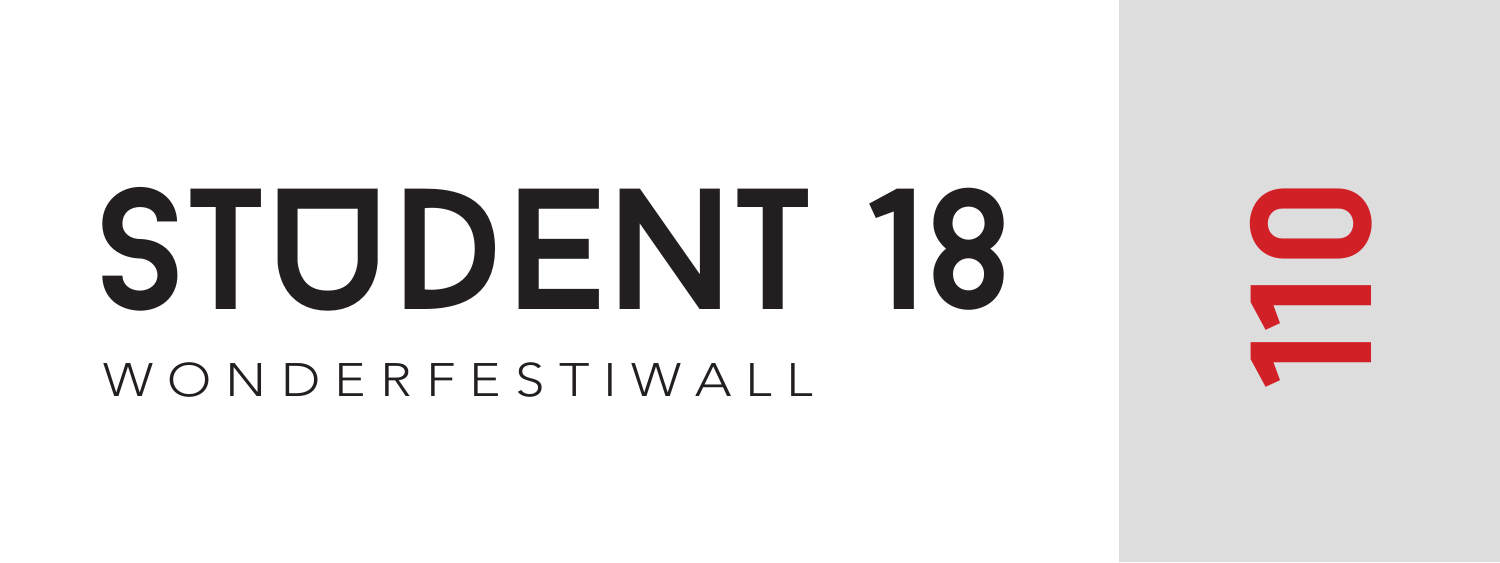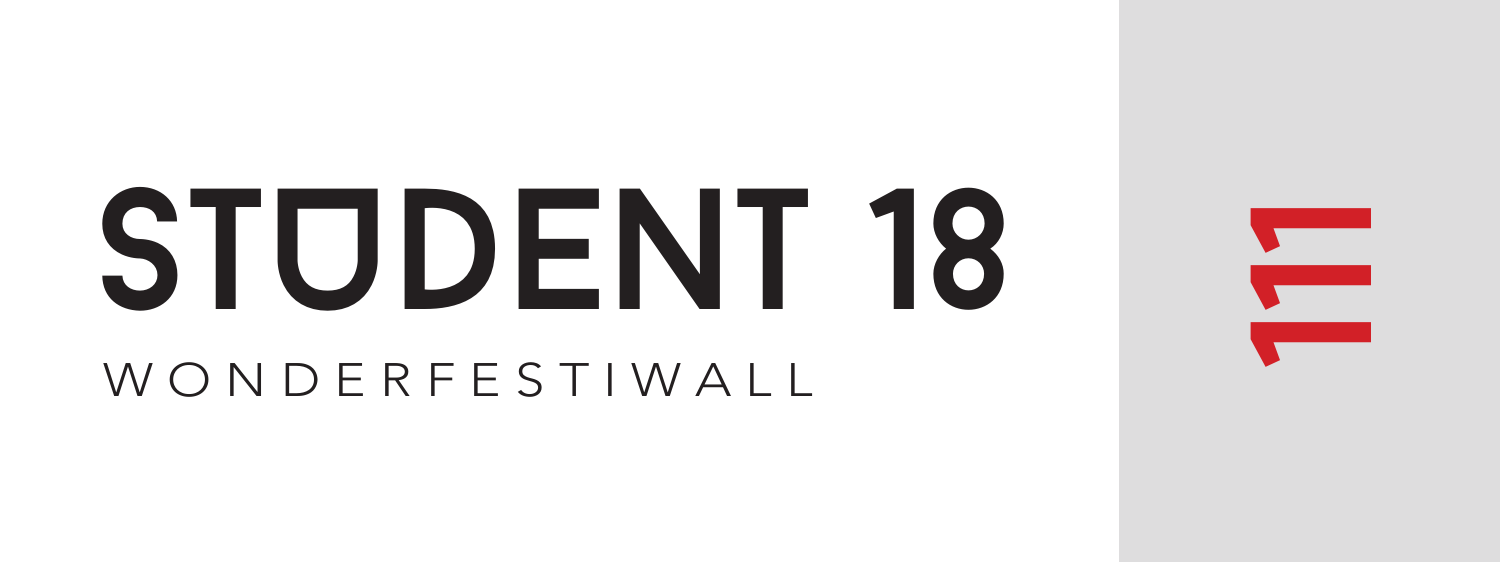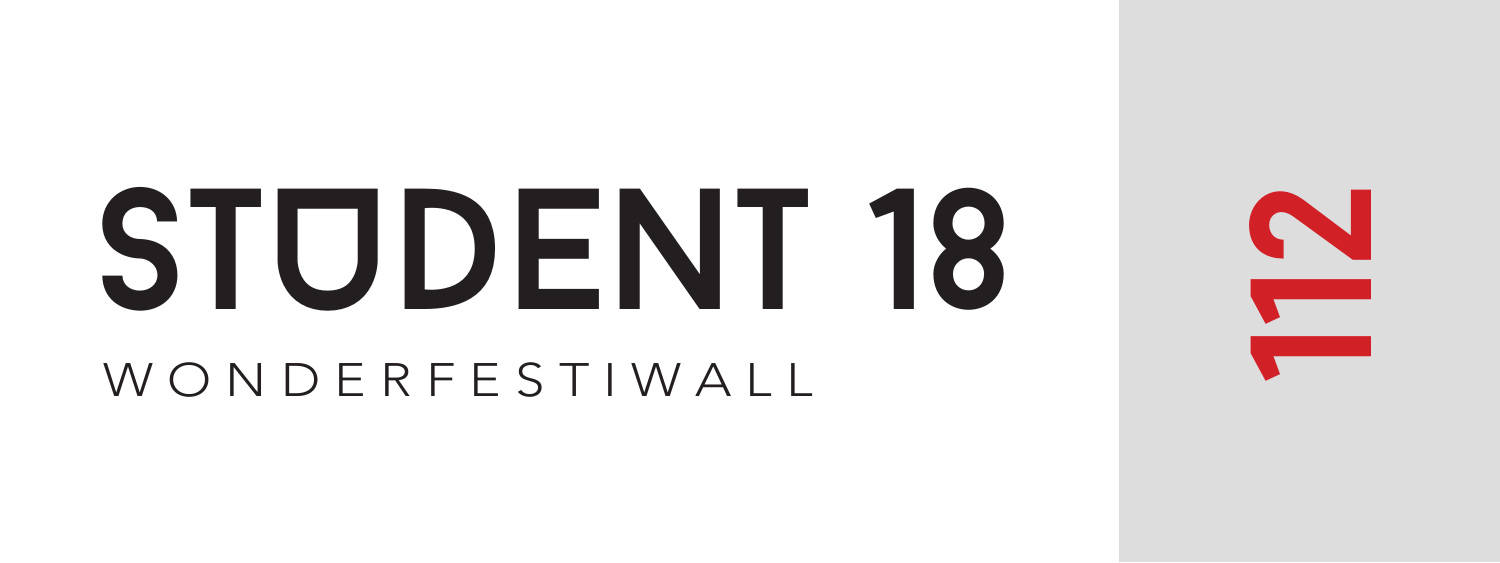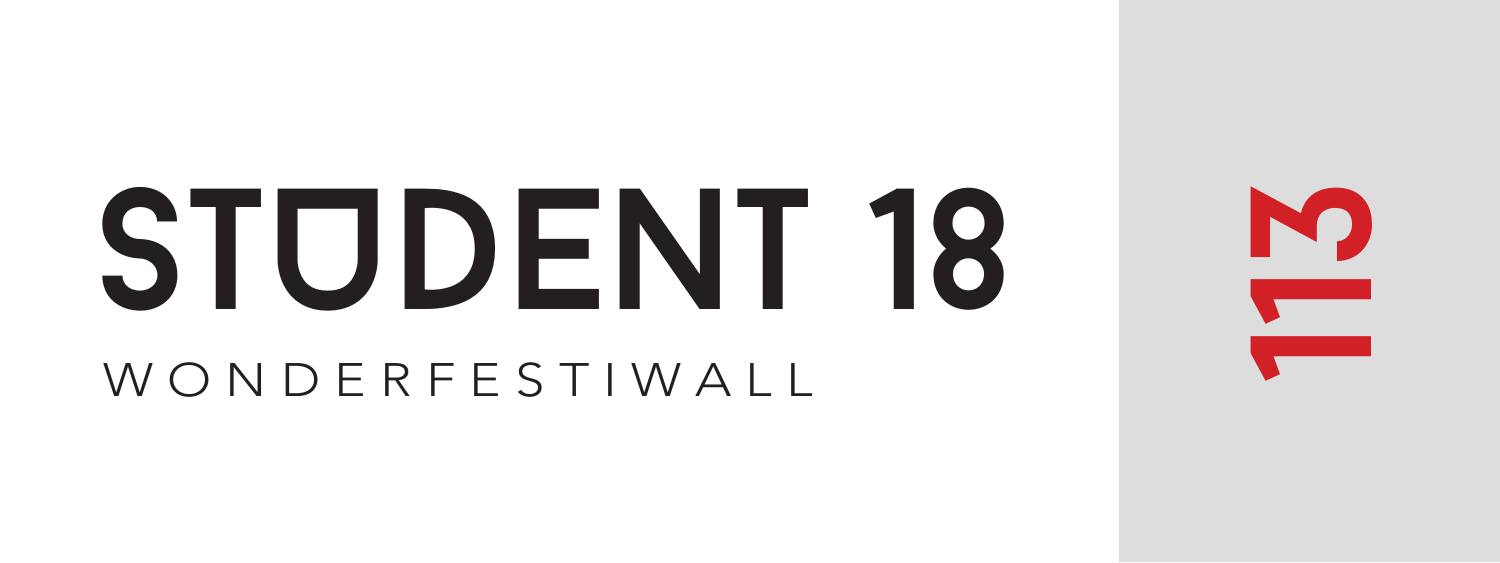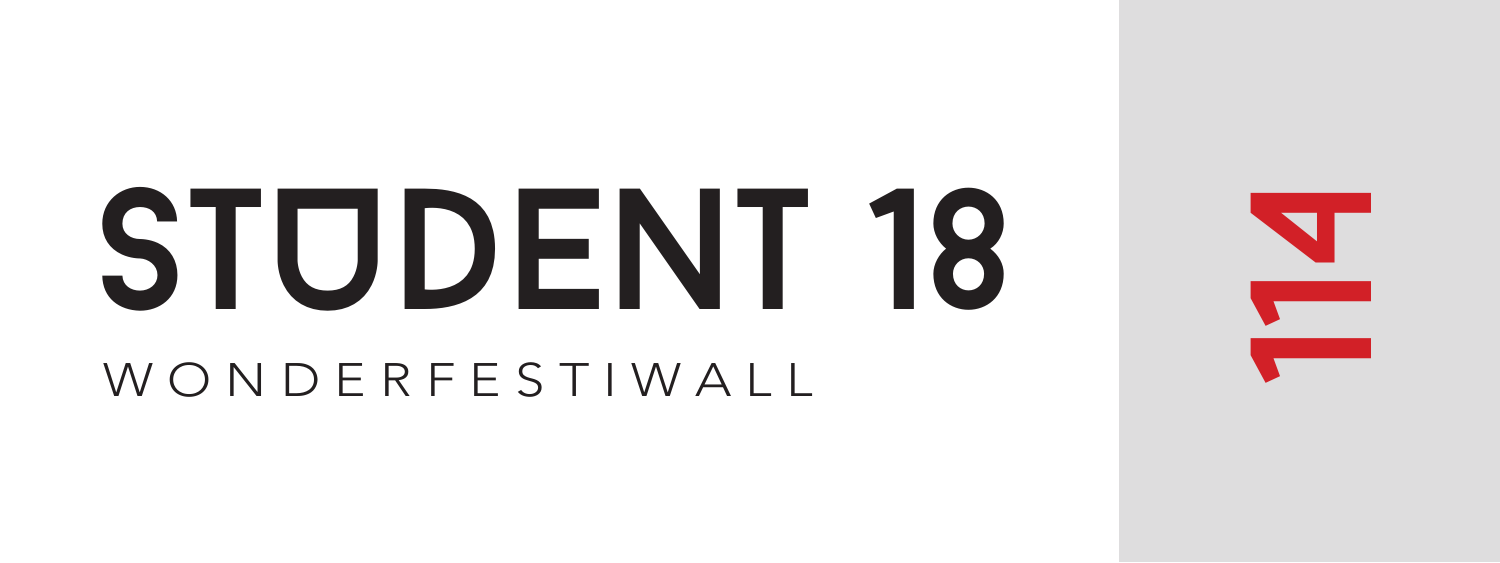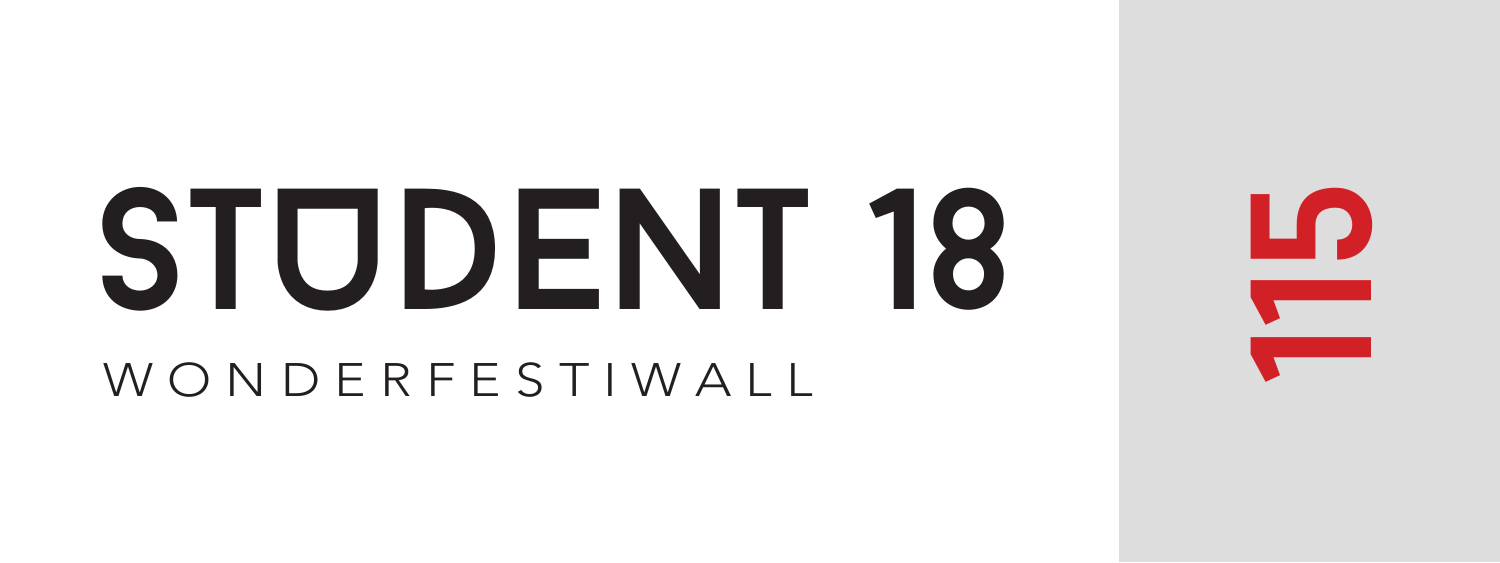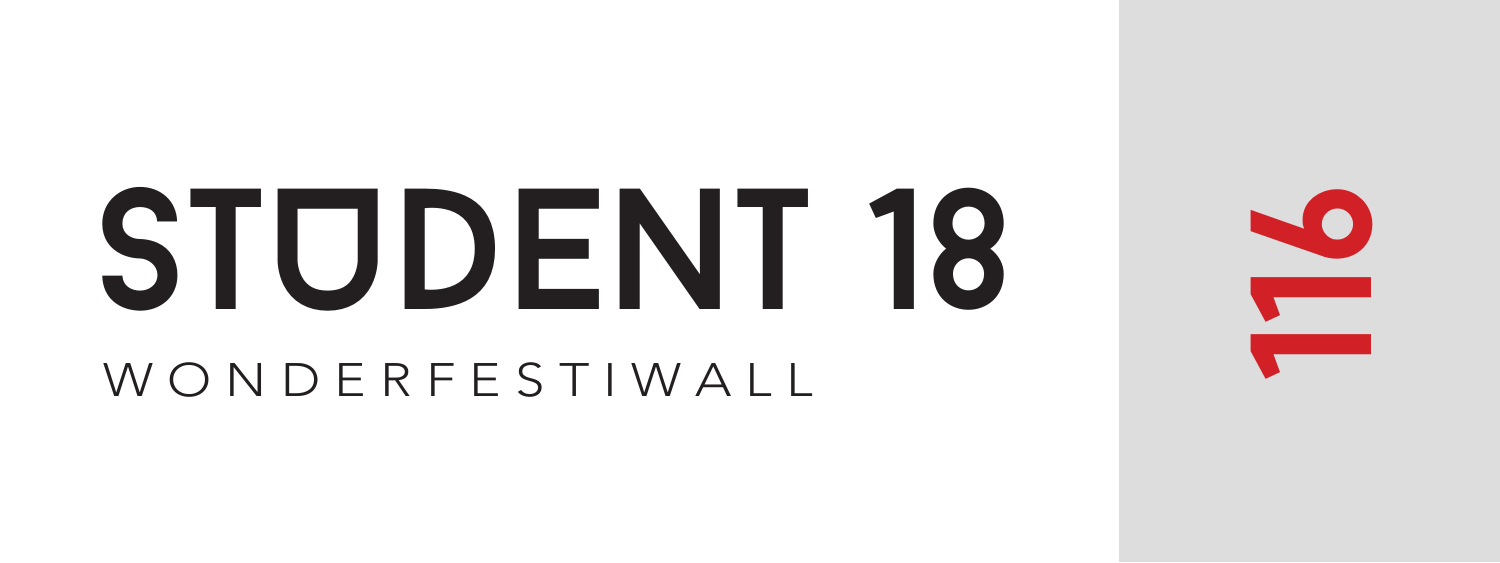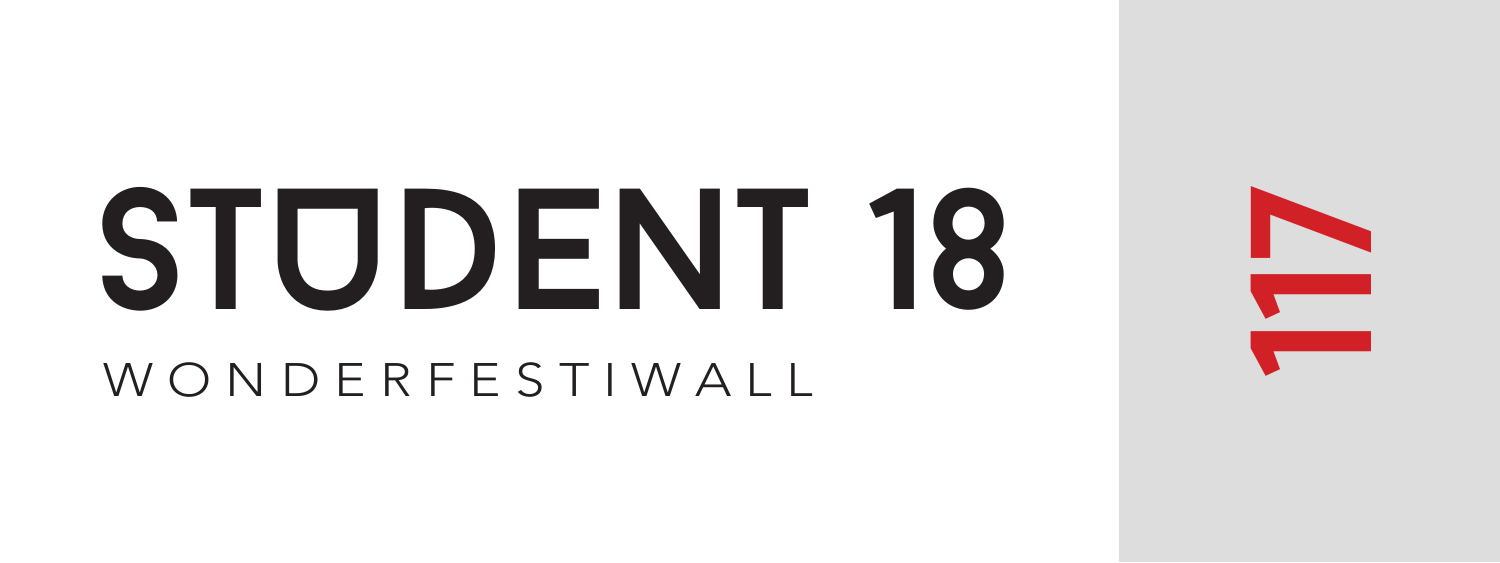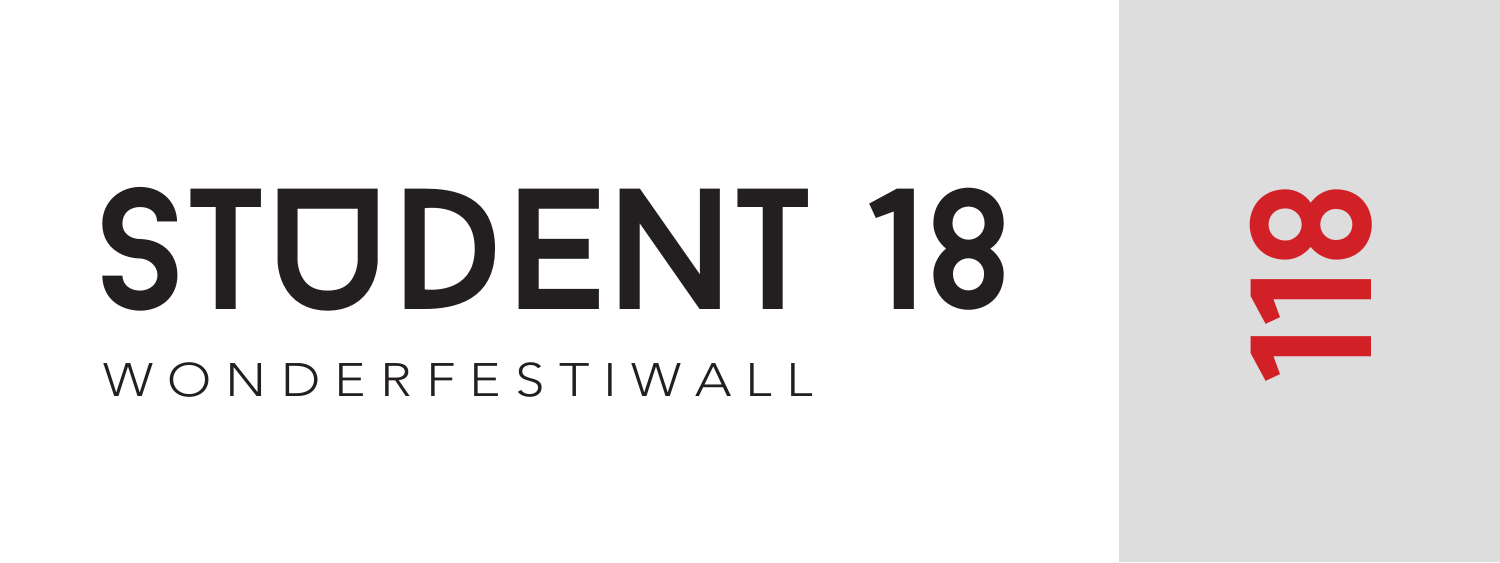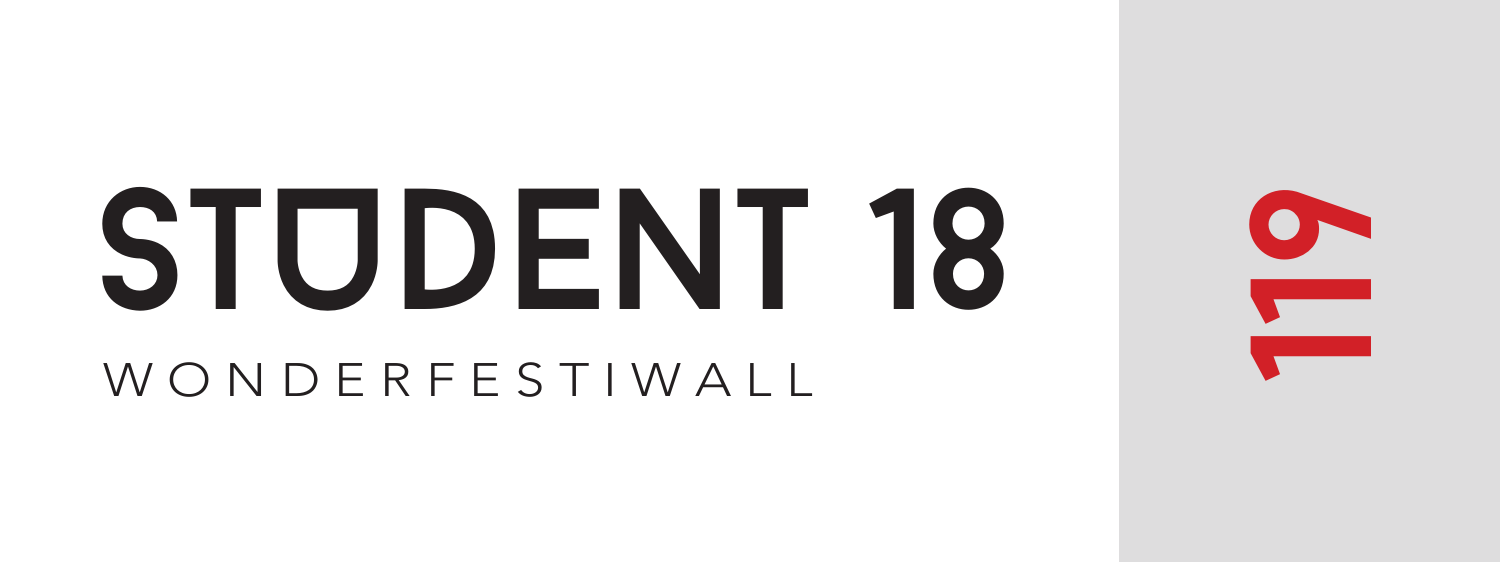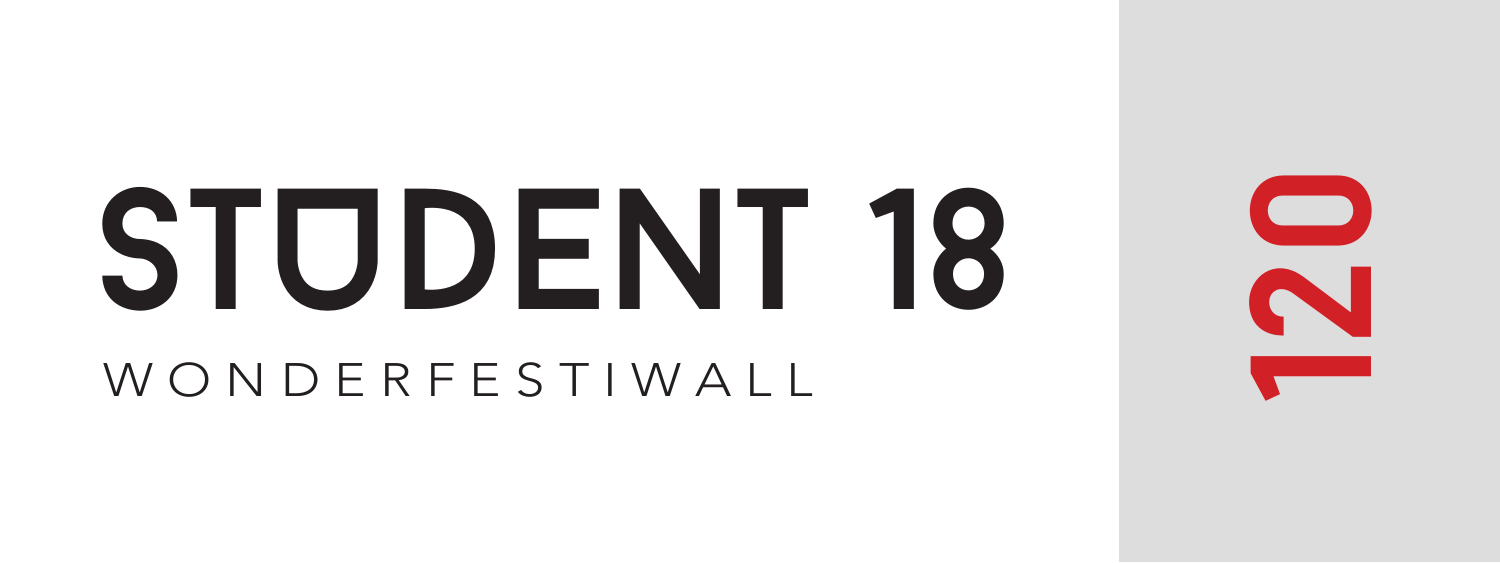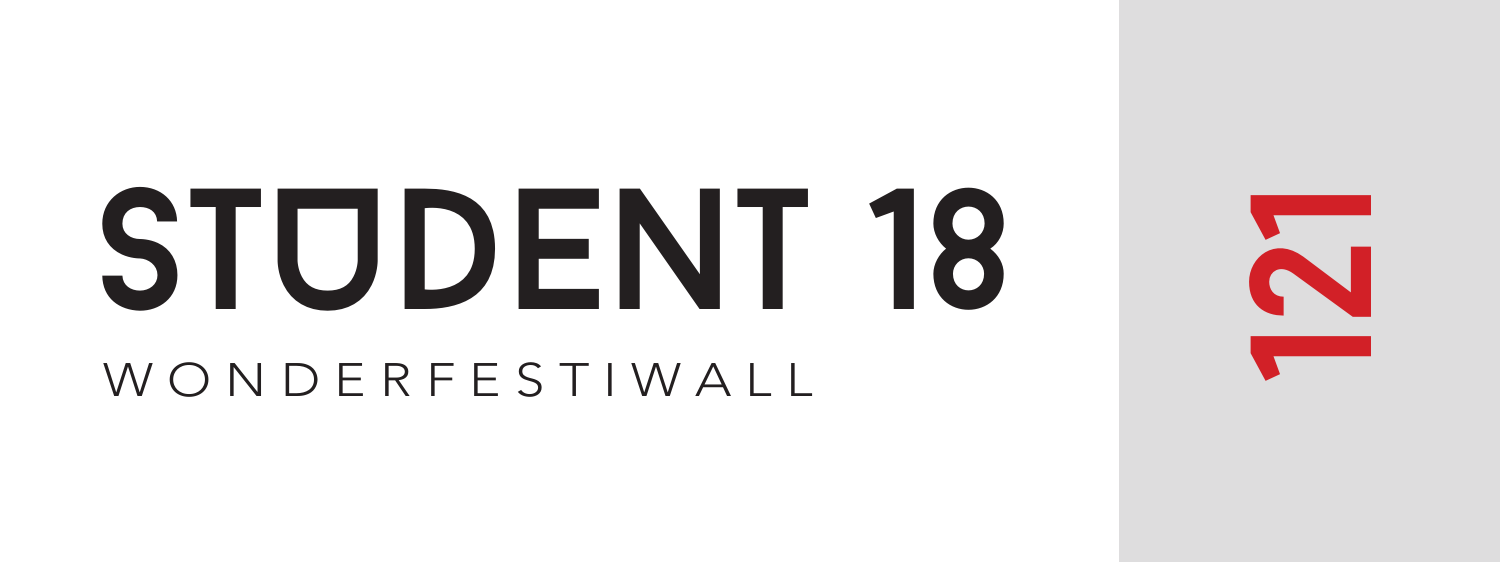

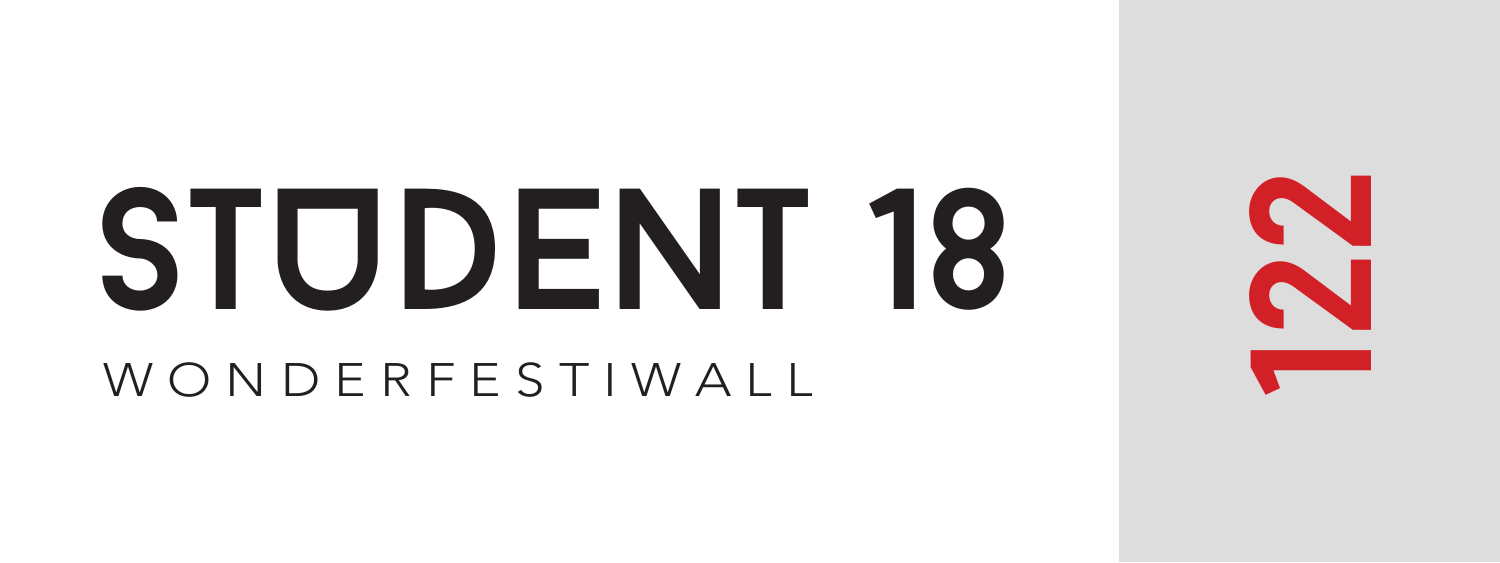

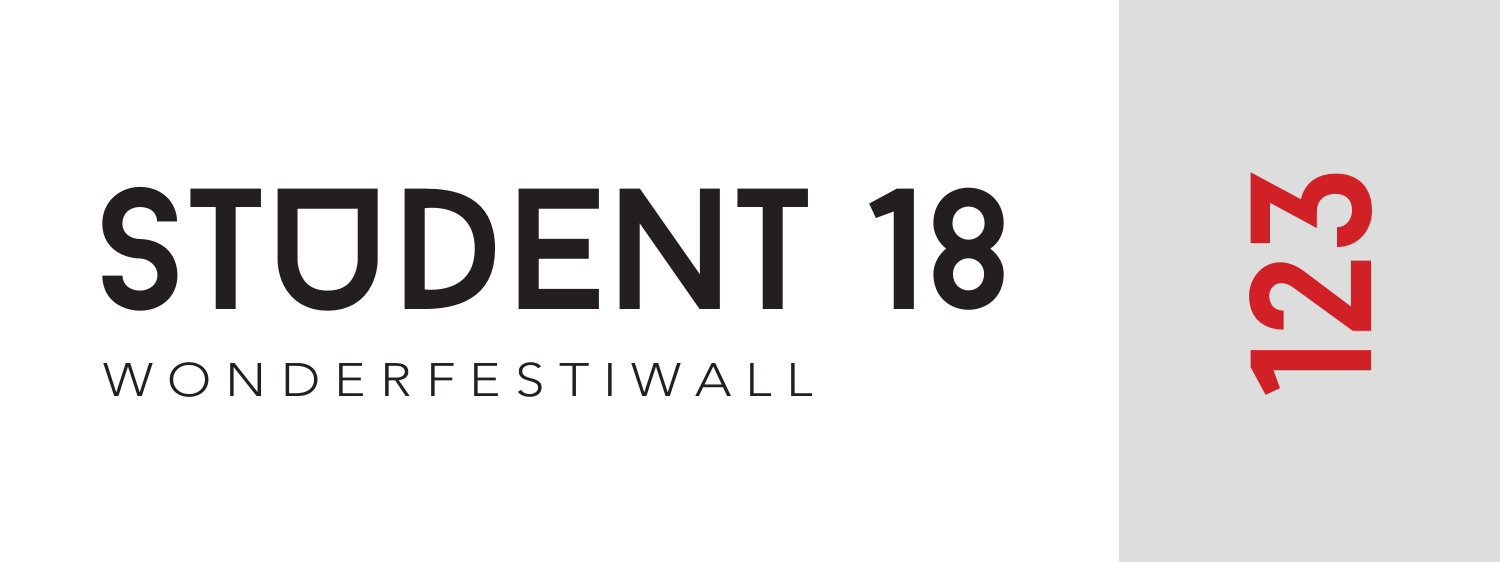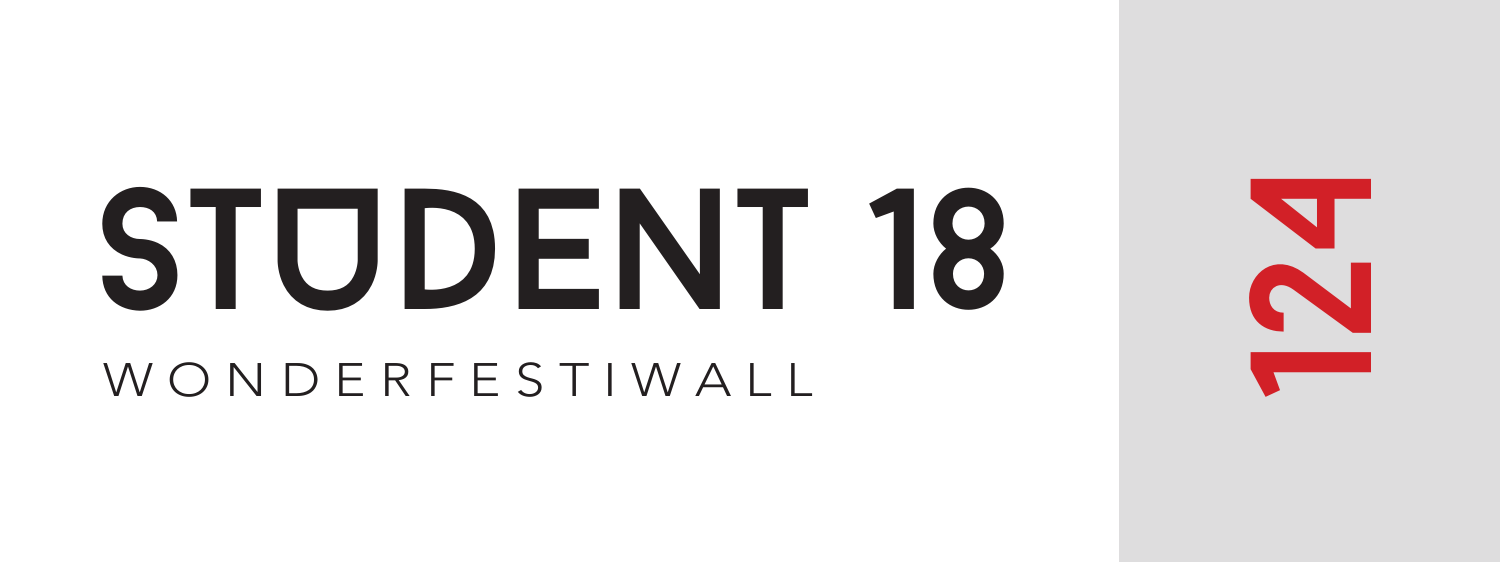

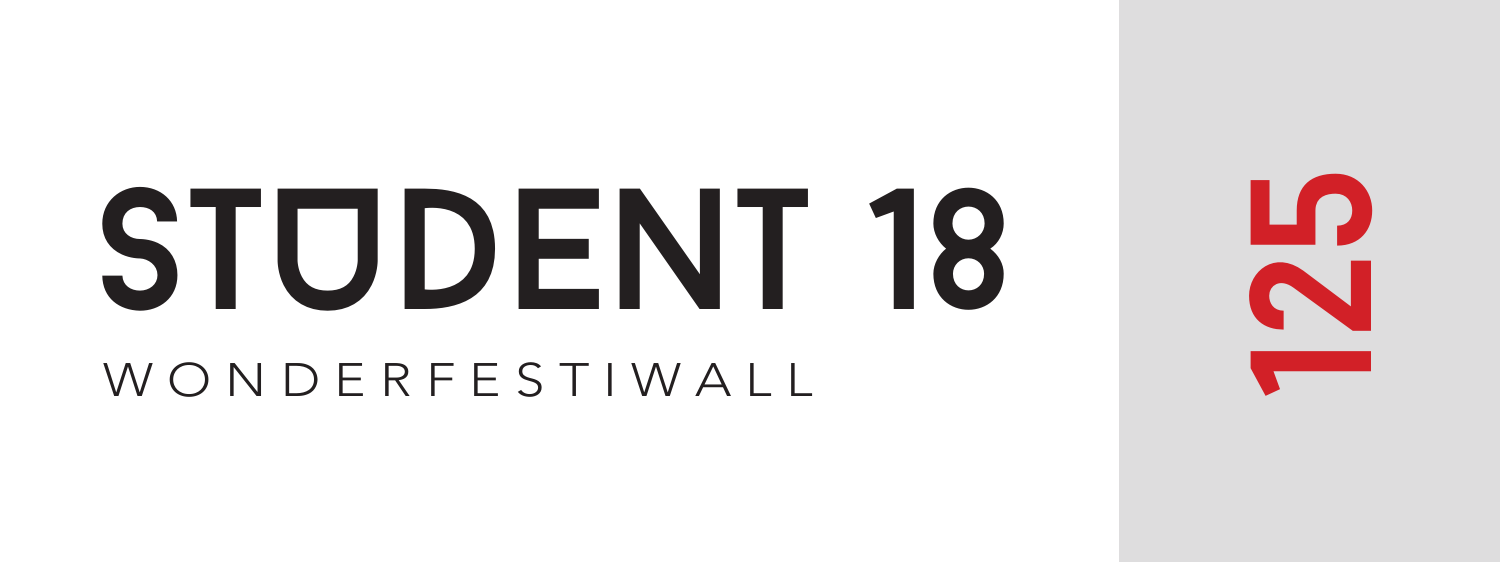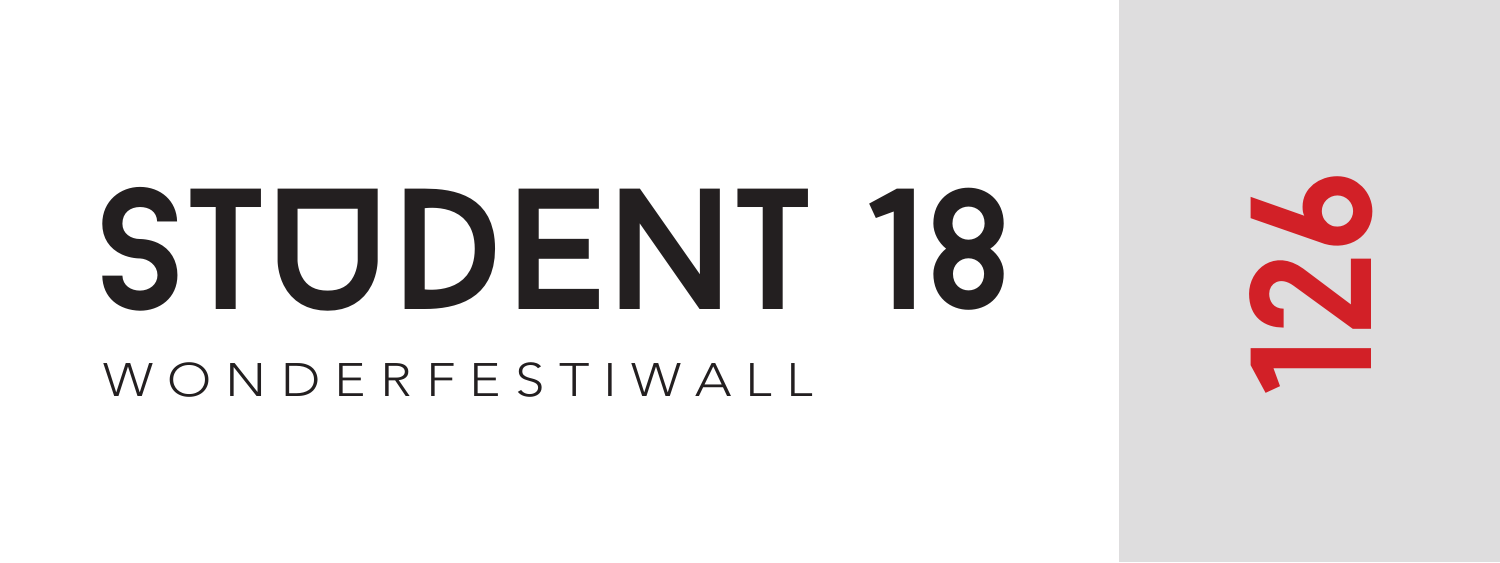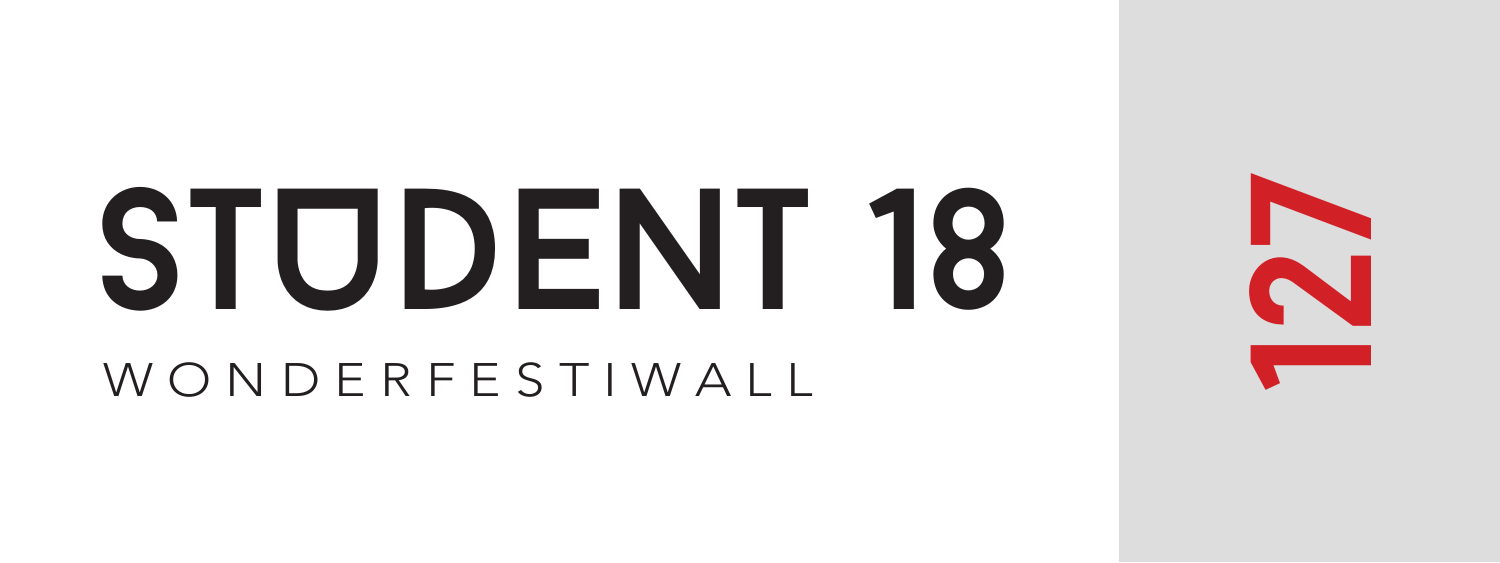

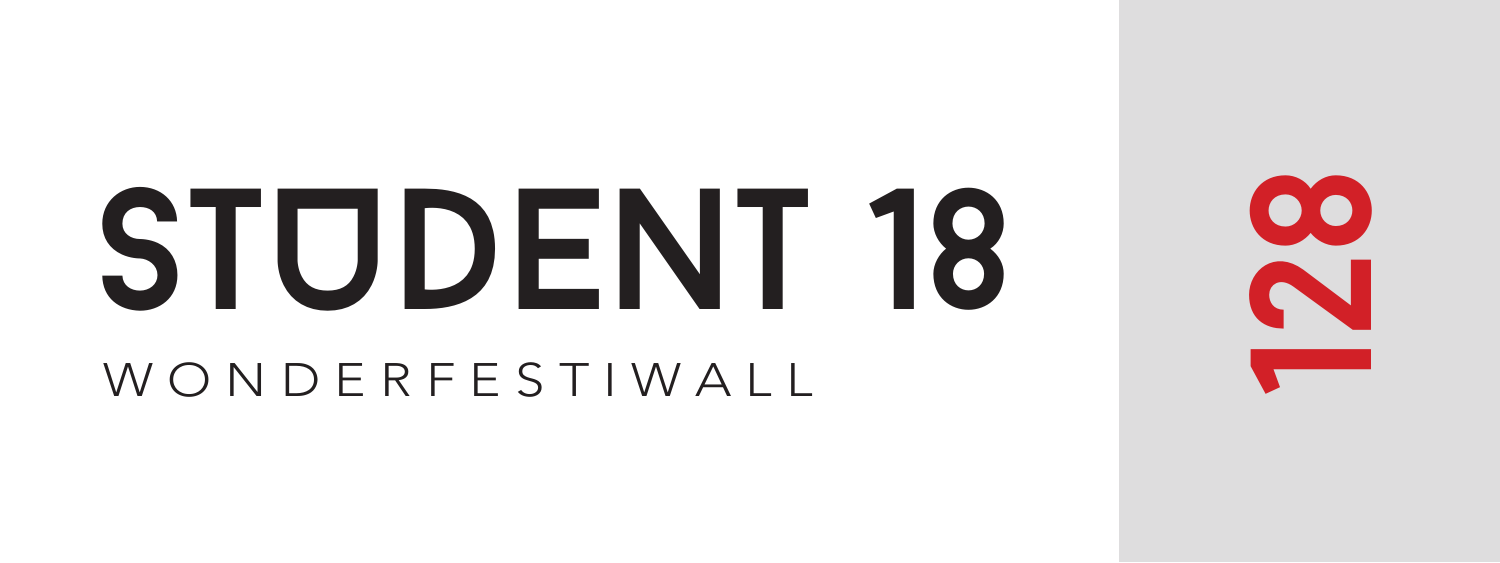

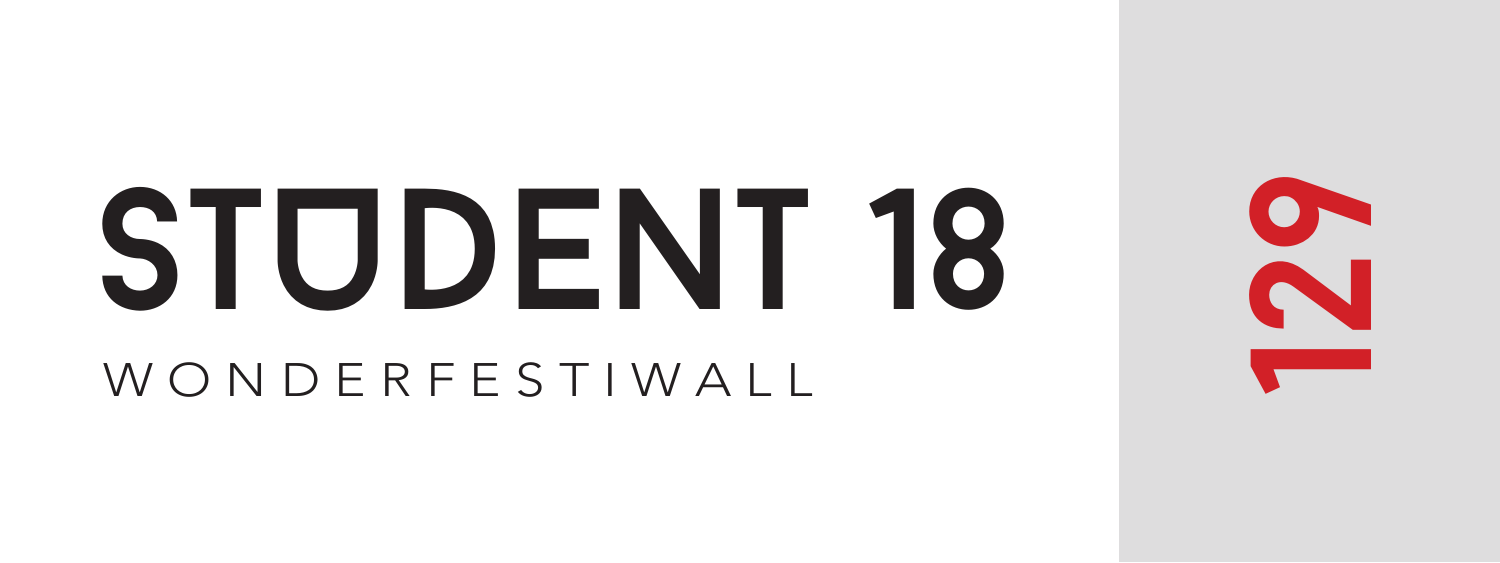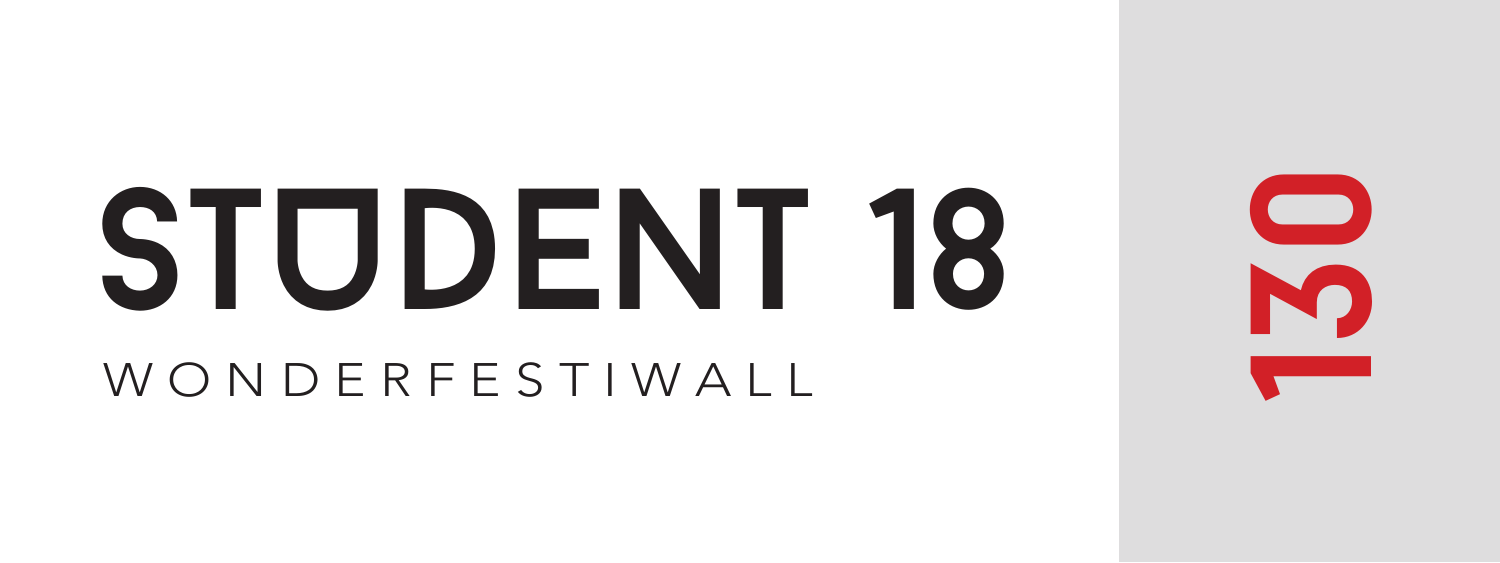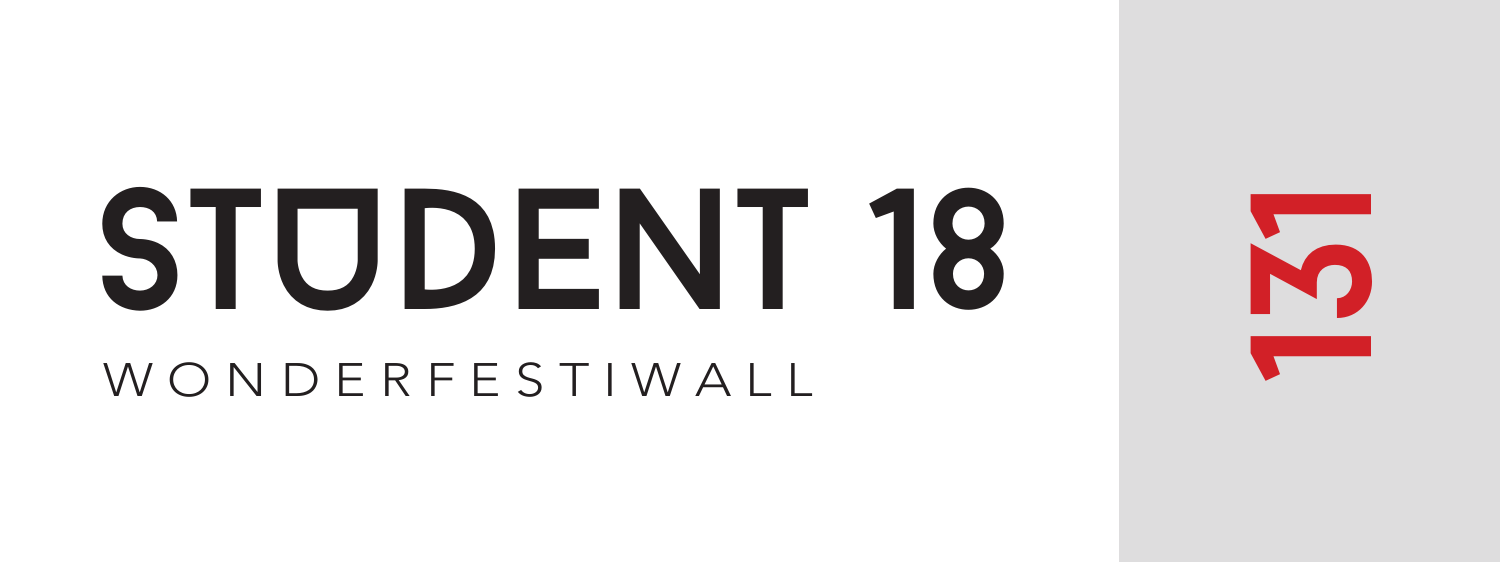

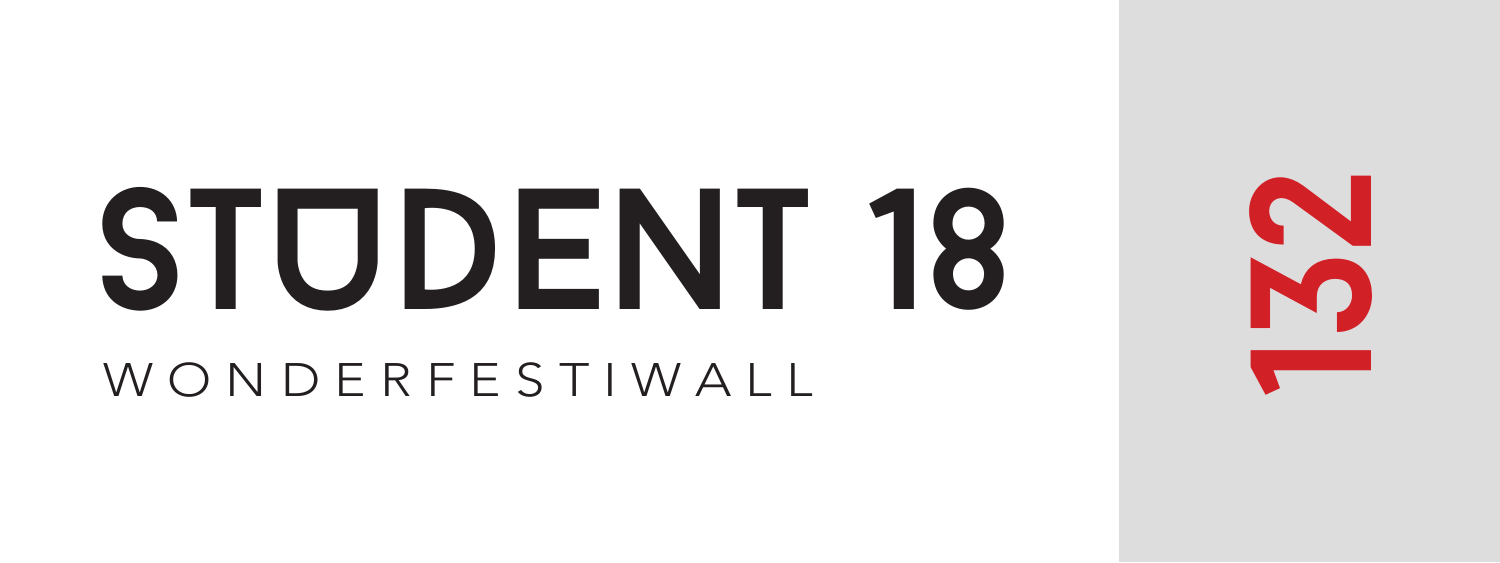

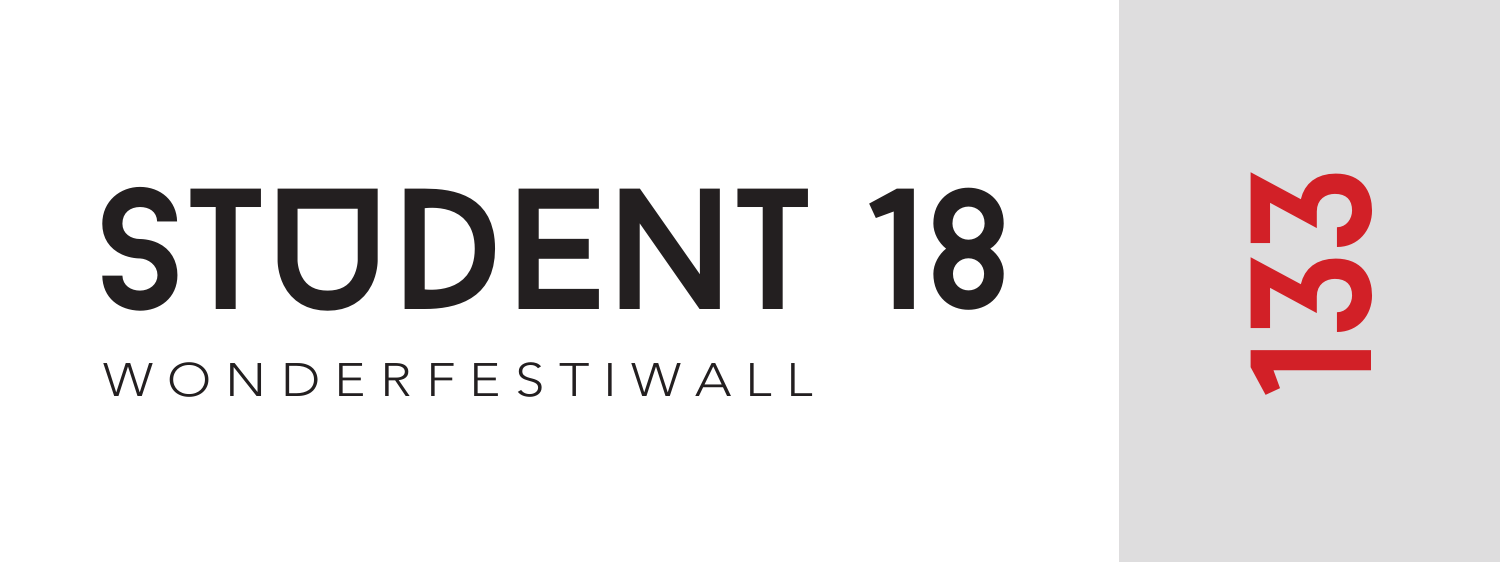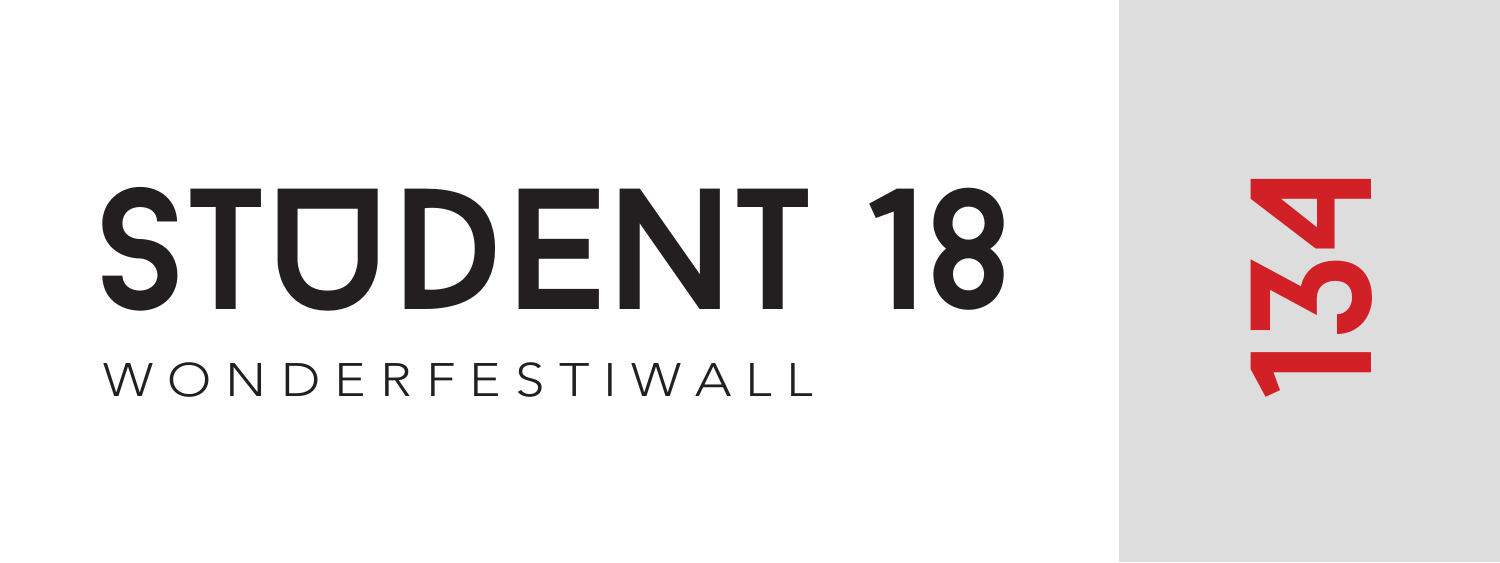

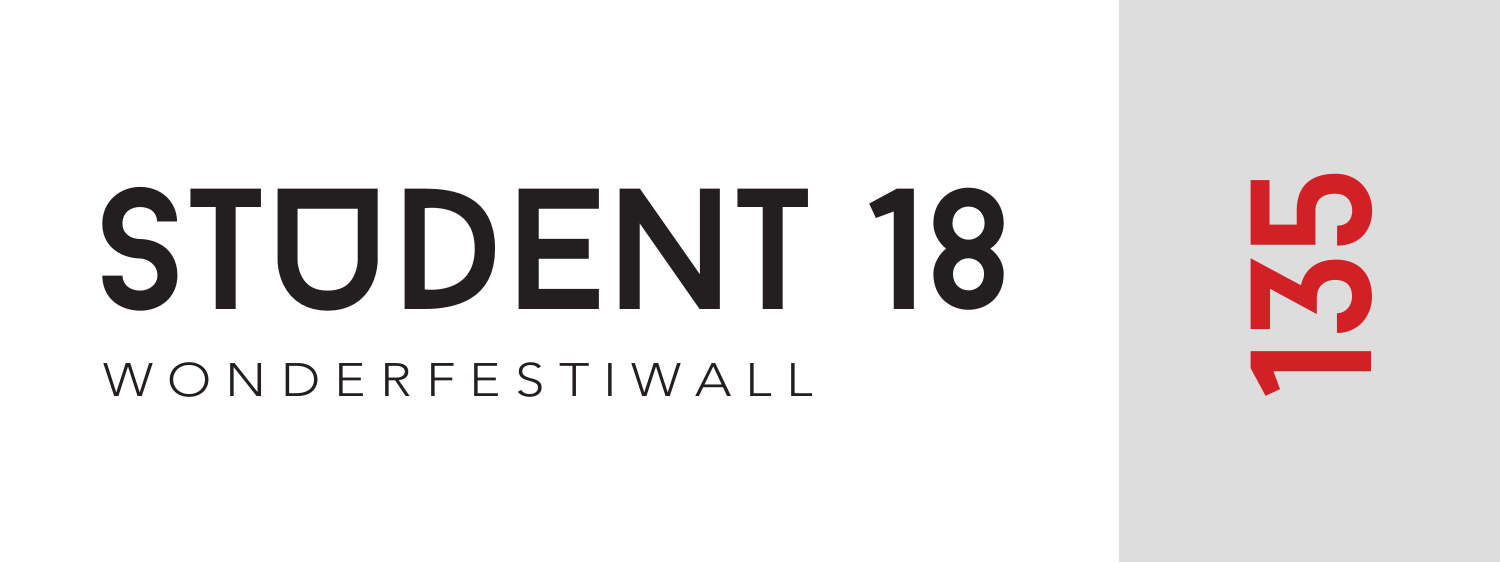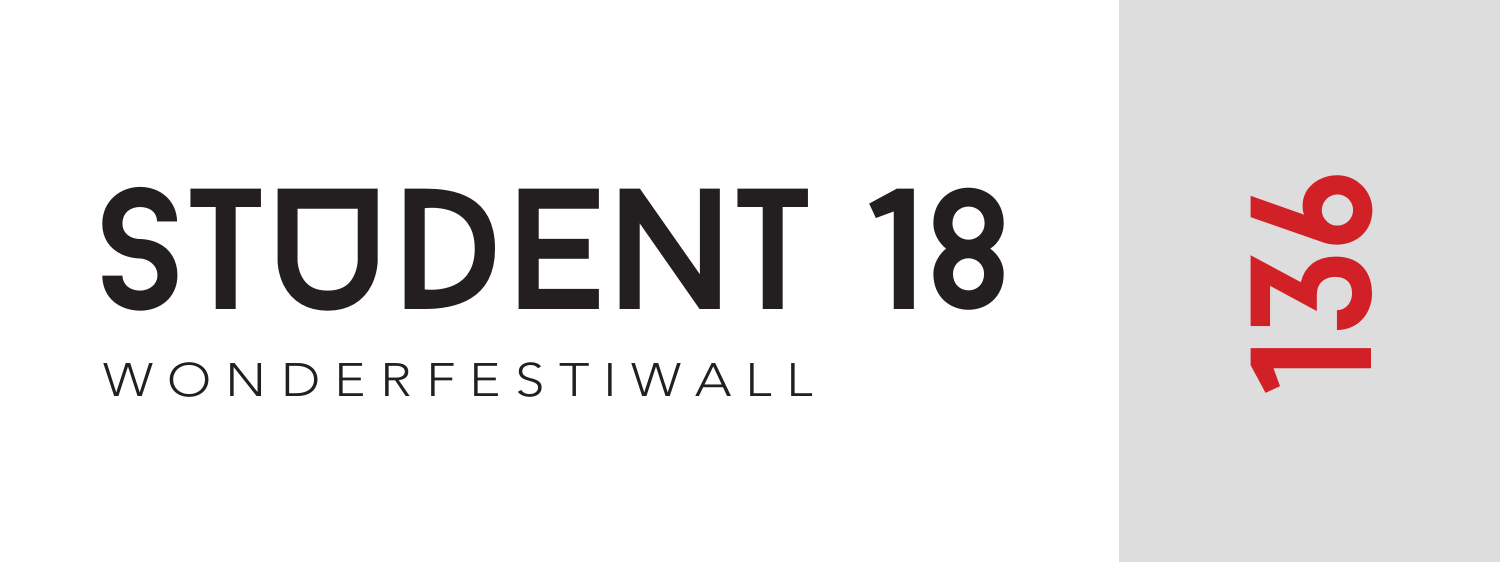

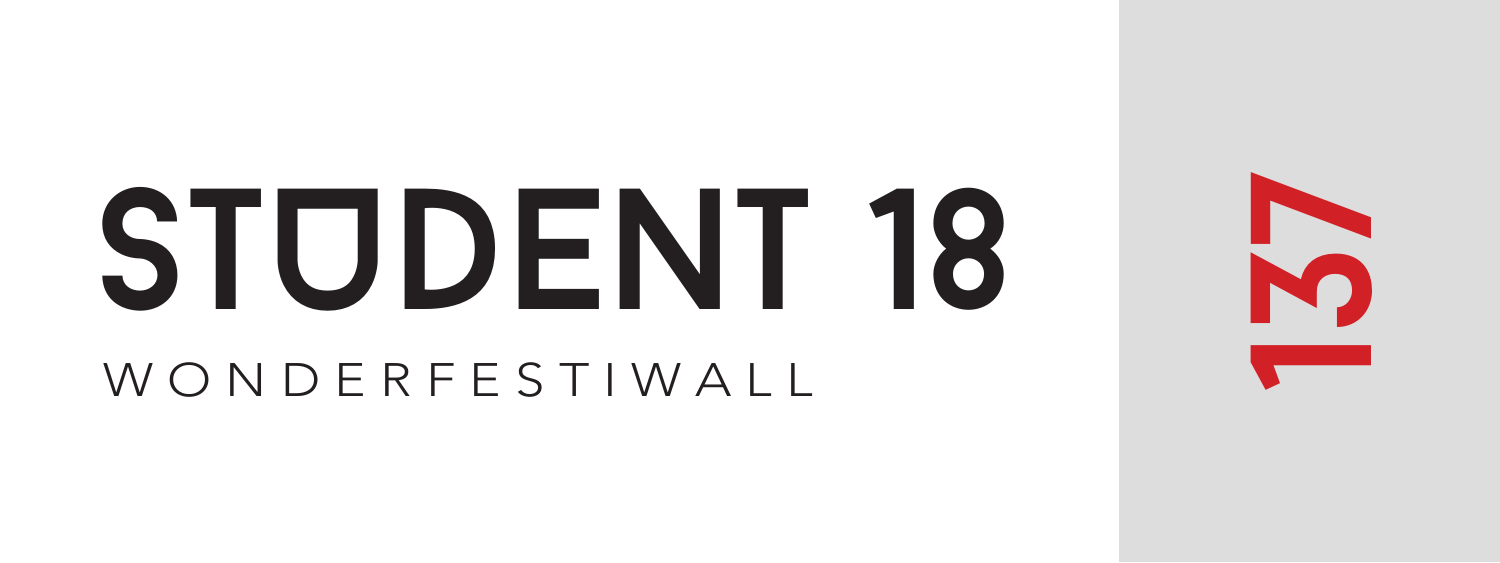

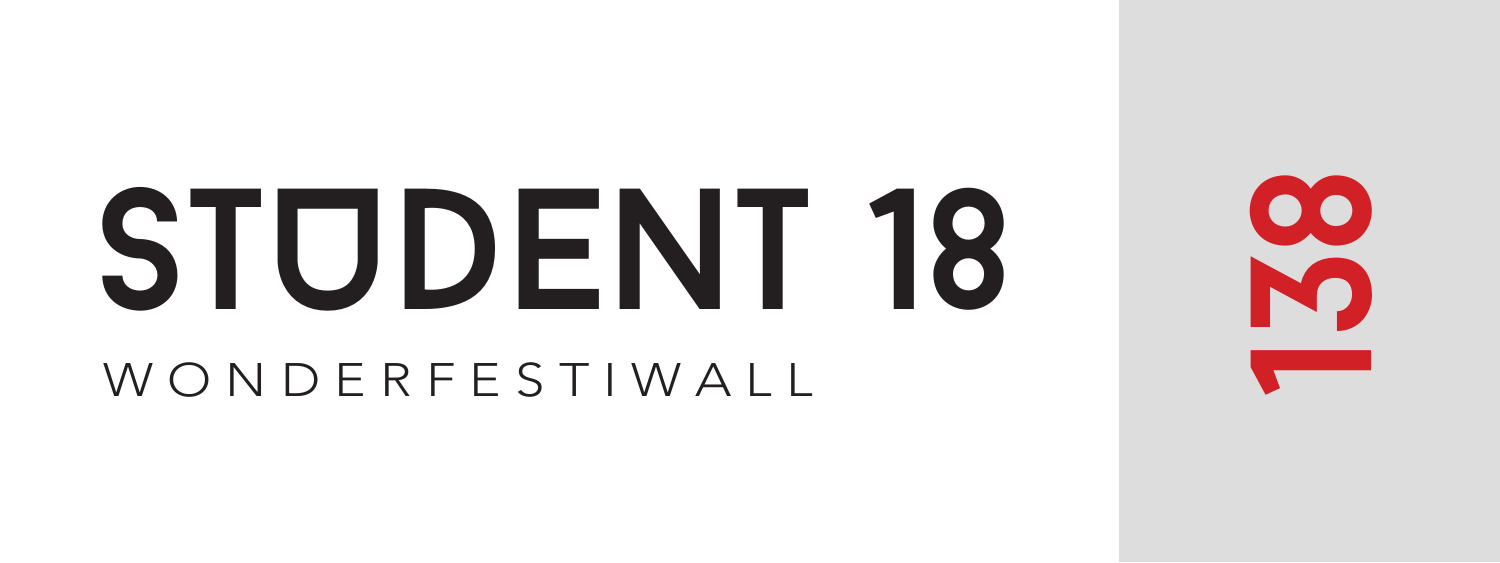

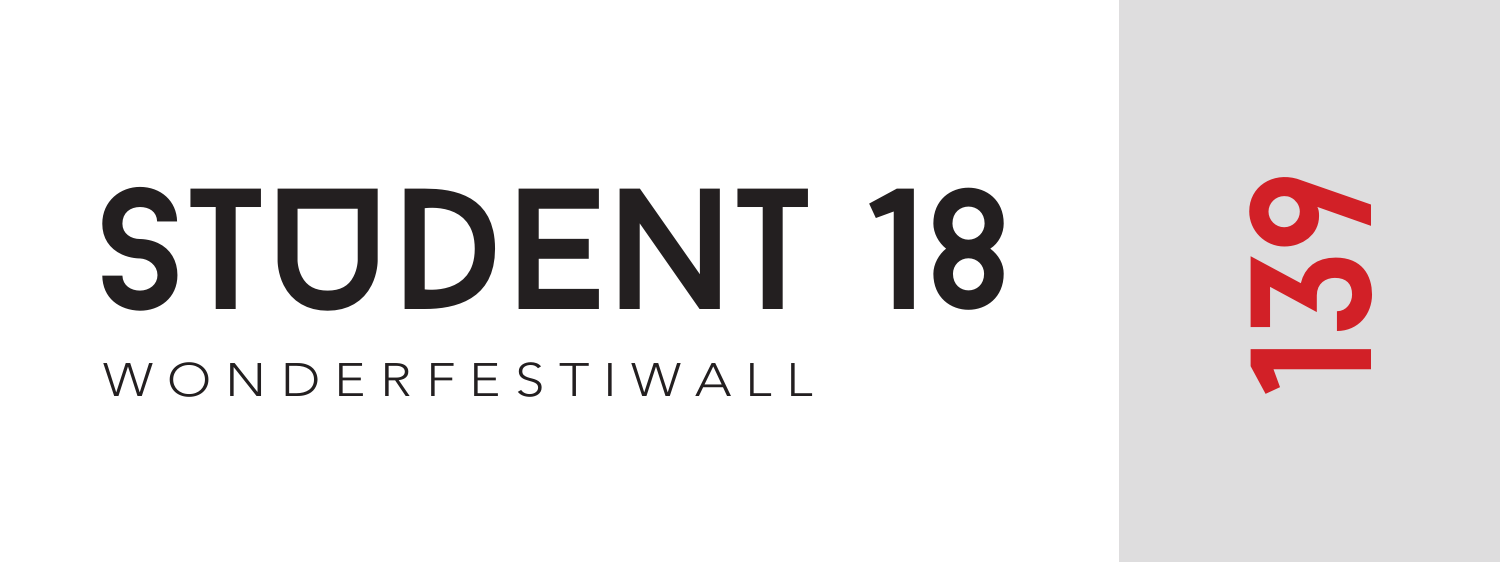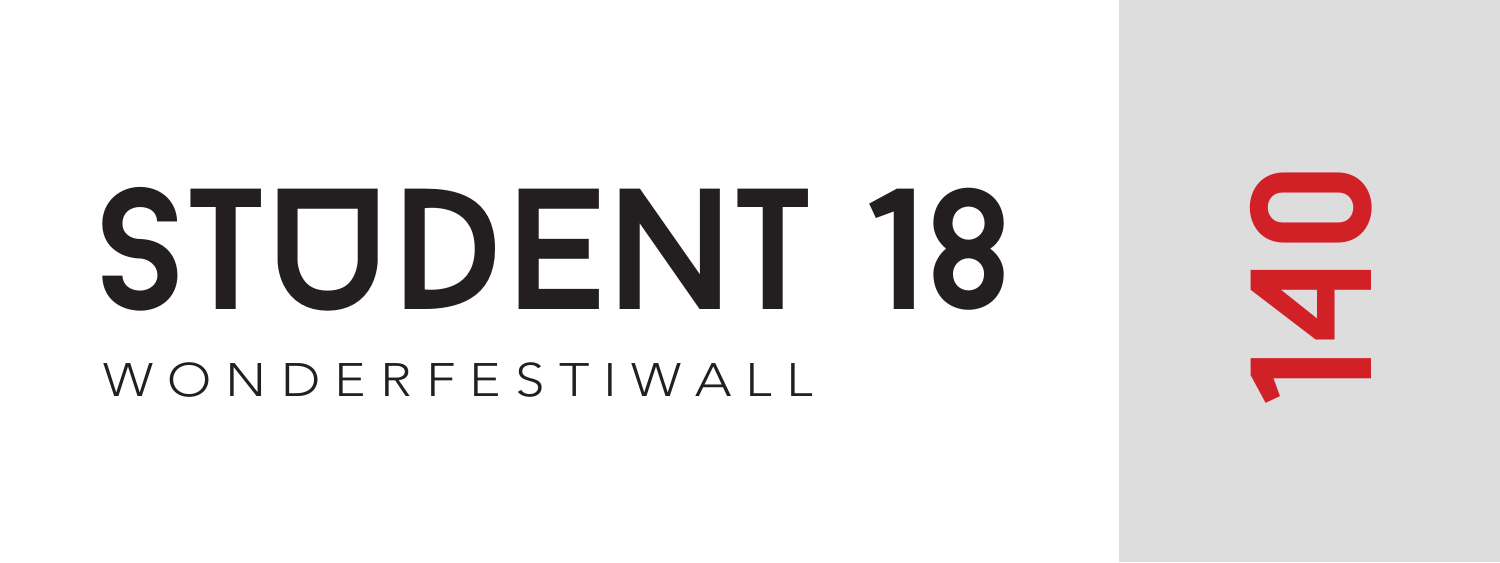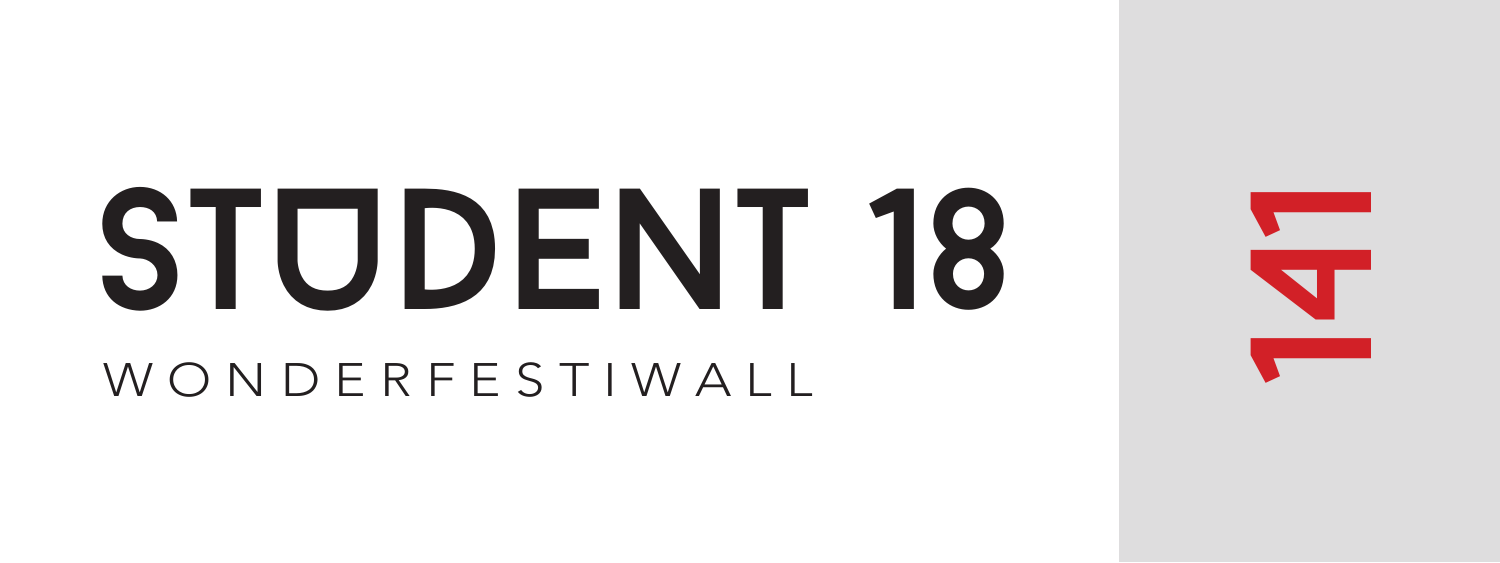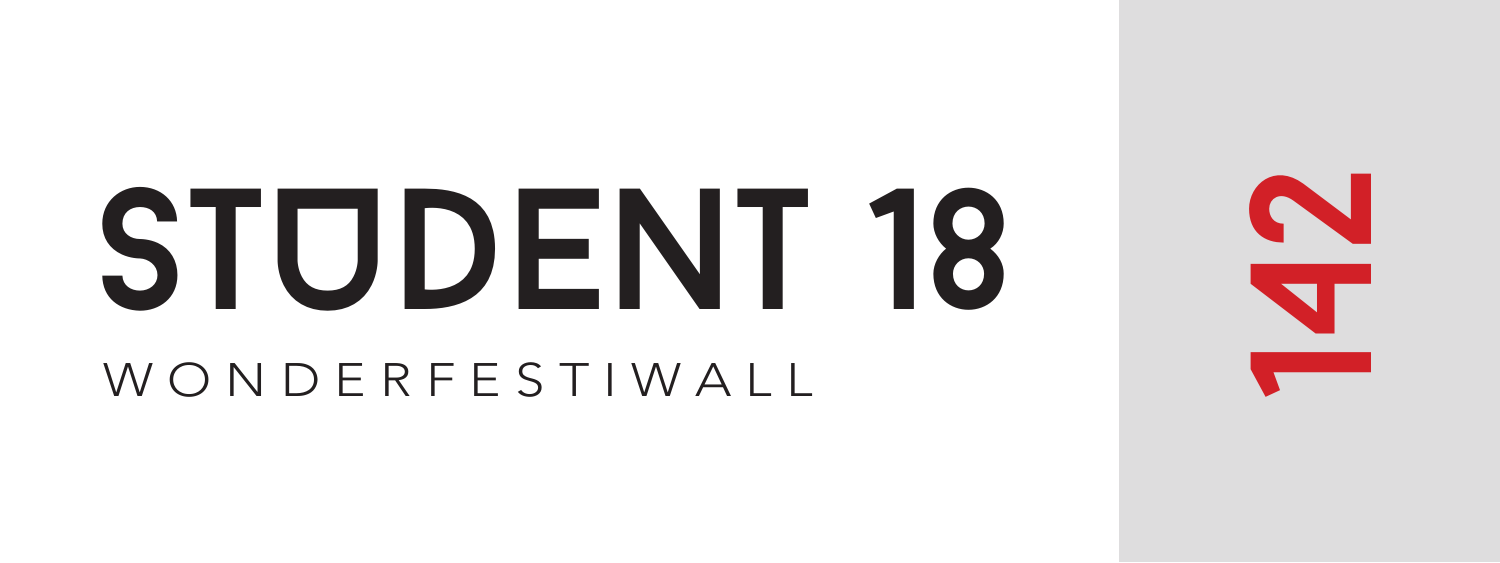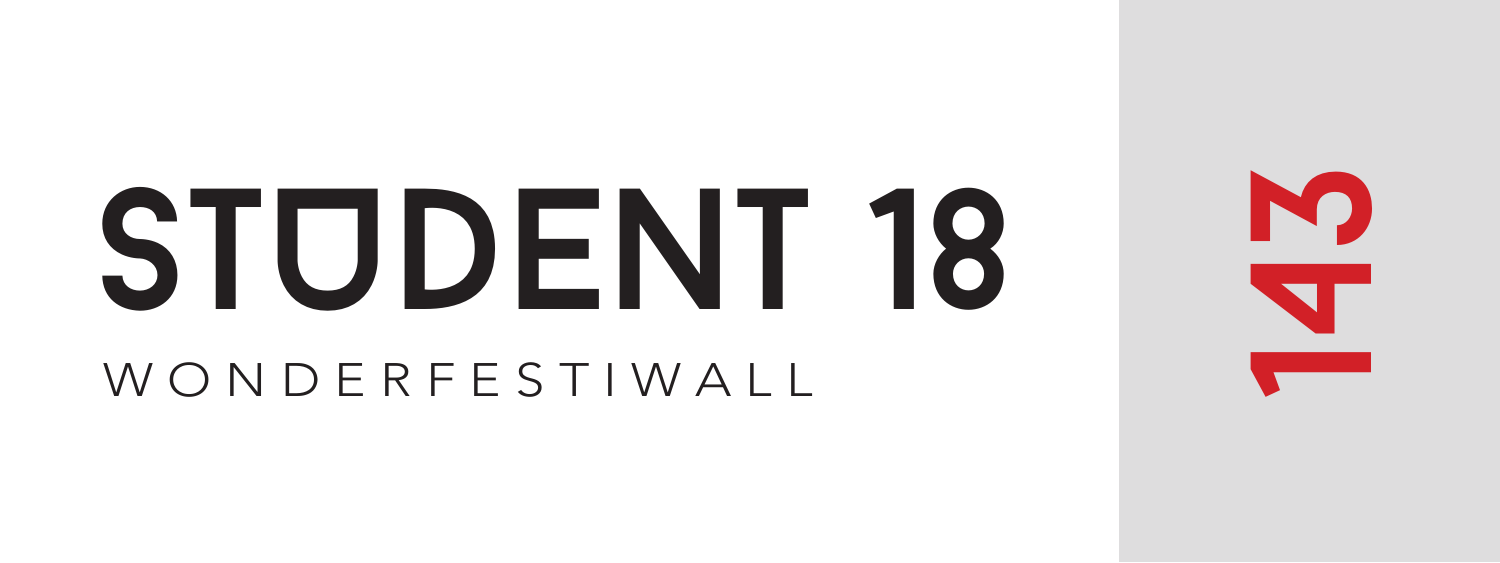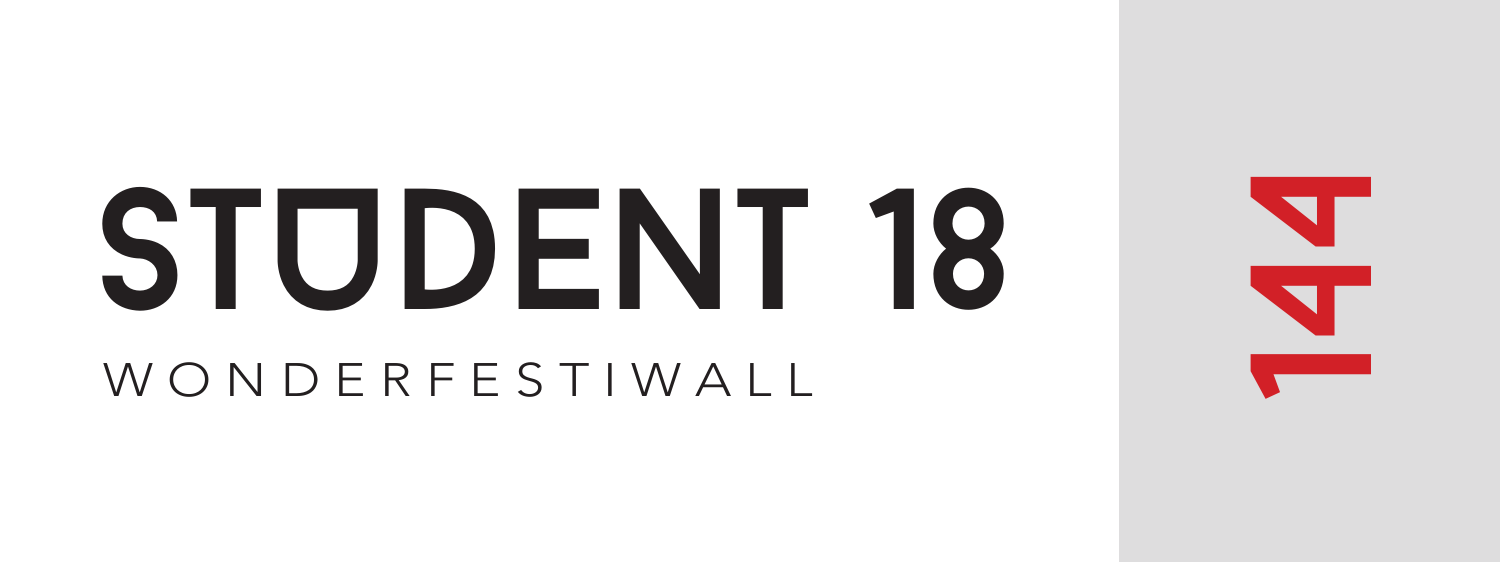

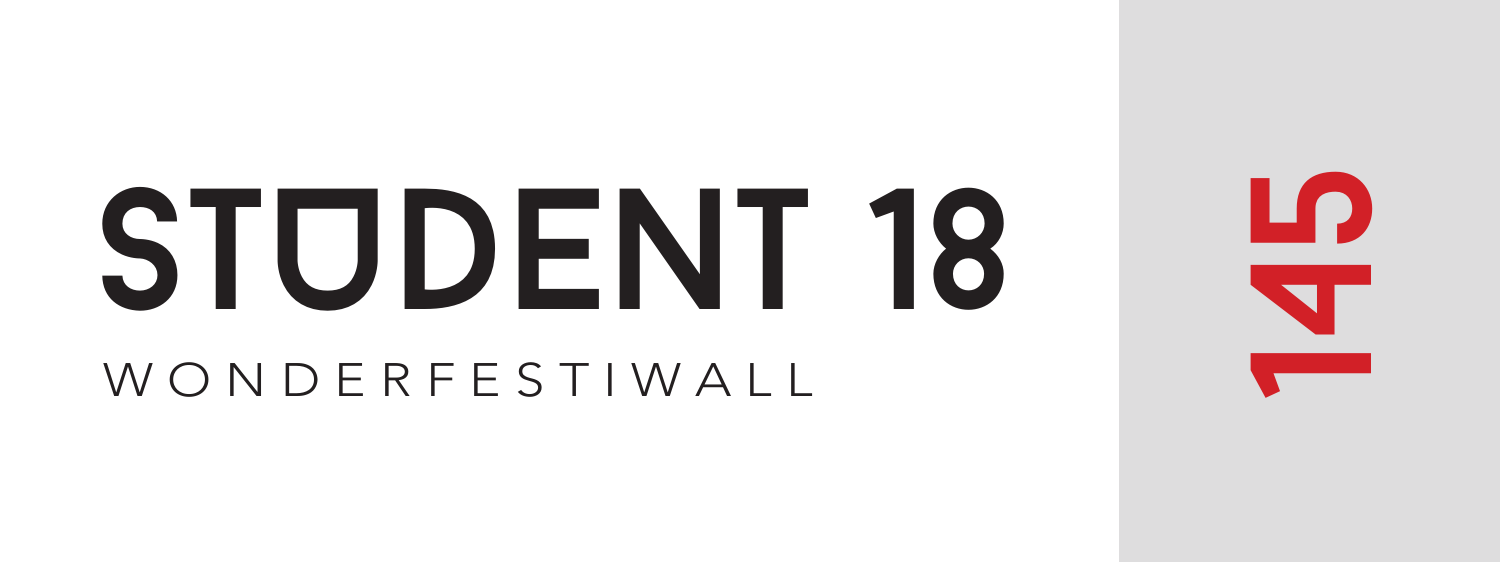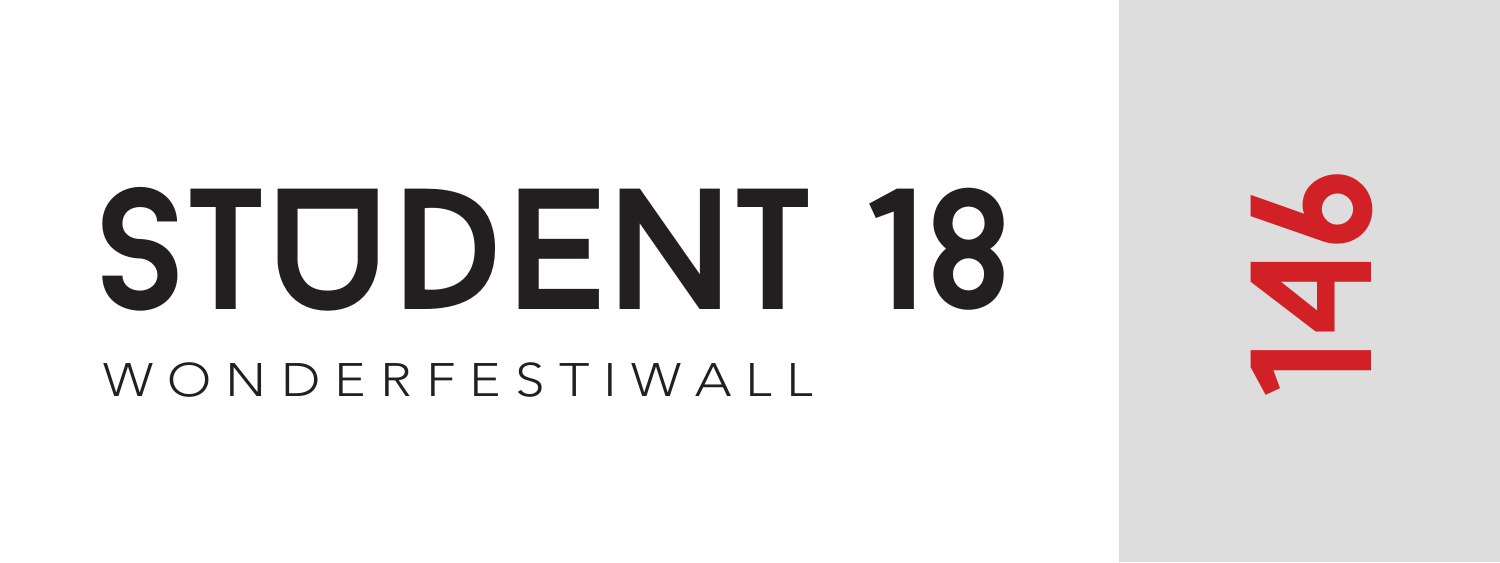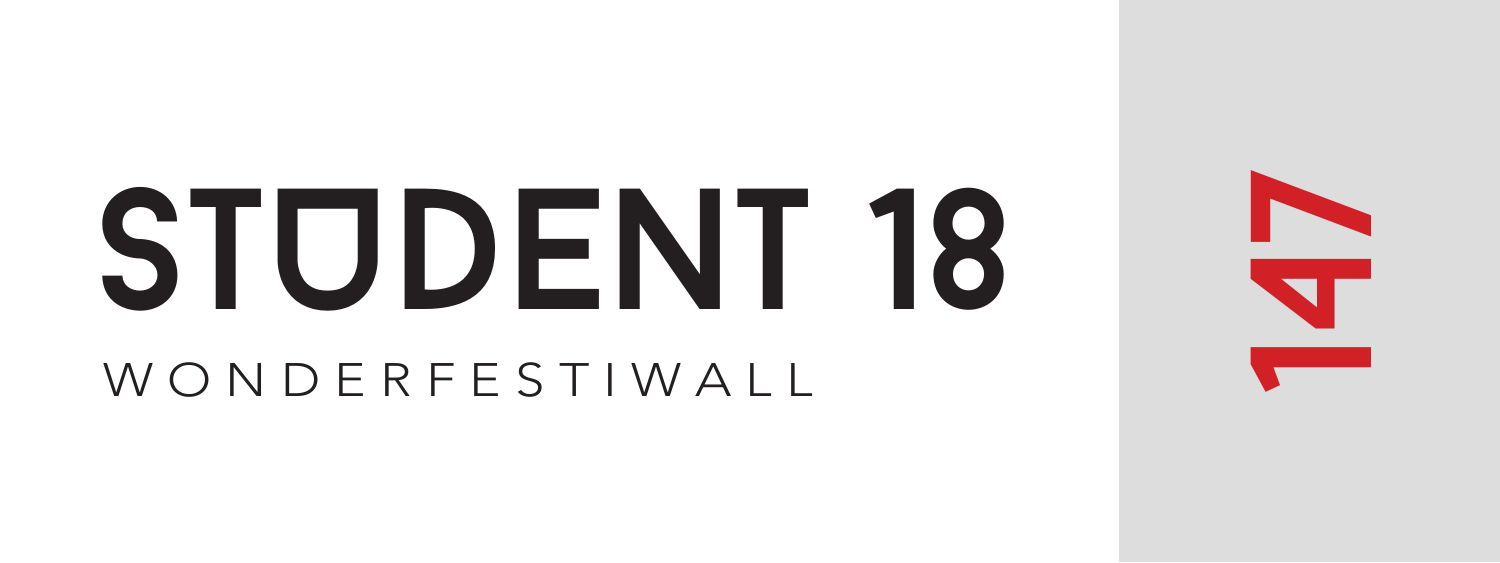

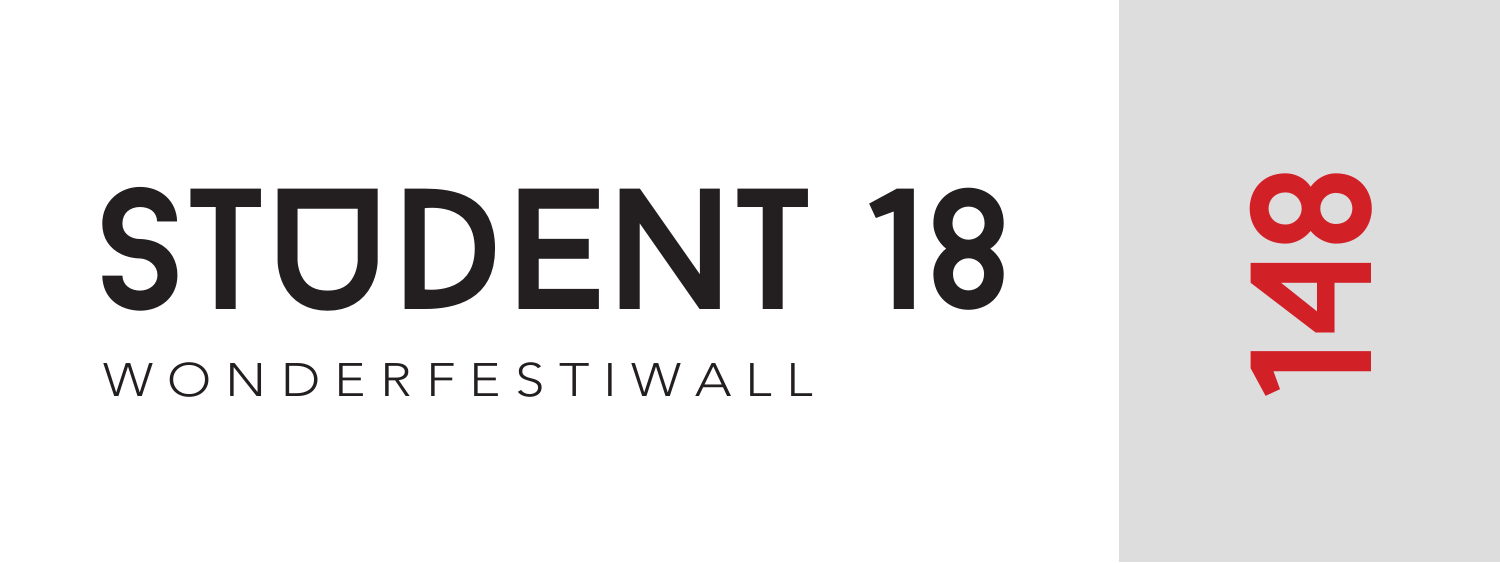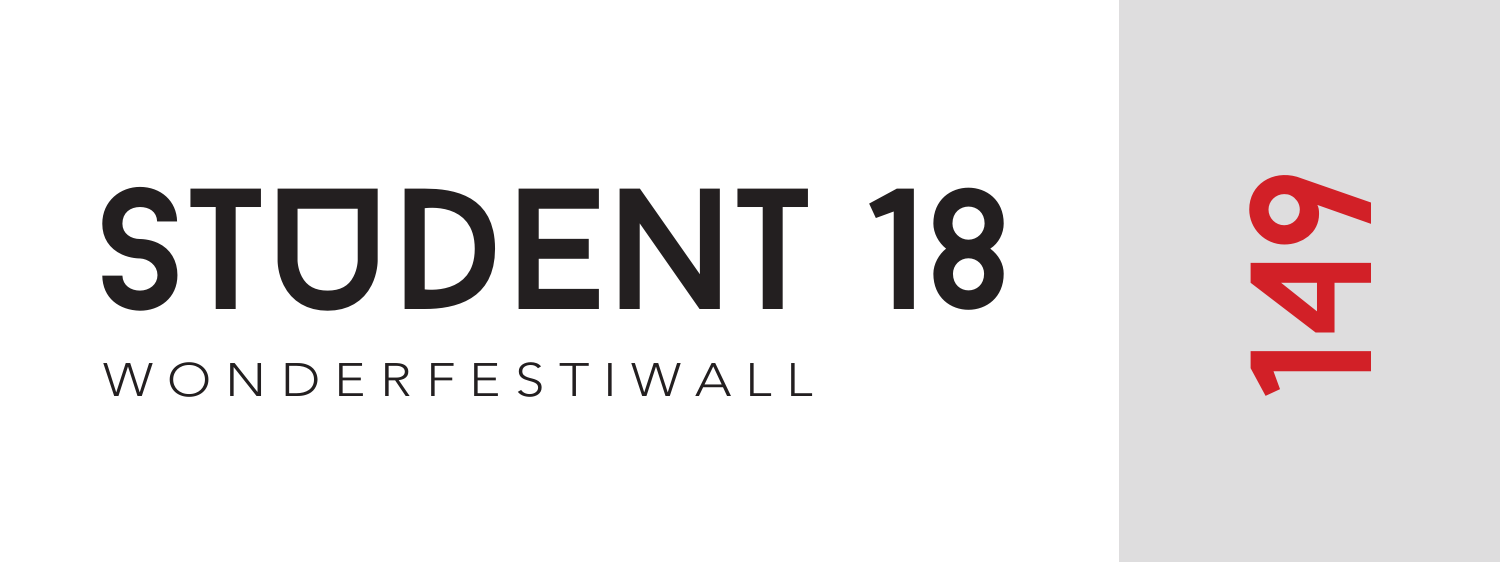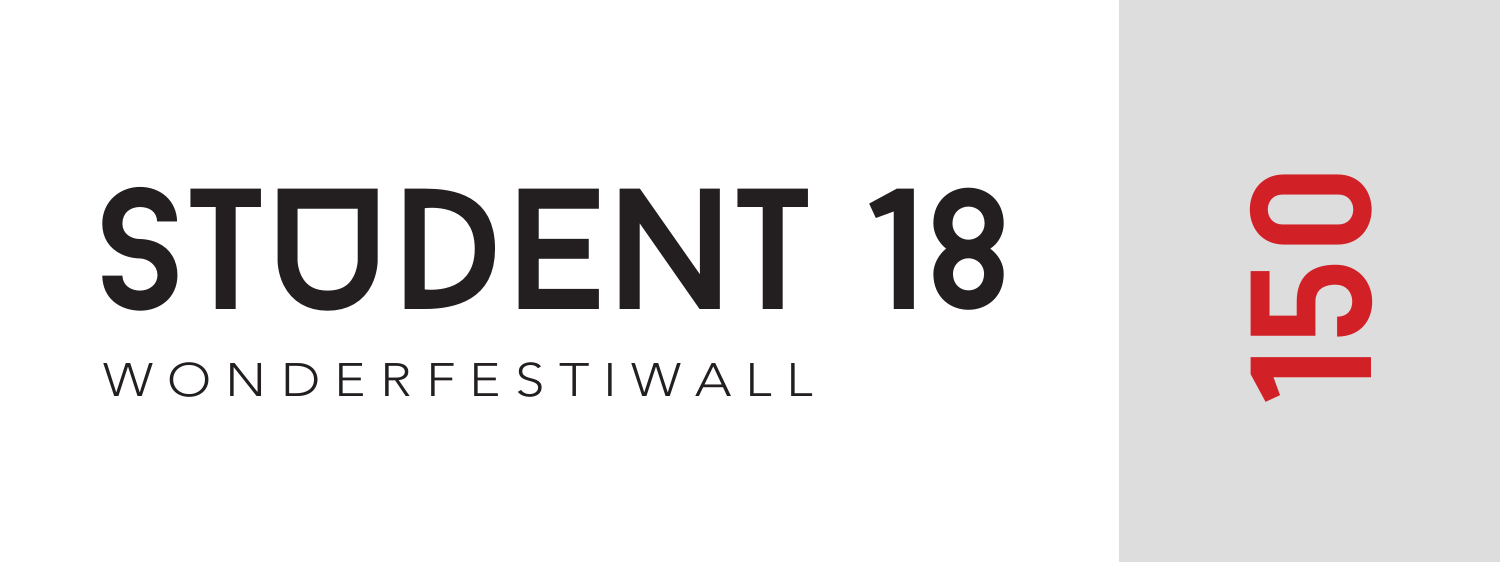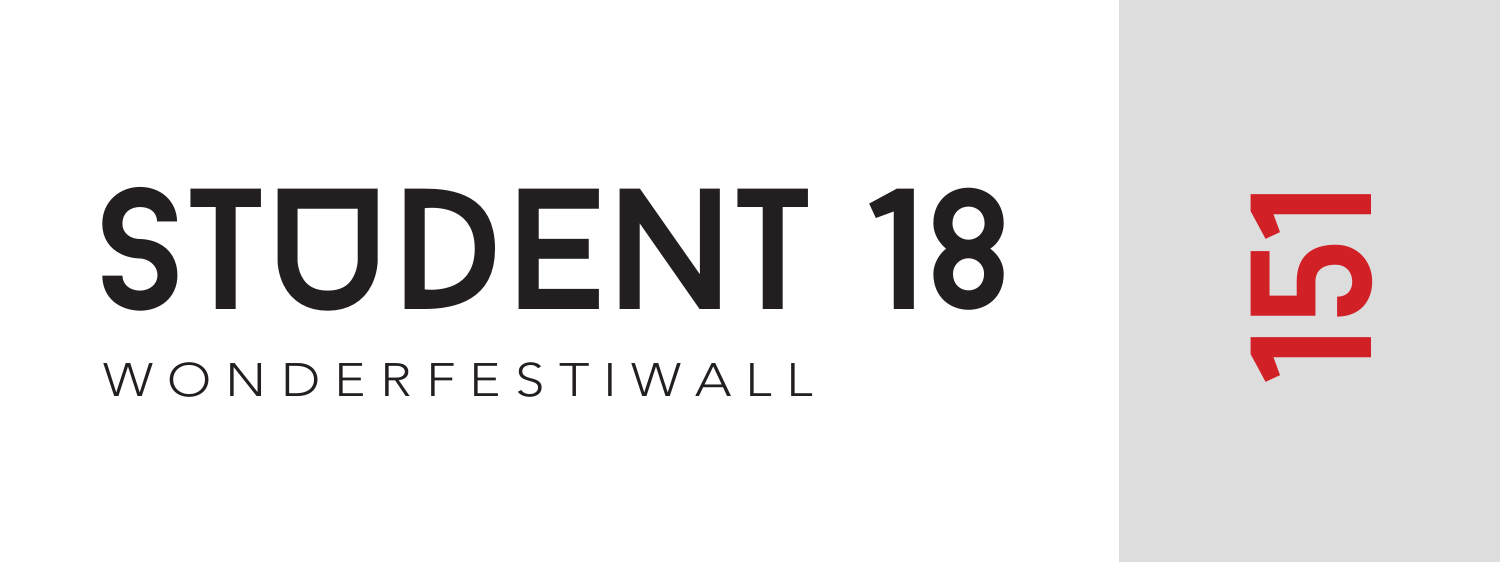

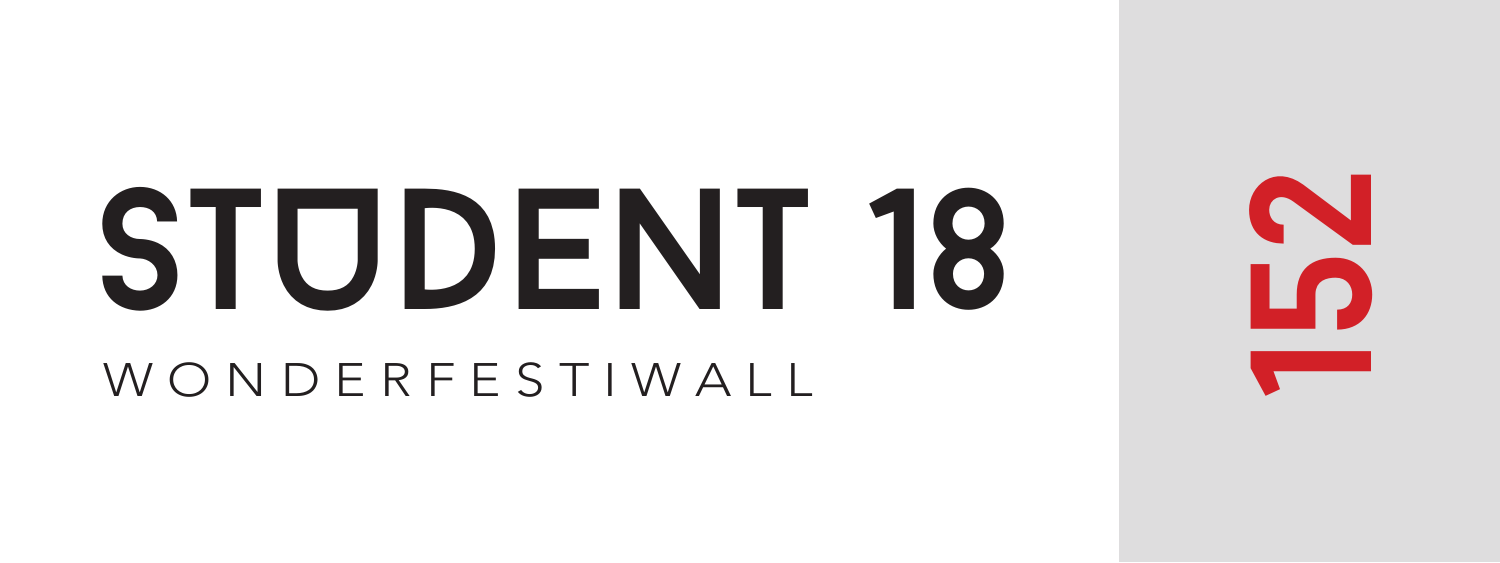

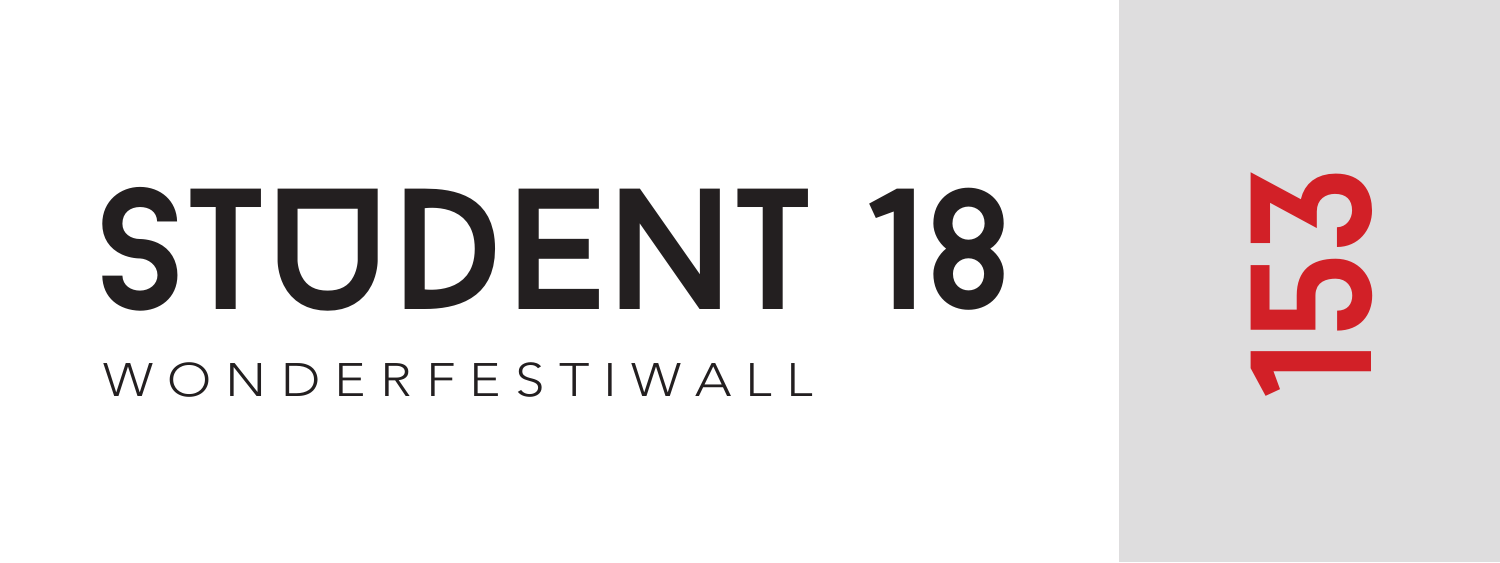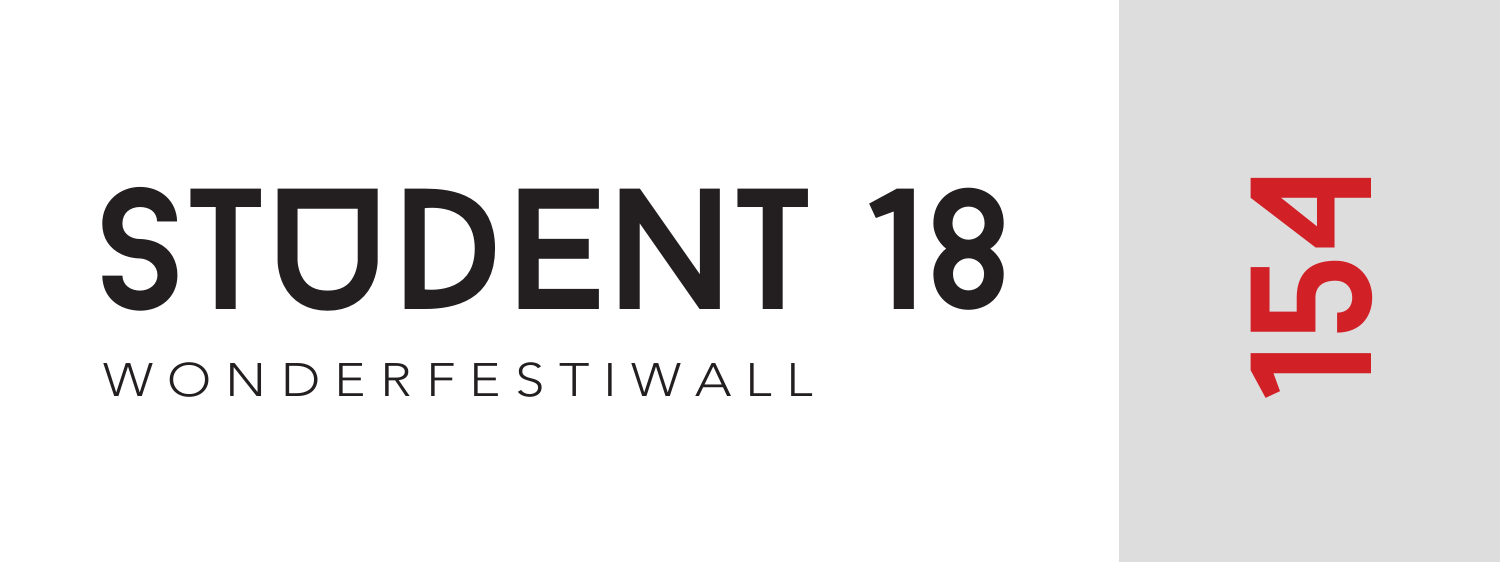

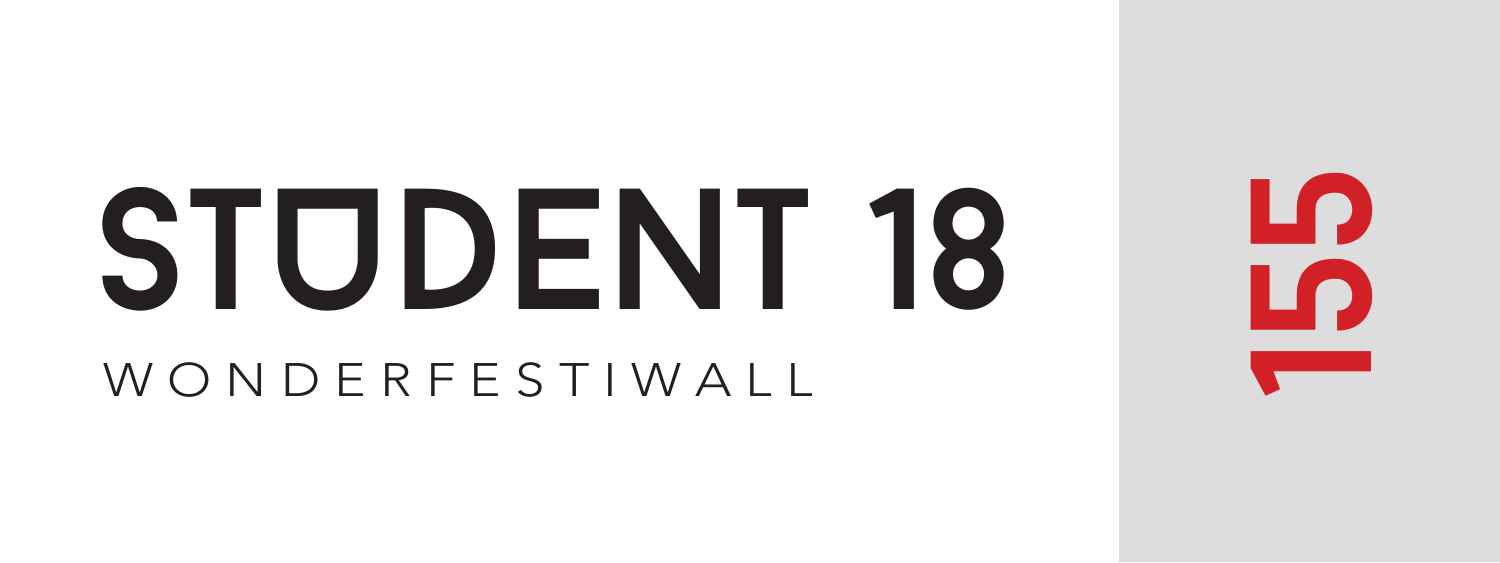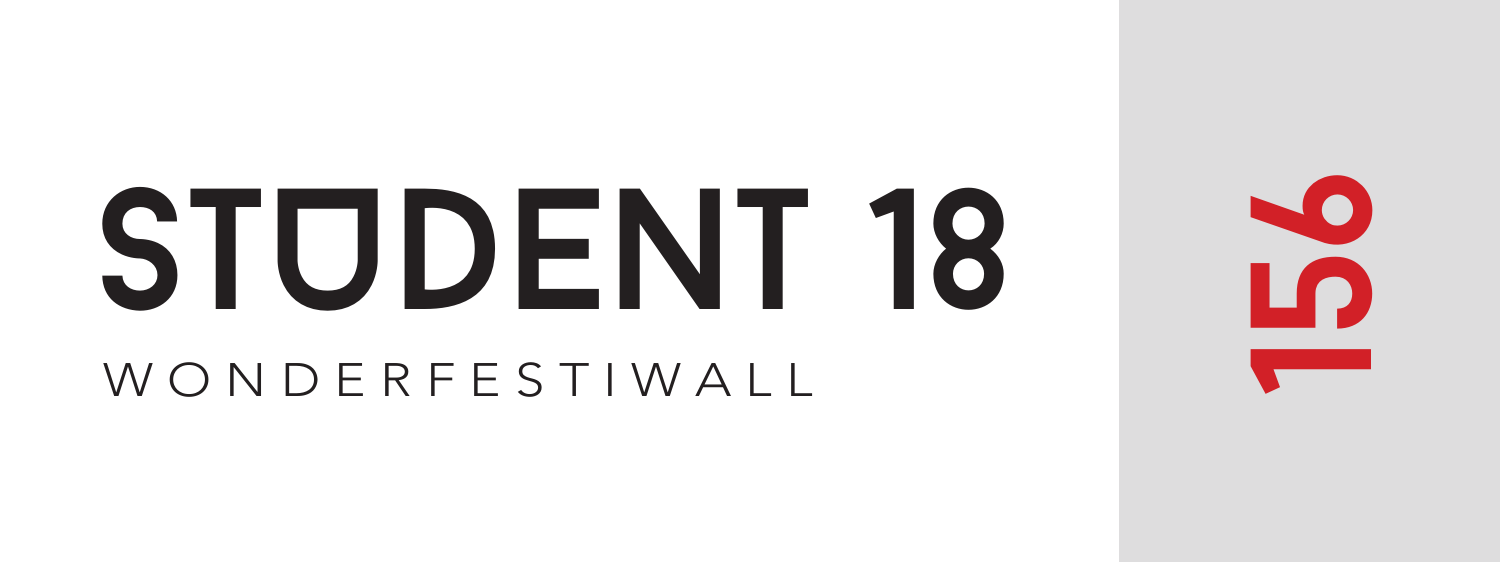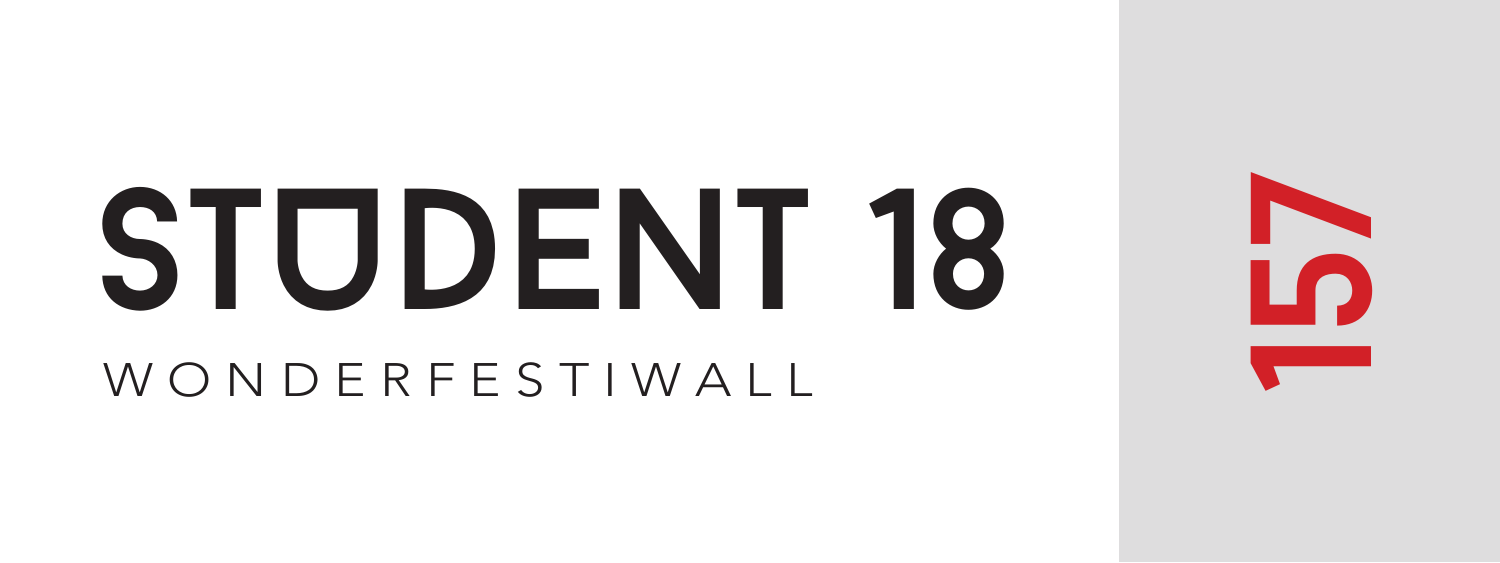

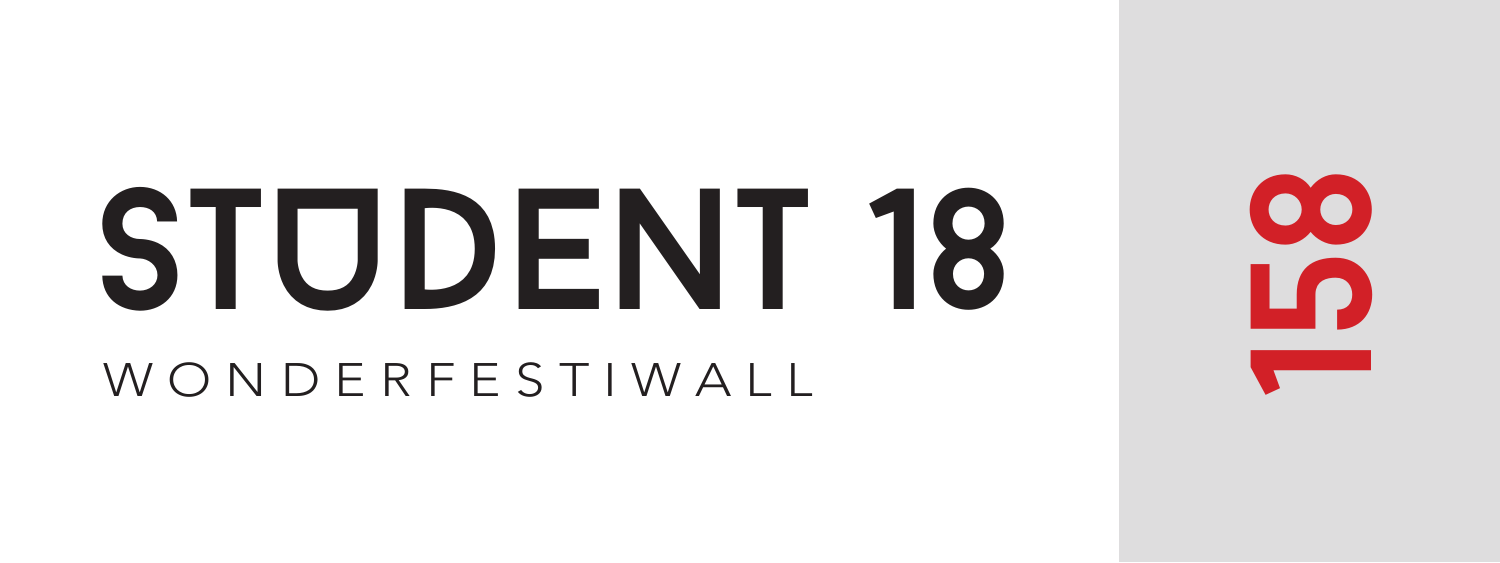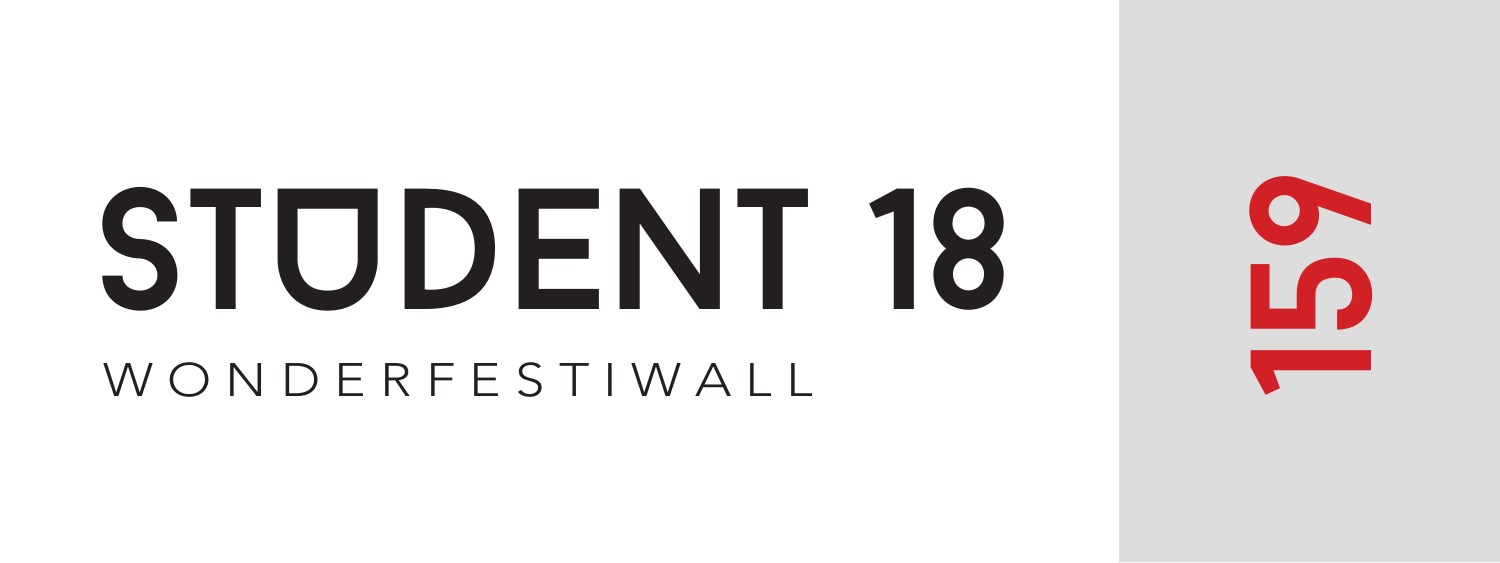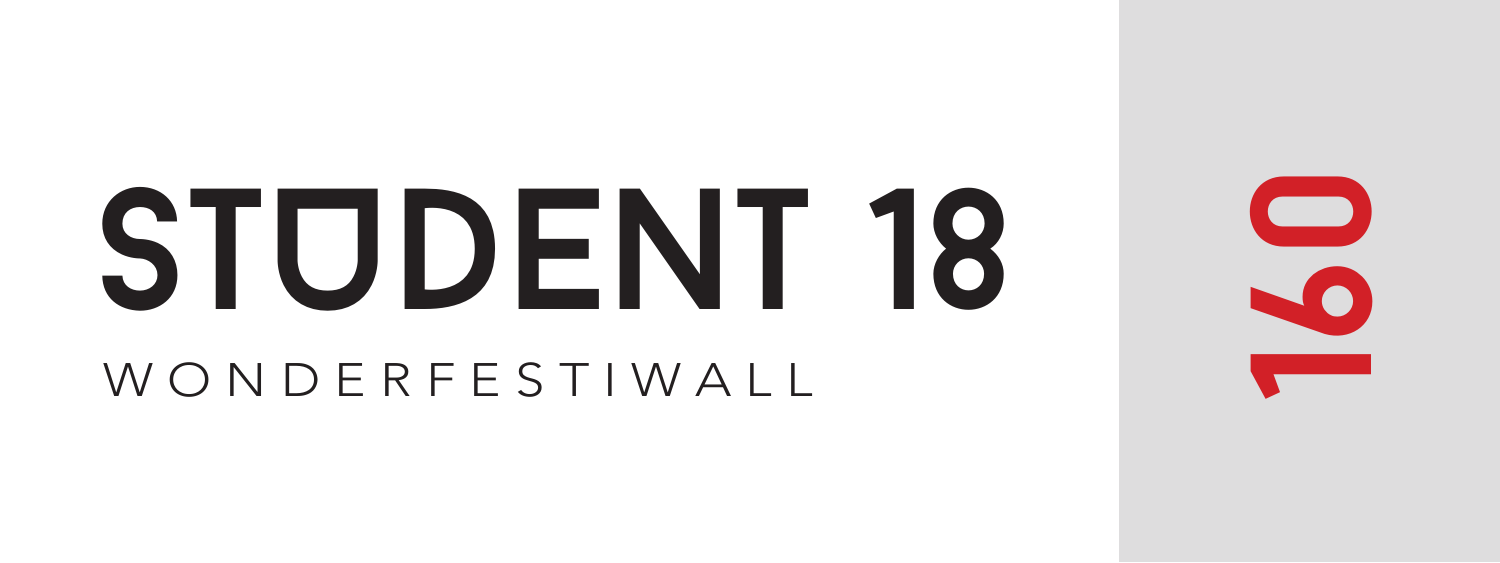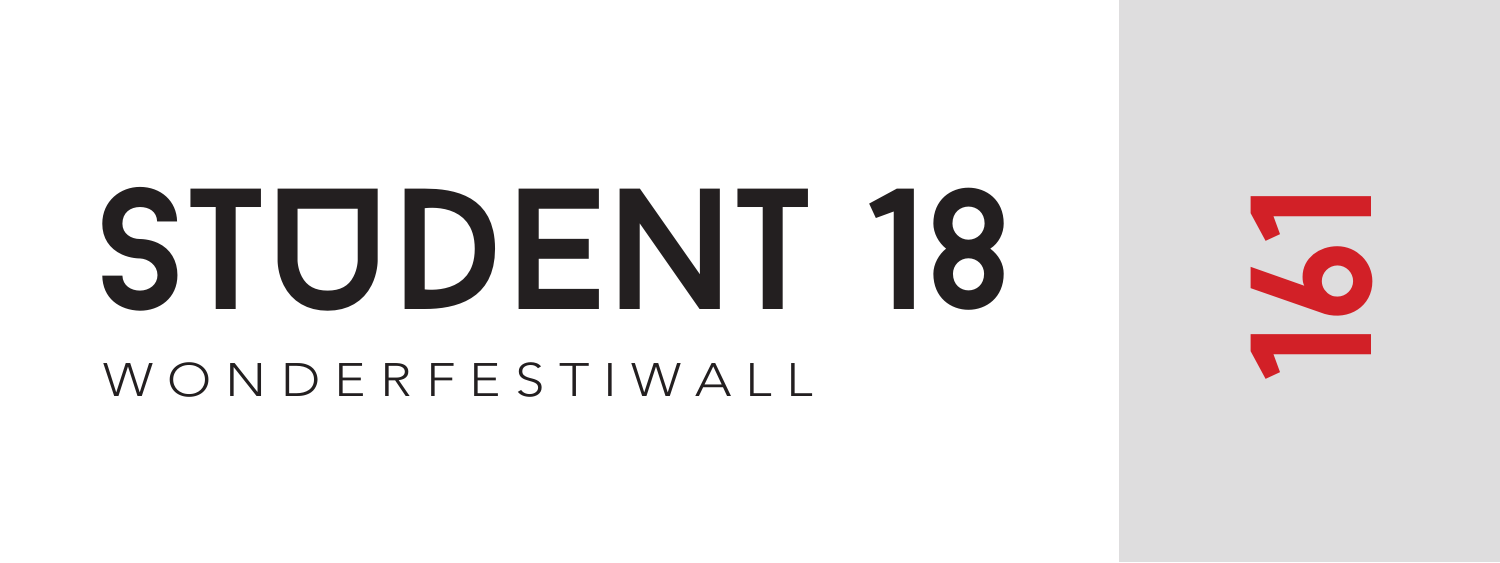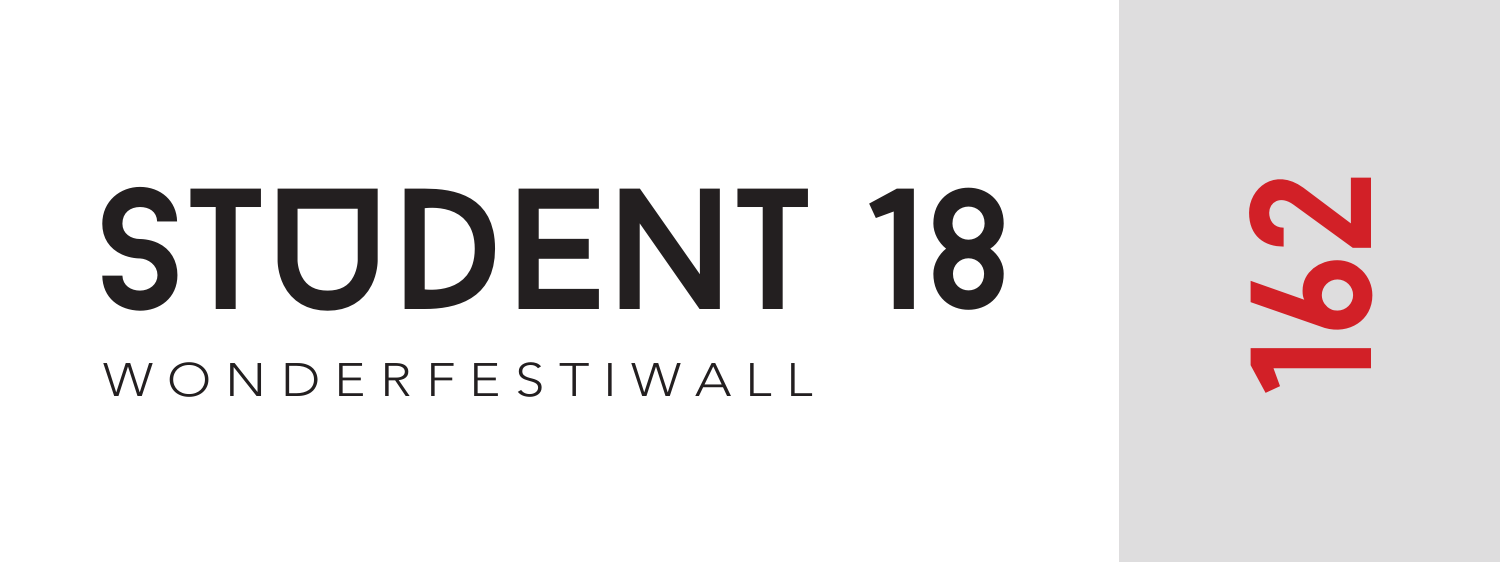## STODENT 18

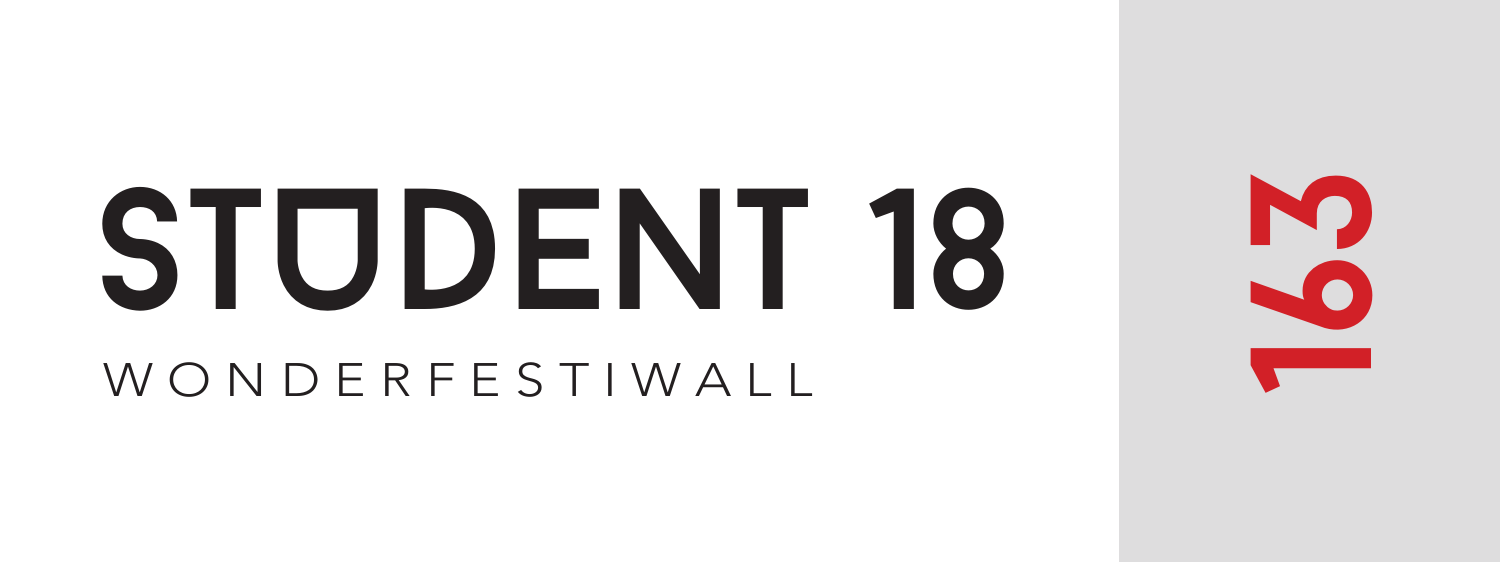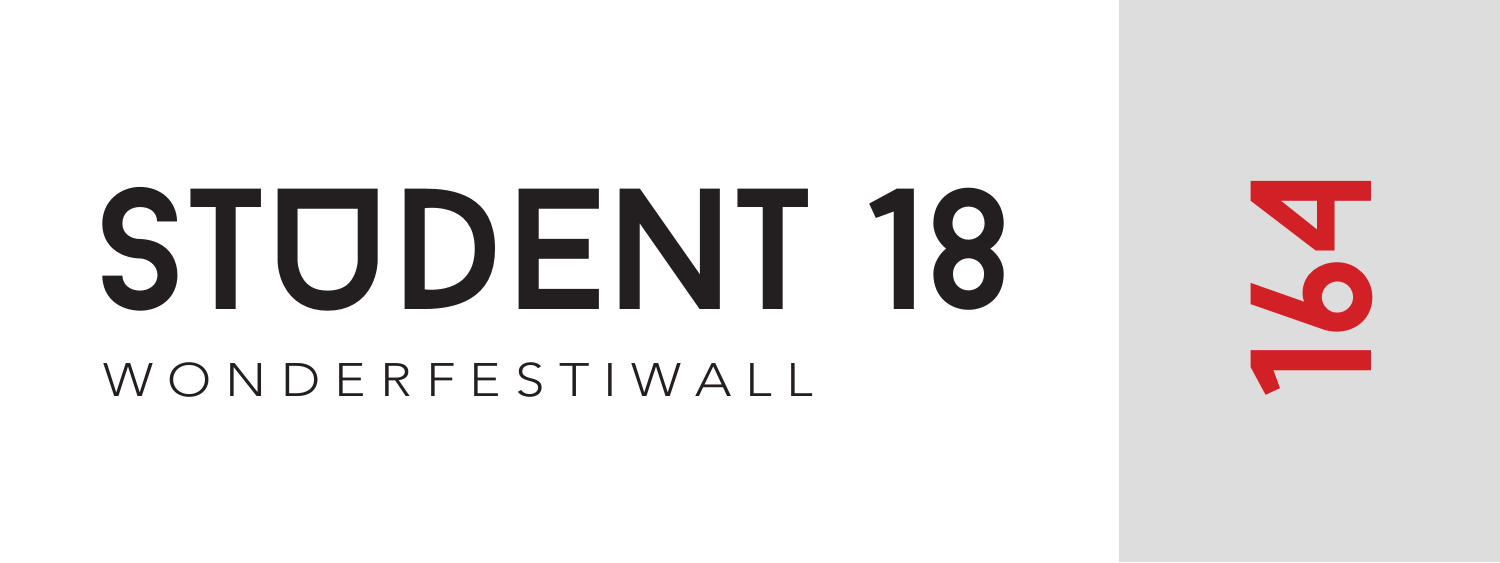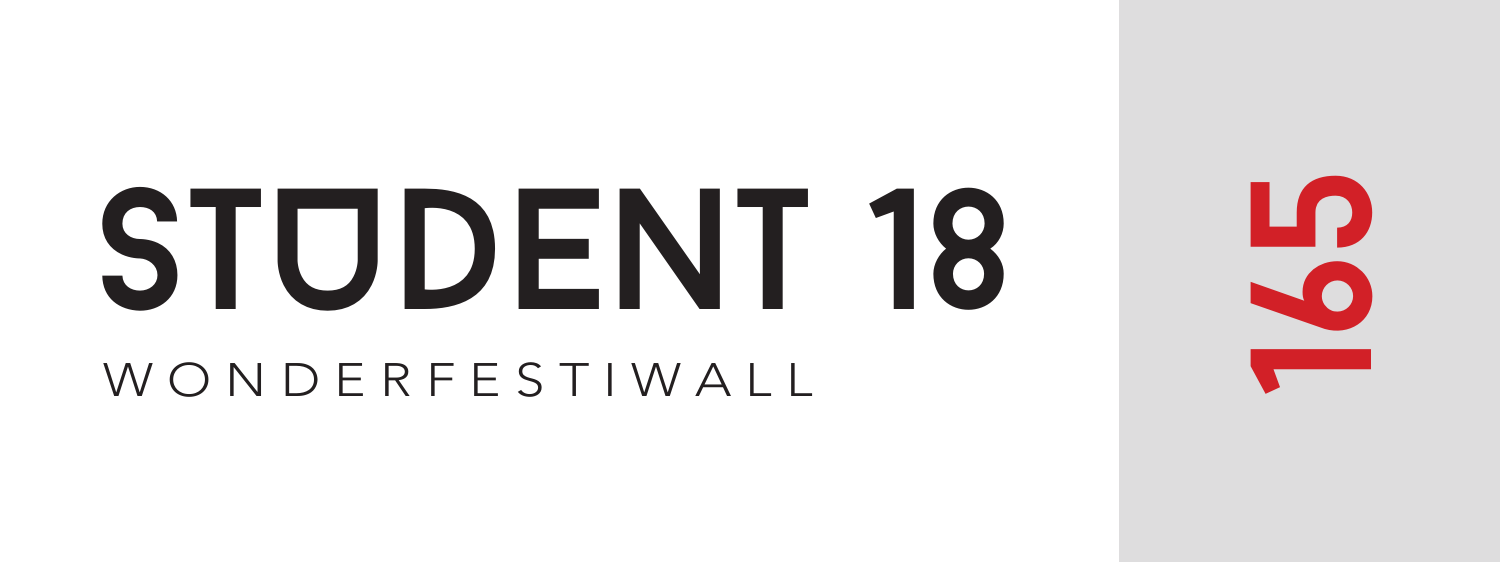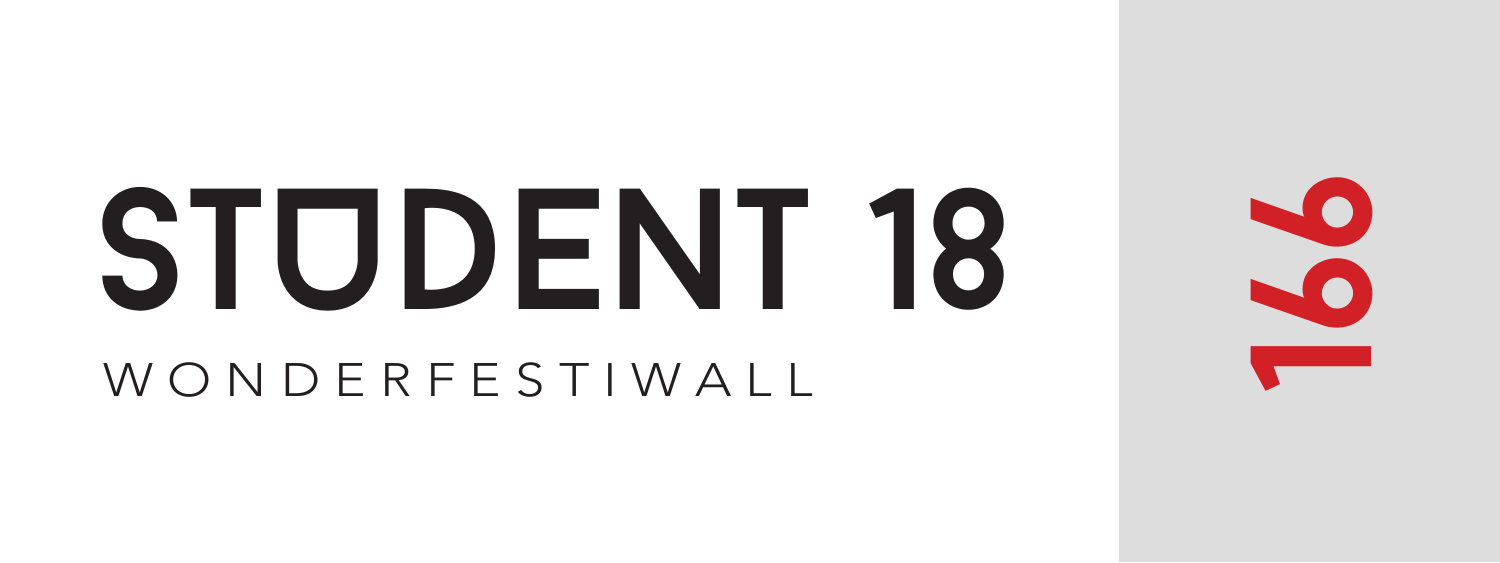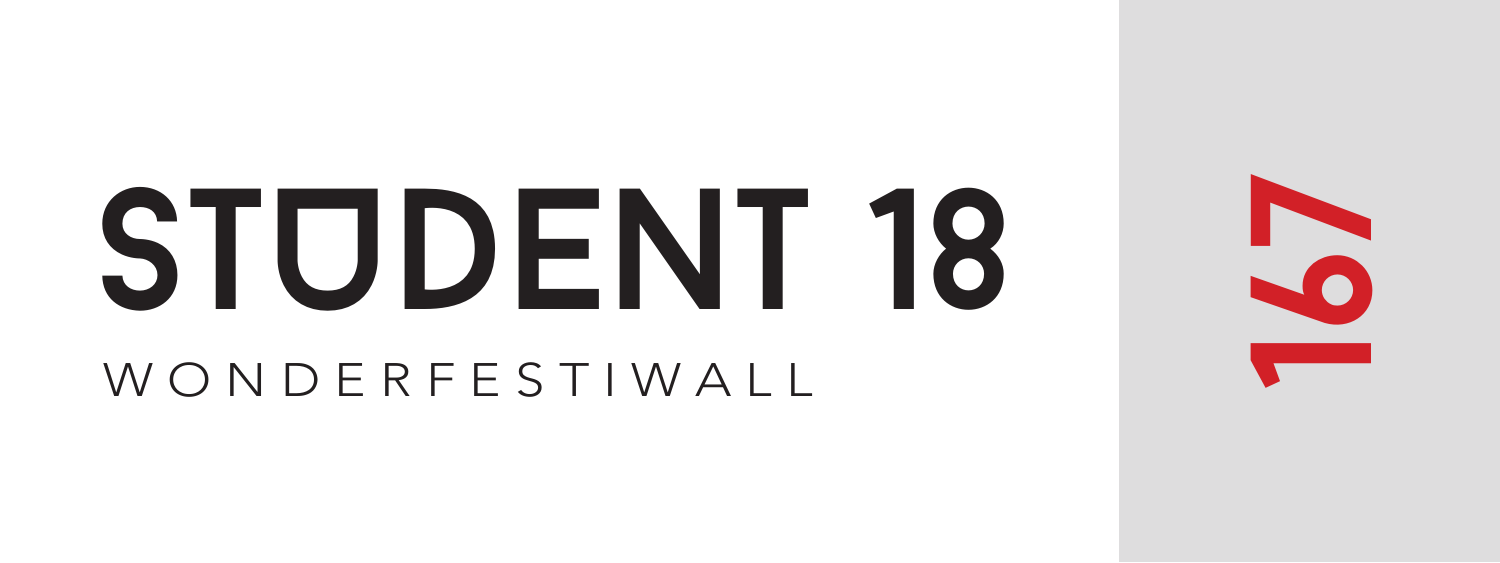

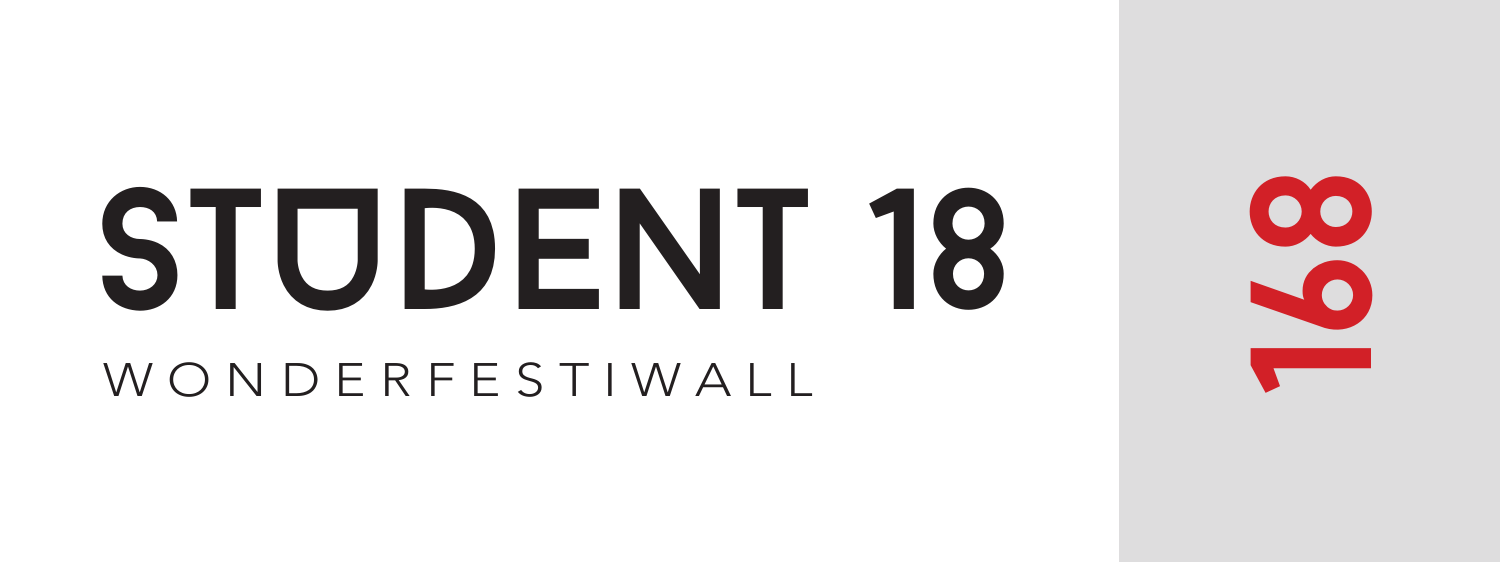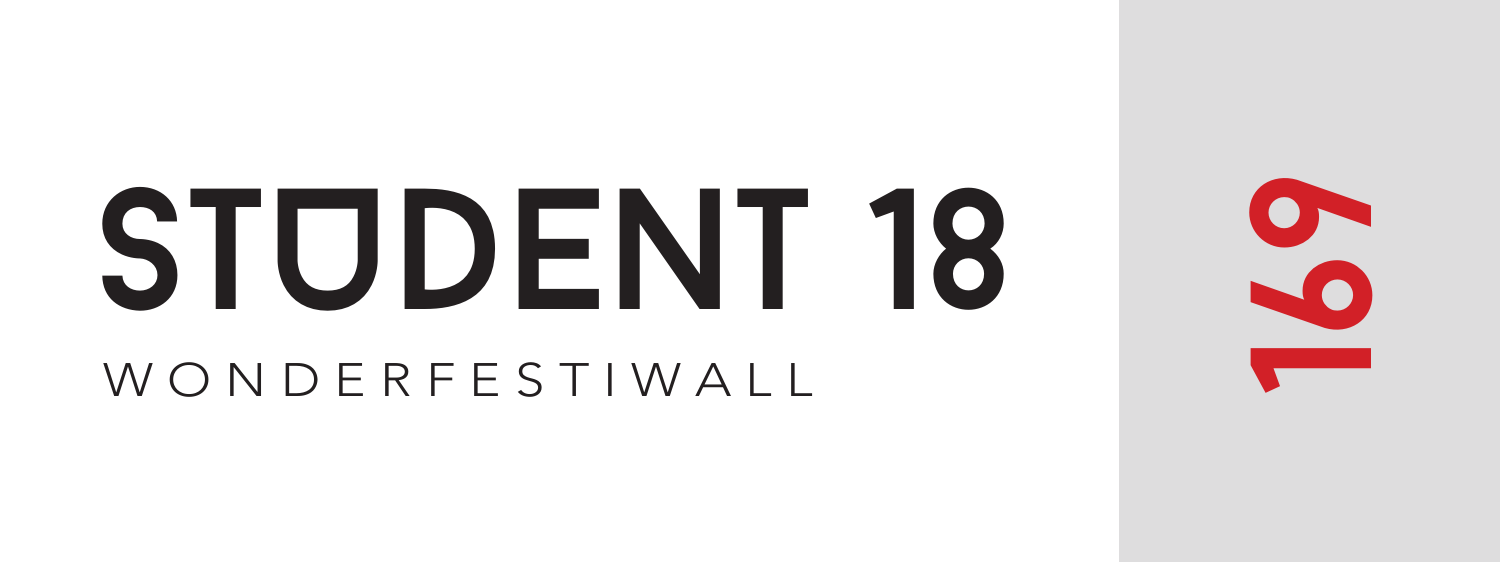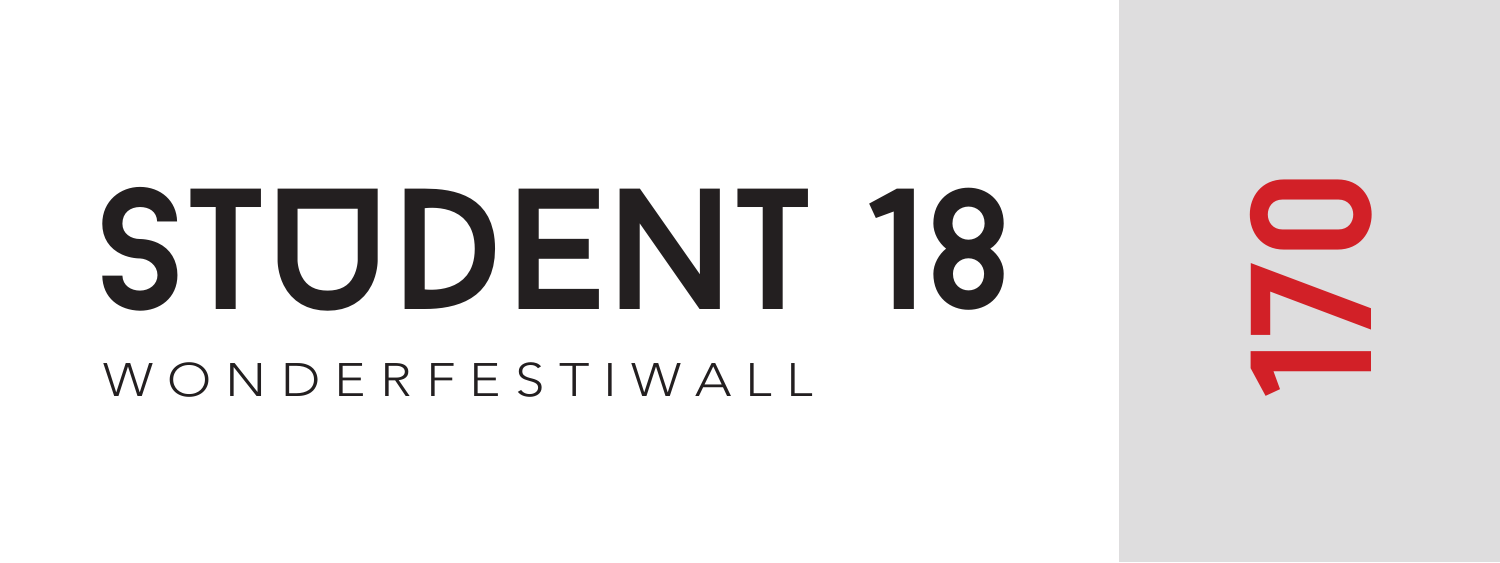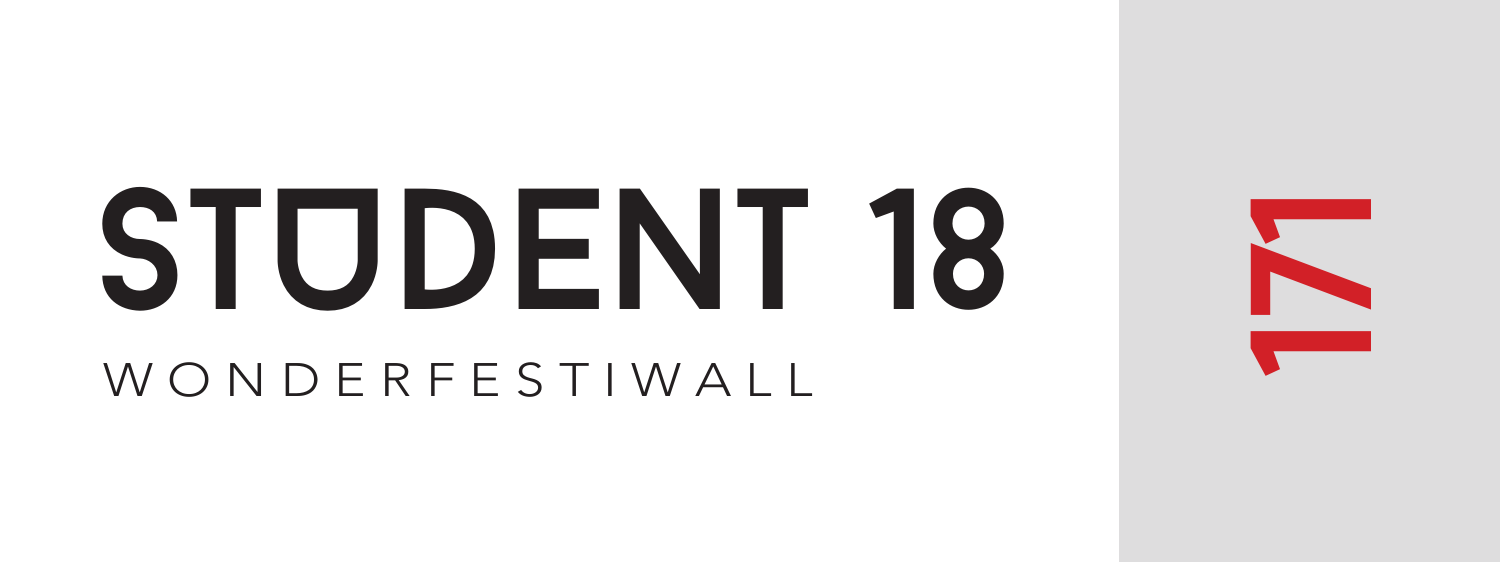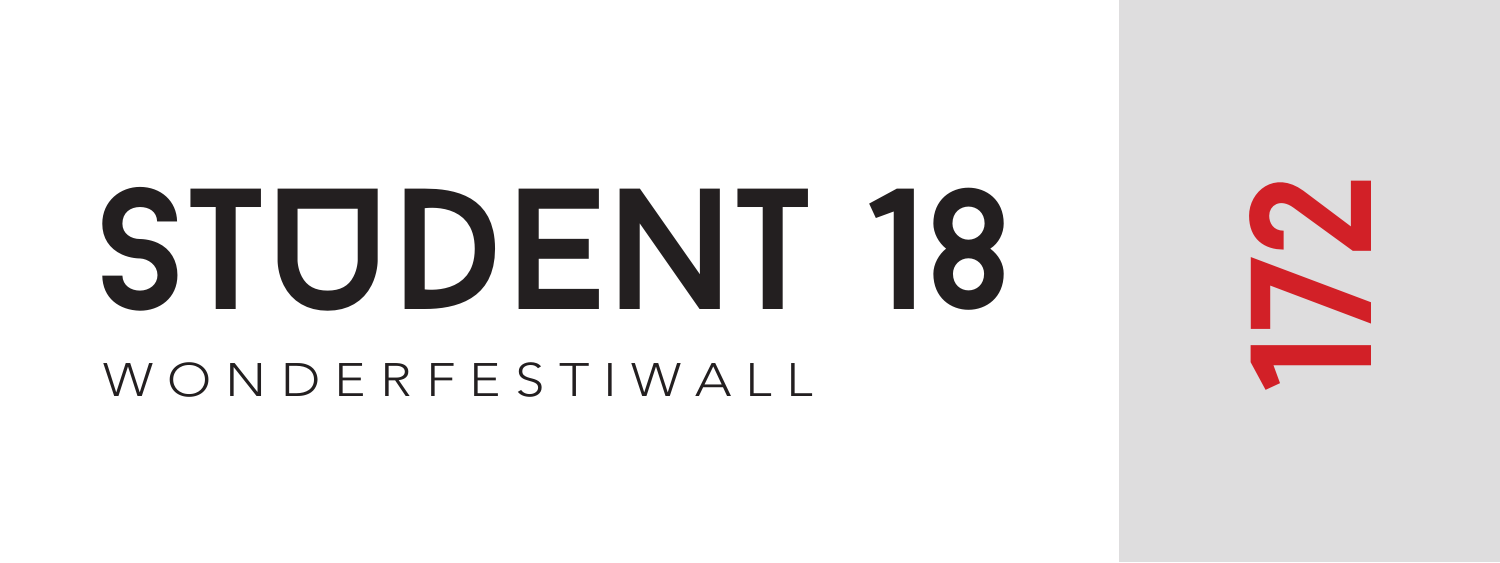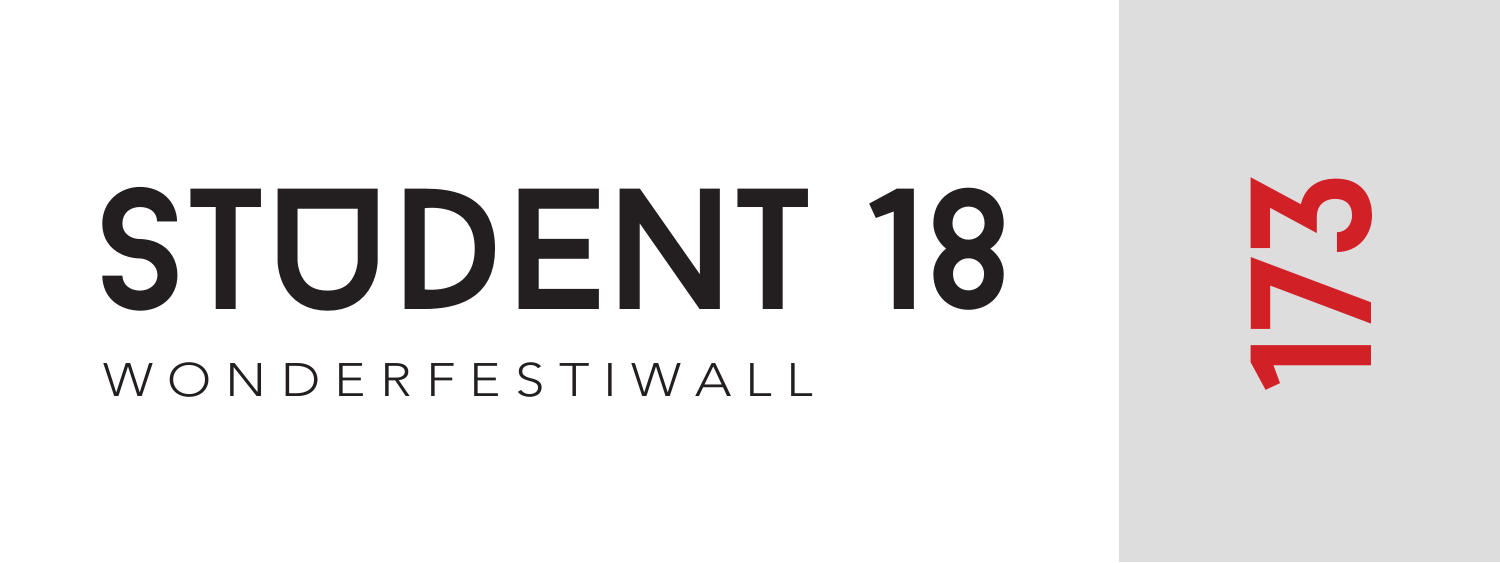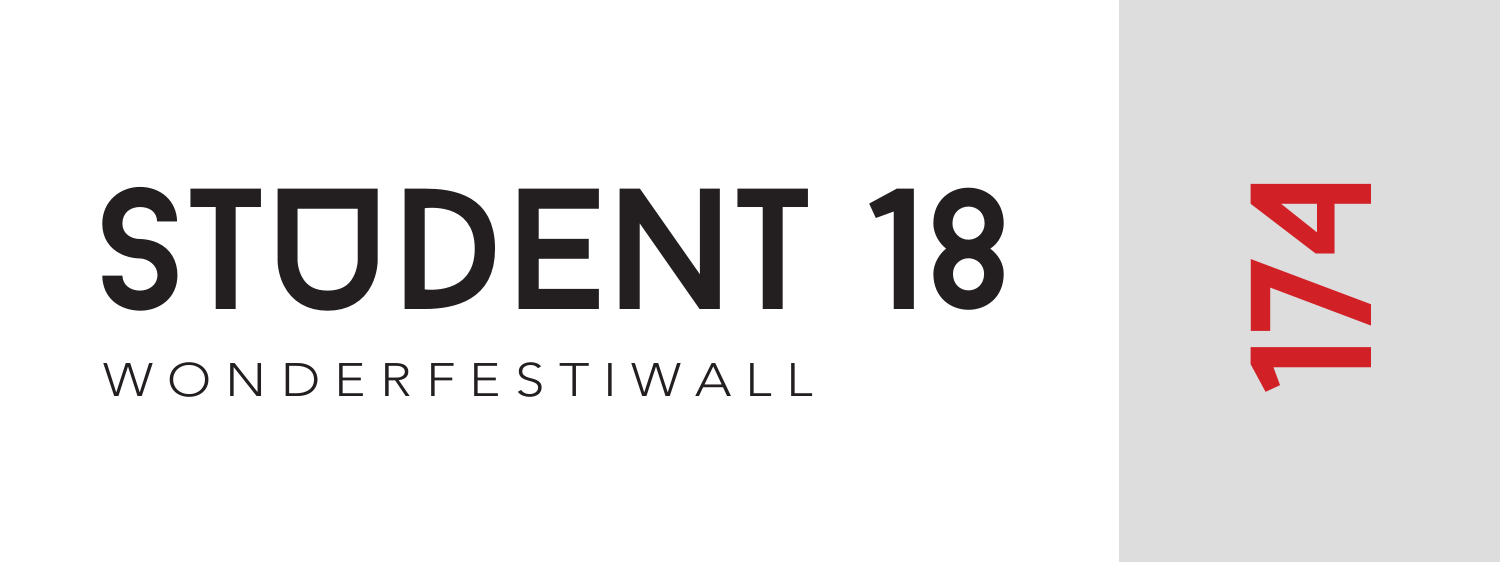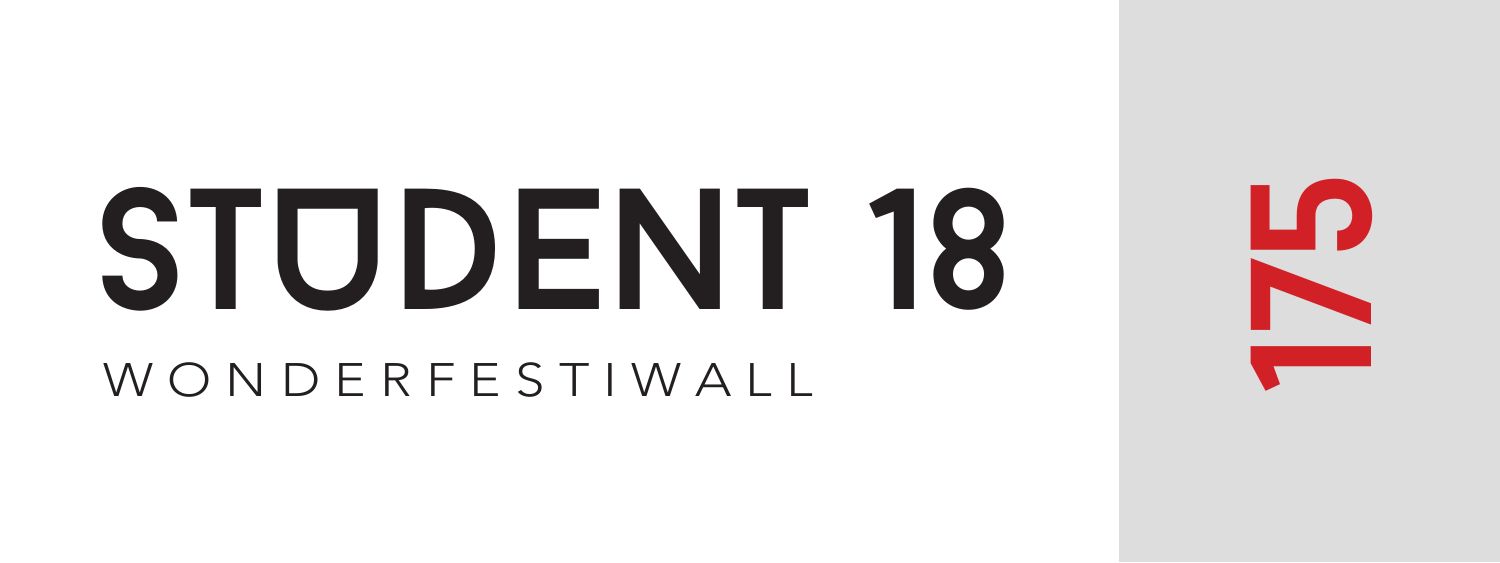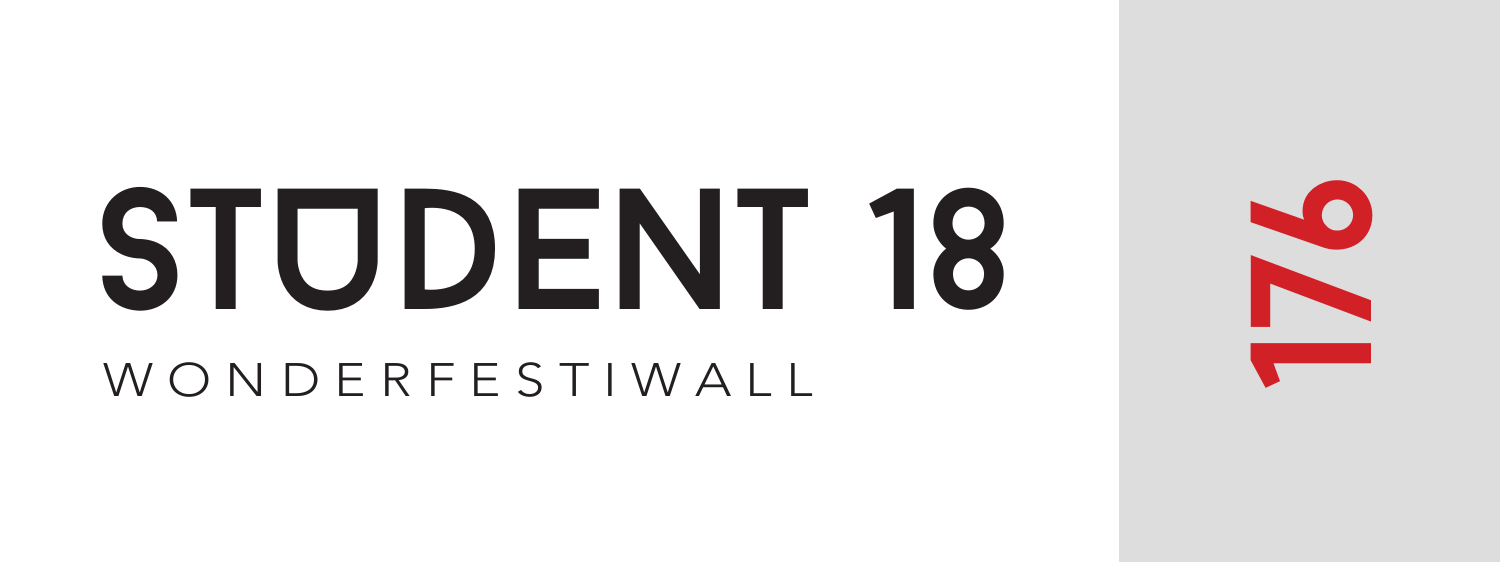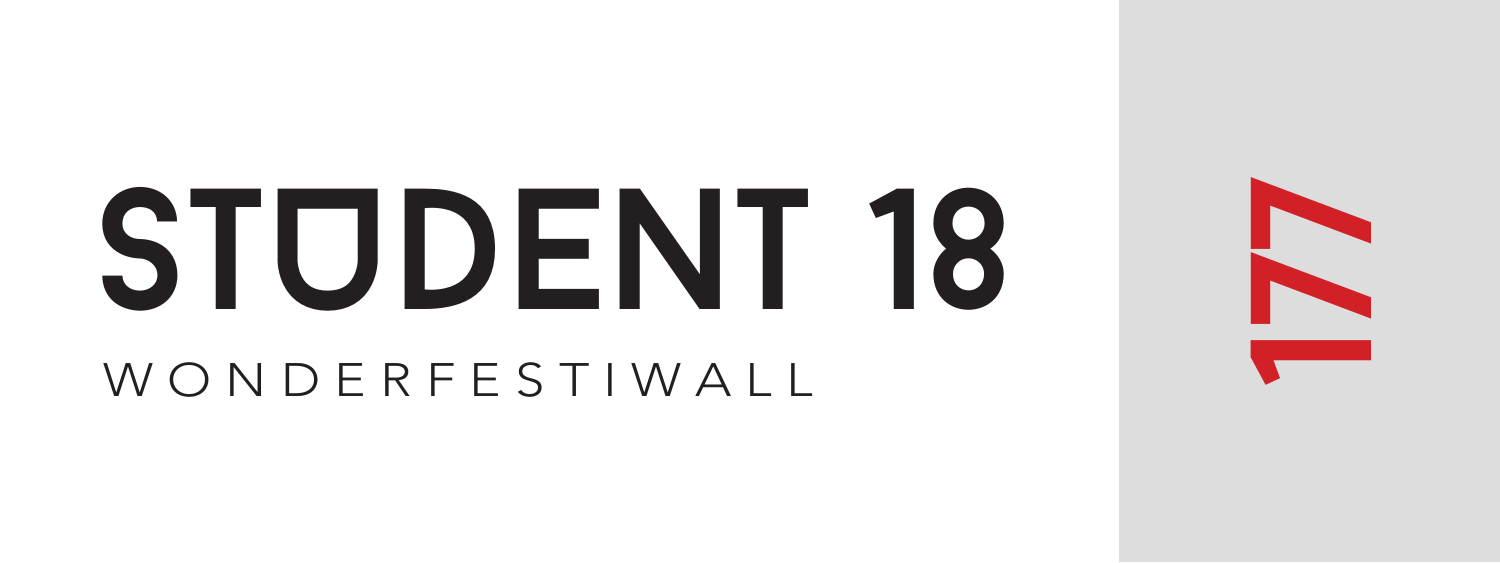

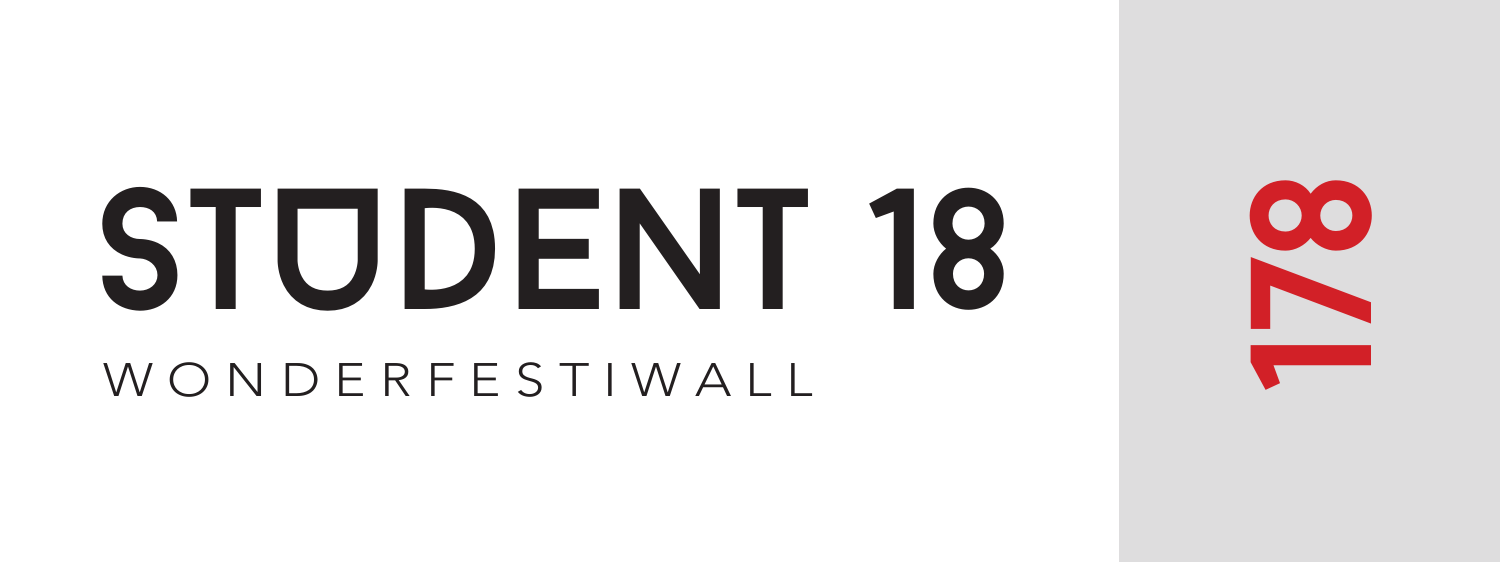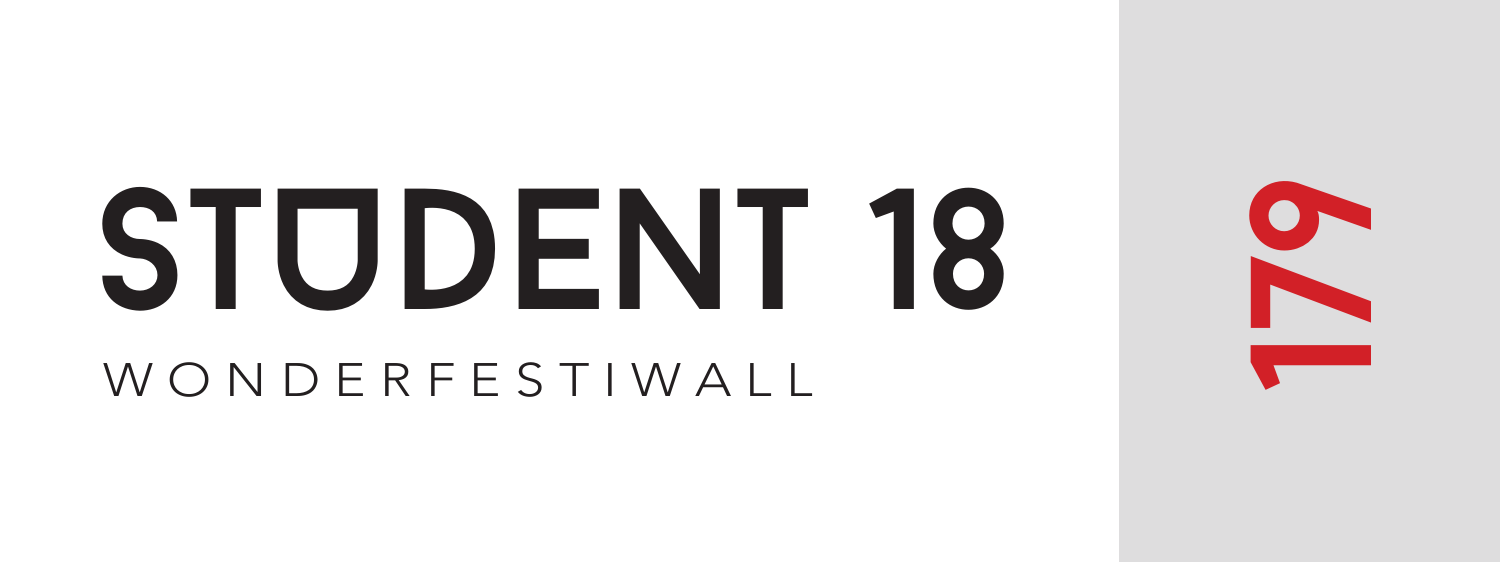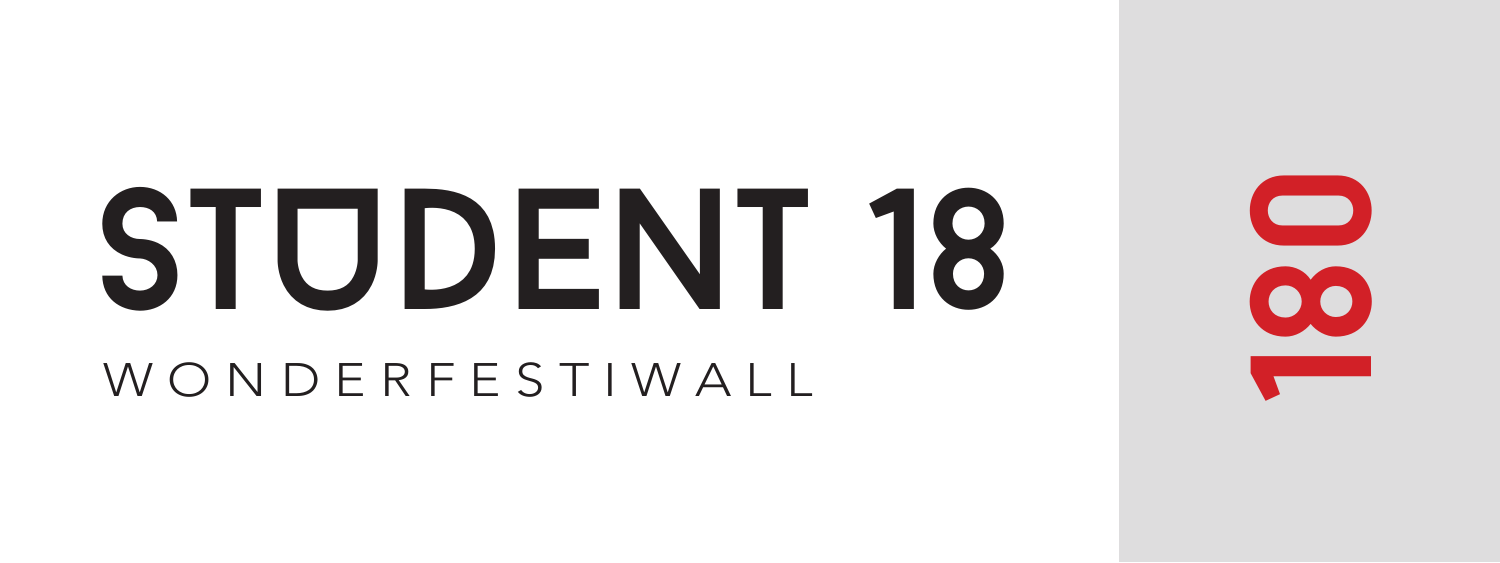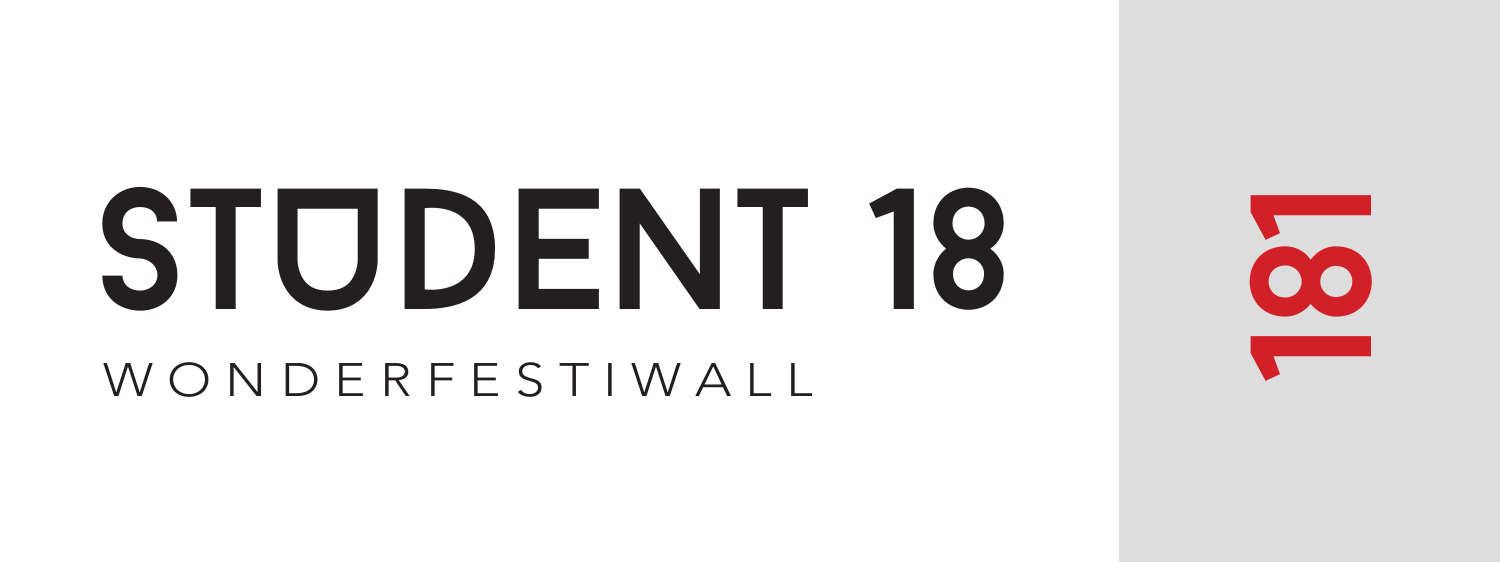

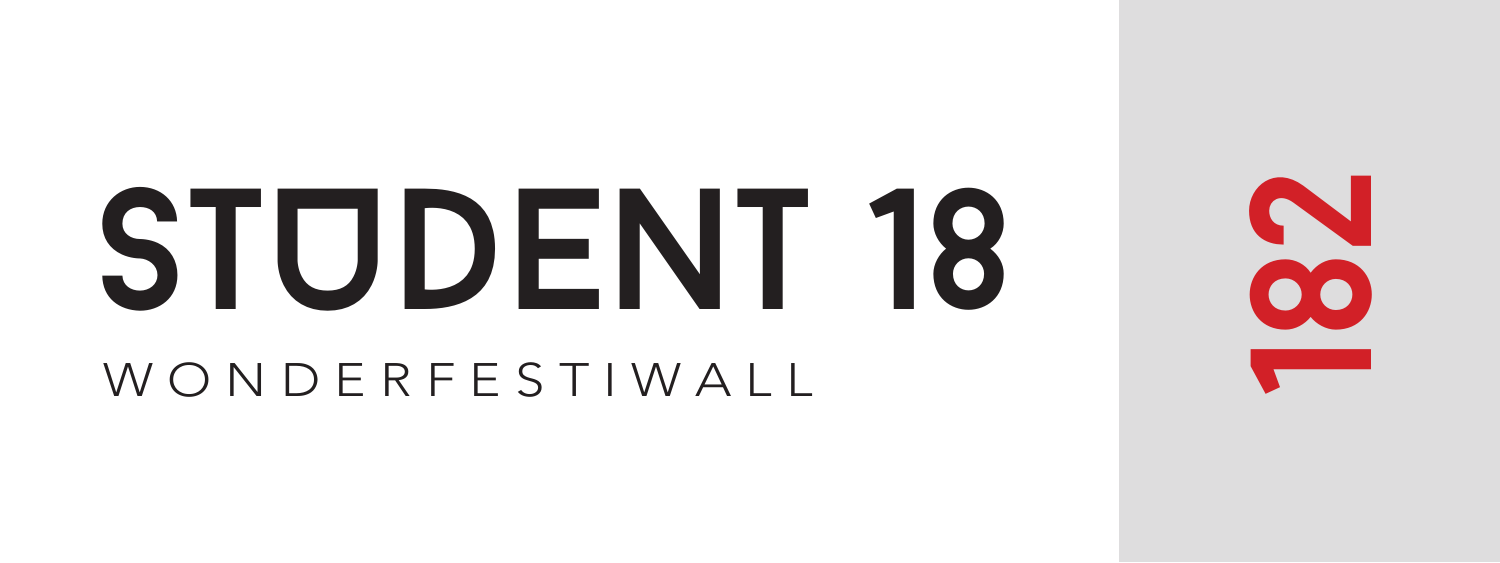

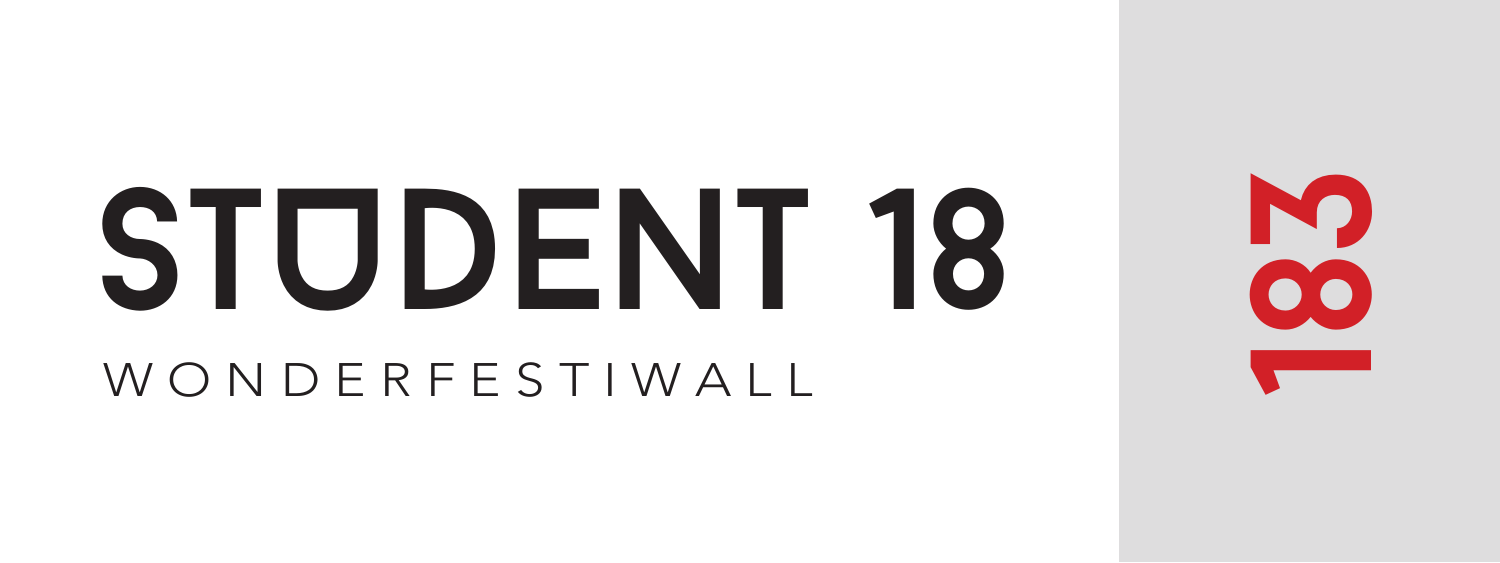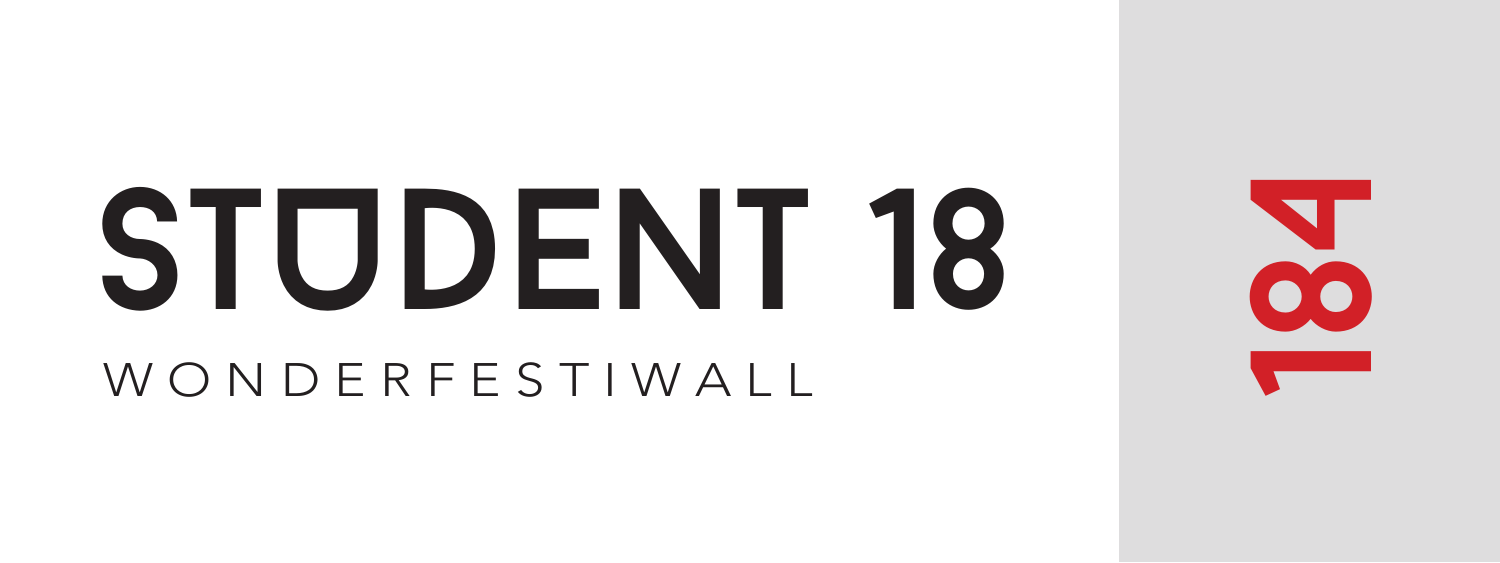

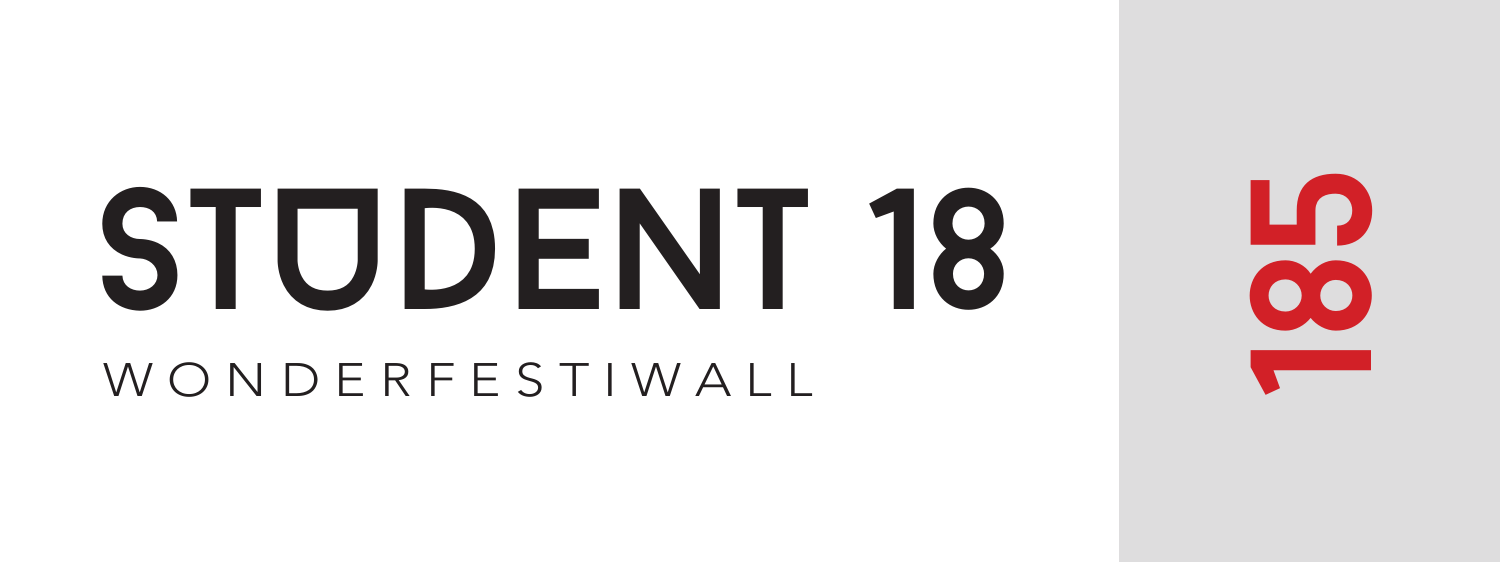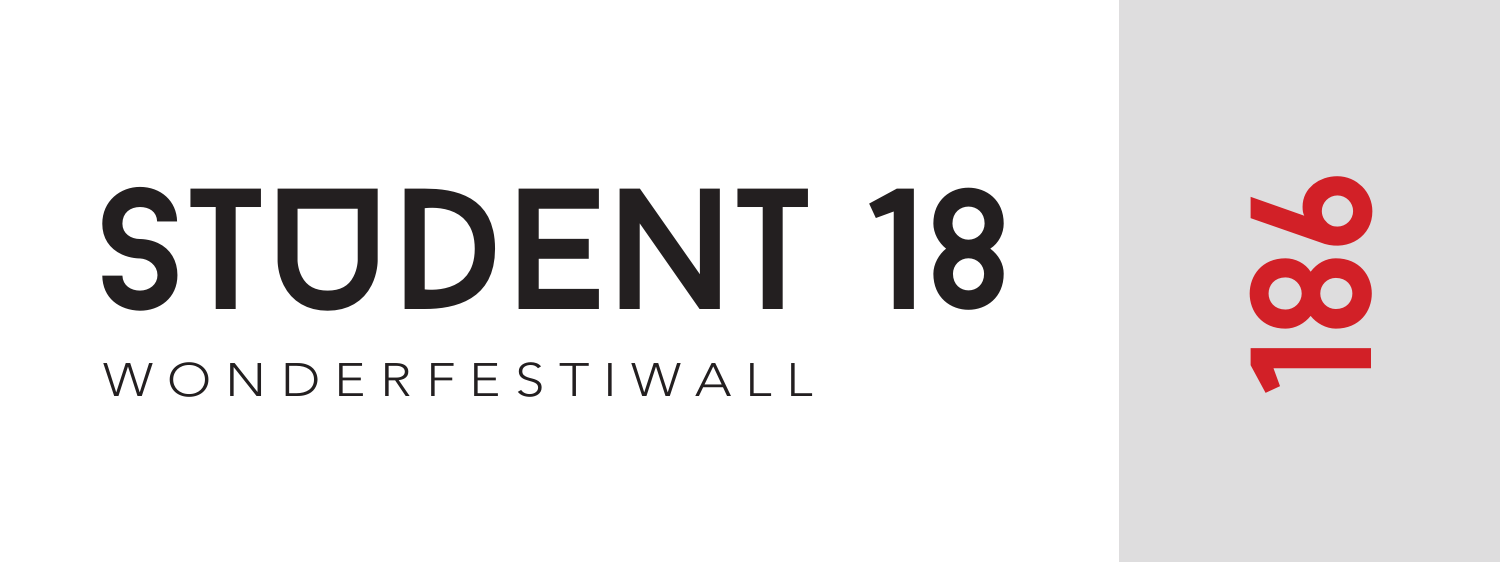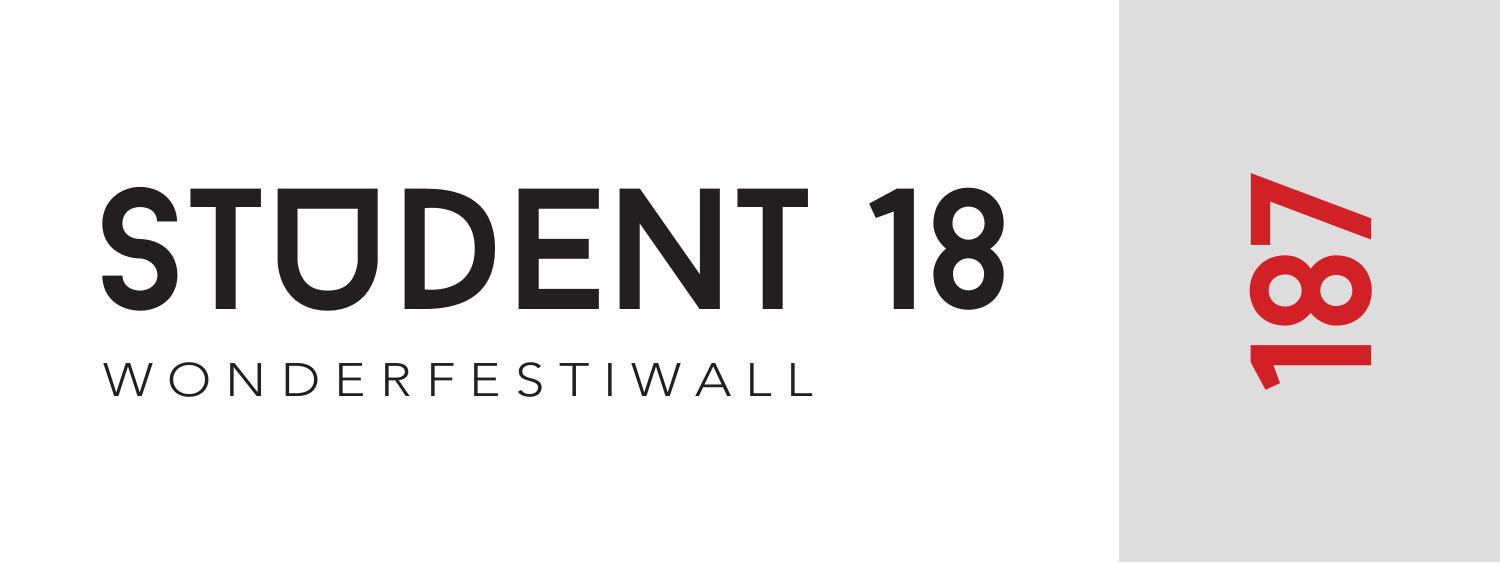

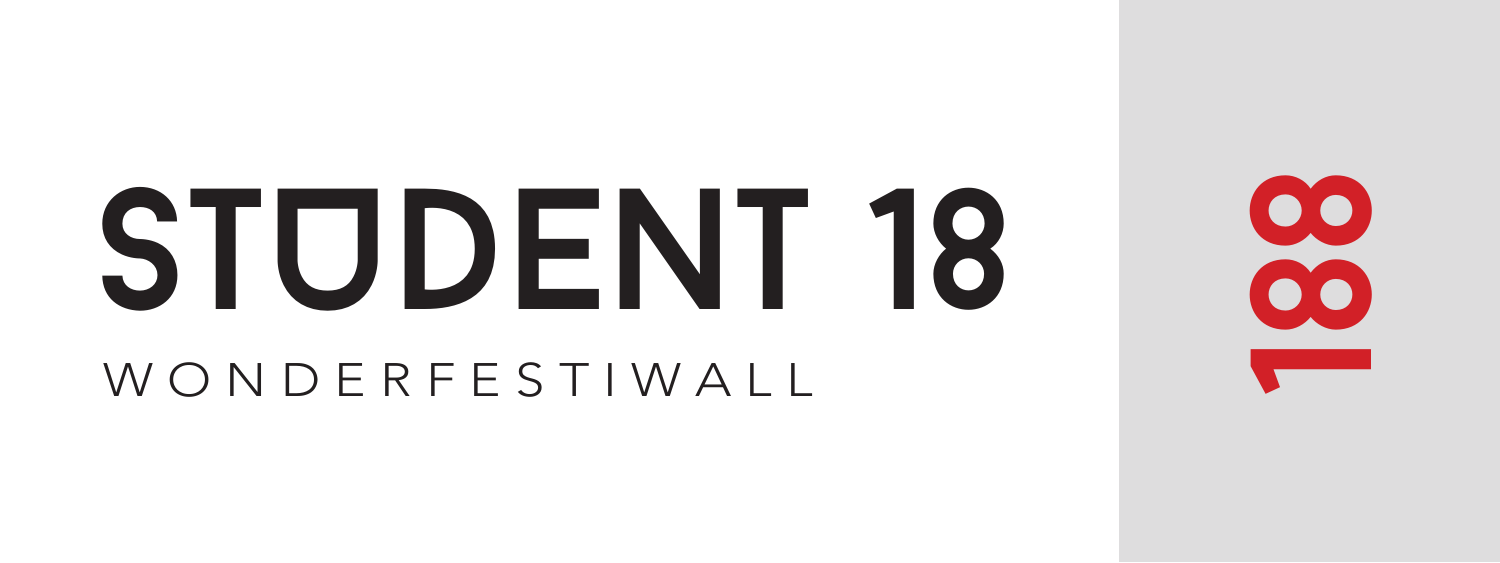

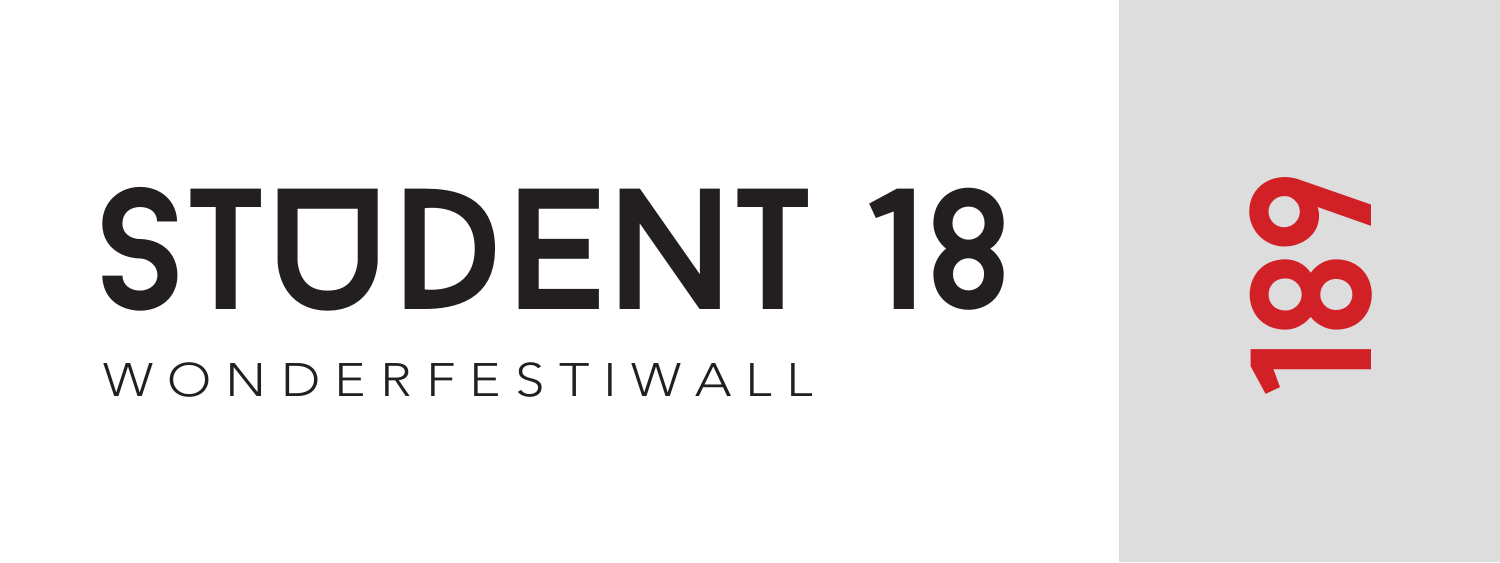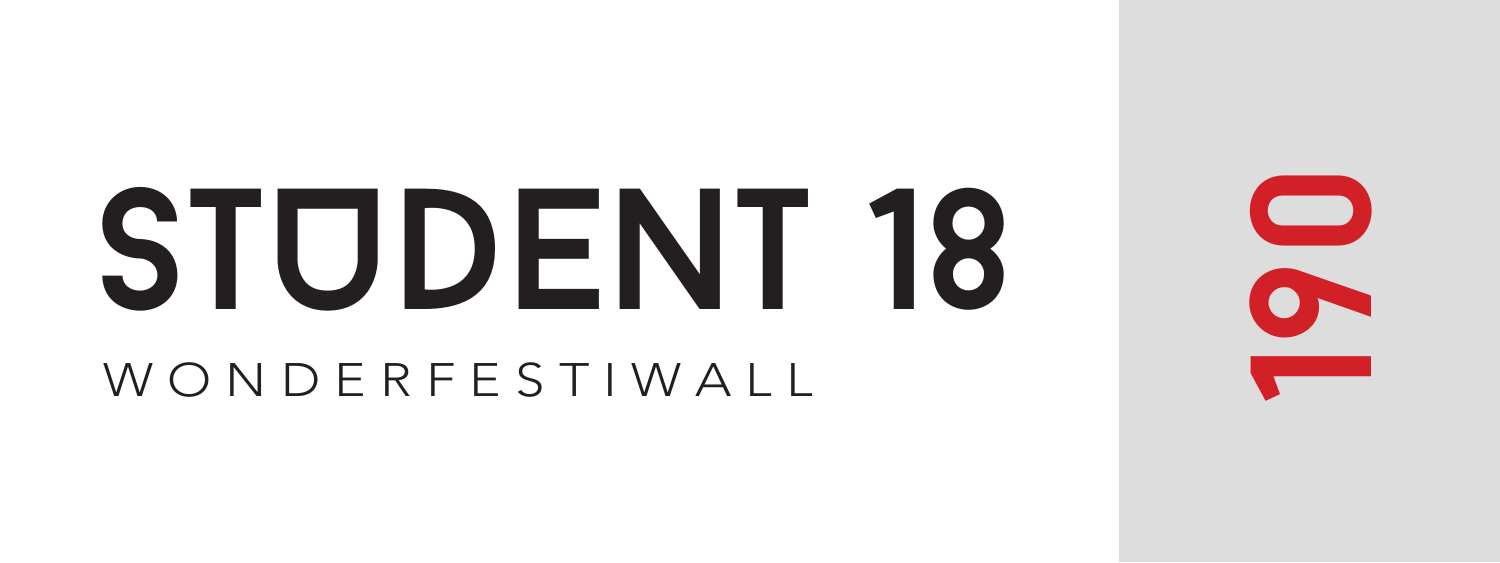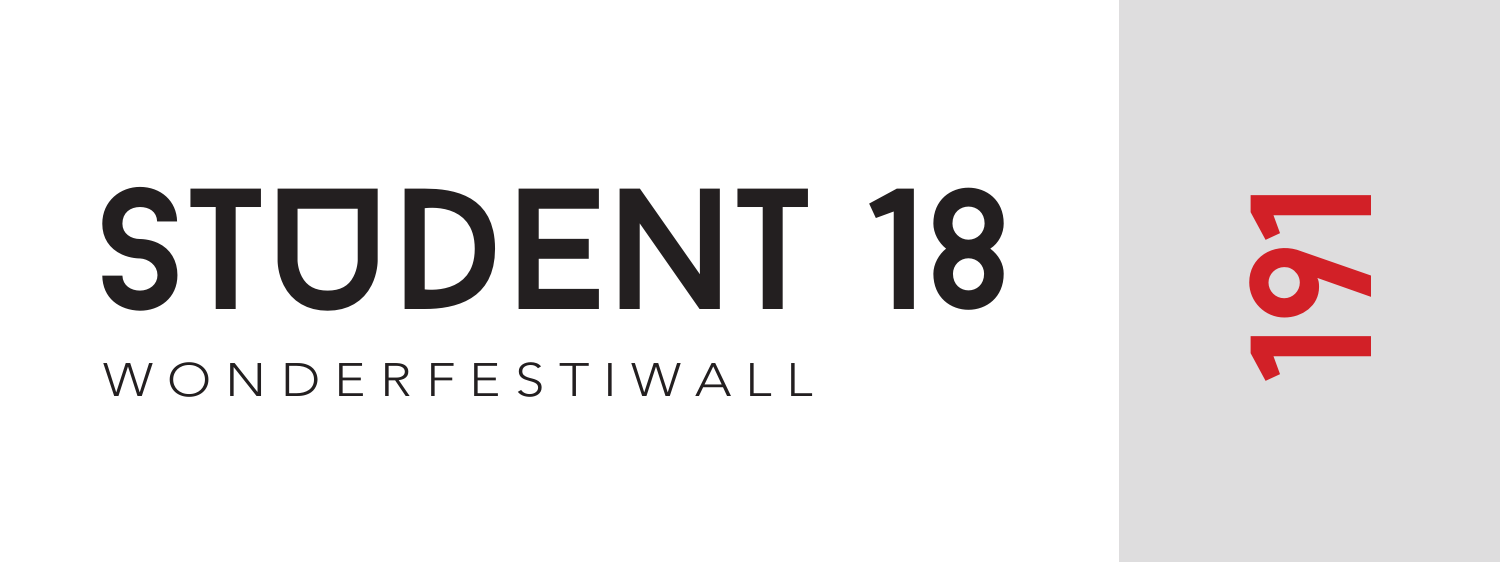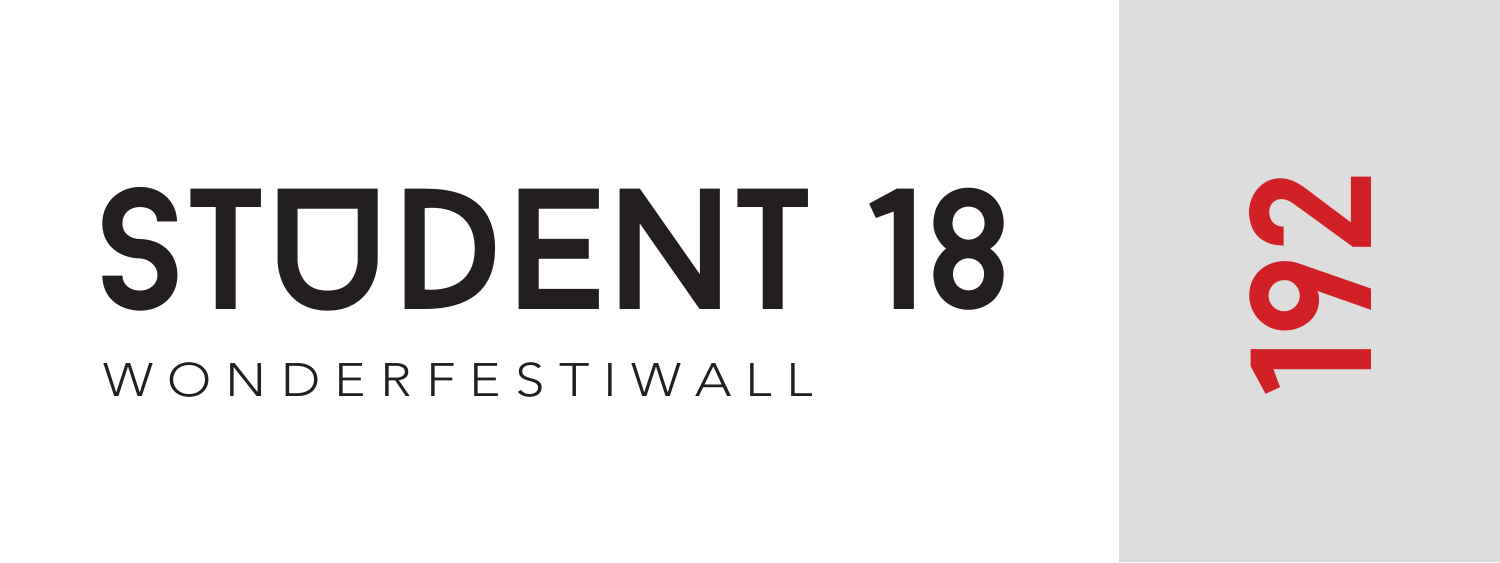

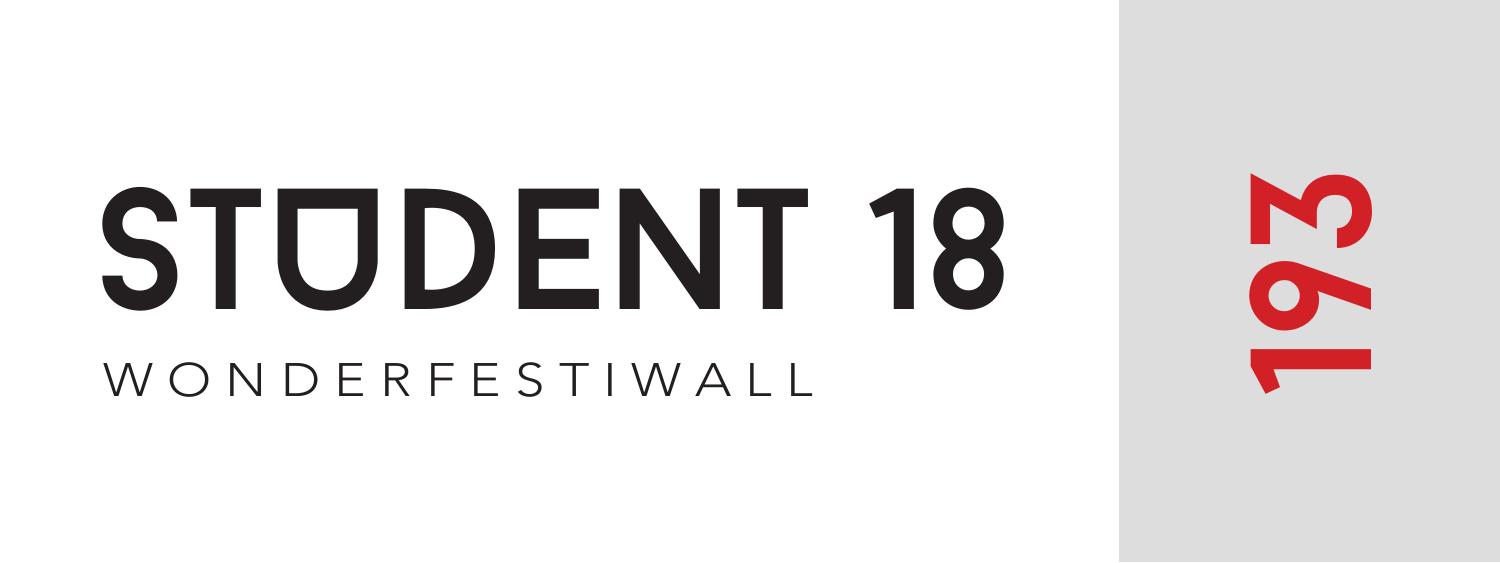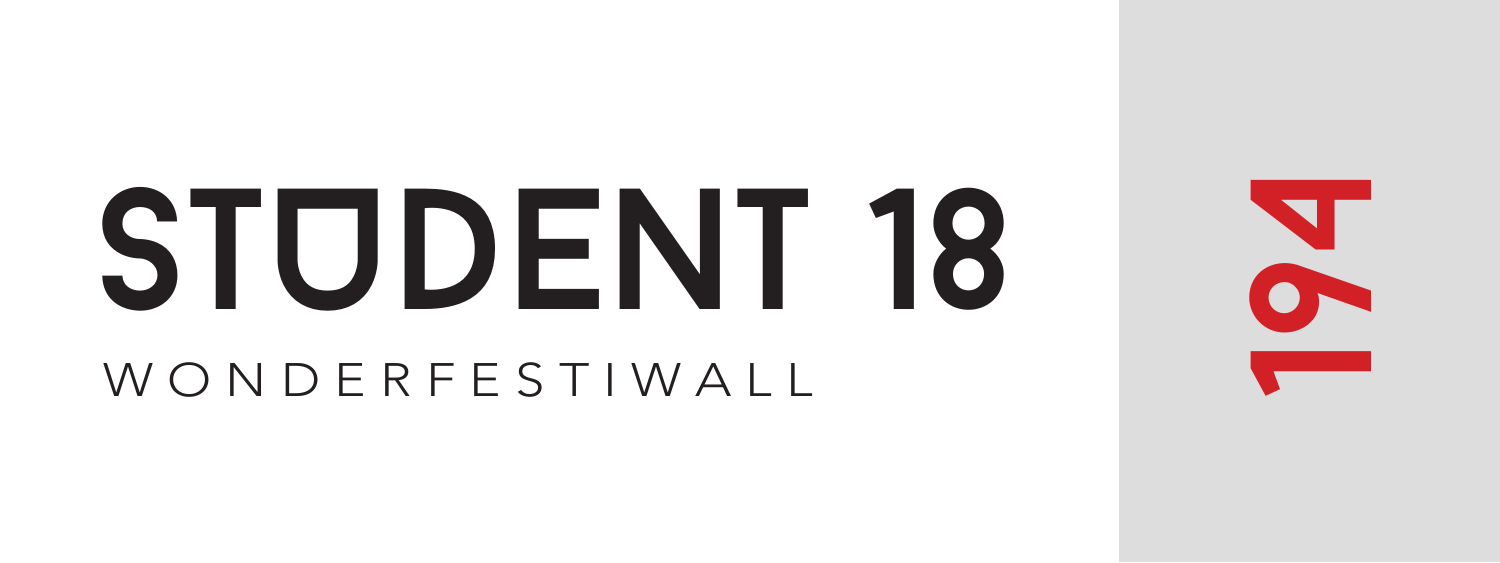

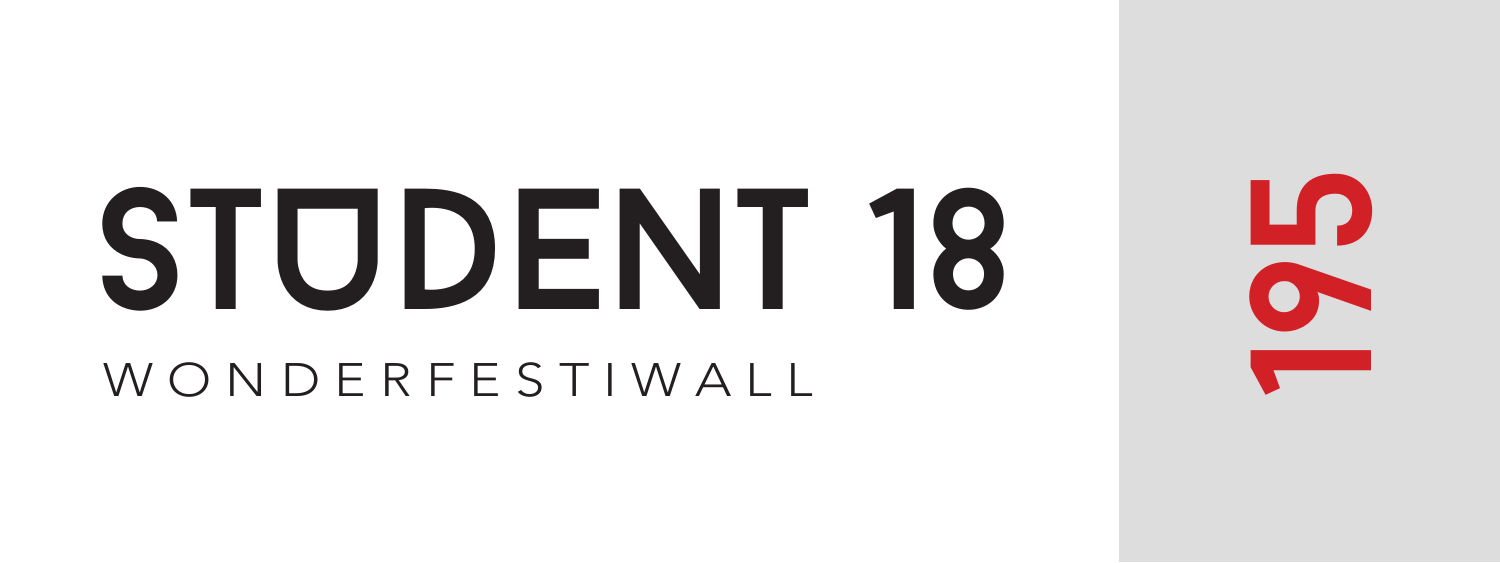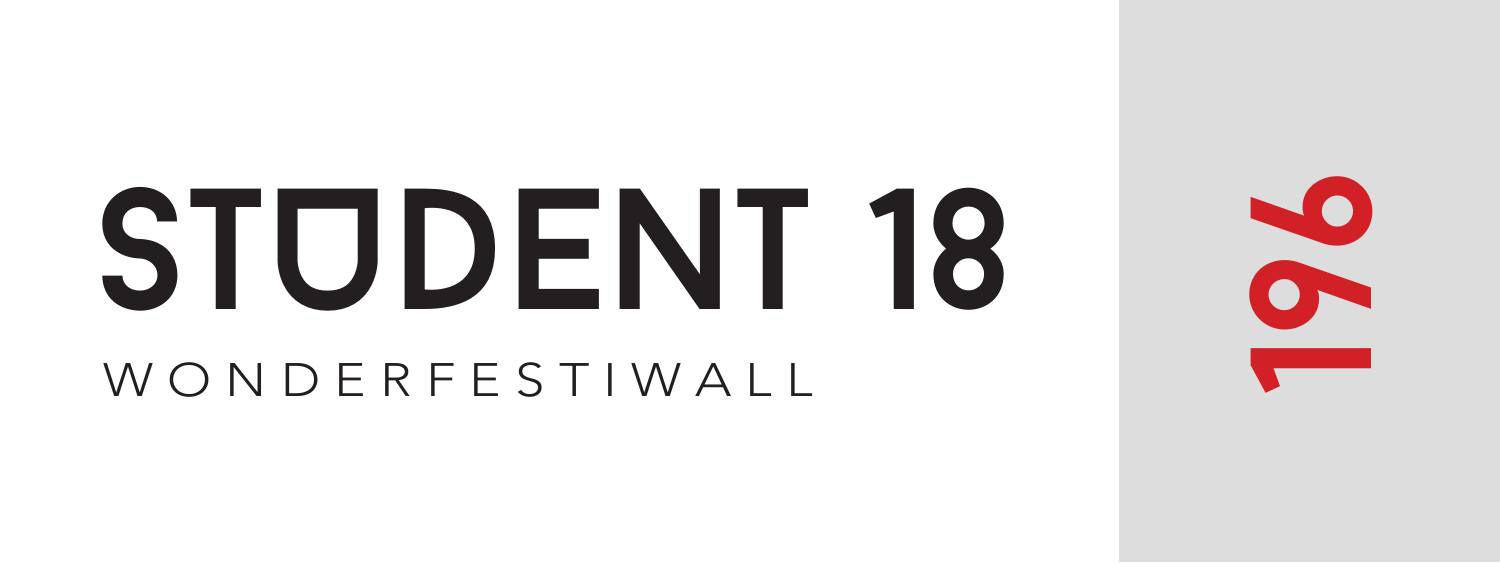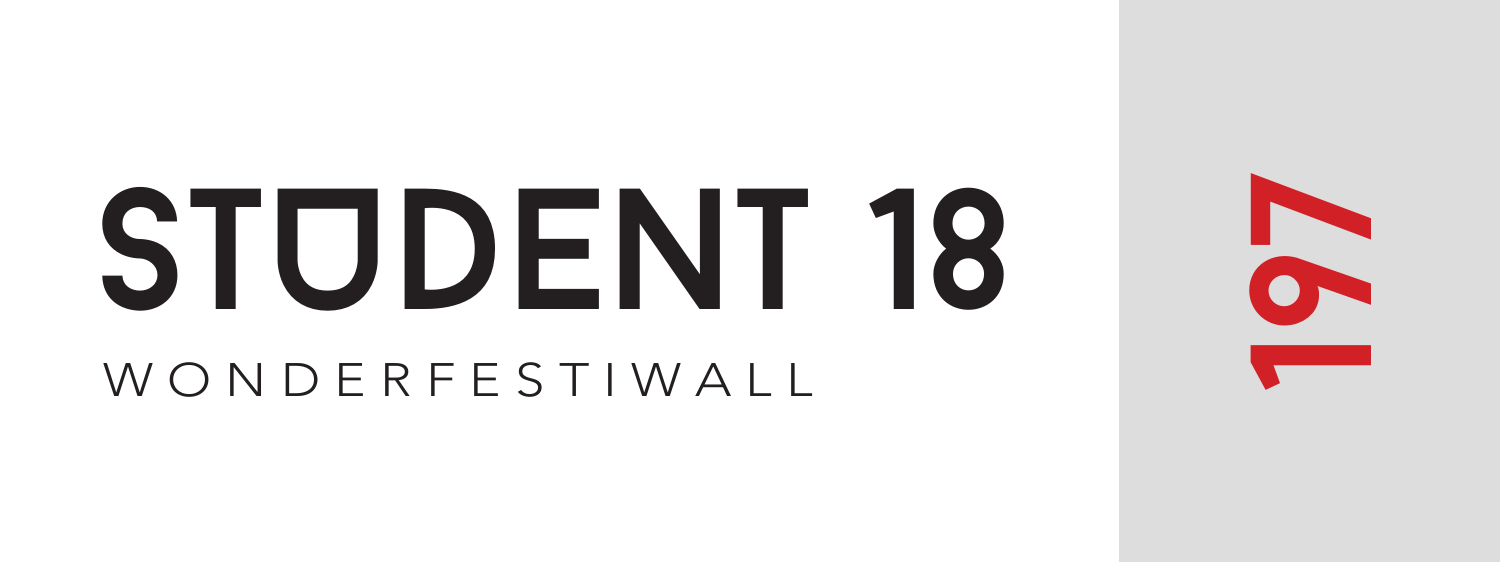

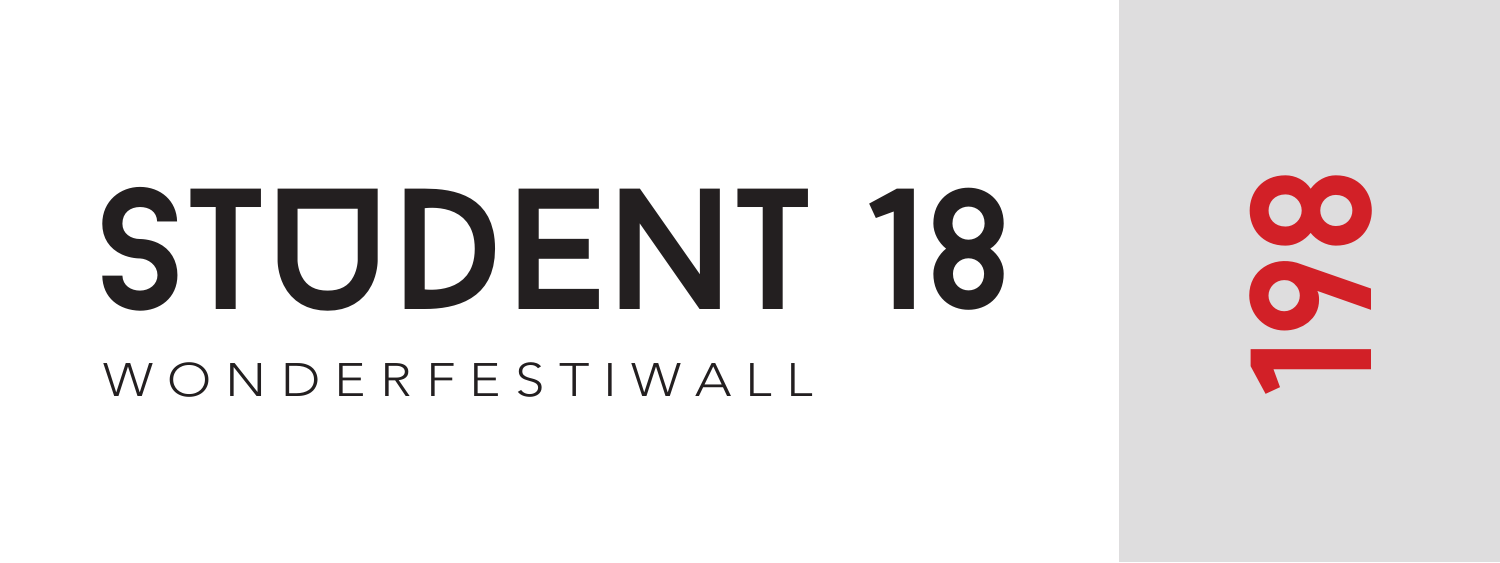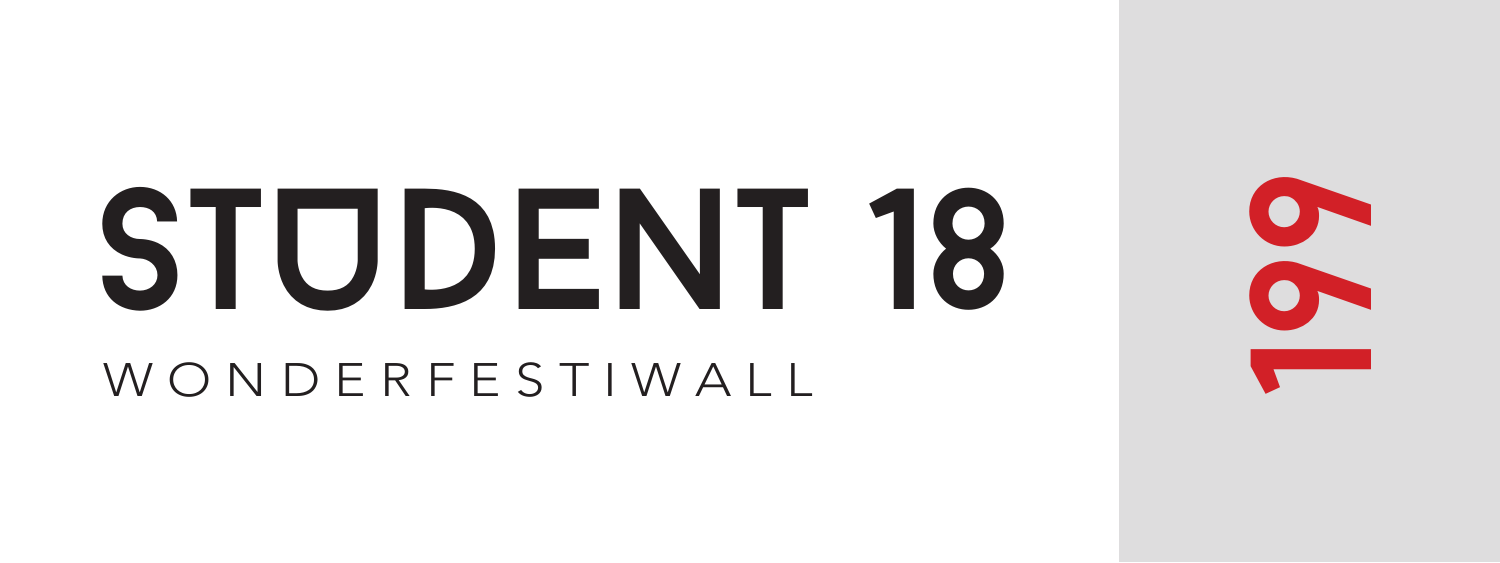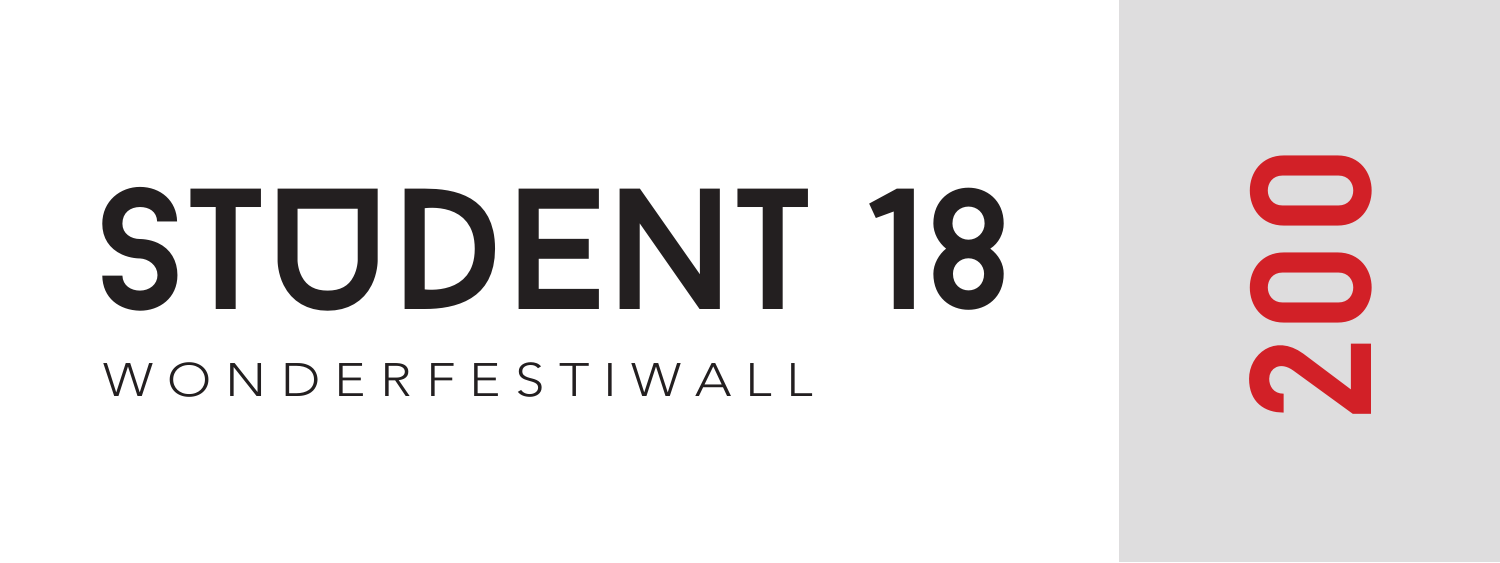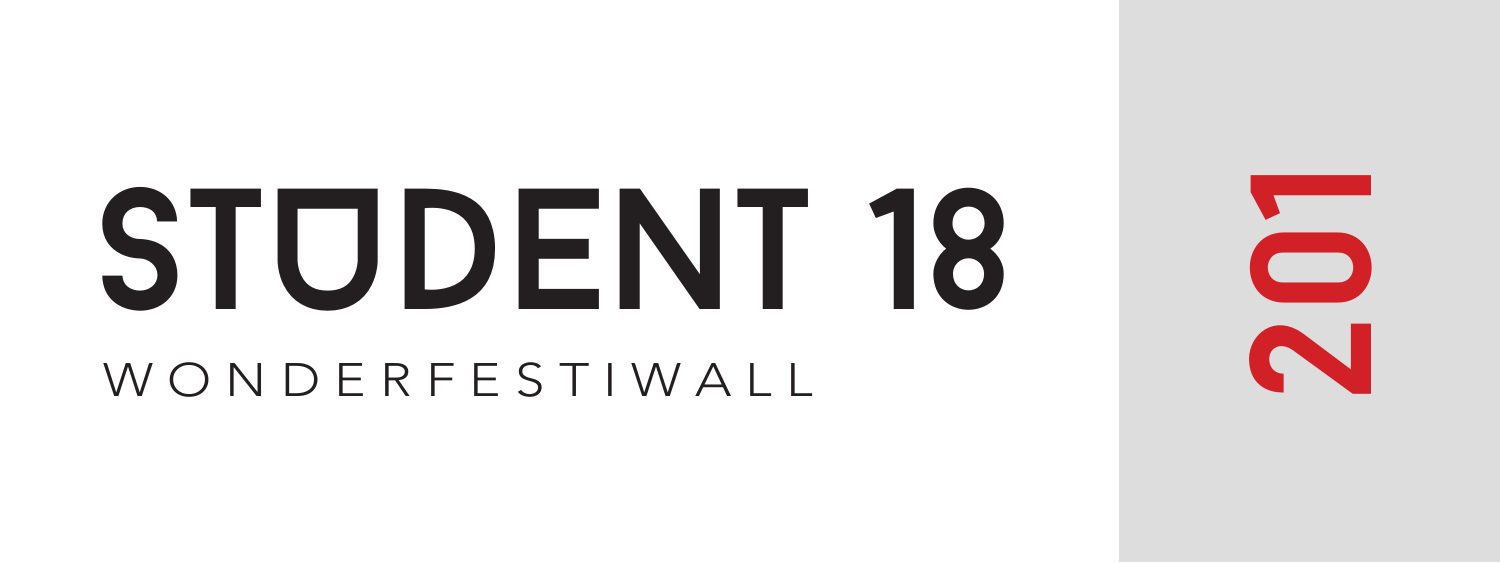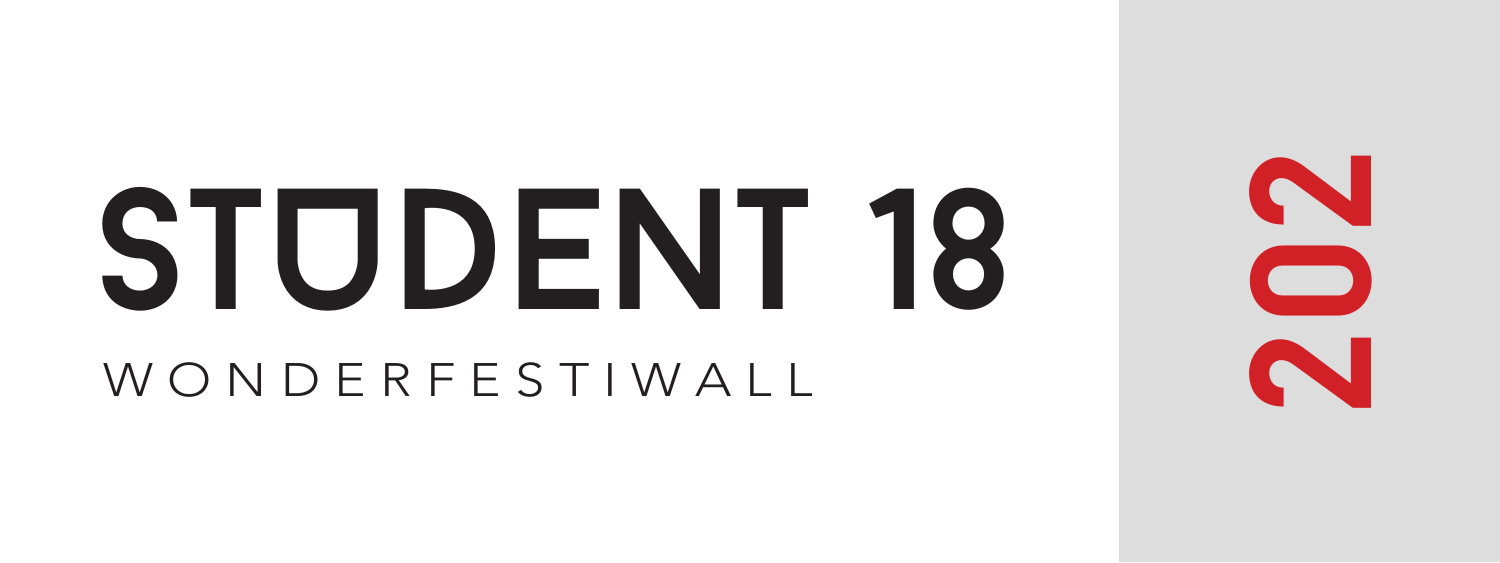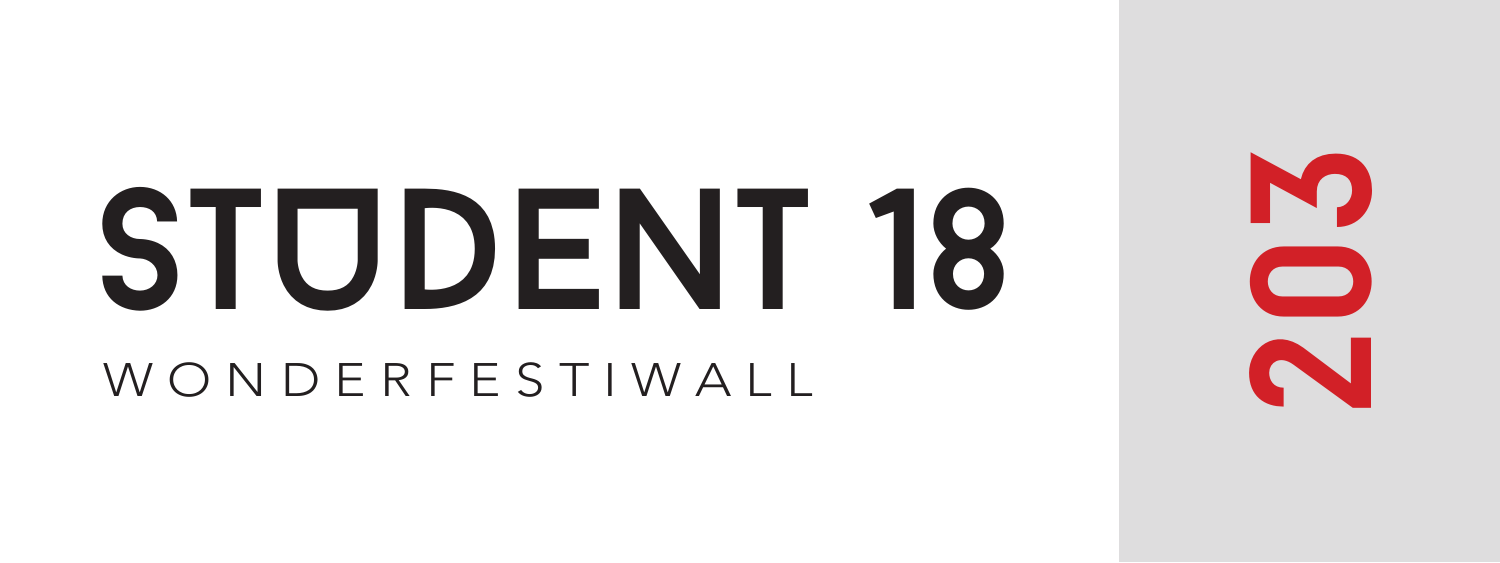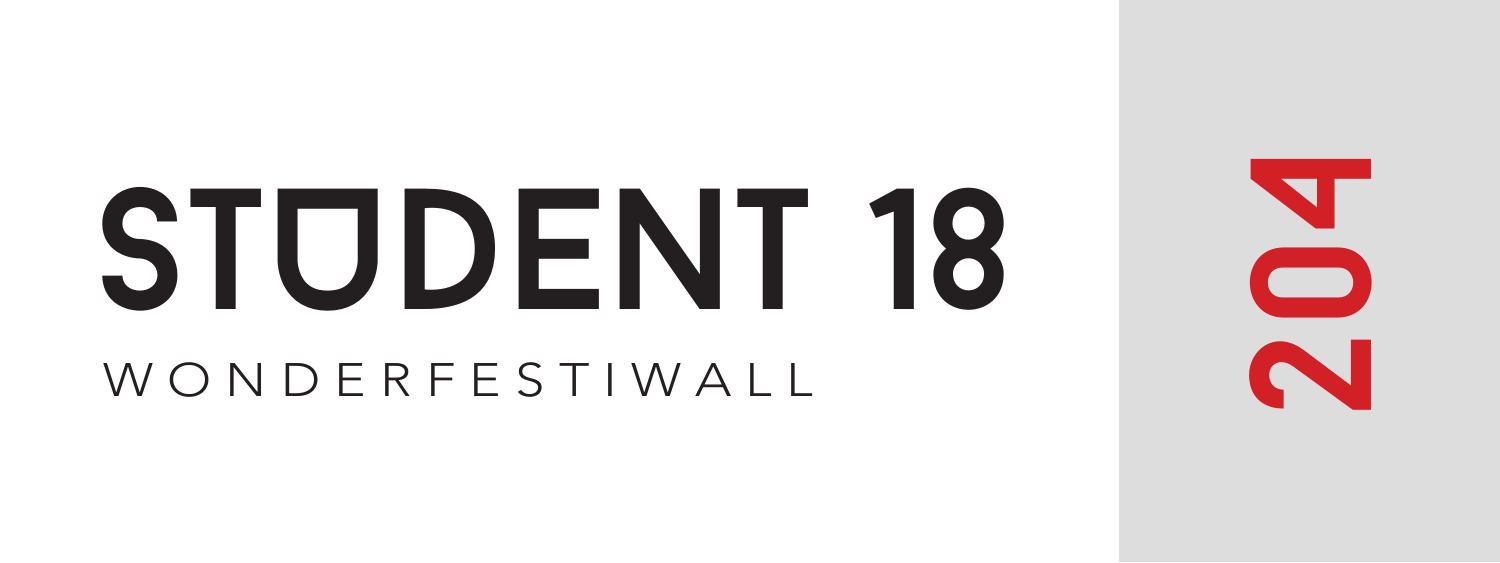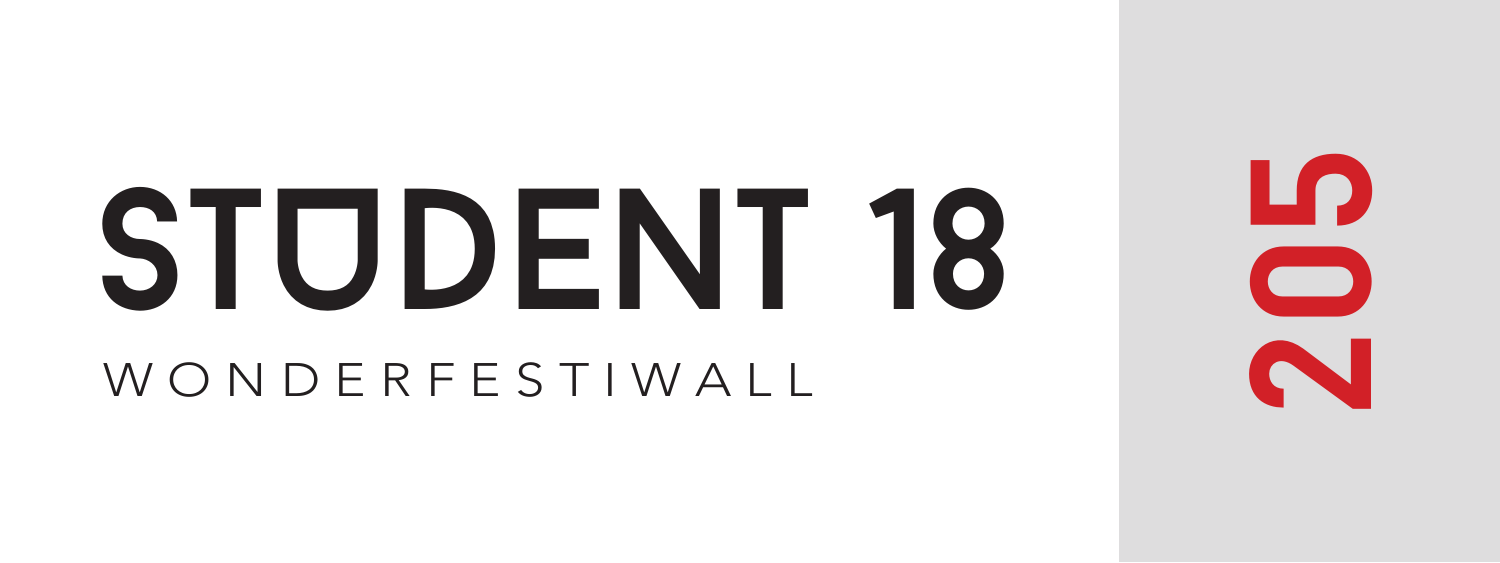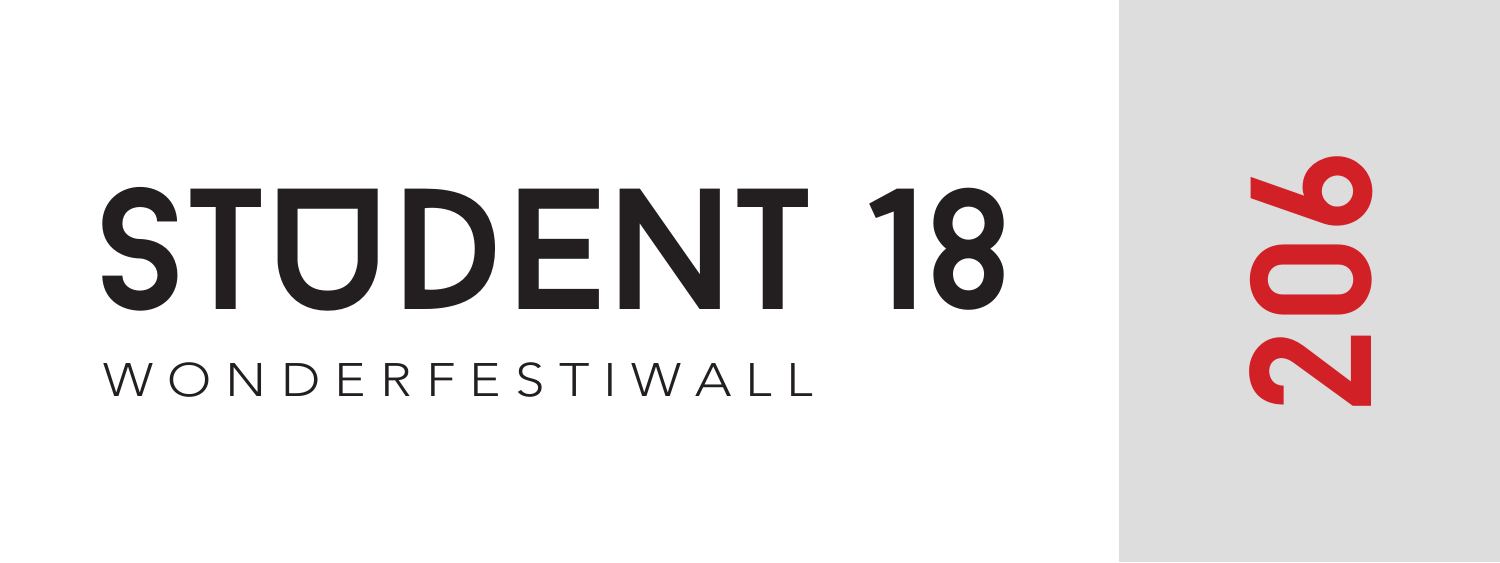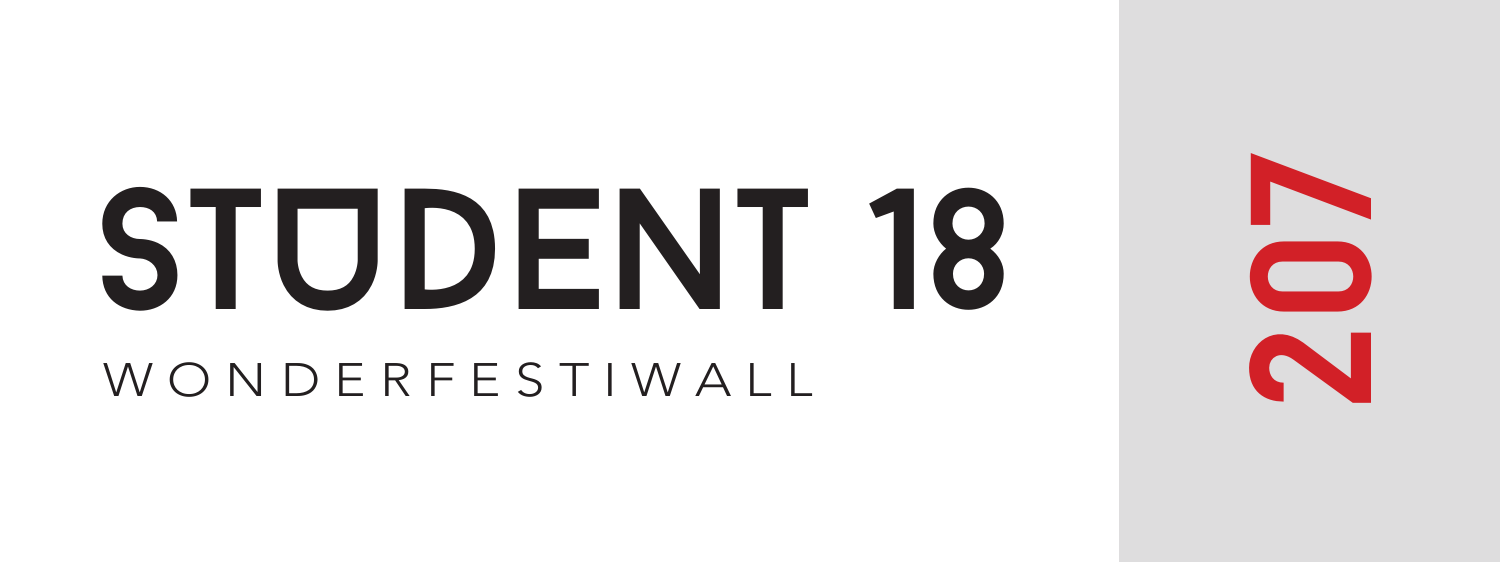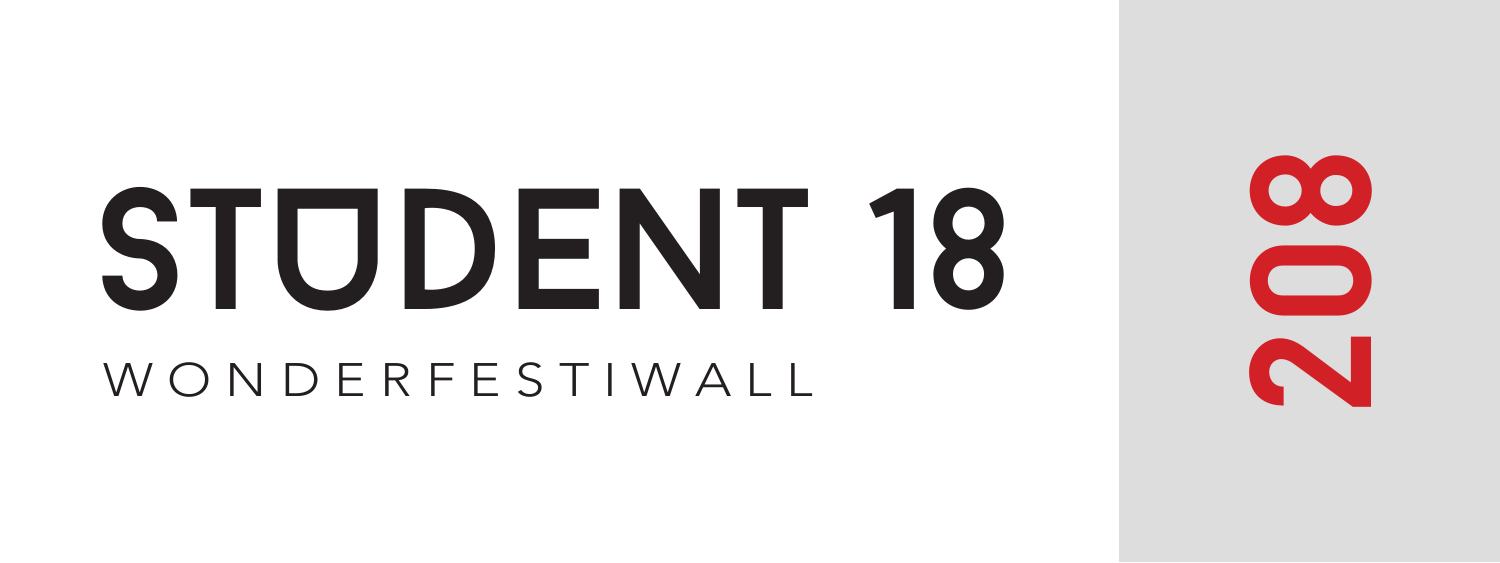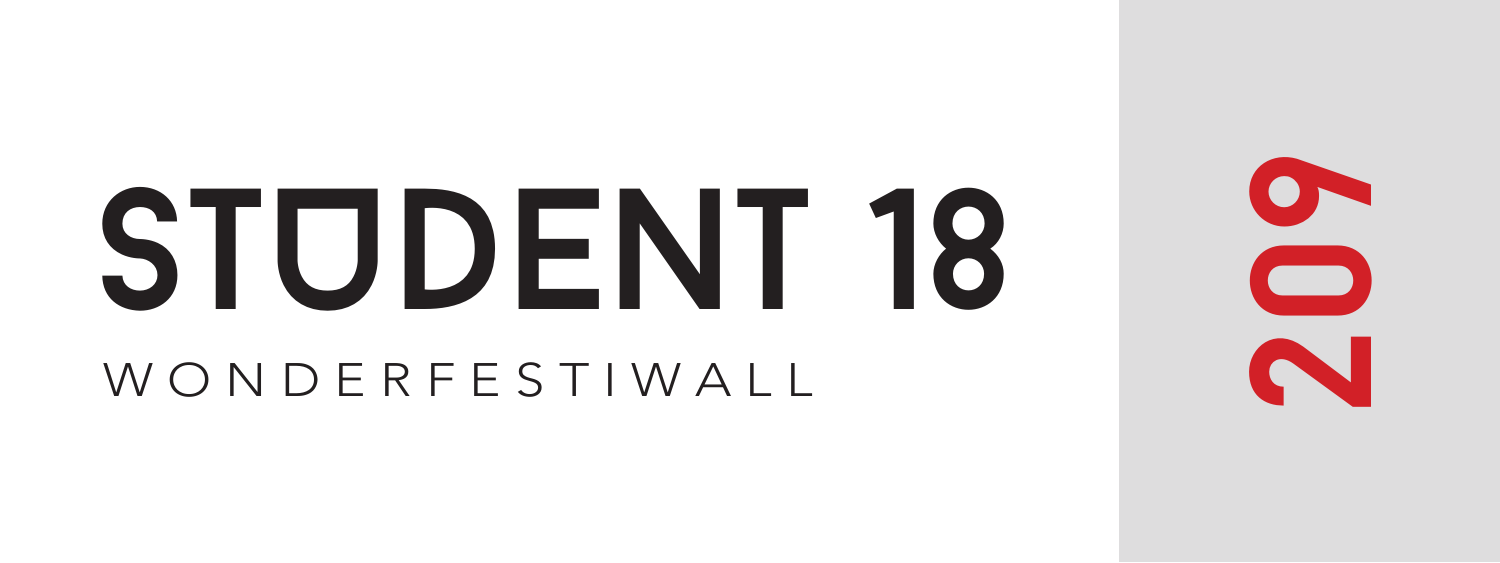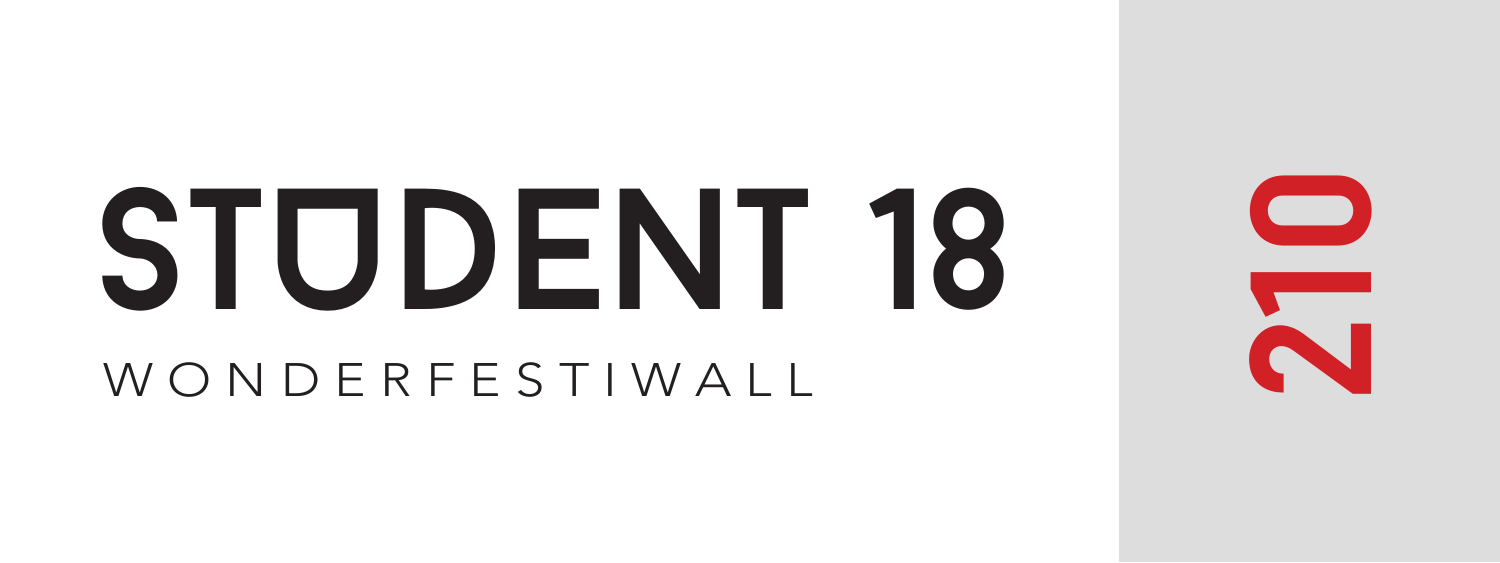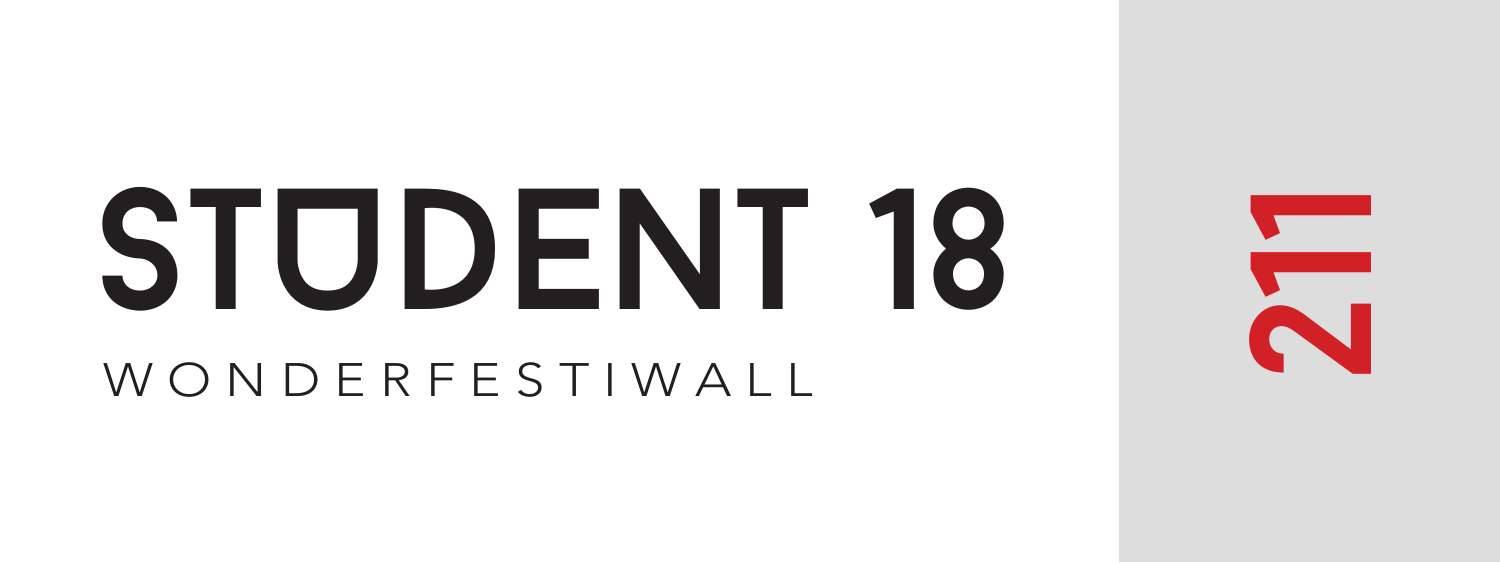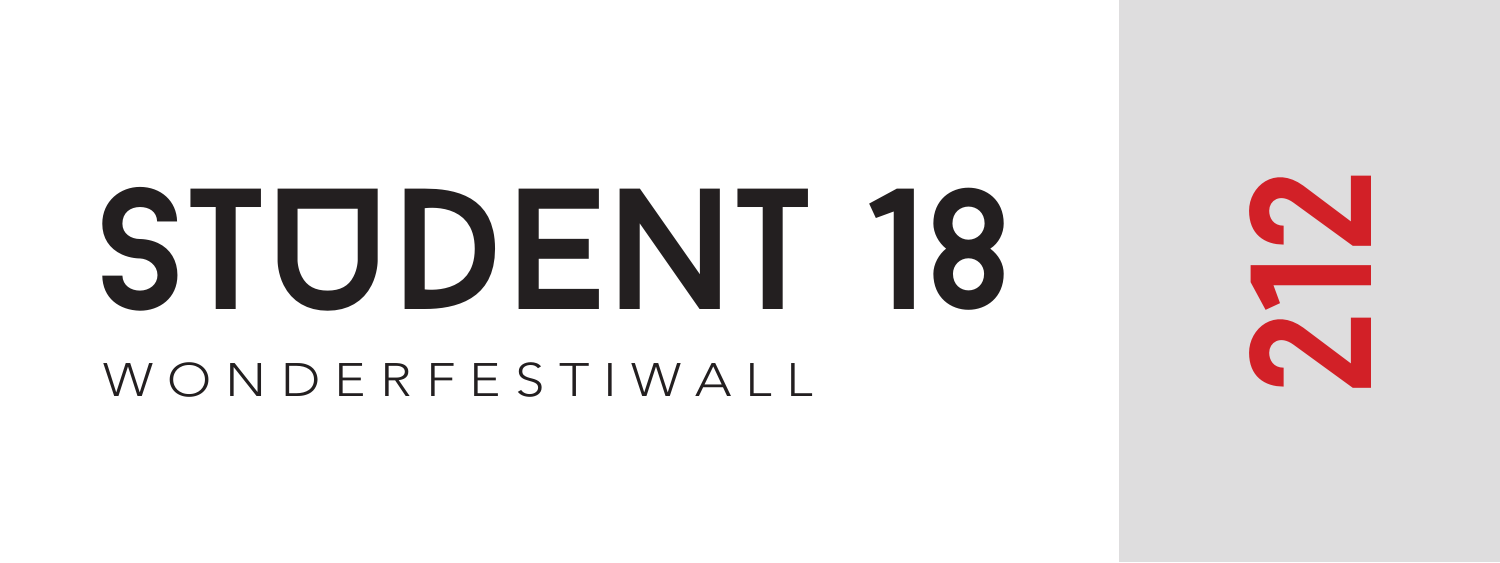

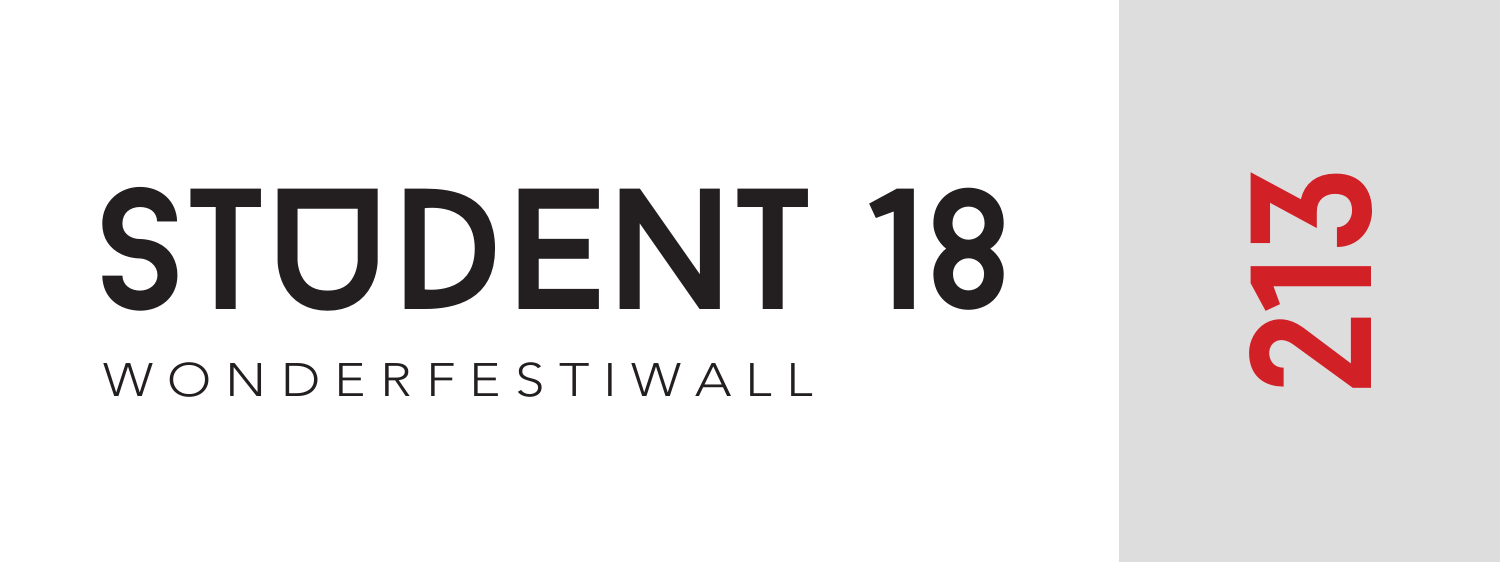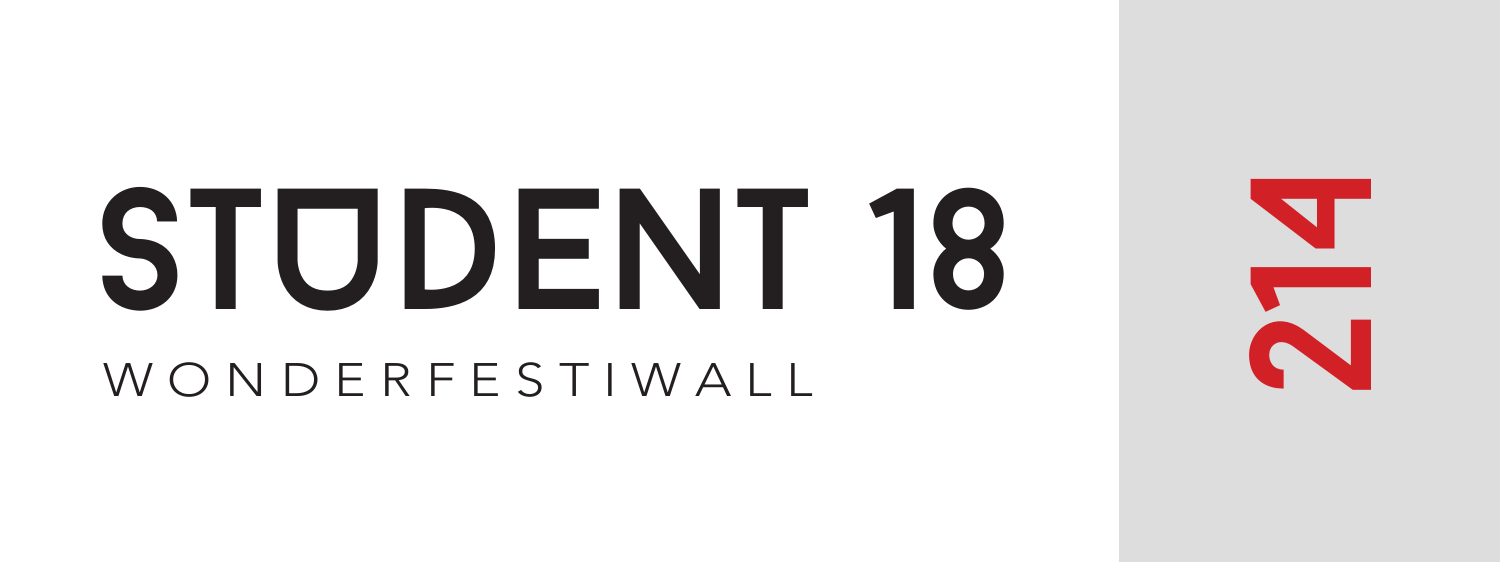

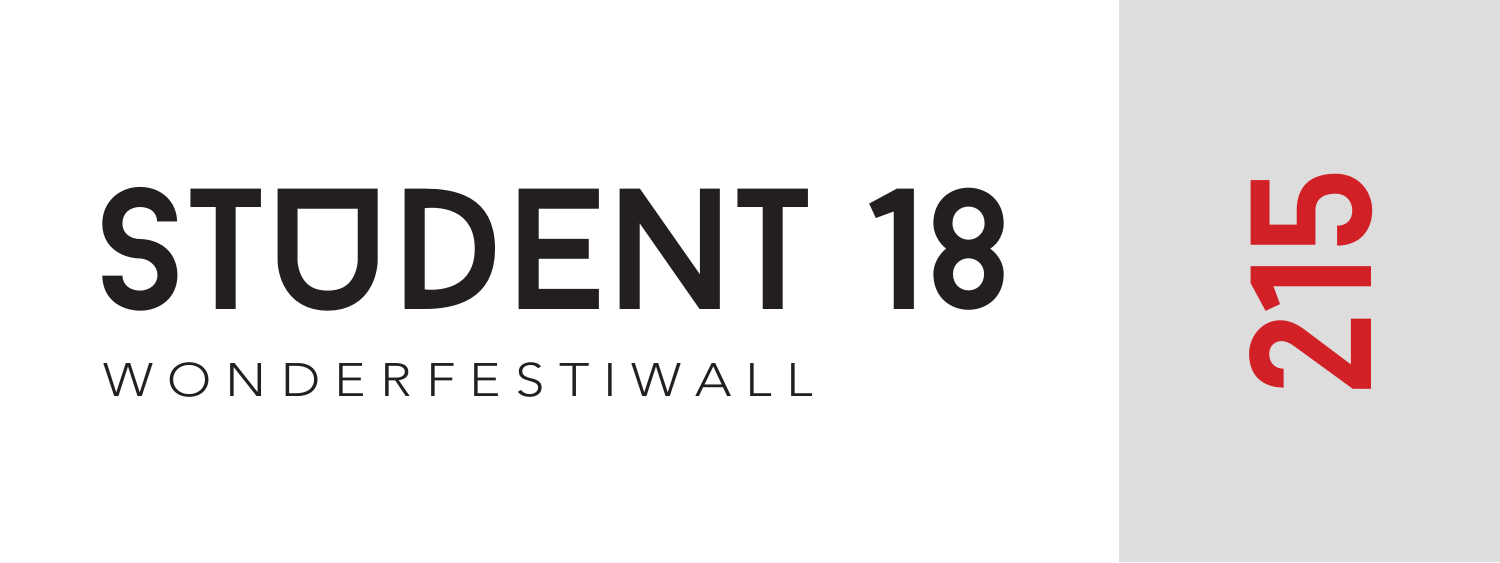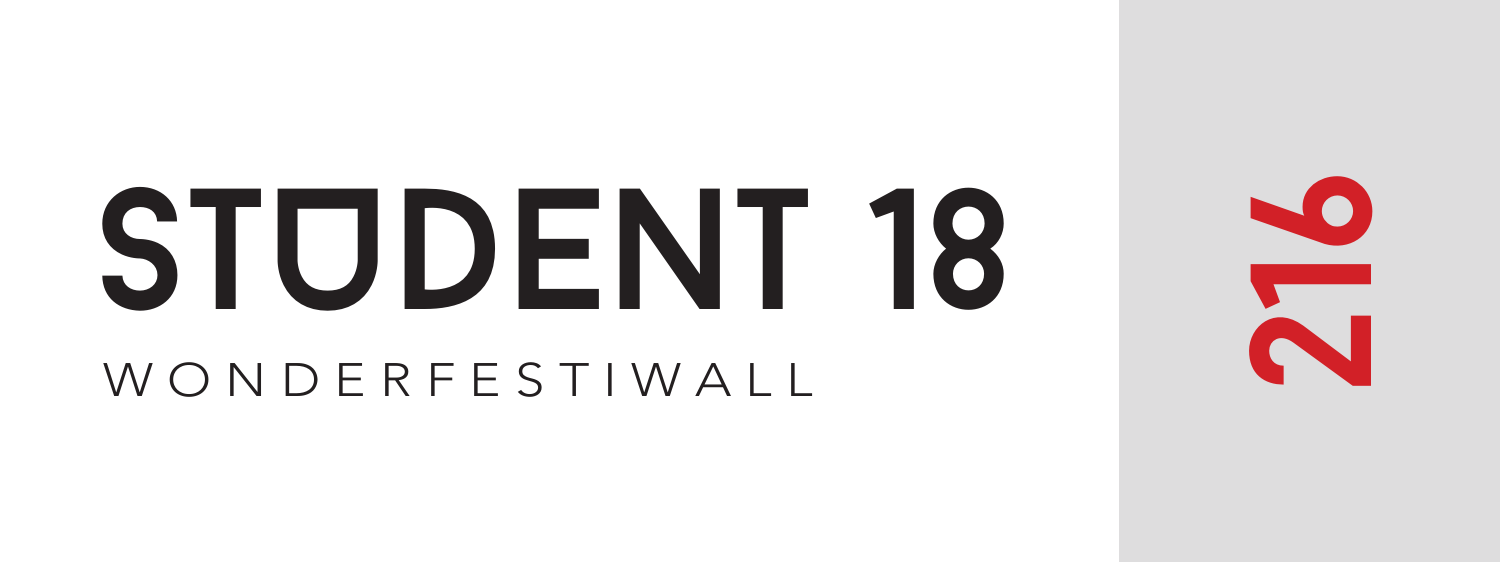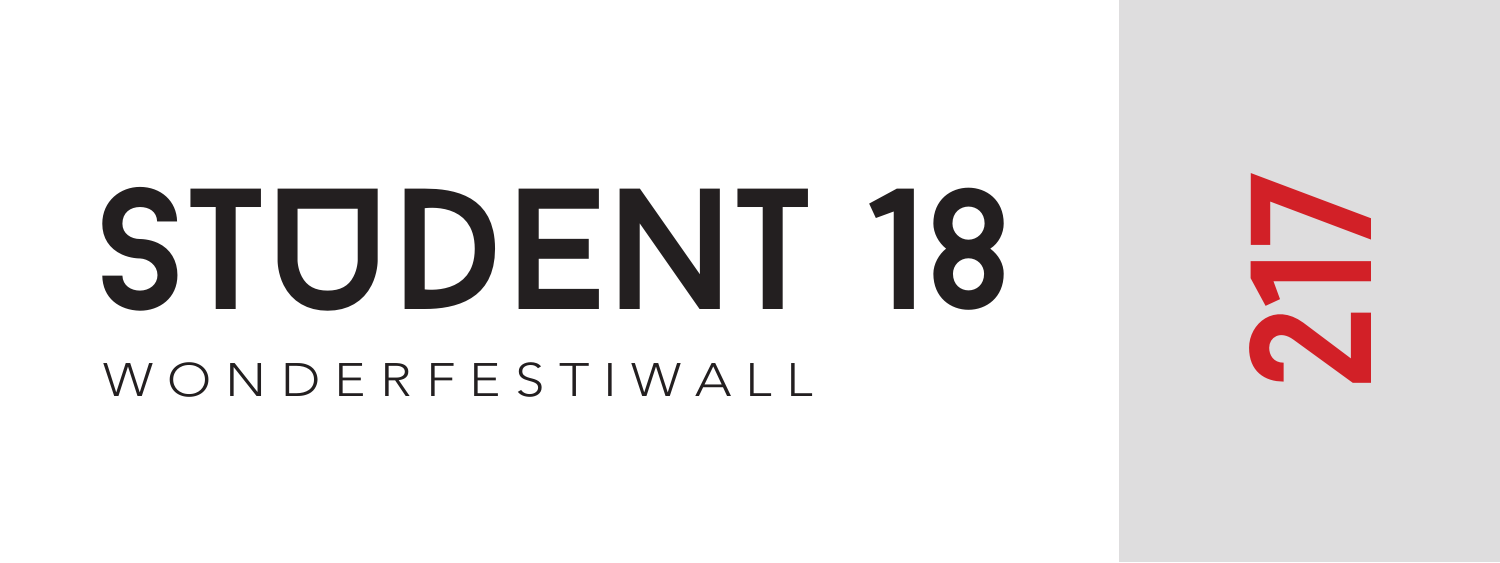

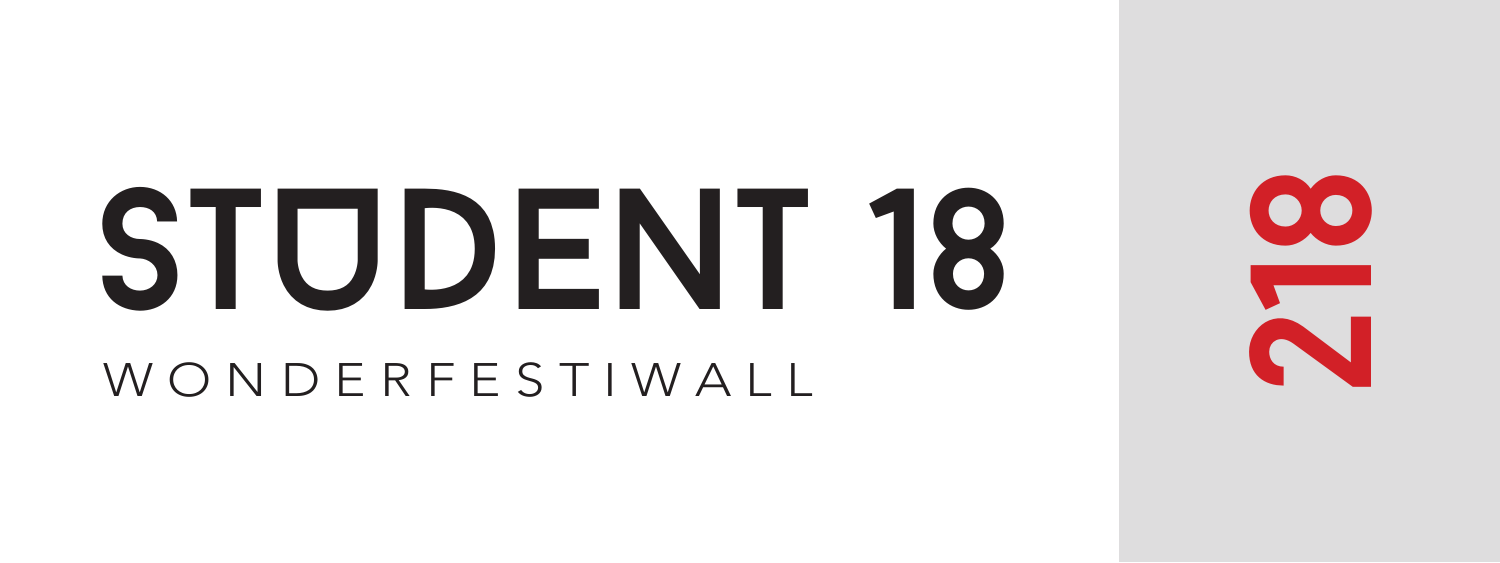### STUDENT 18

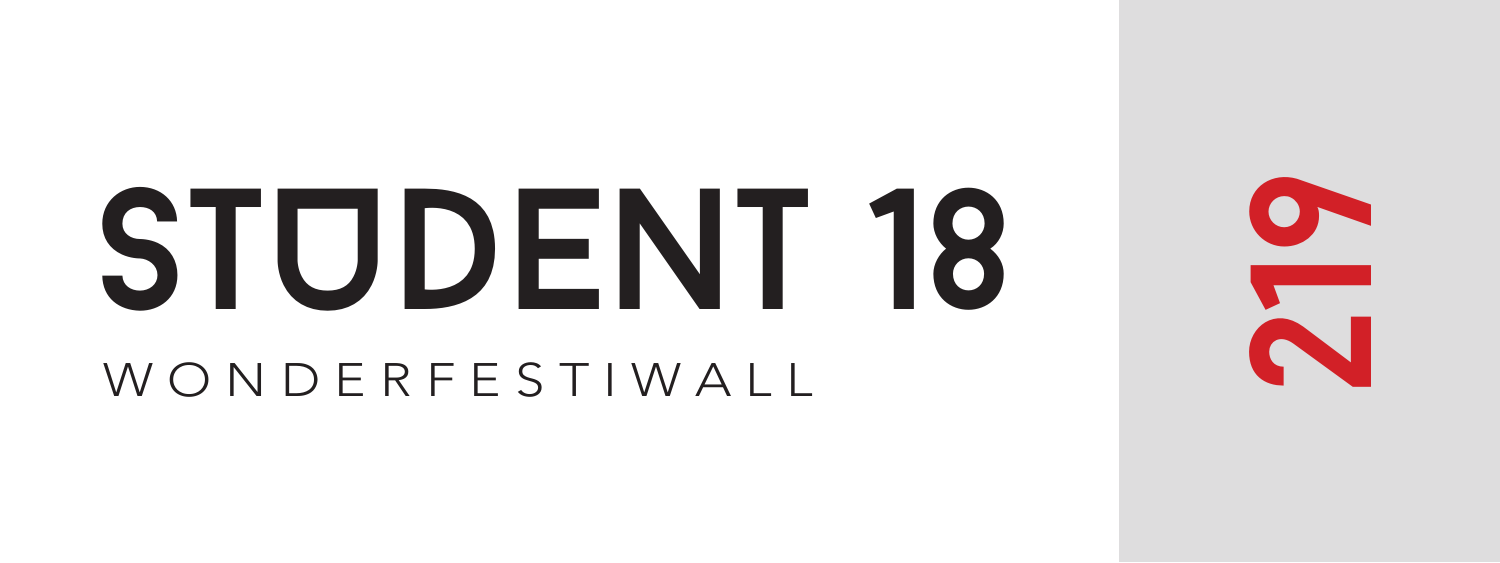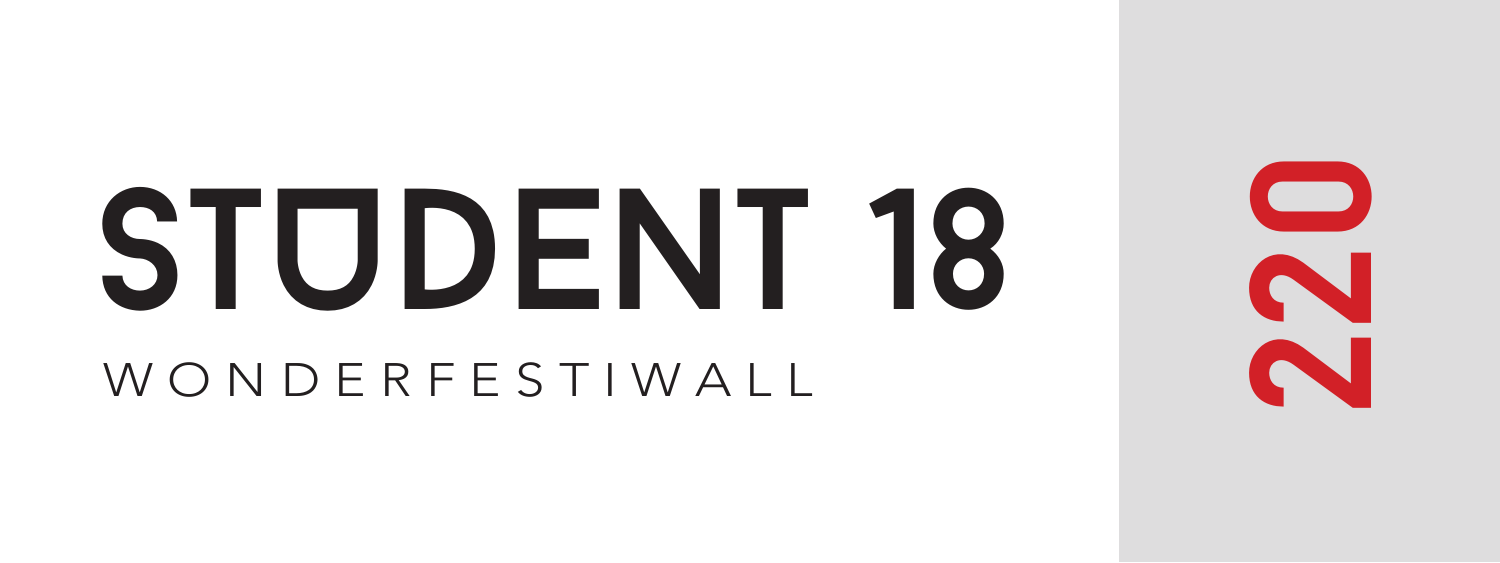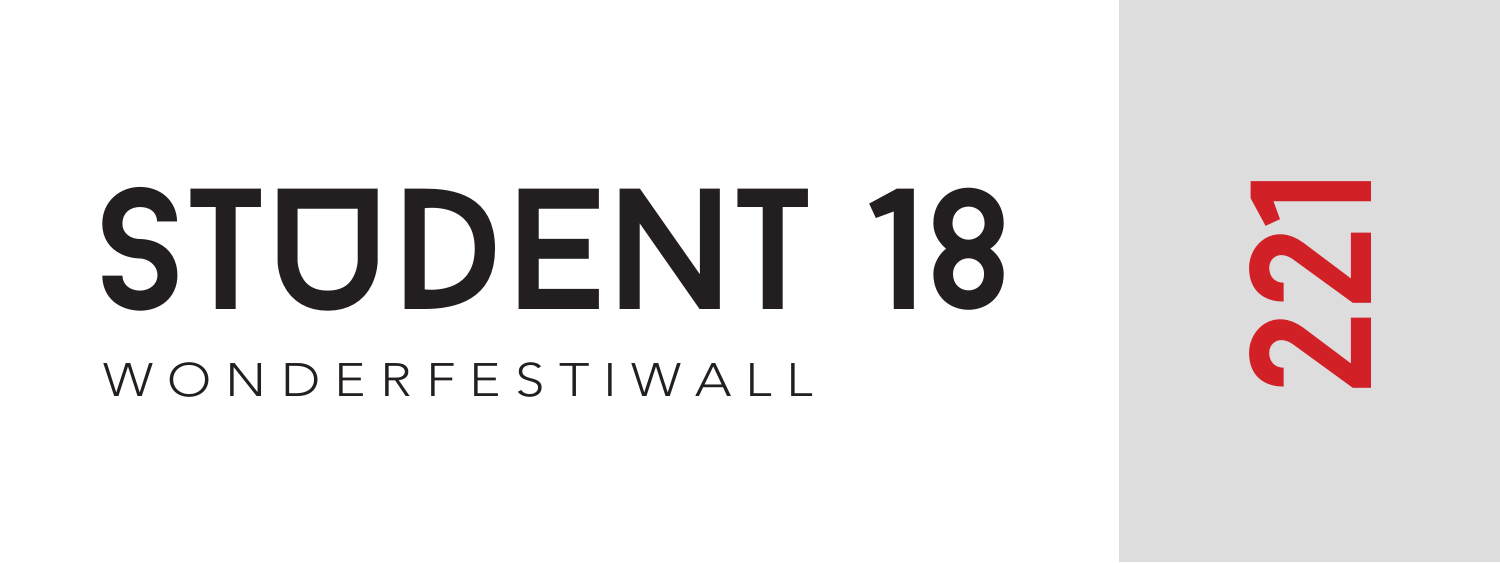

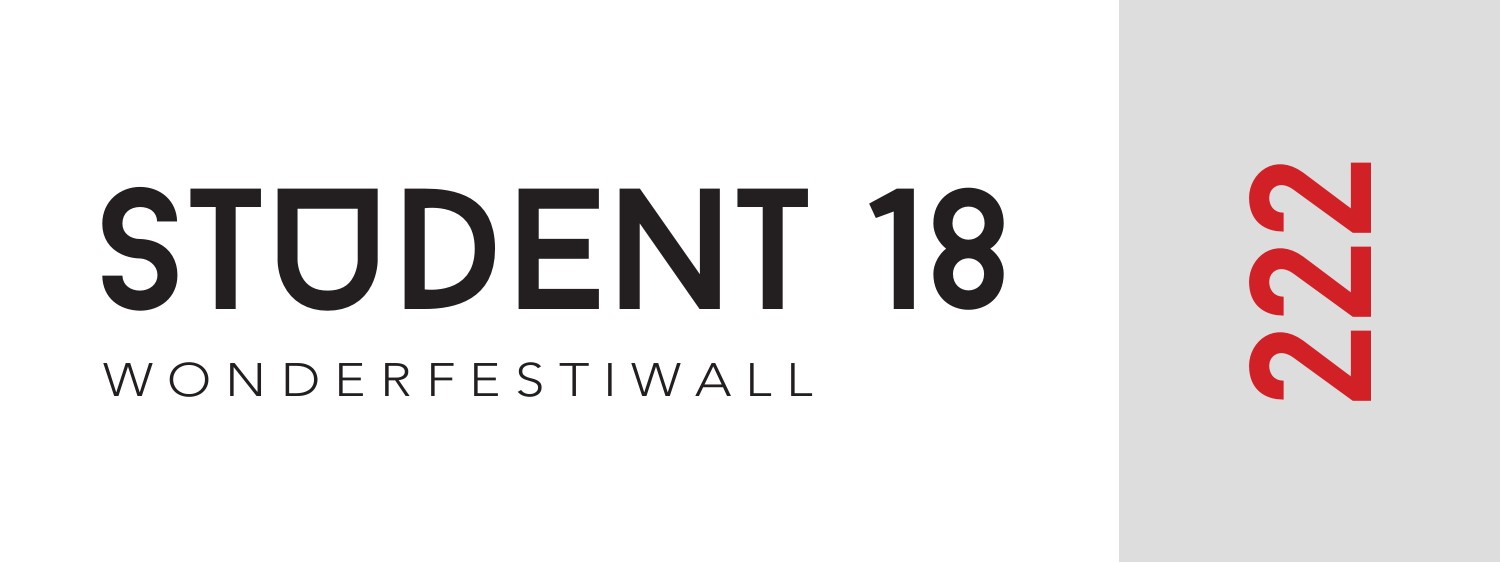

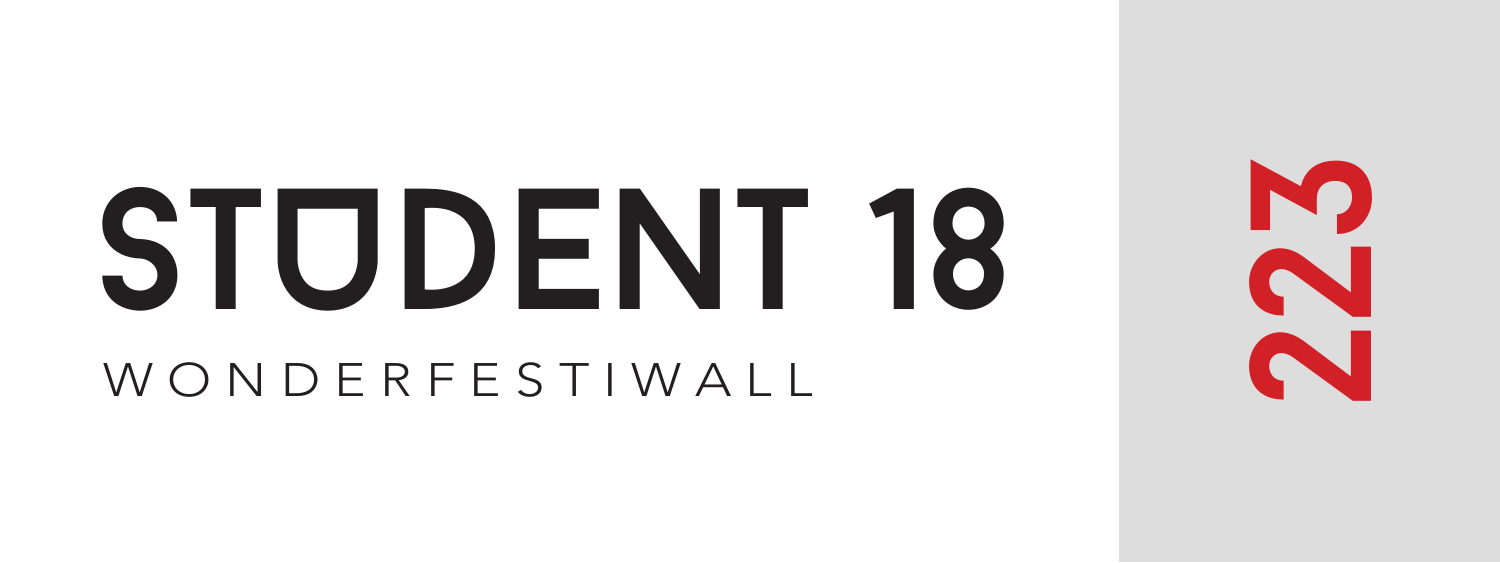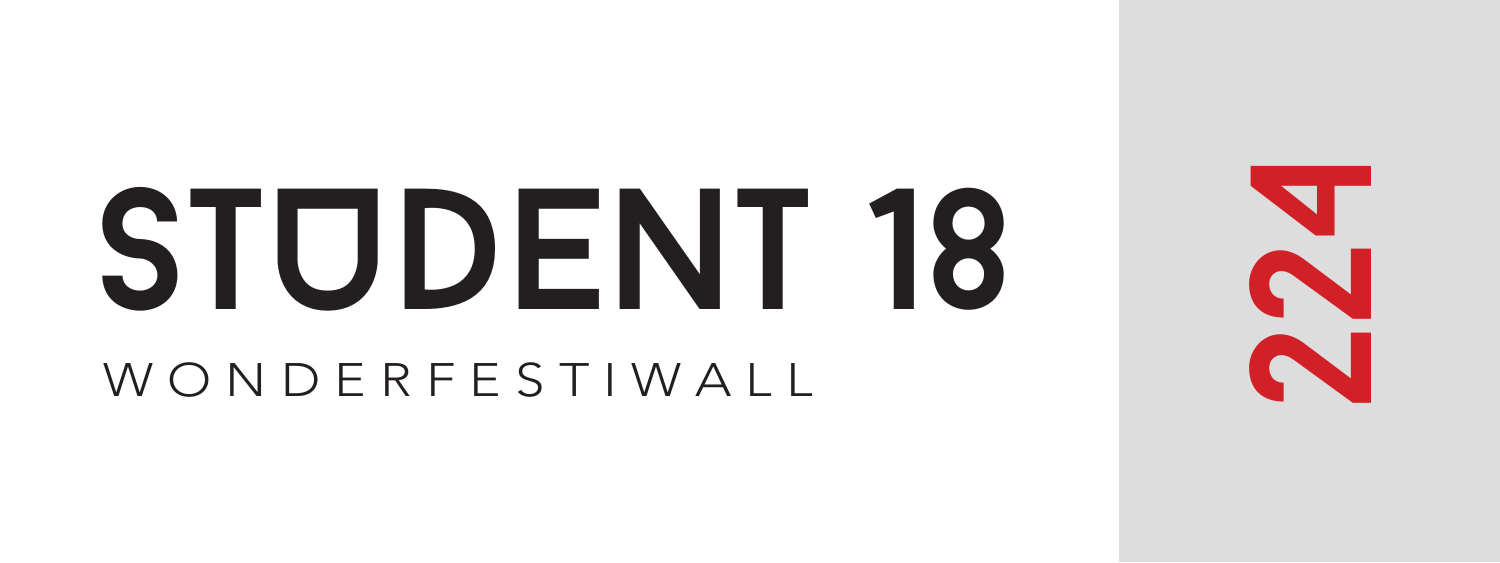

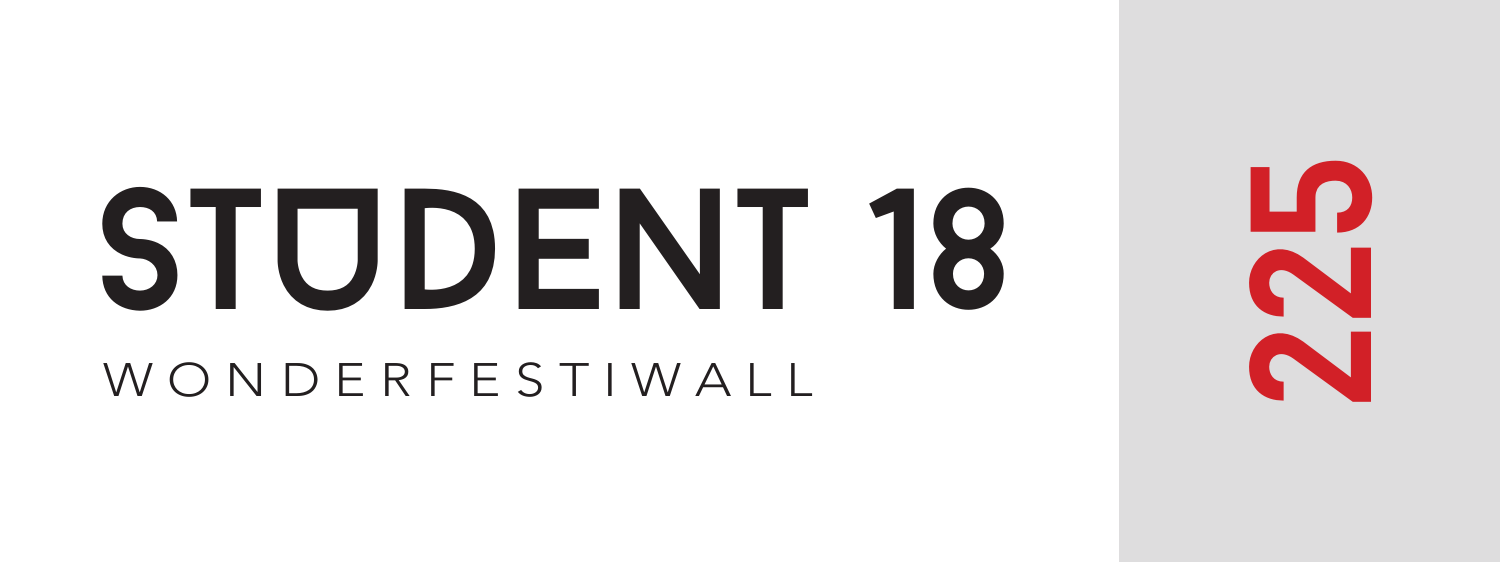

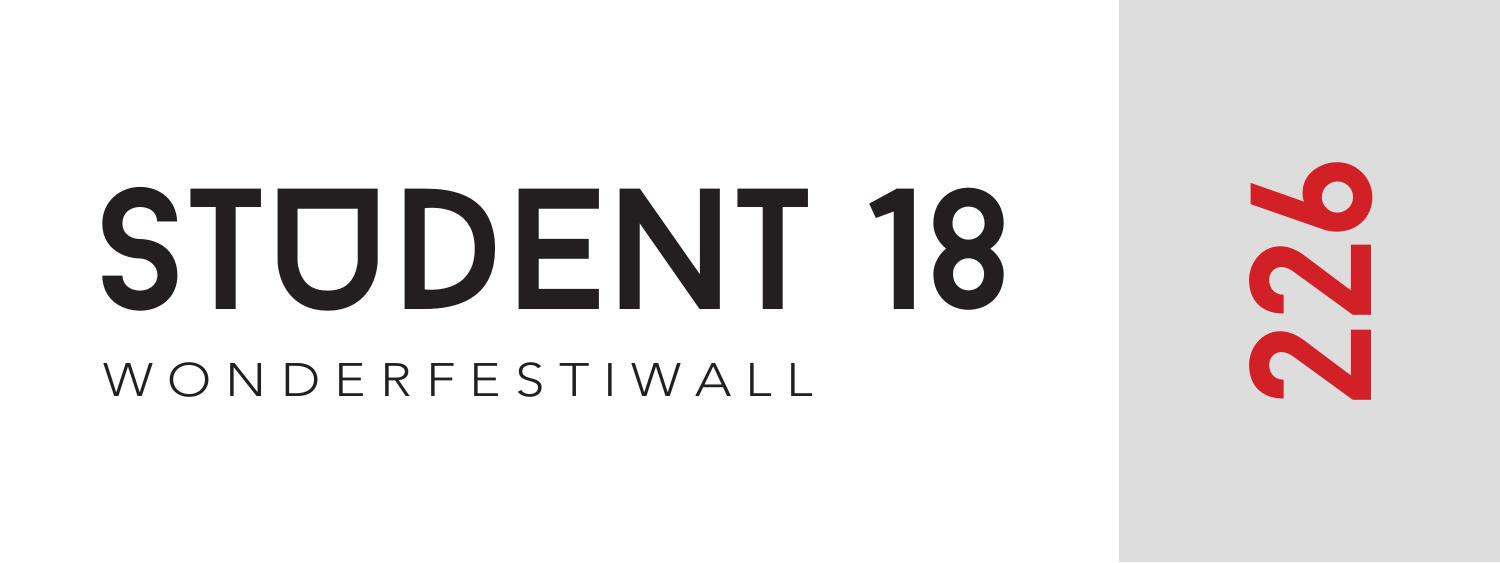

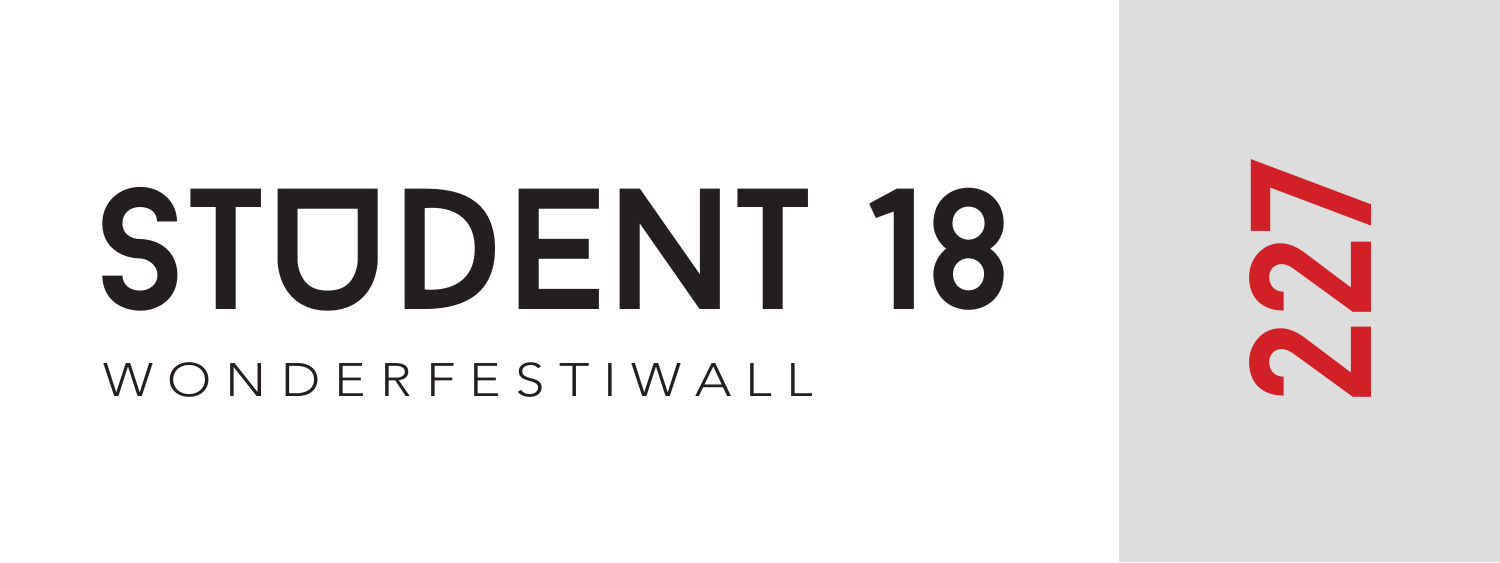

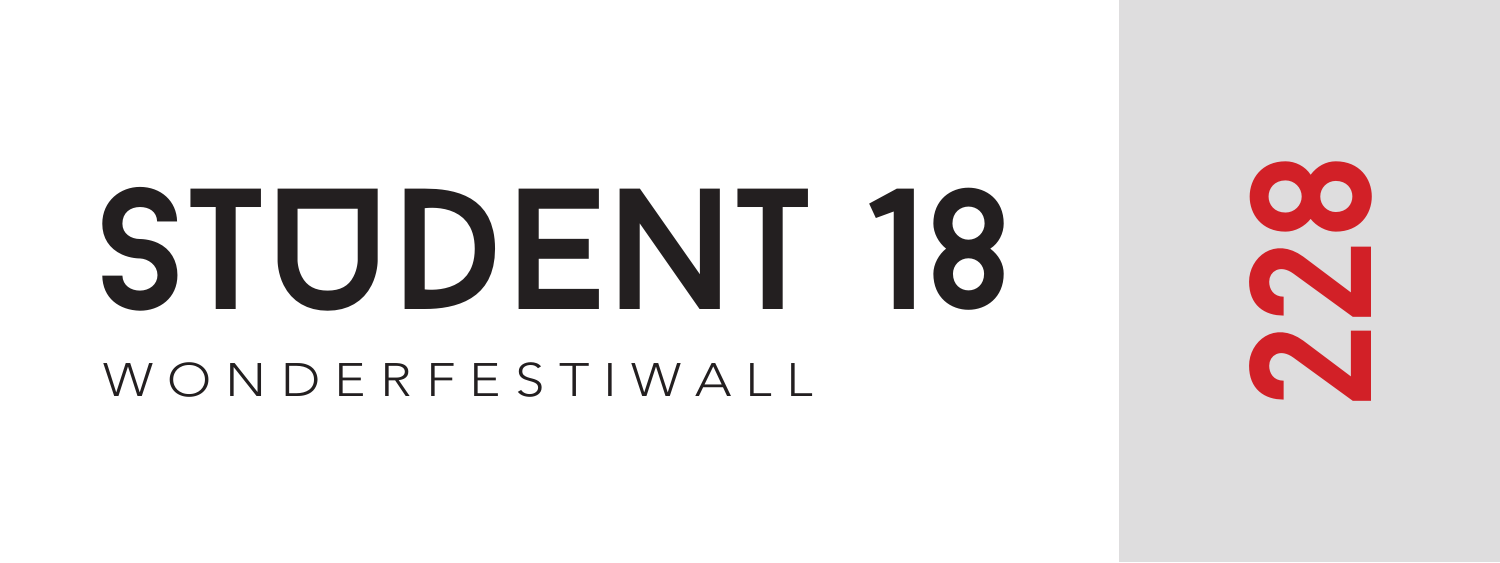

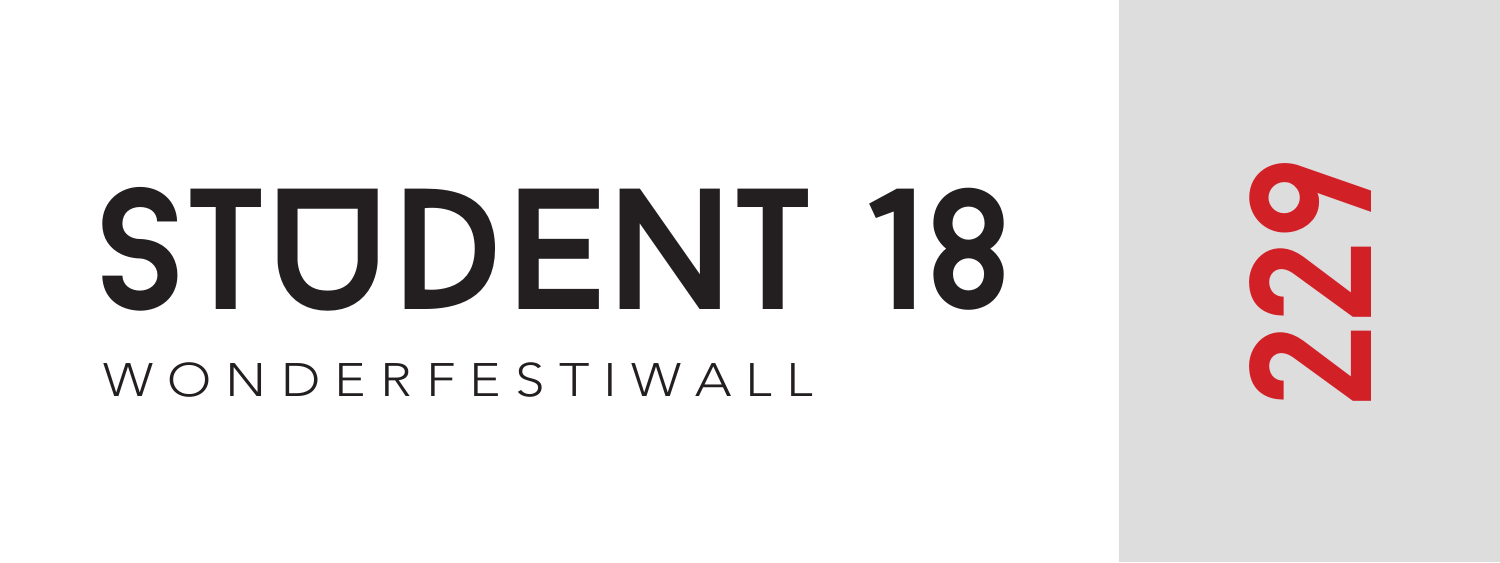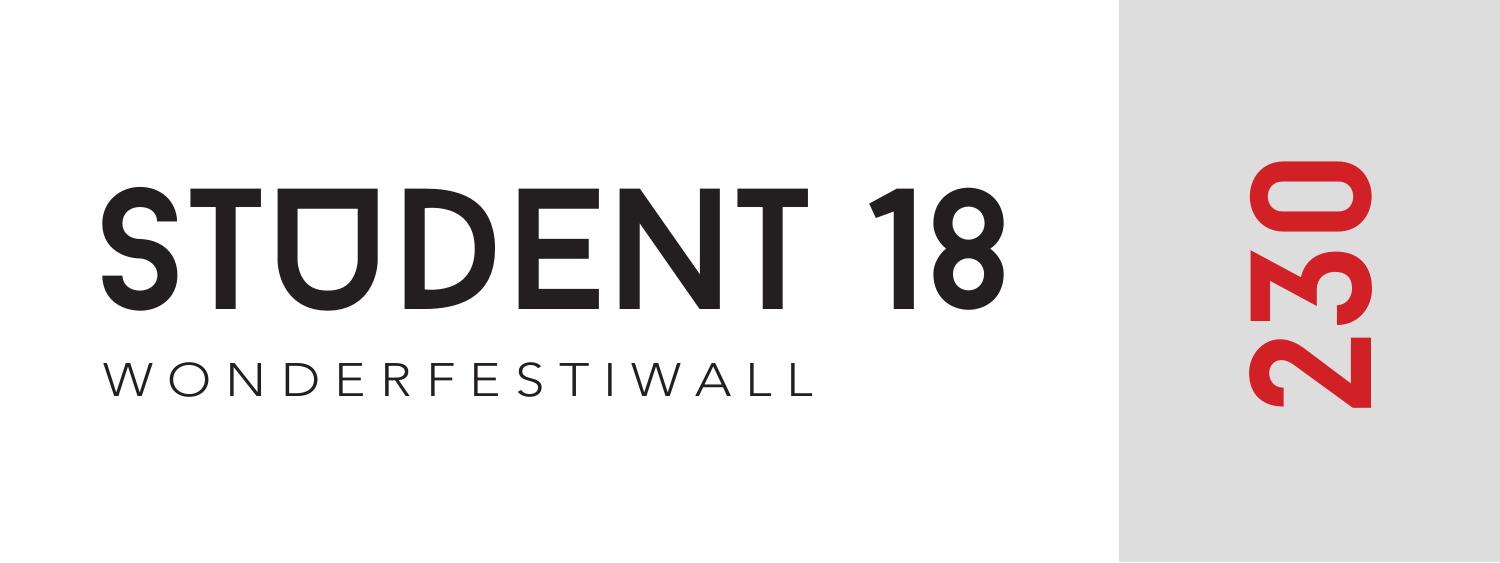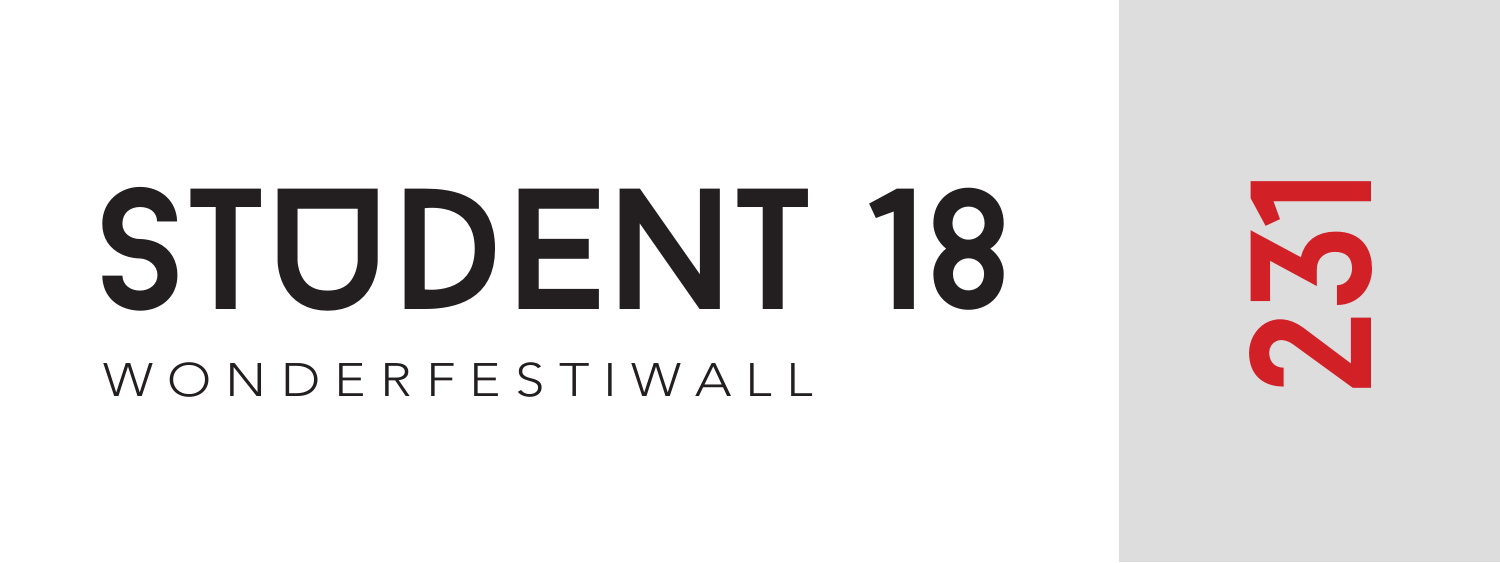

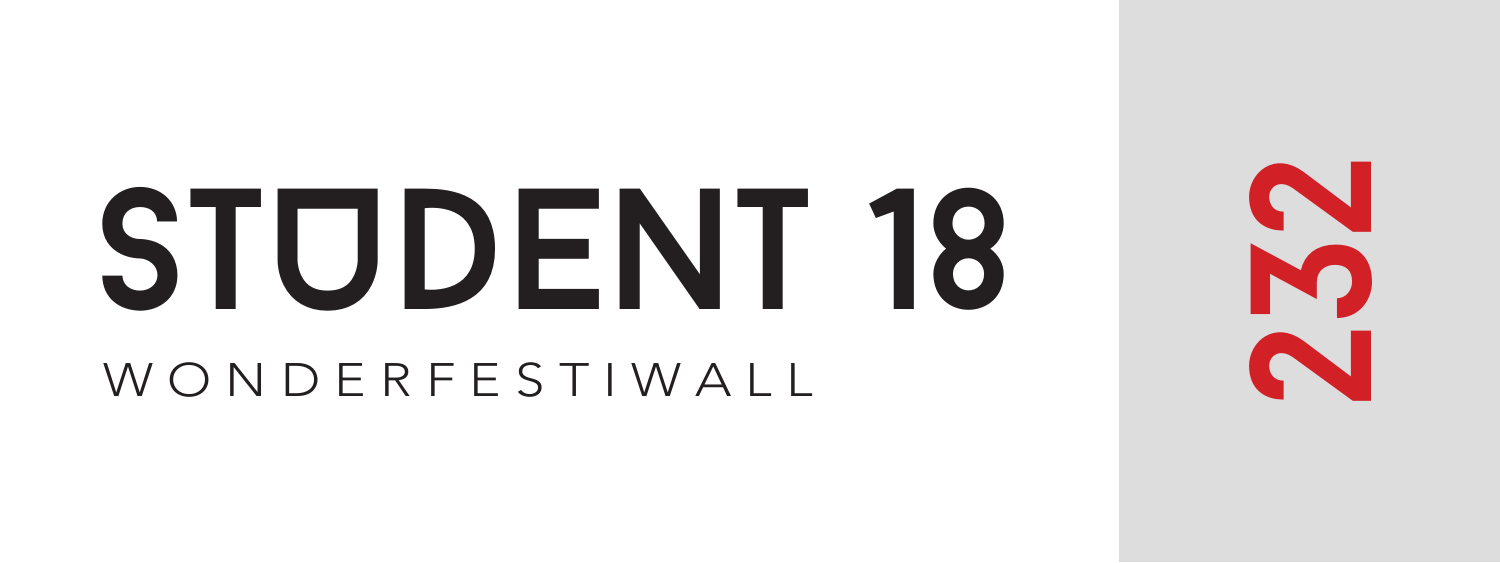

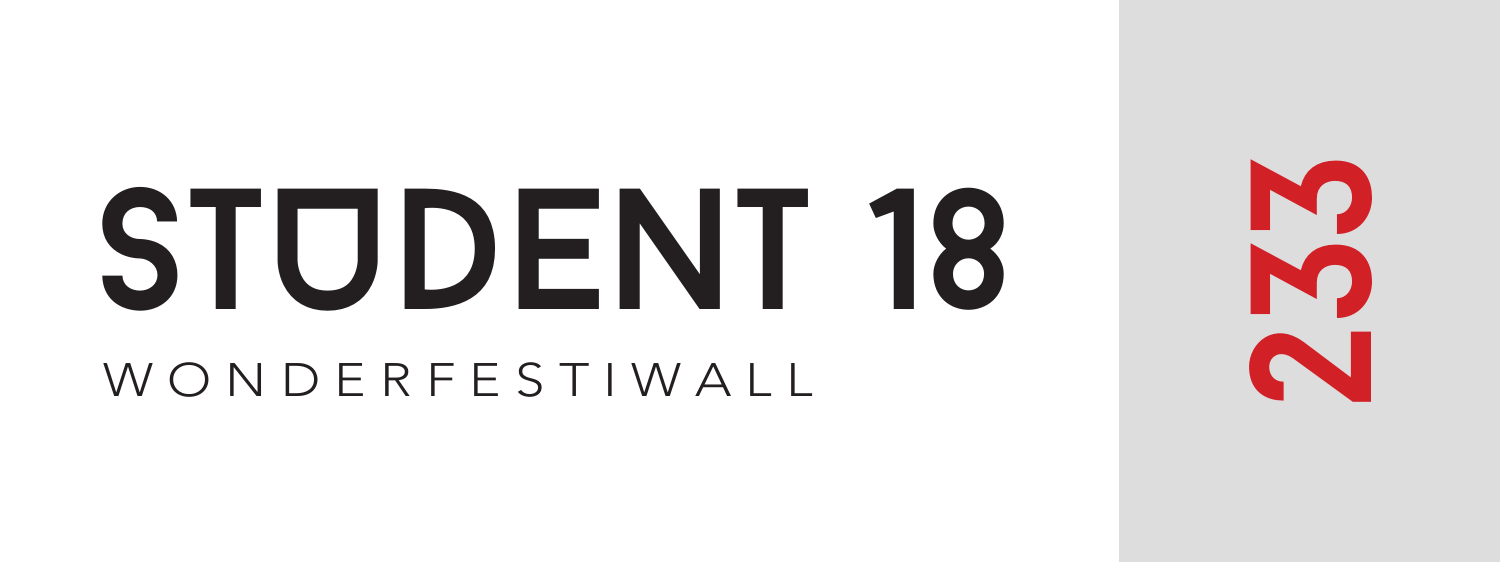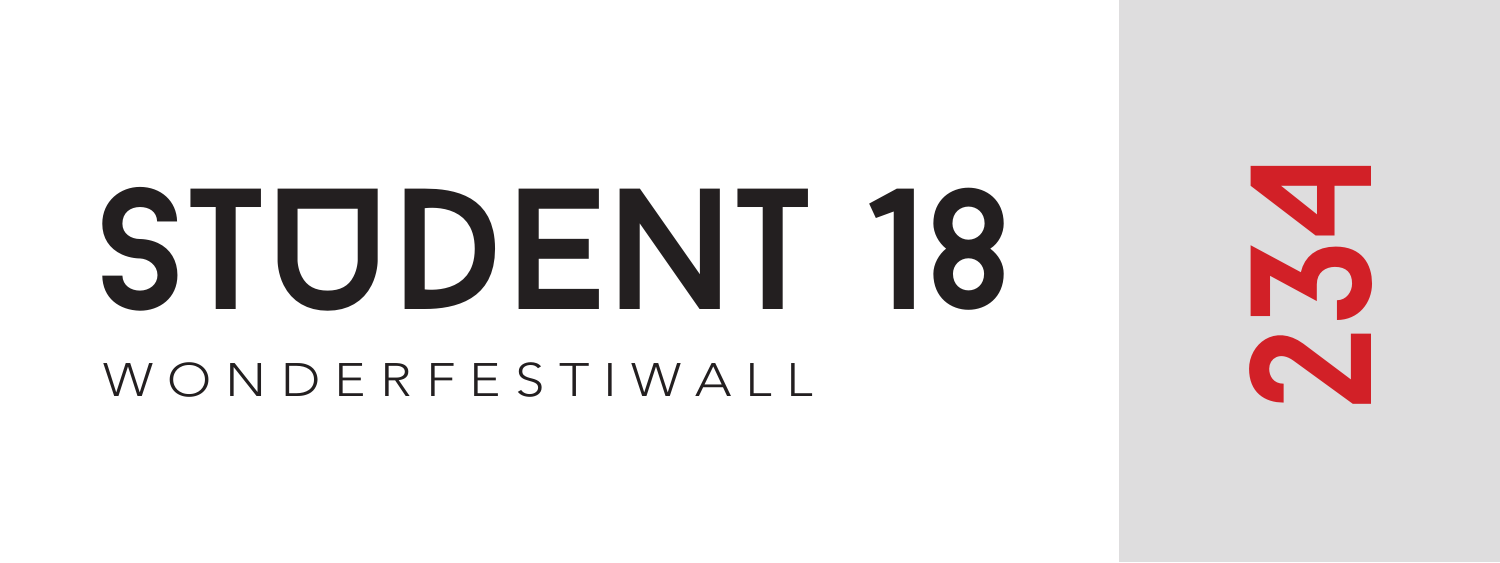

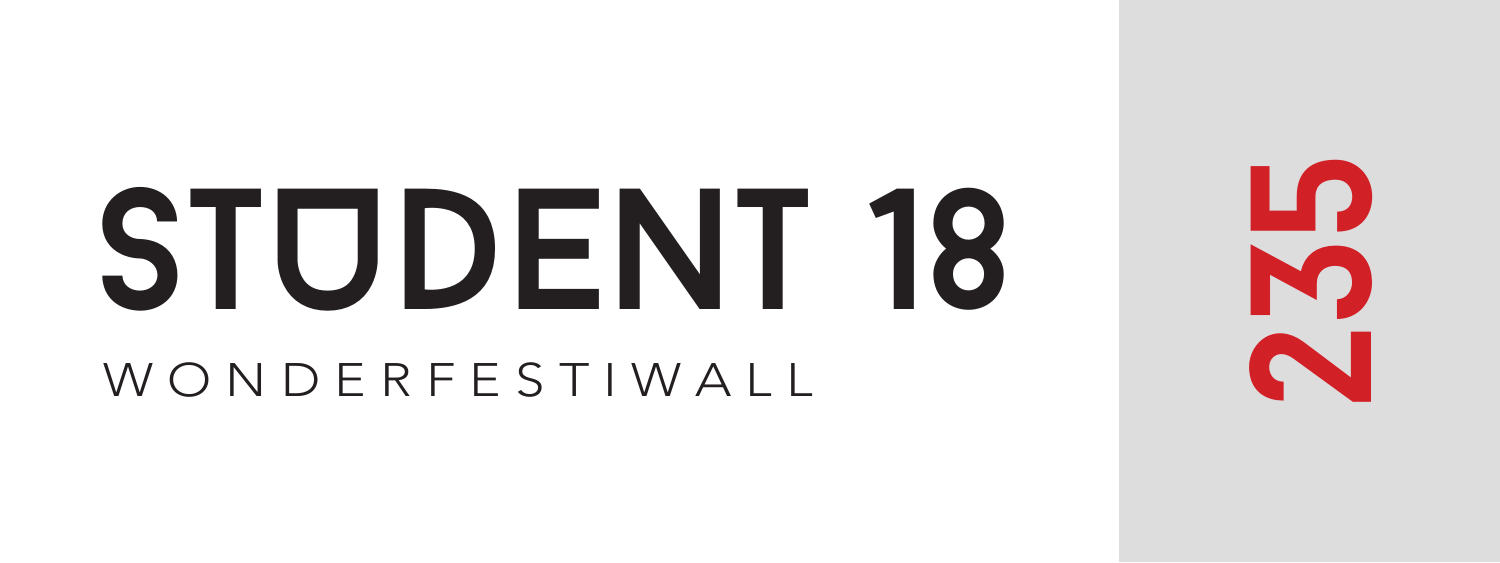### STUDENT 18

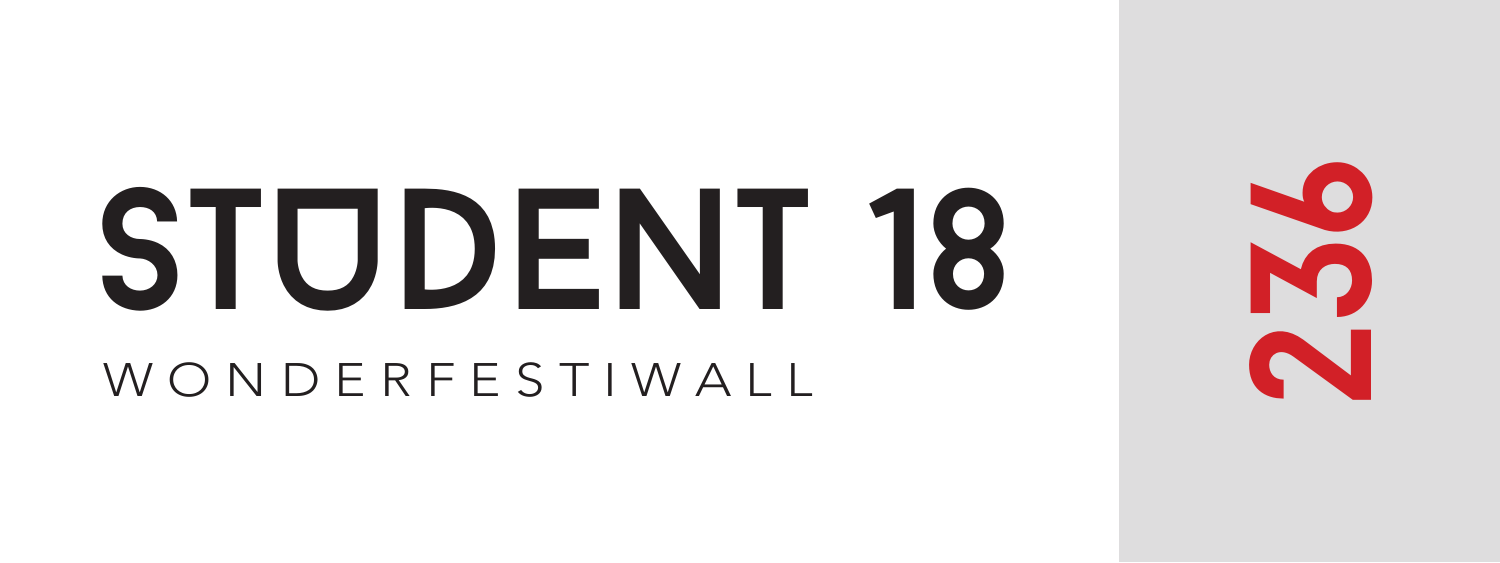

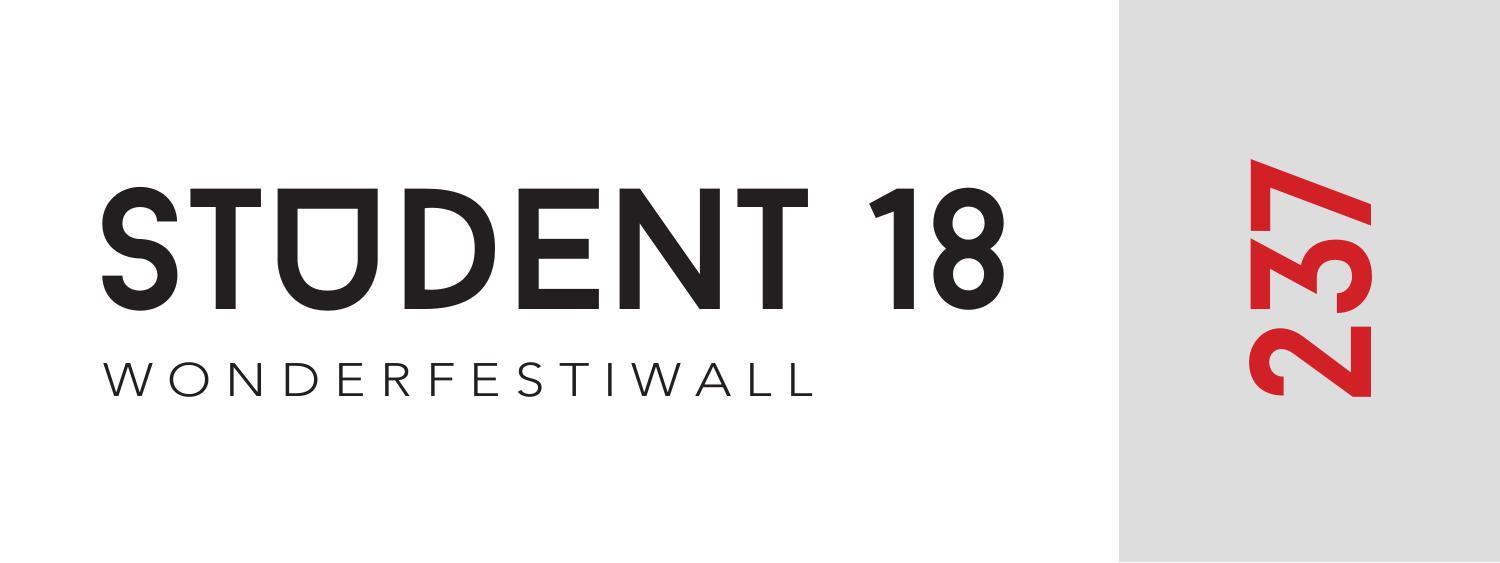

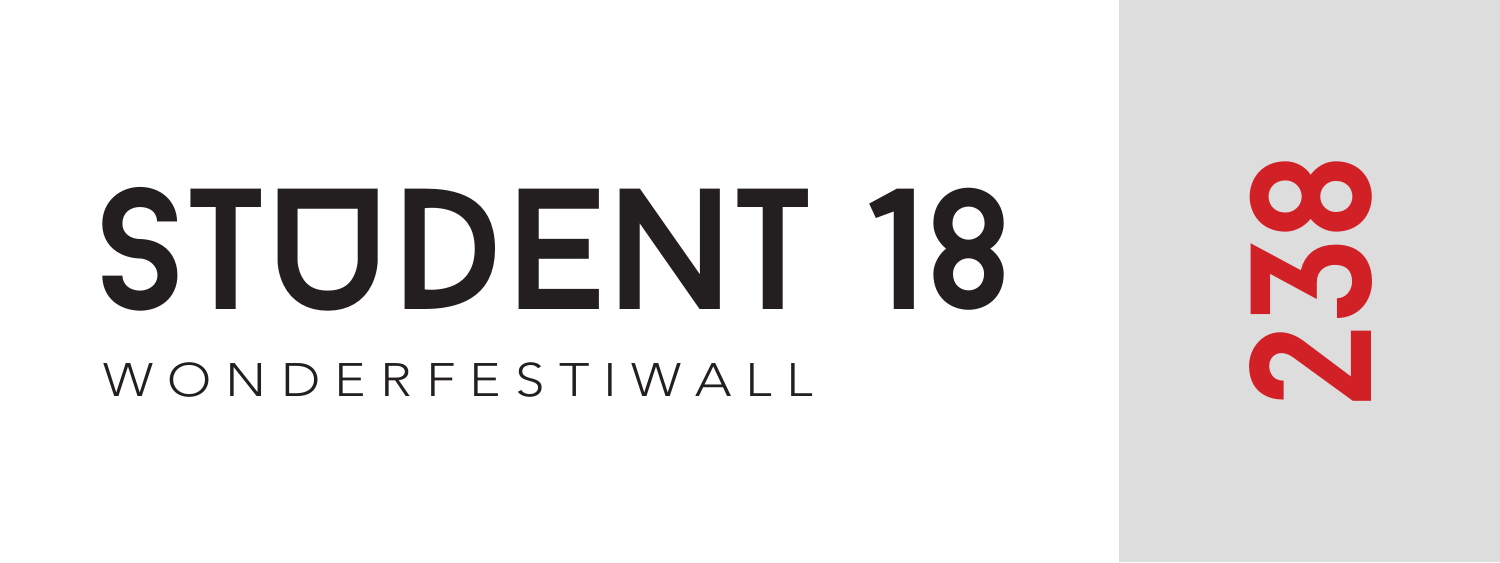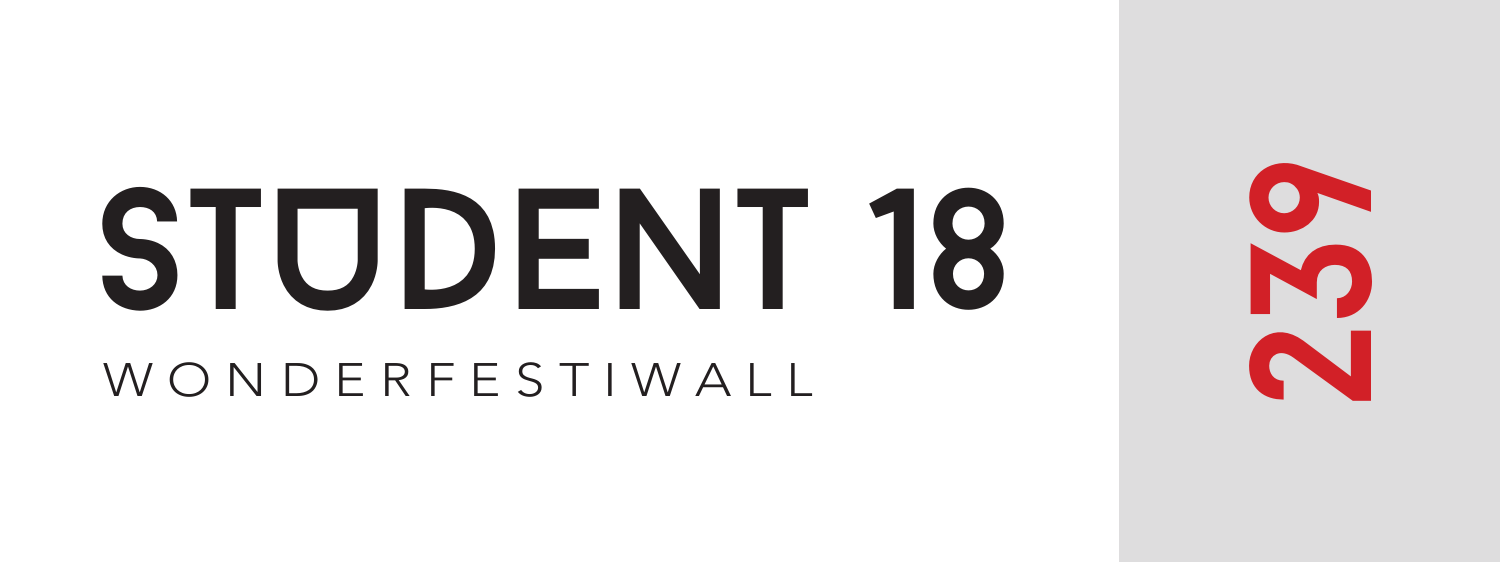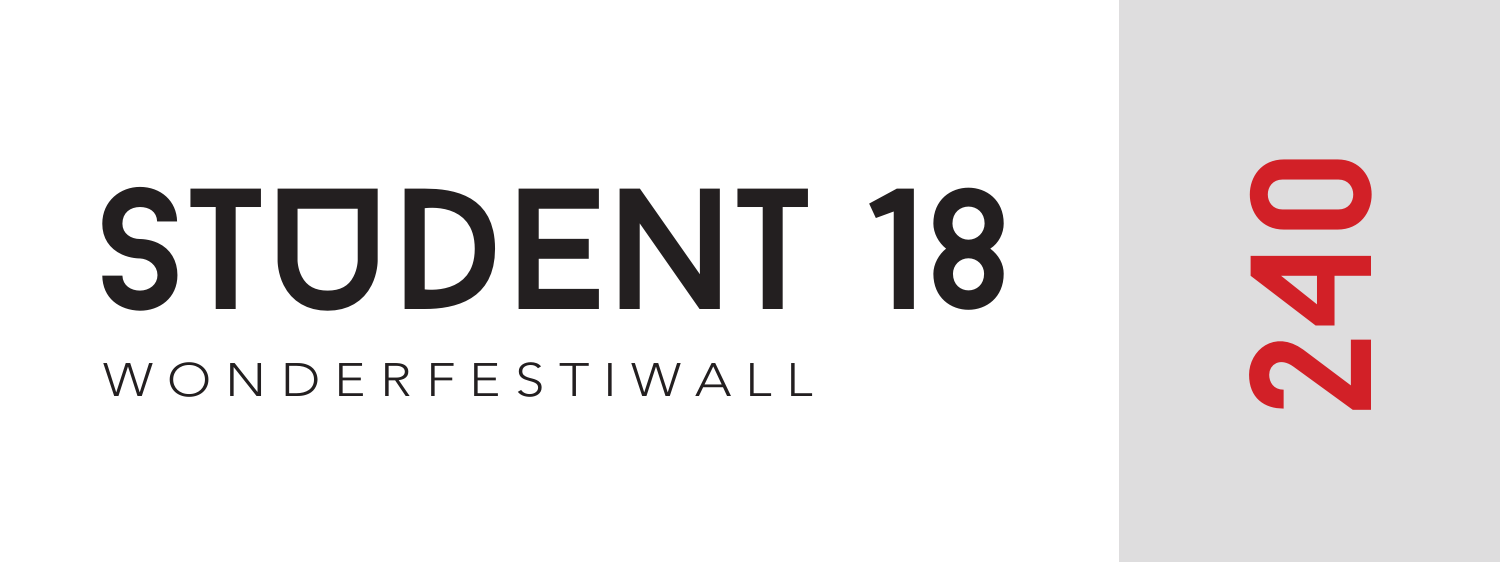### STUDENT 18

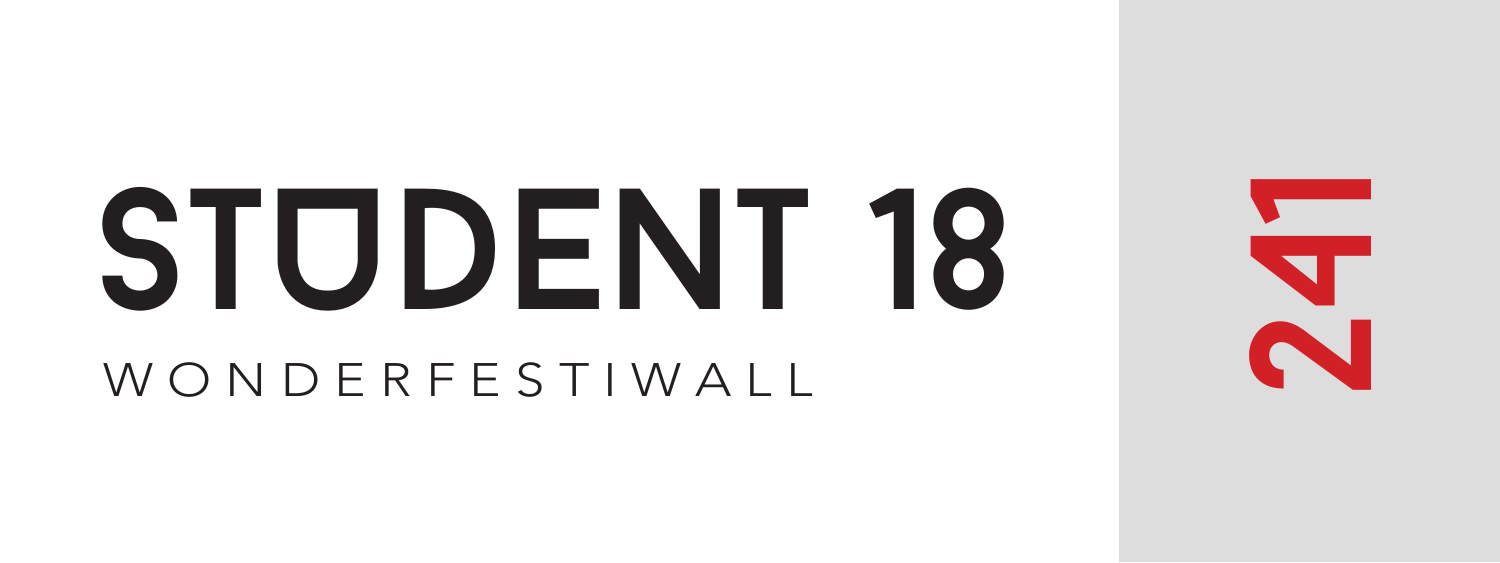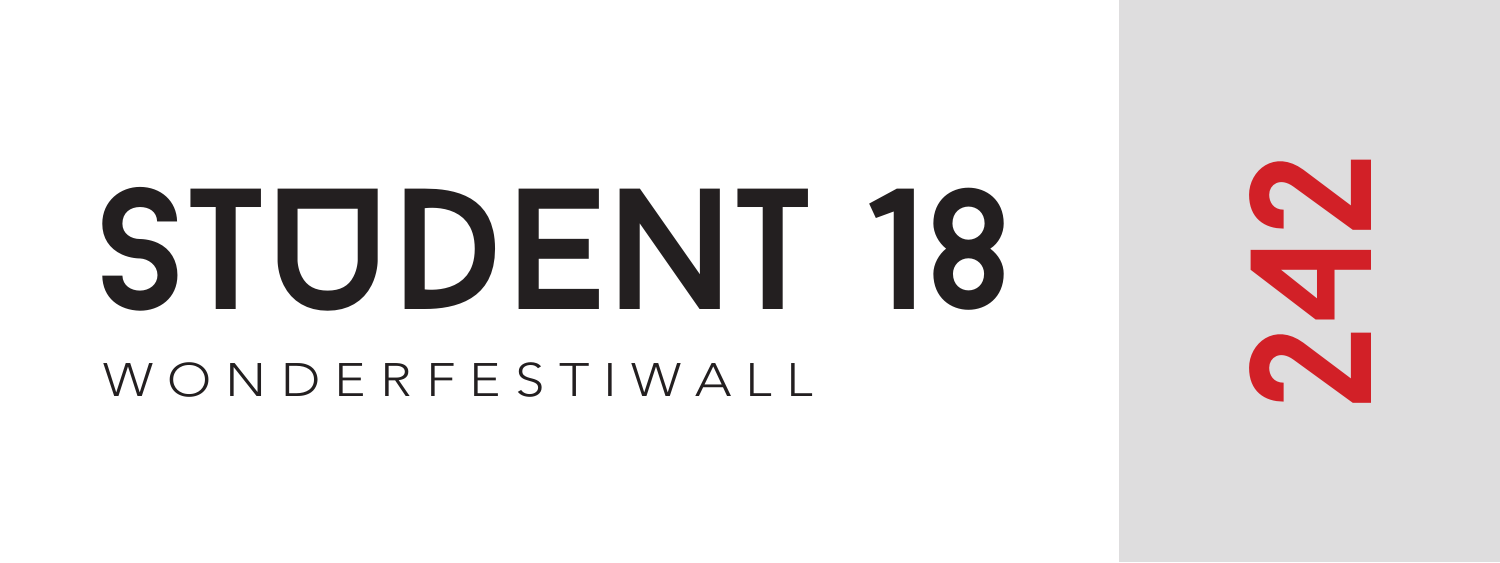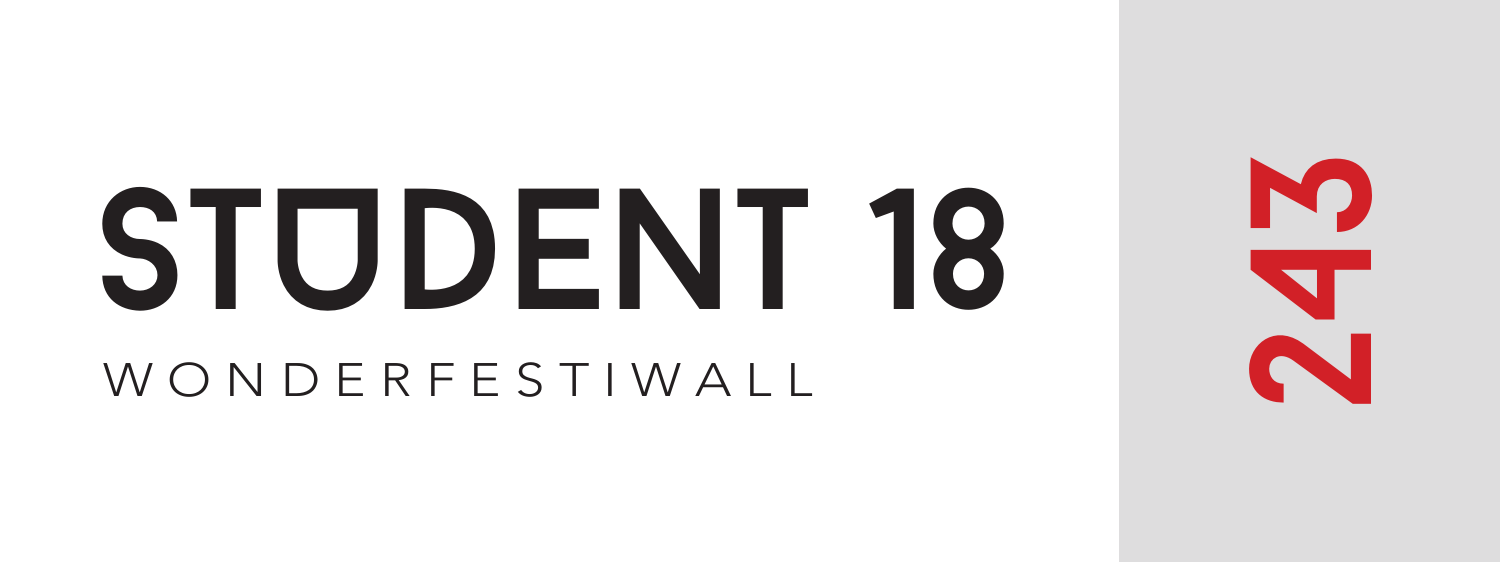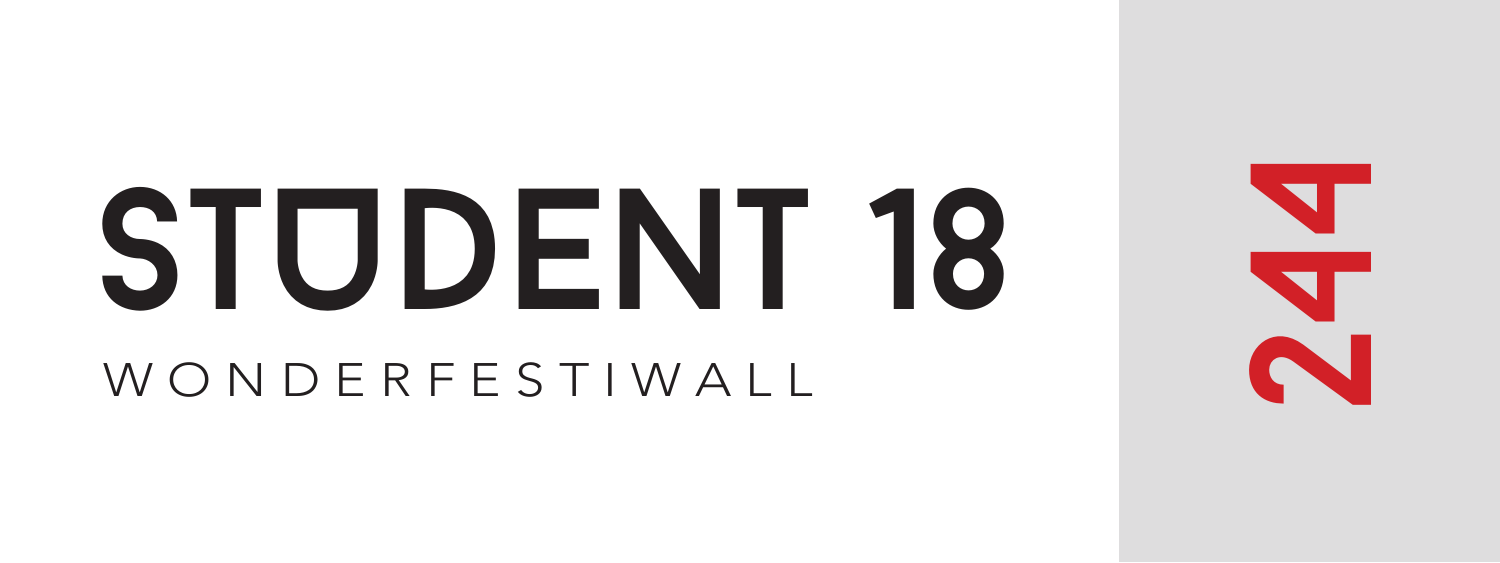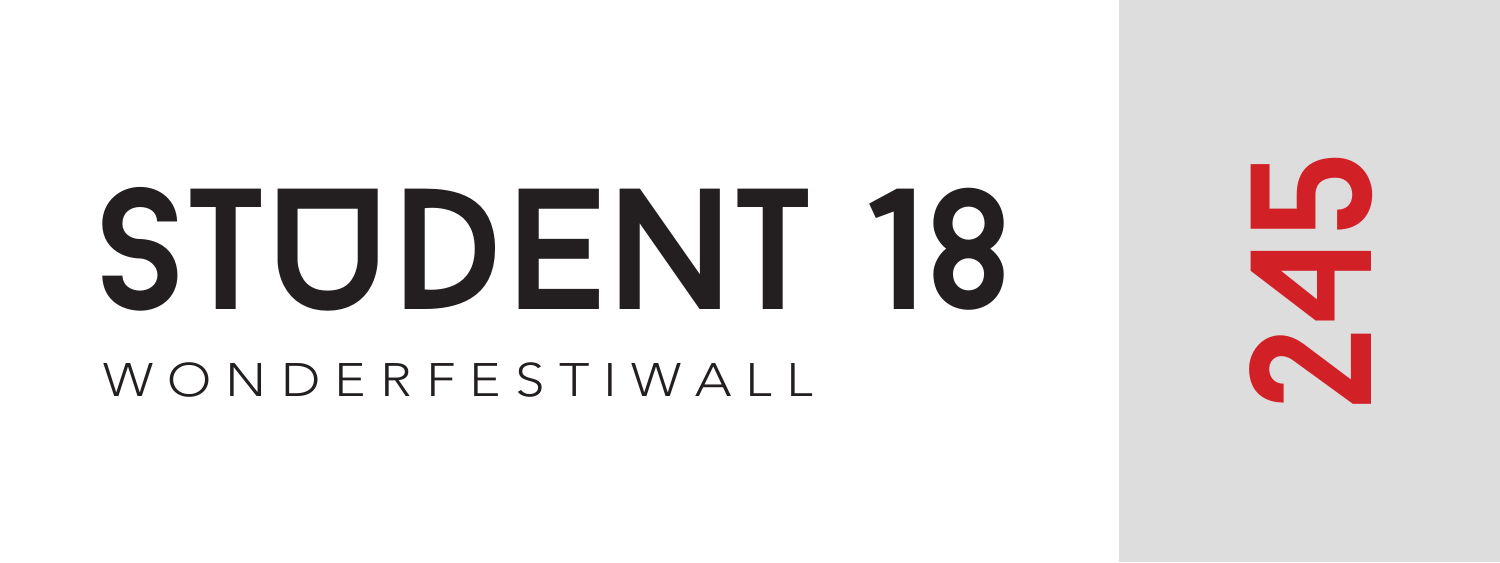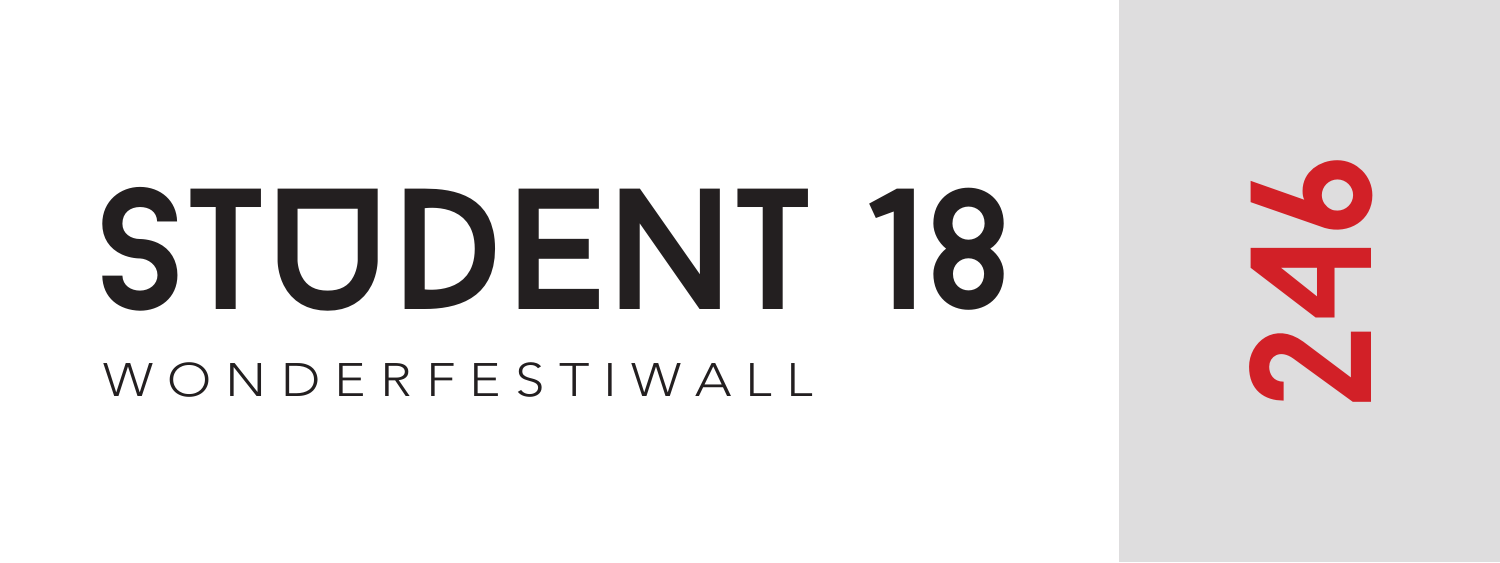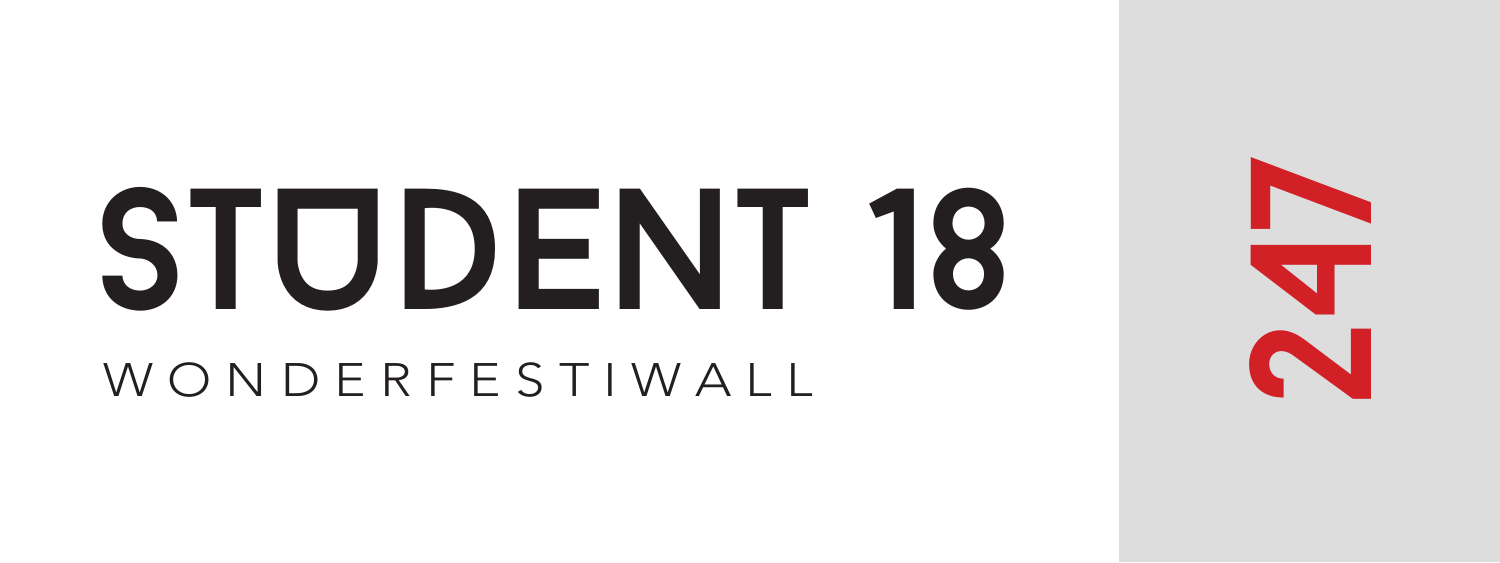

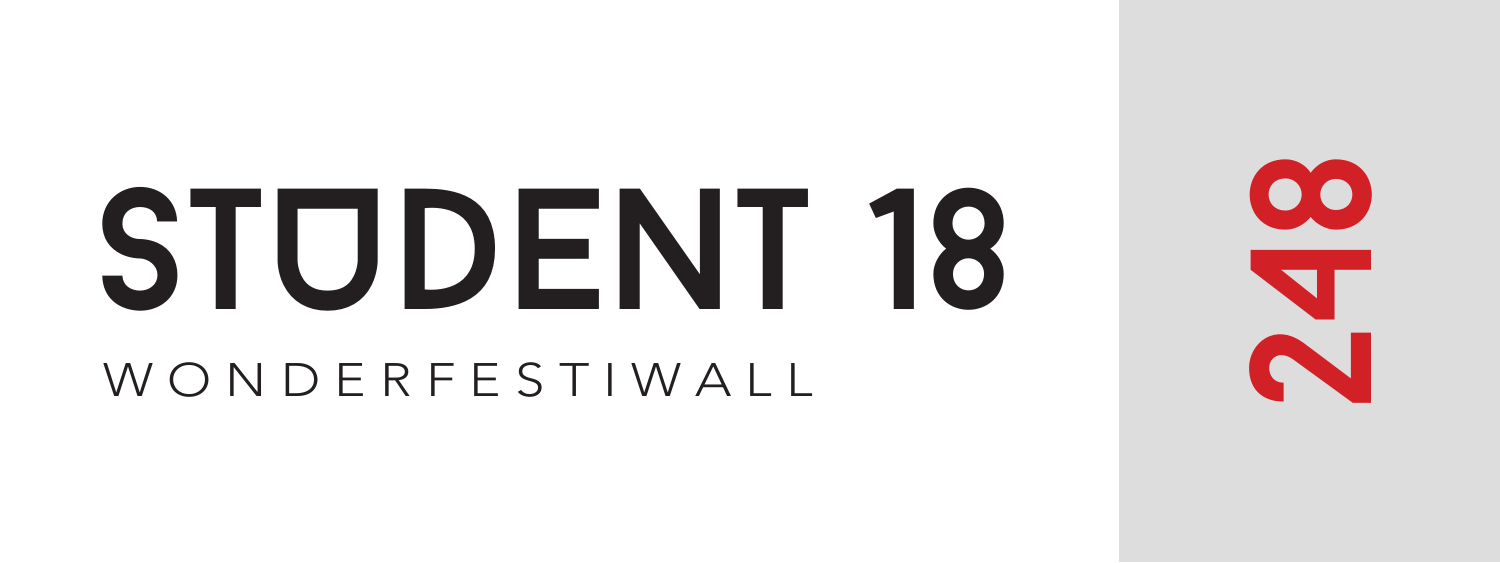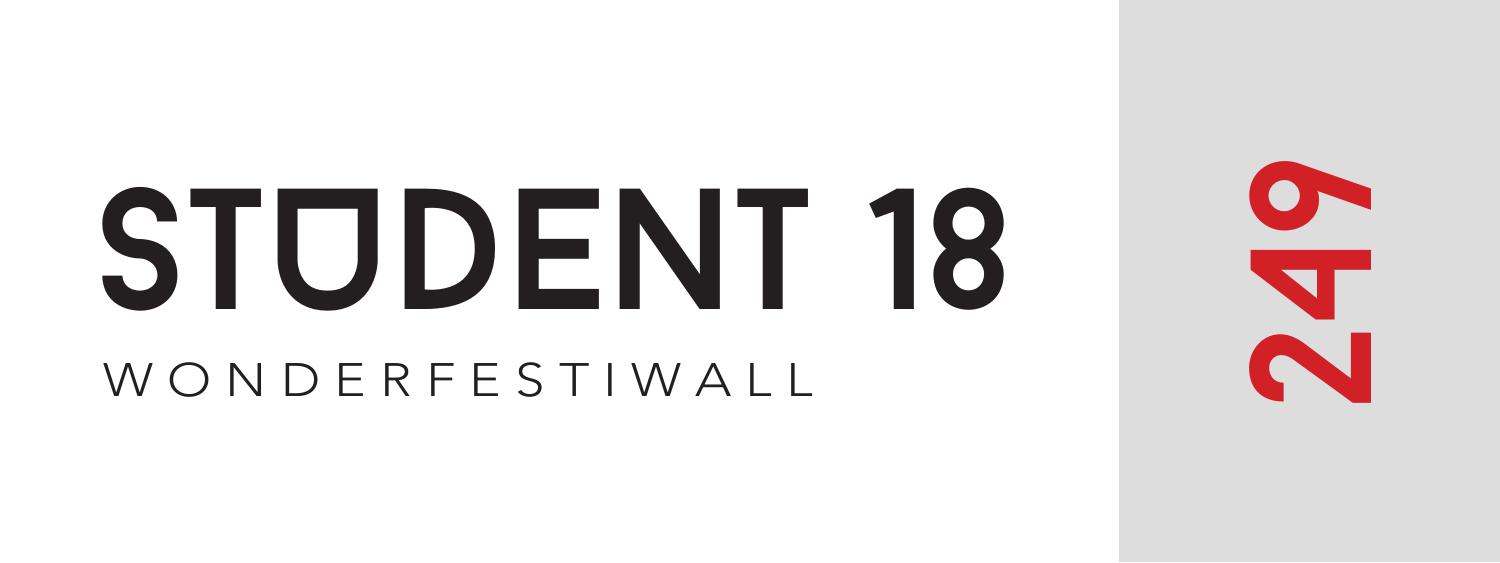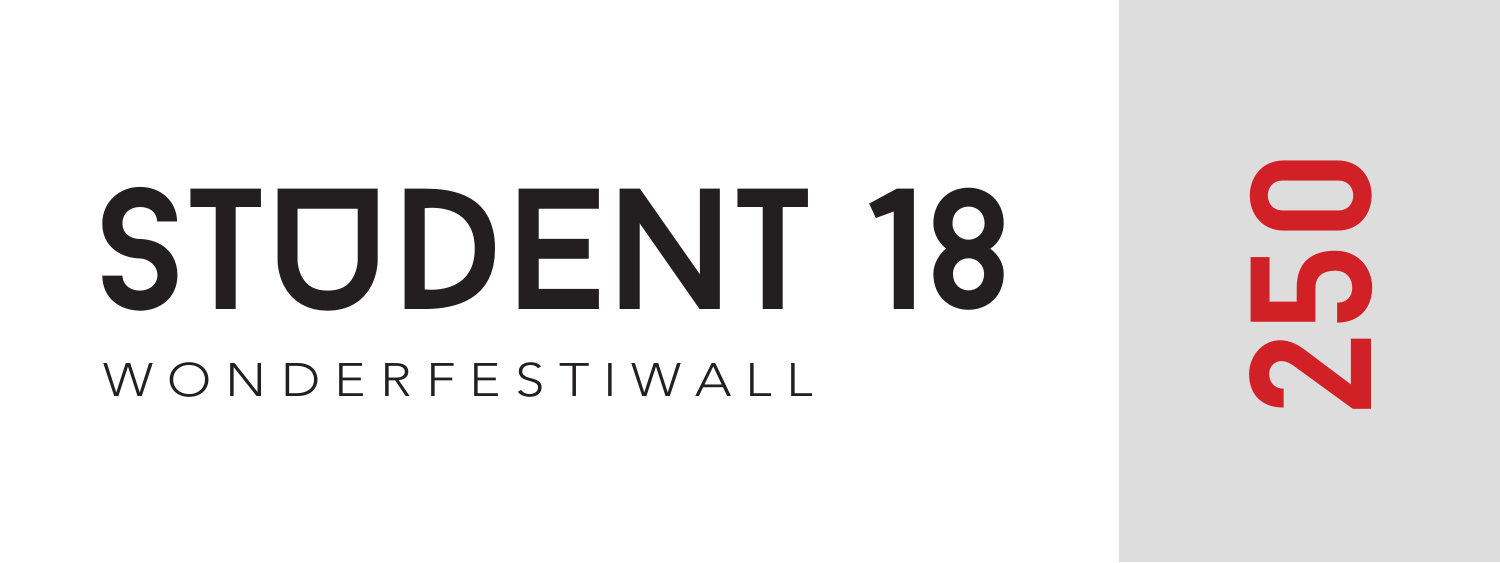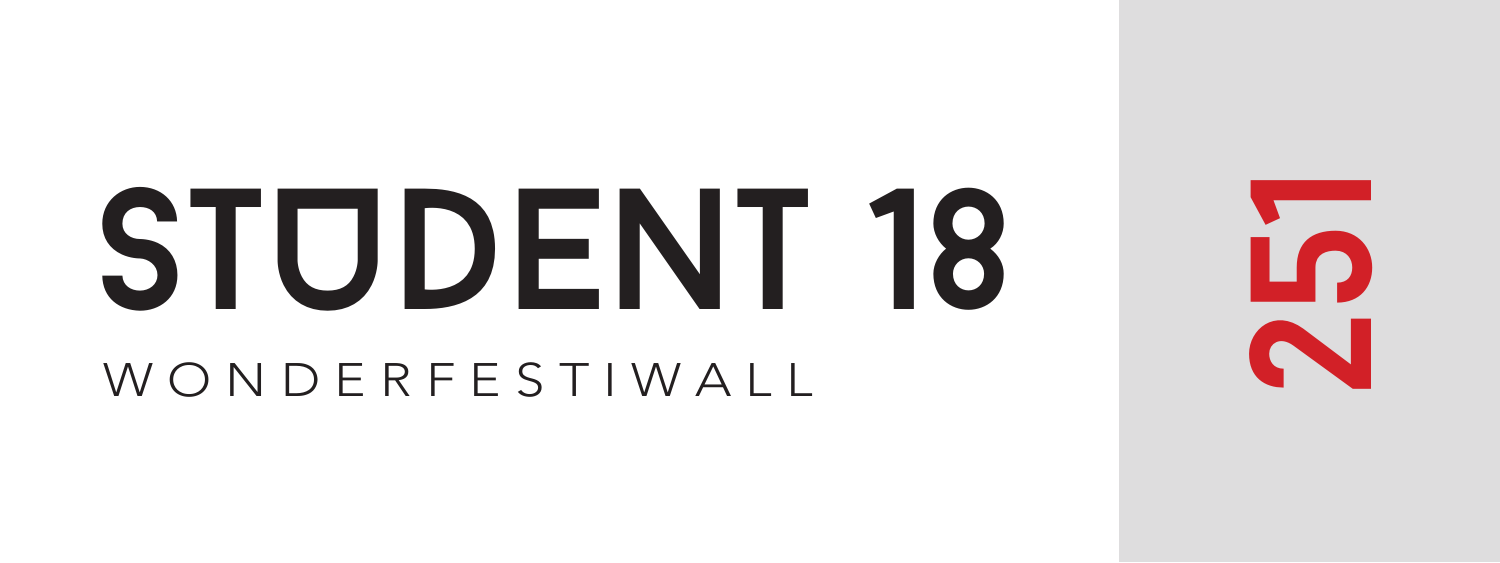

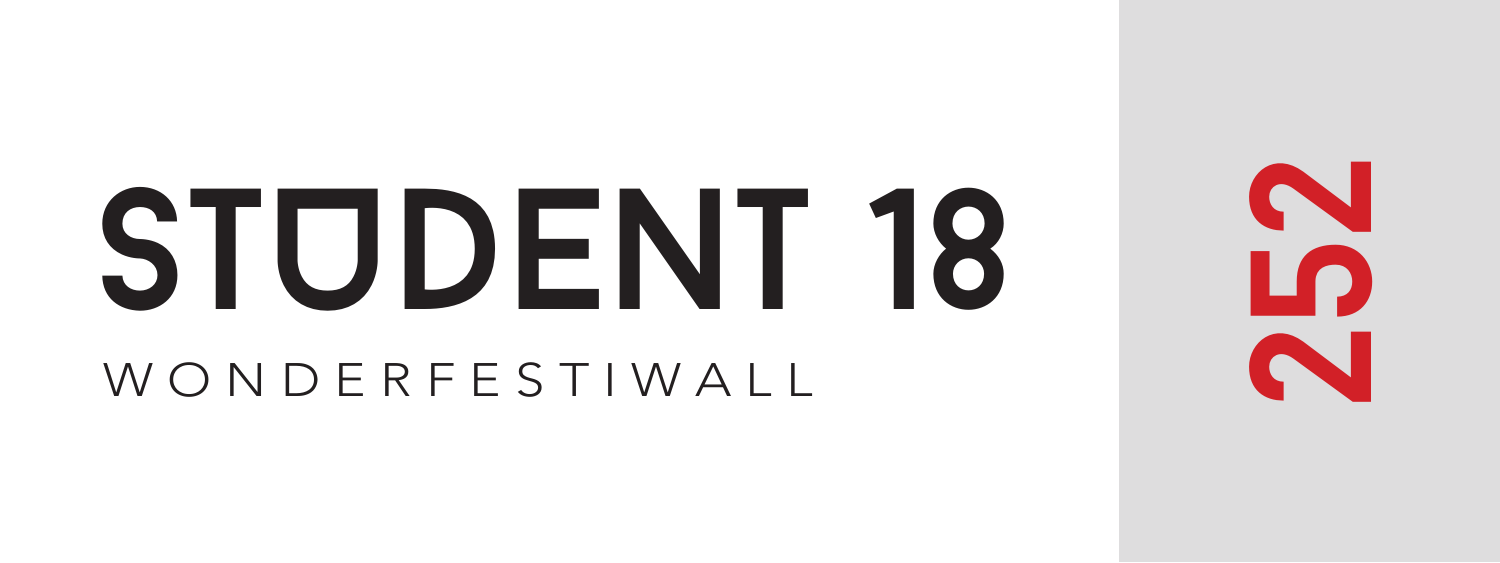

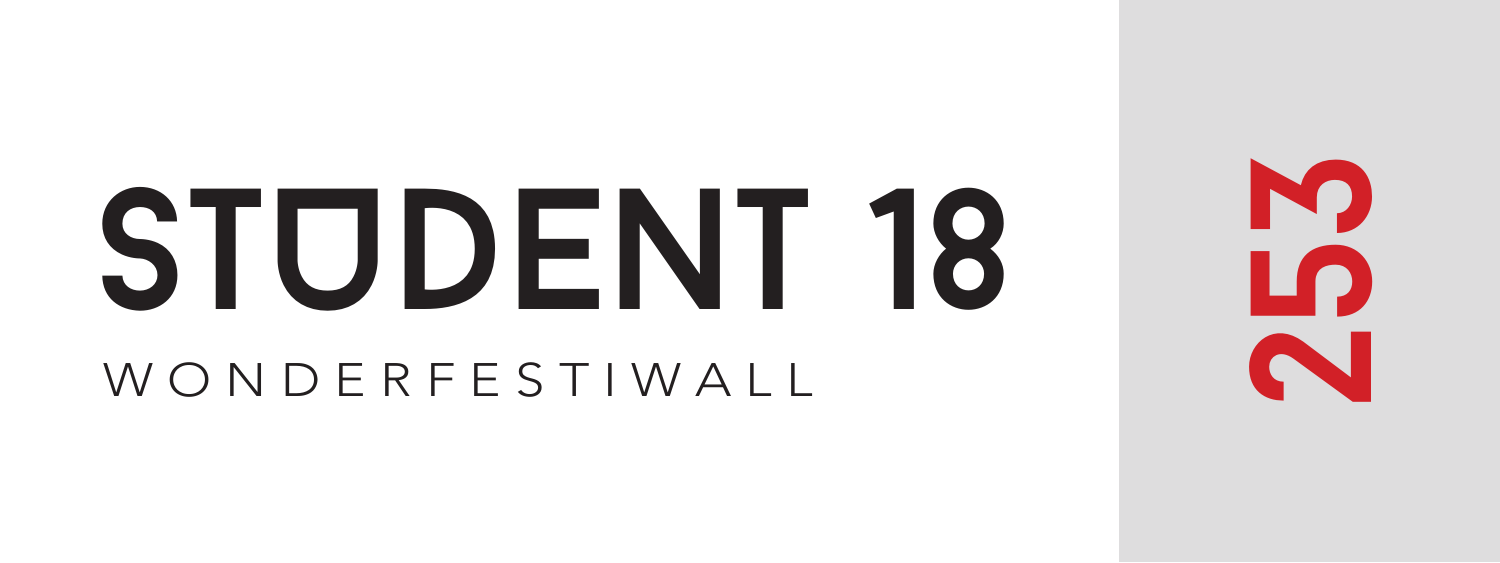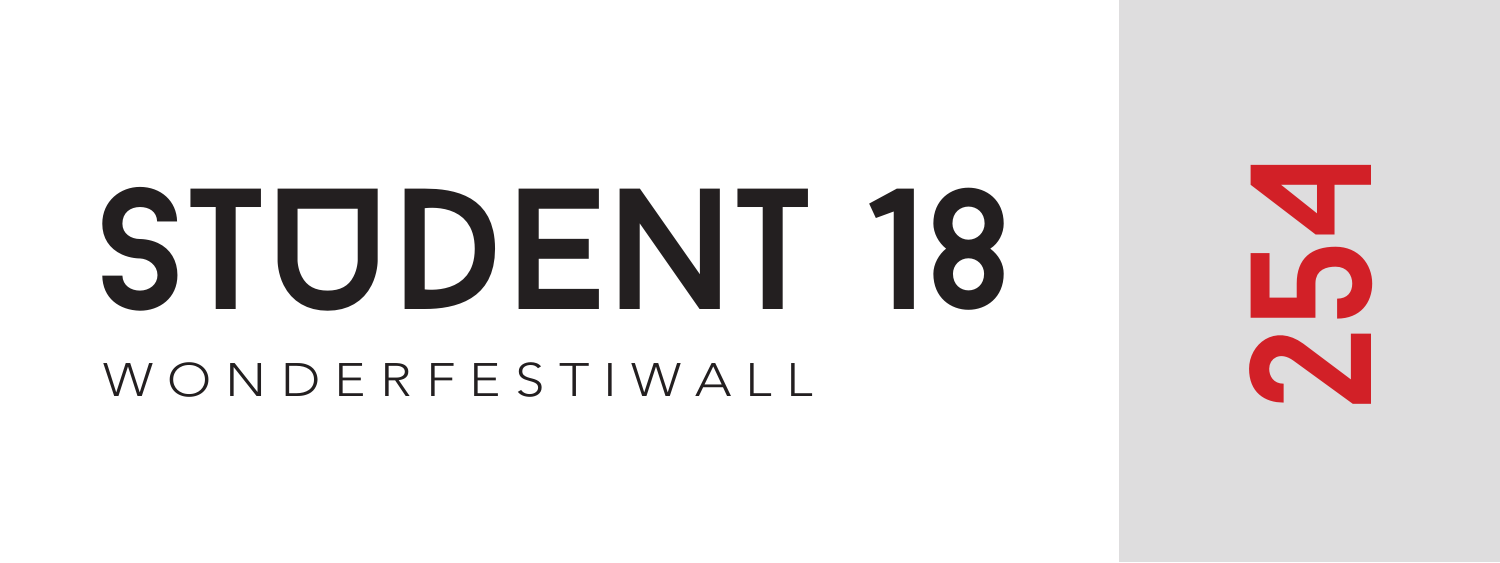

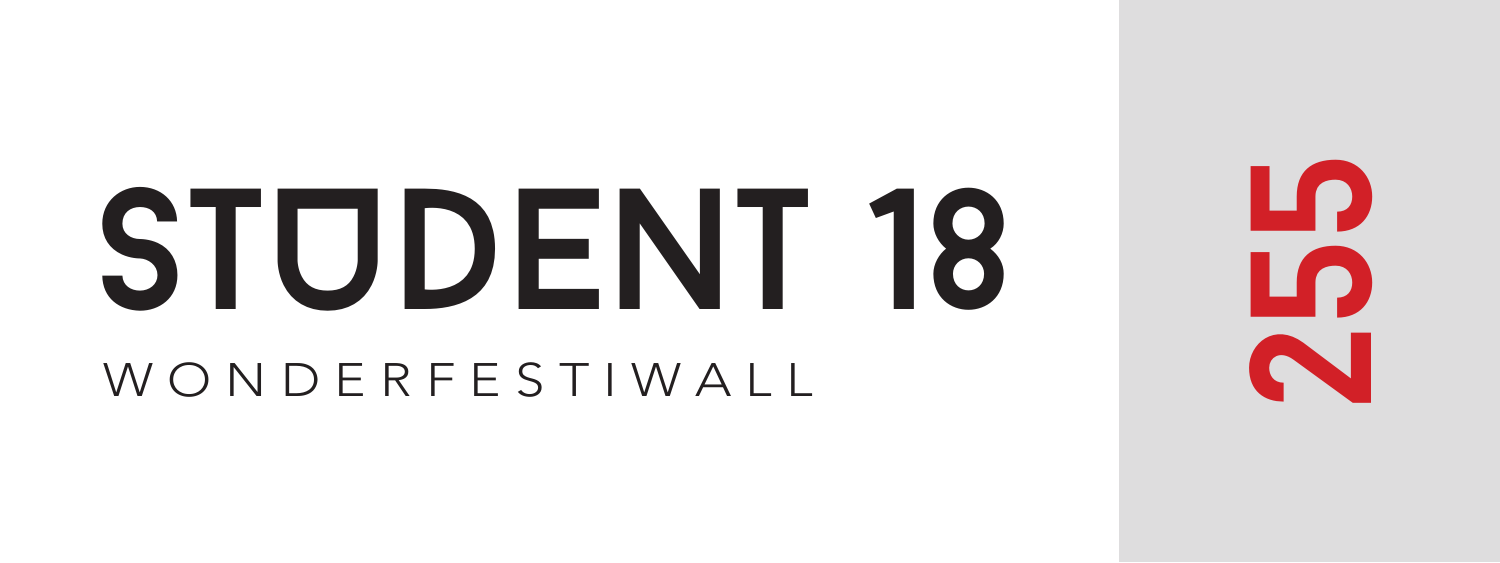

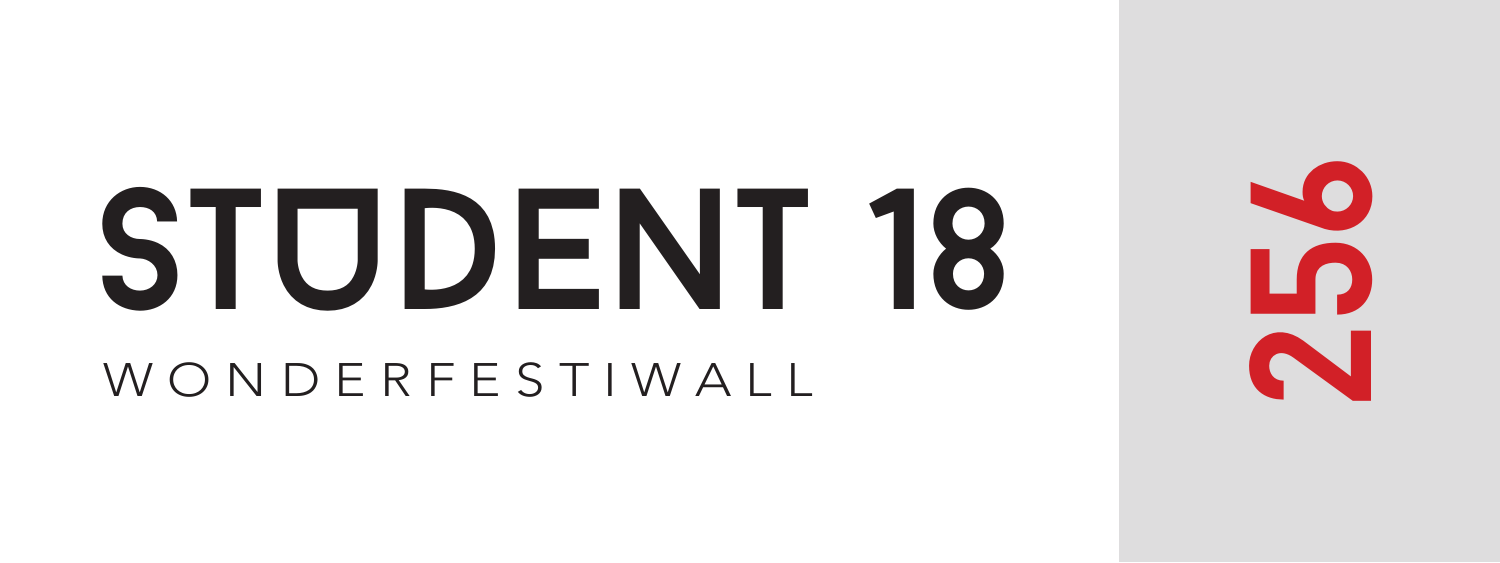

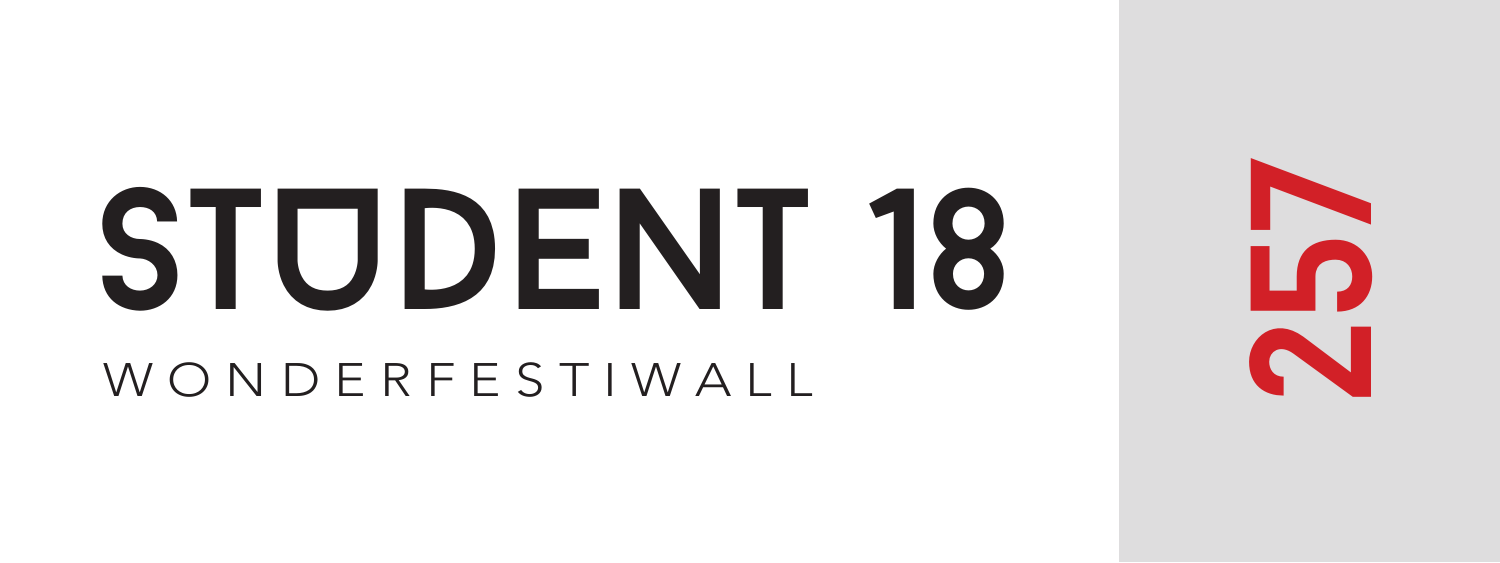

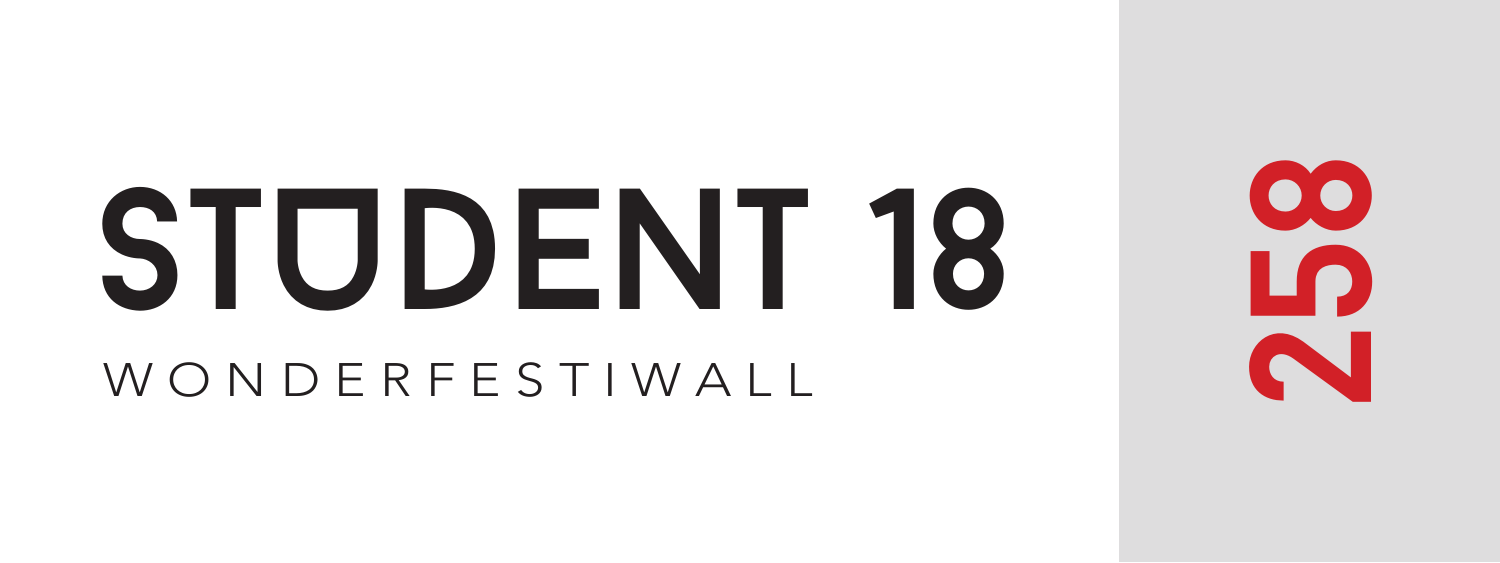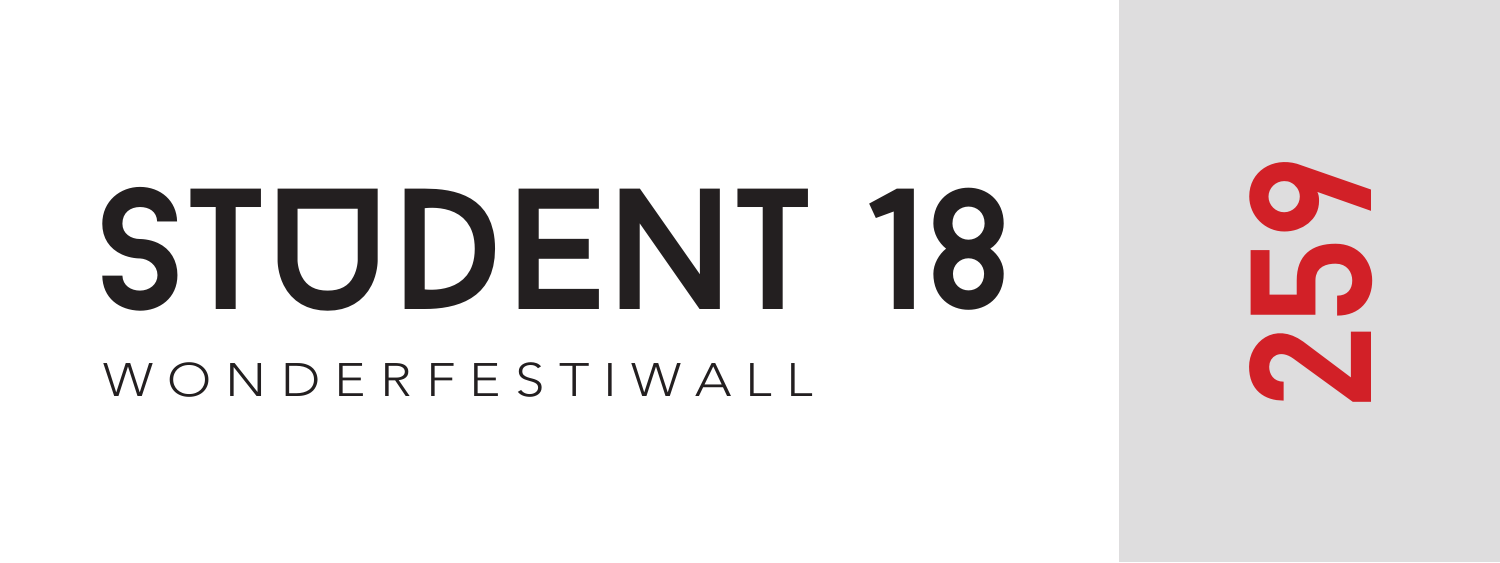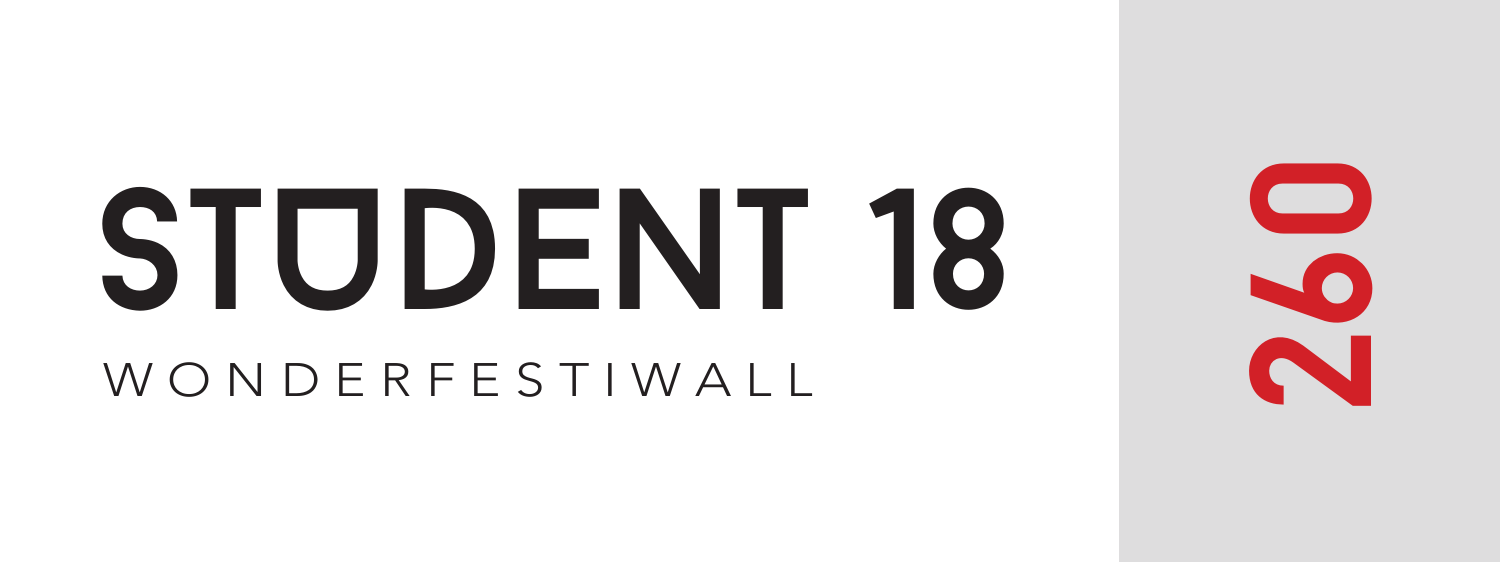# STUDENT 18

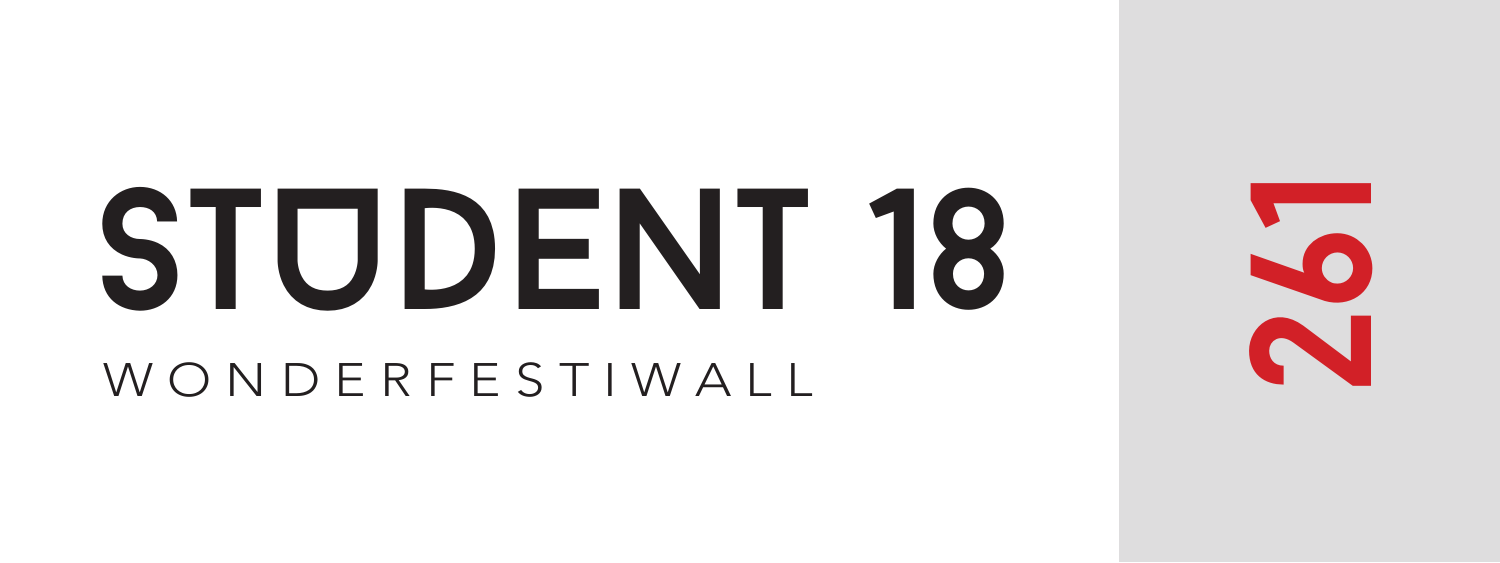

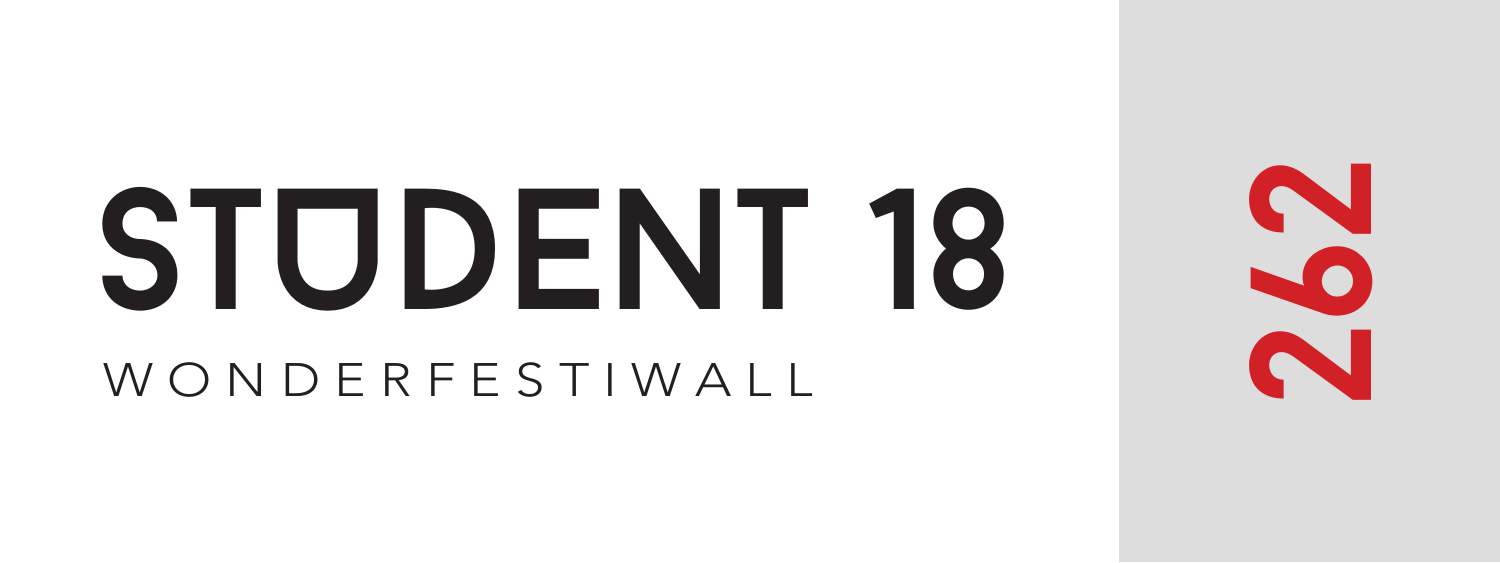

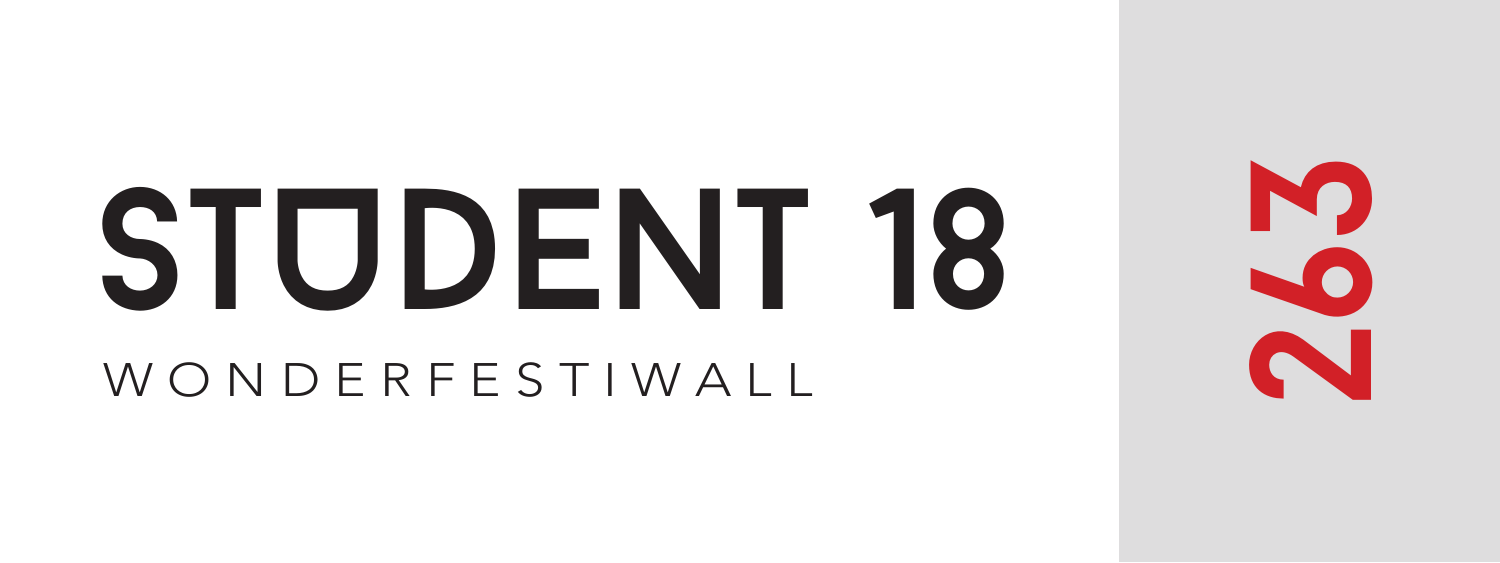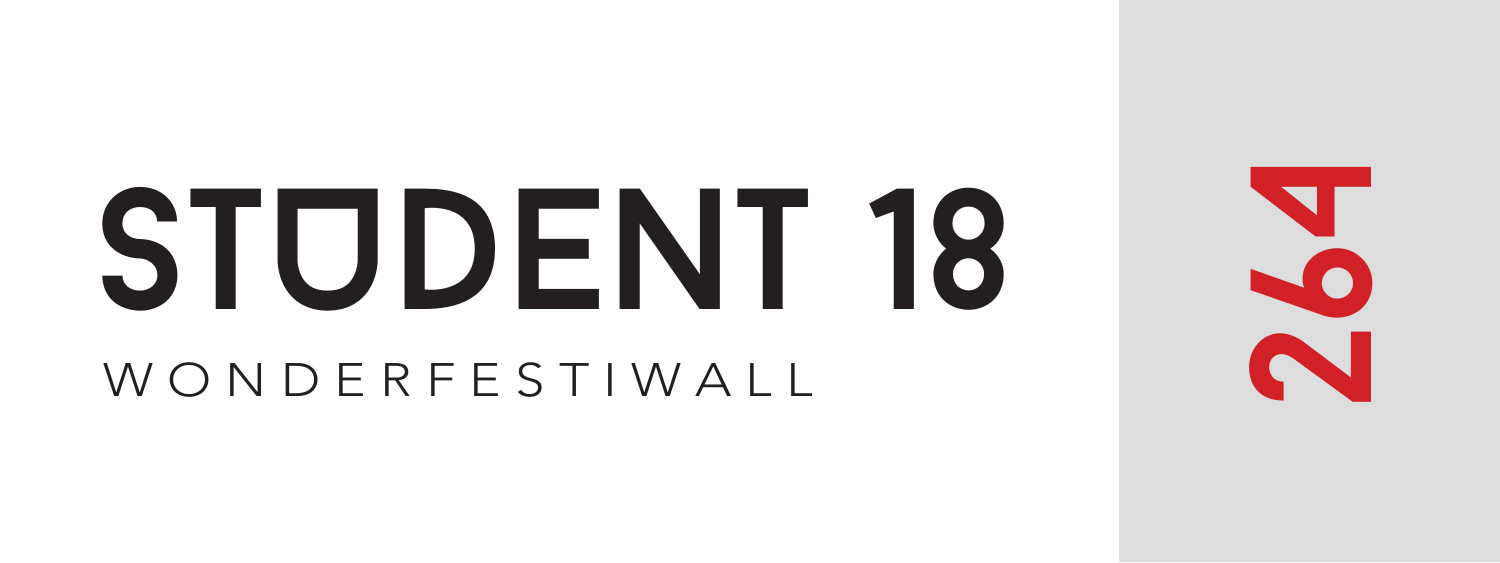

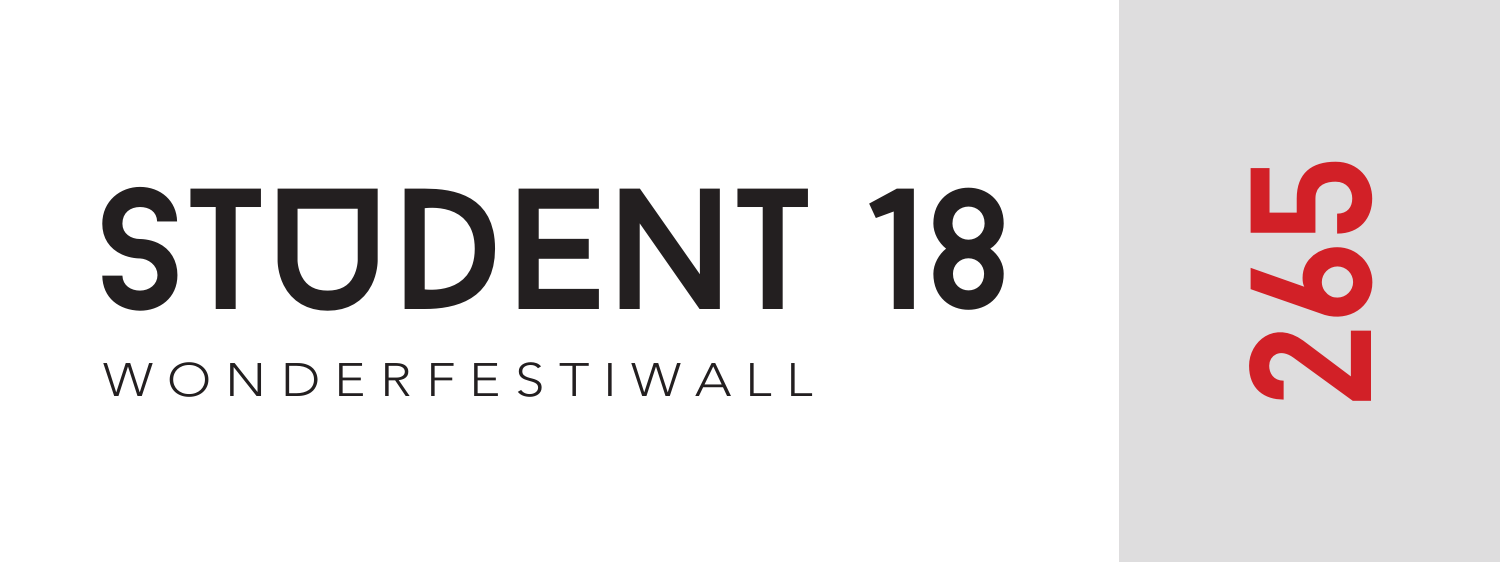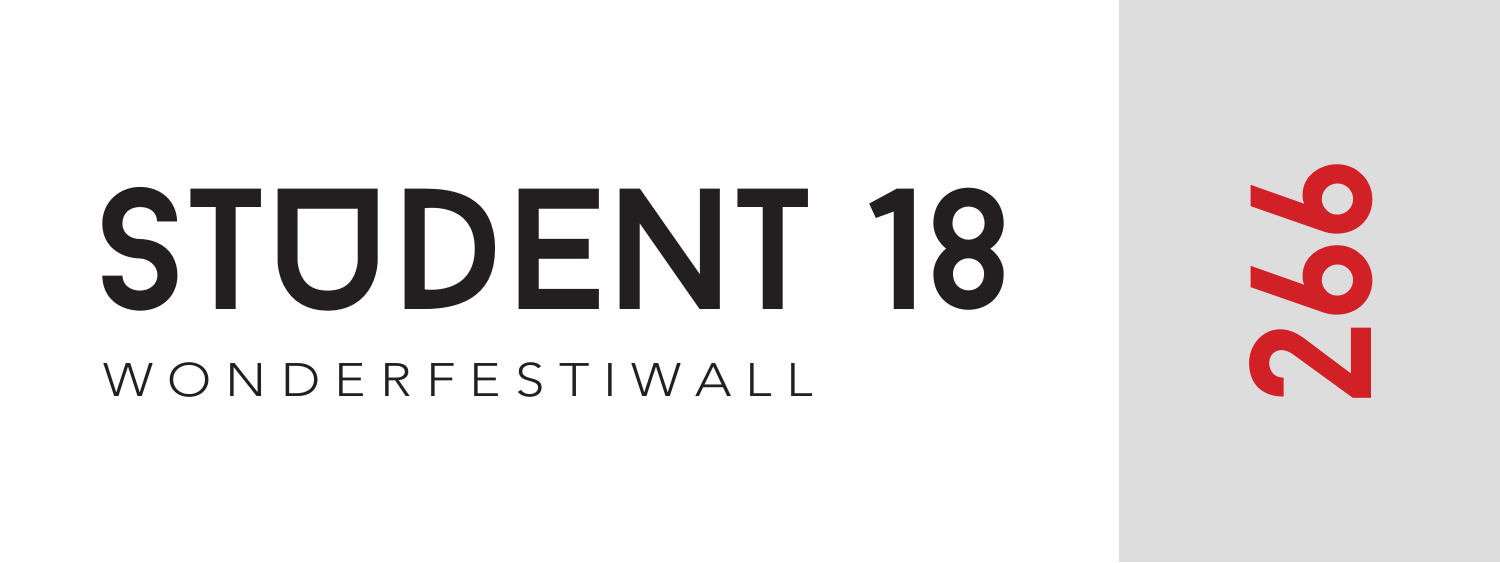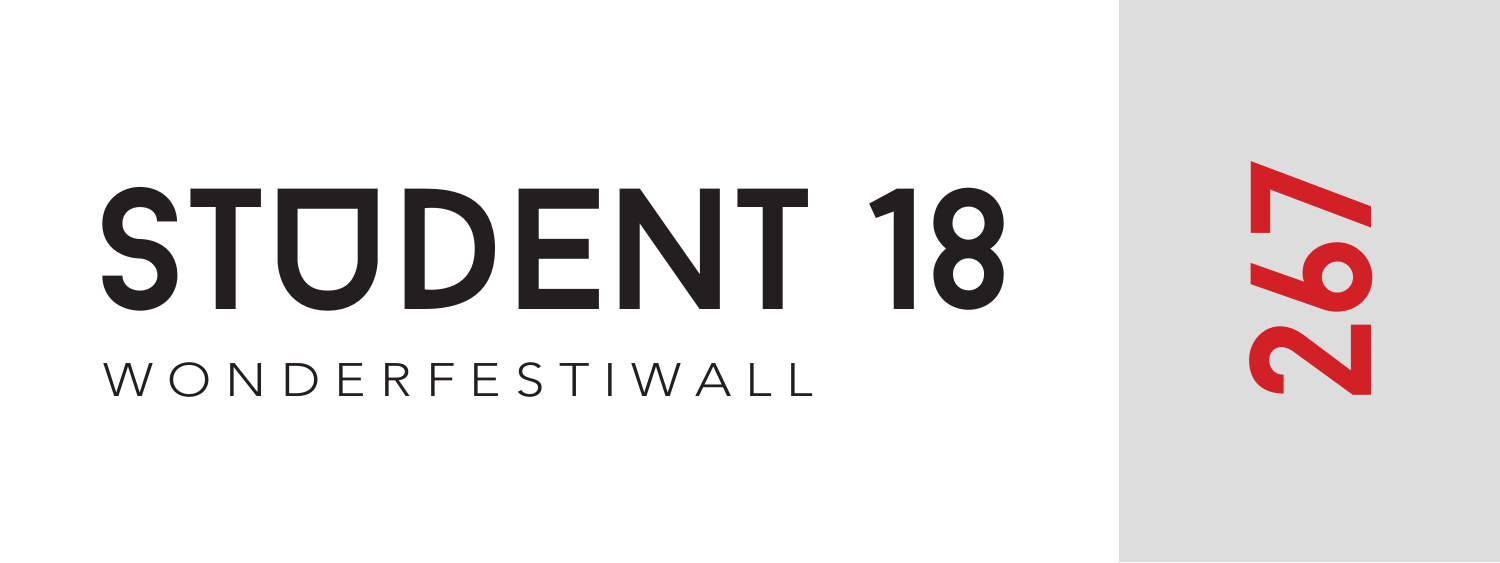

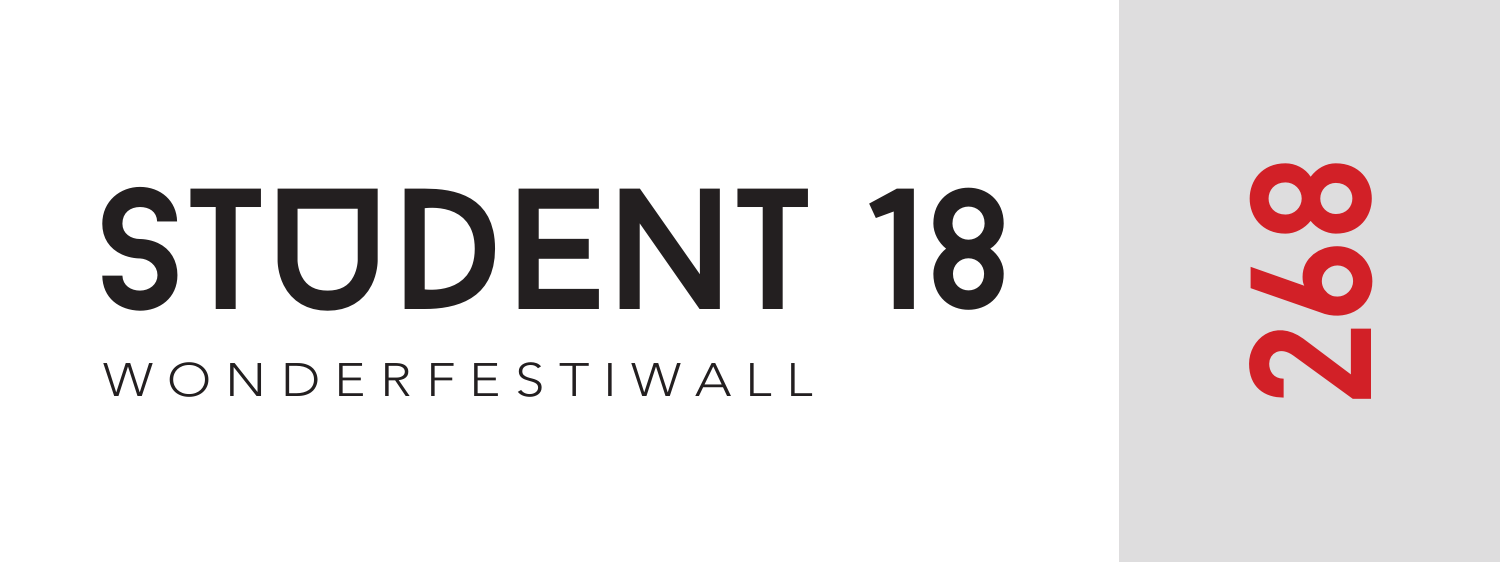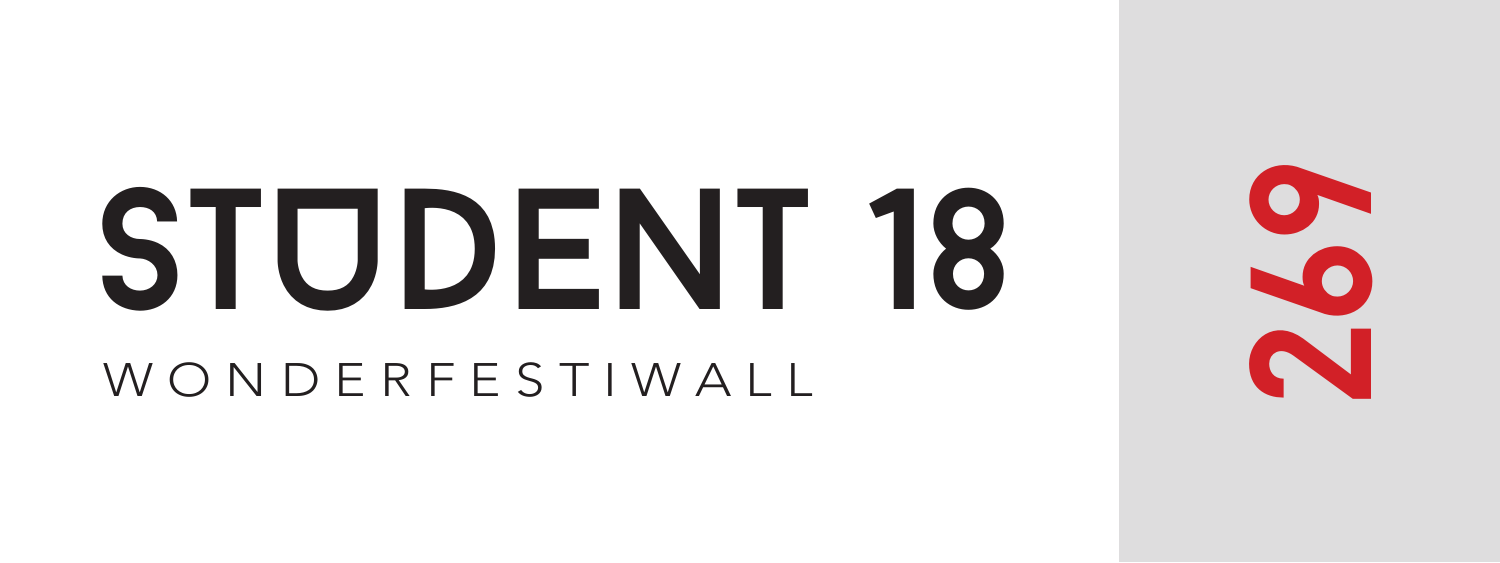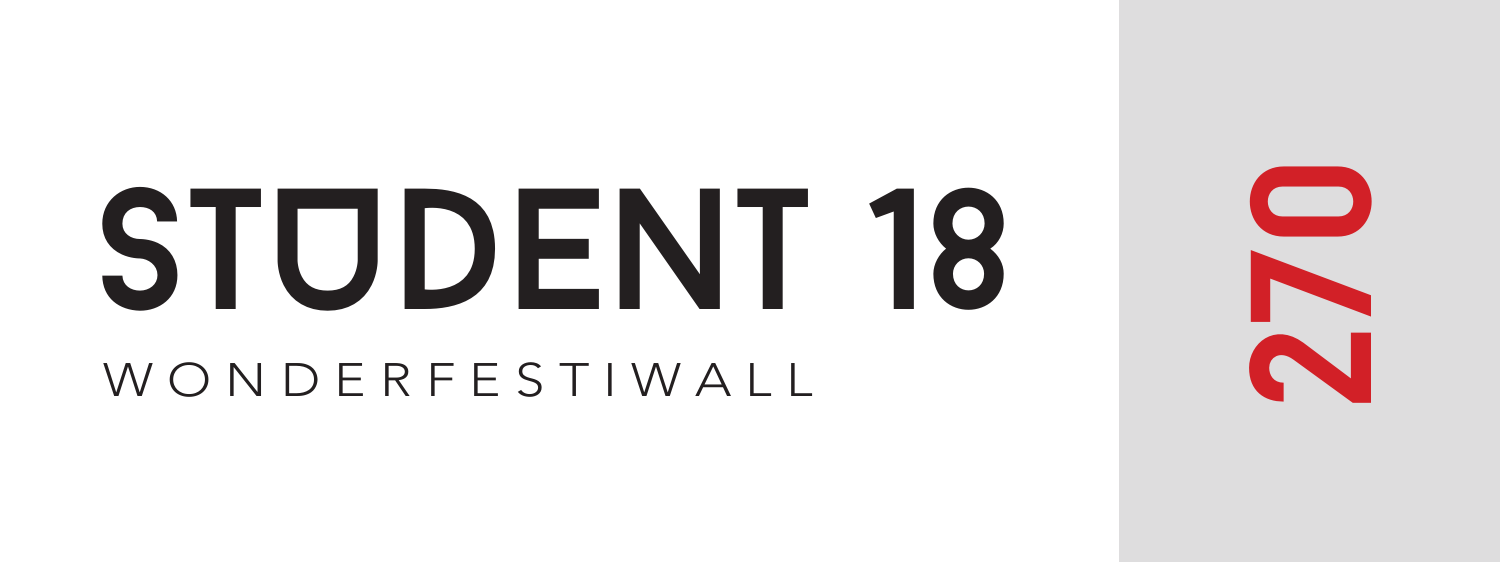## STUDENT 18

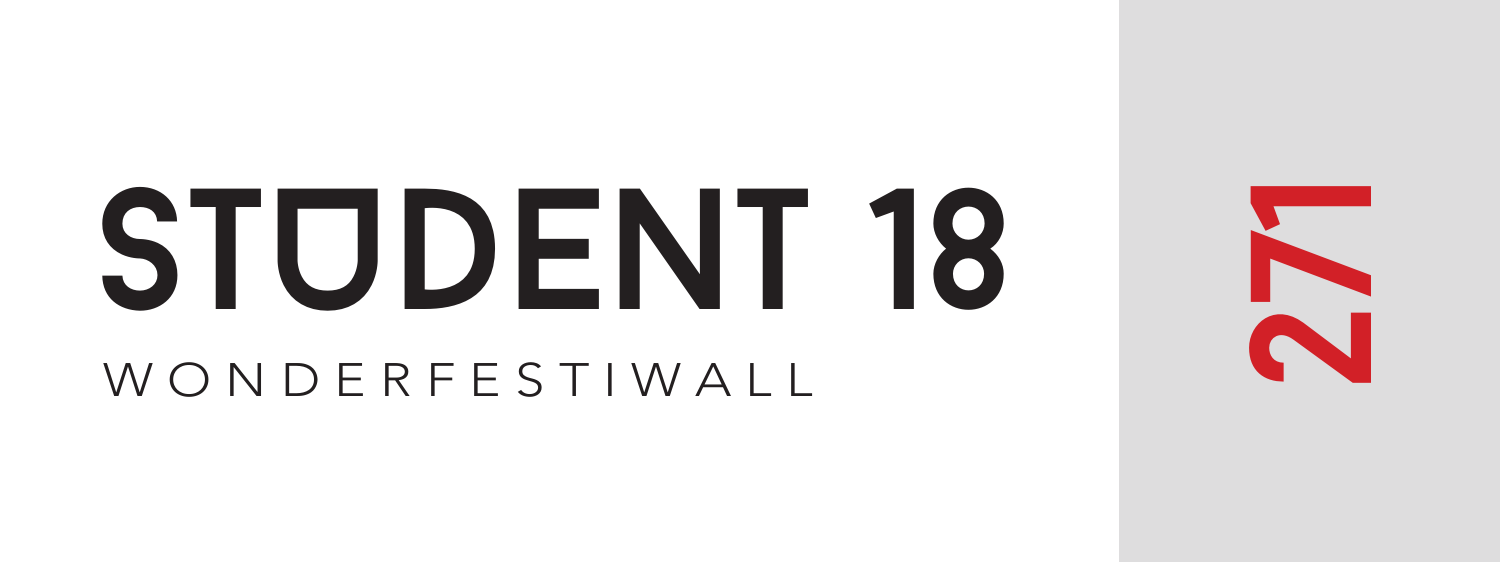

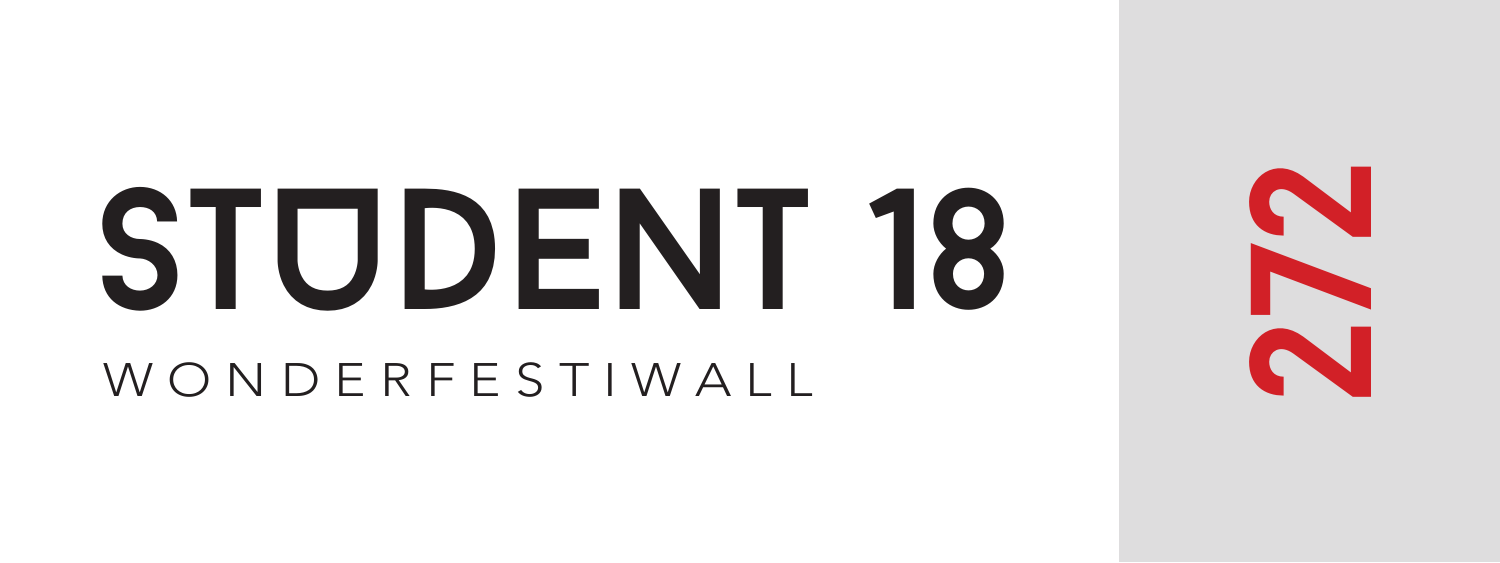

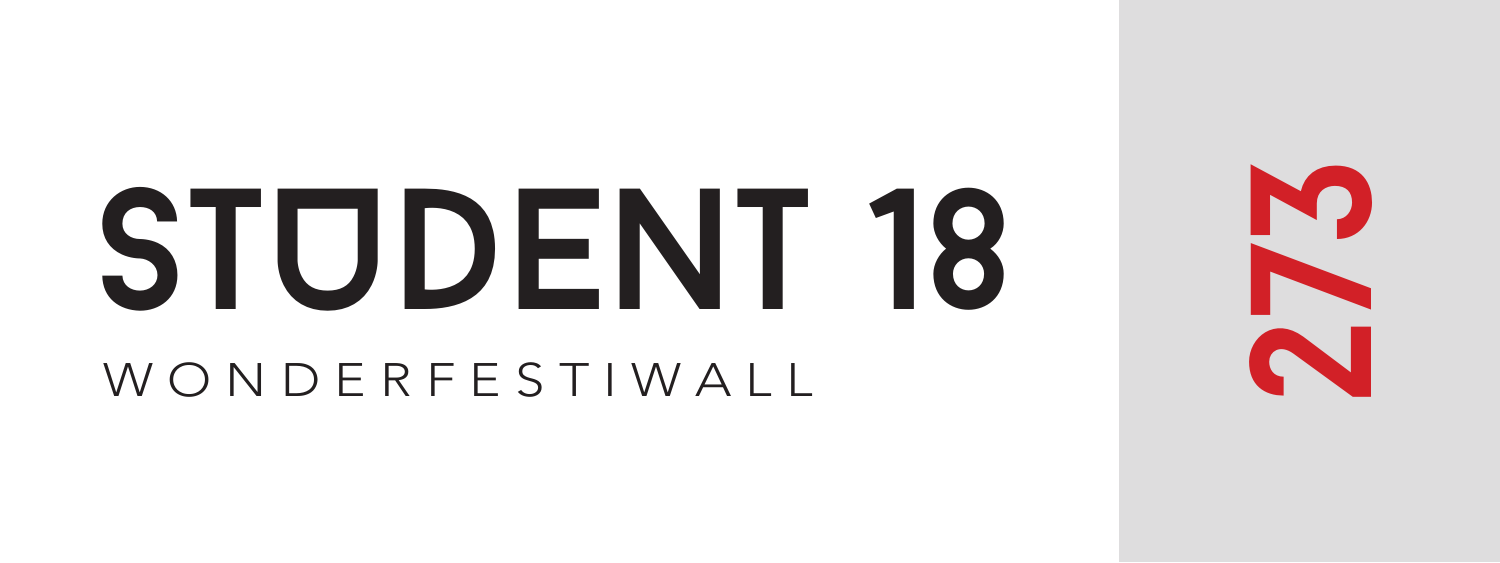## STUDENT 18

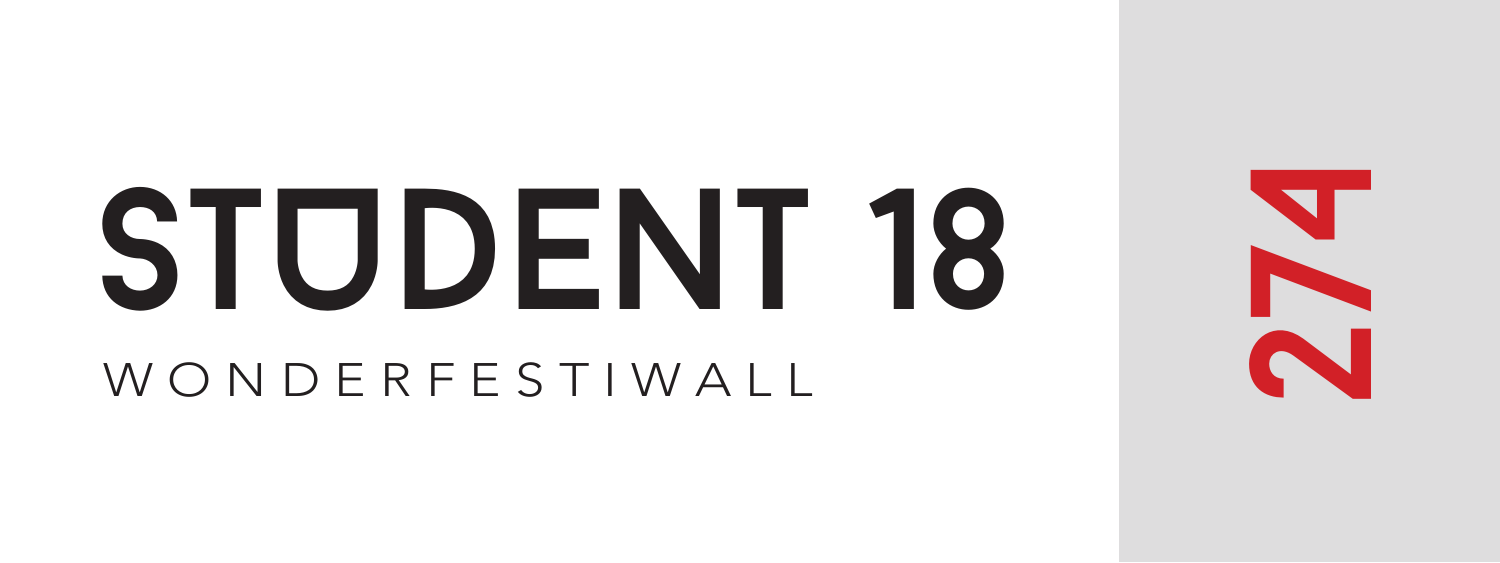

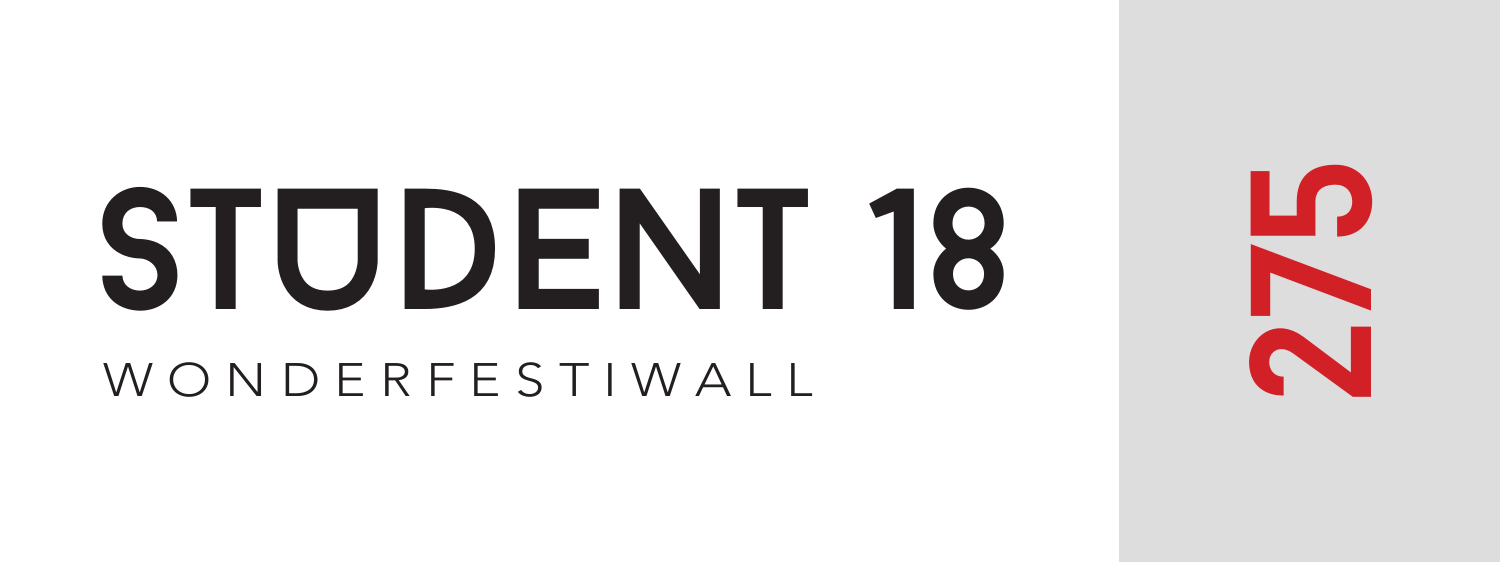## STUDENT 18

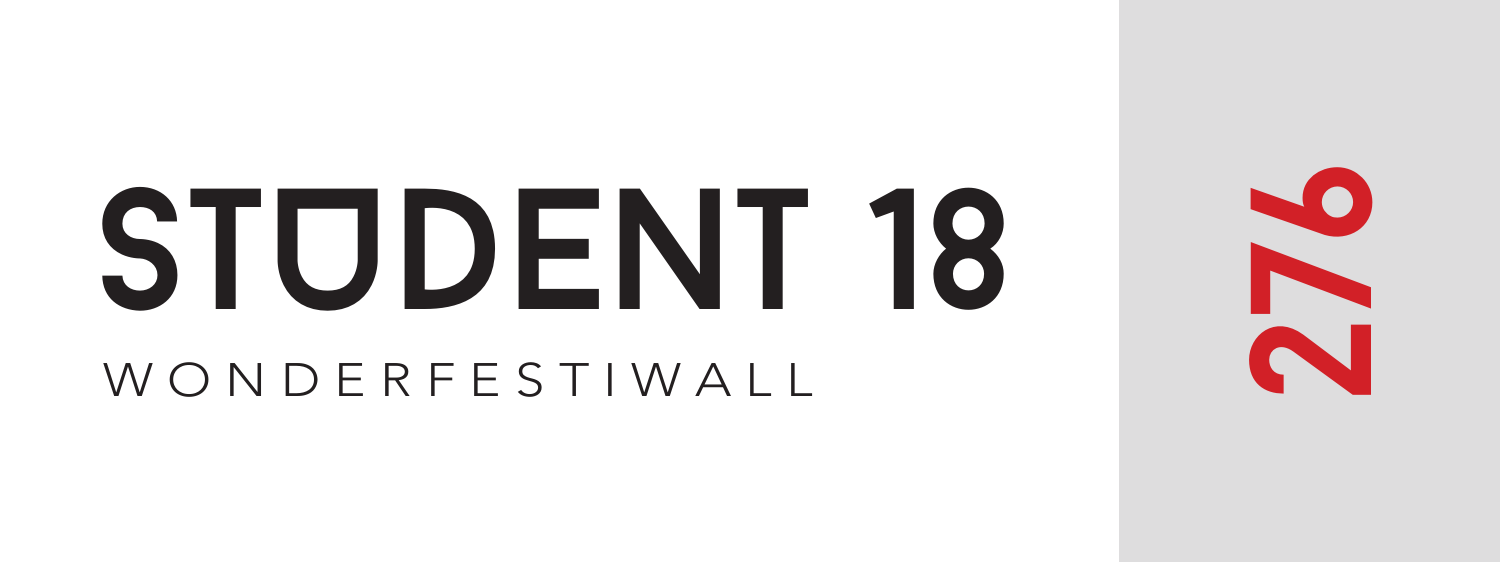

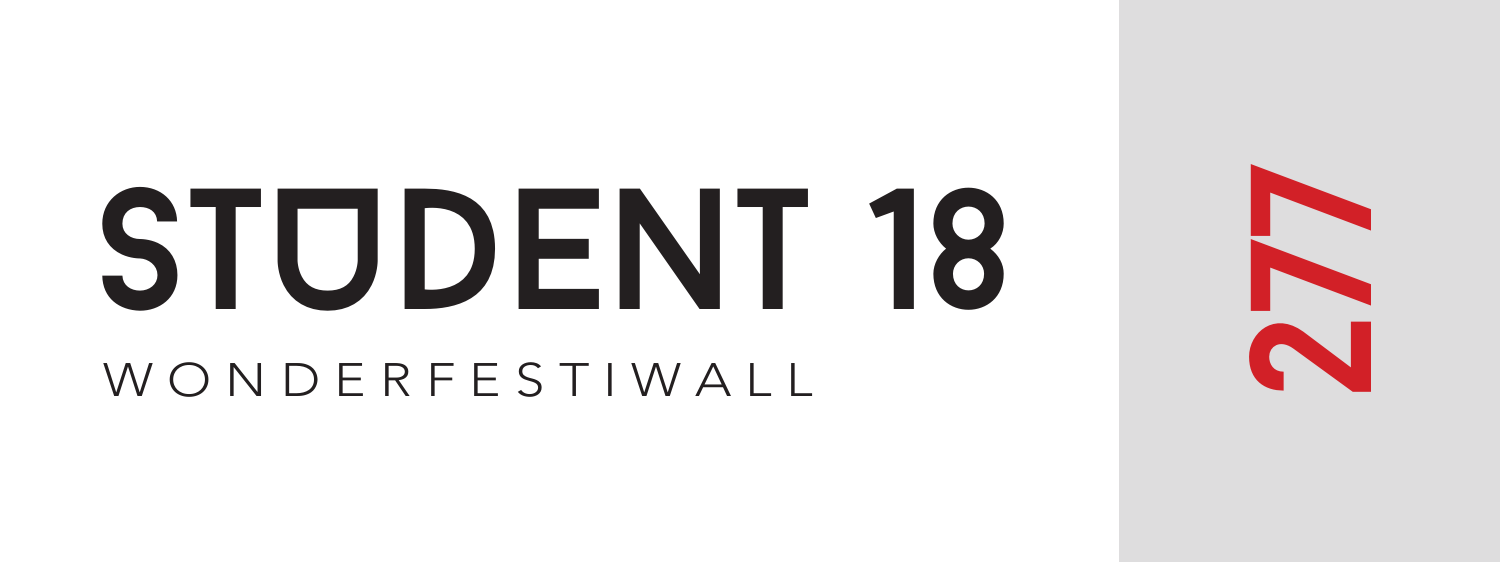

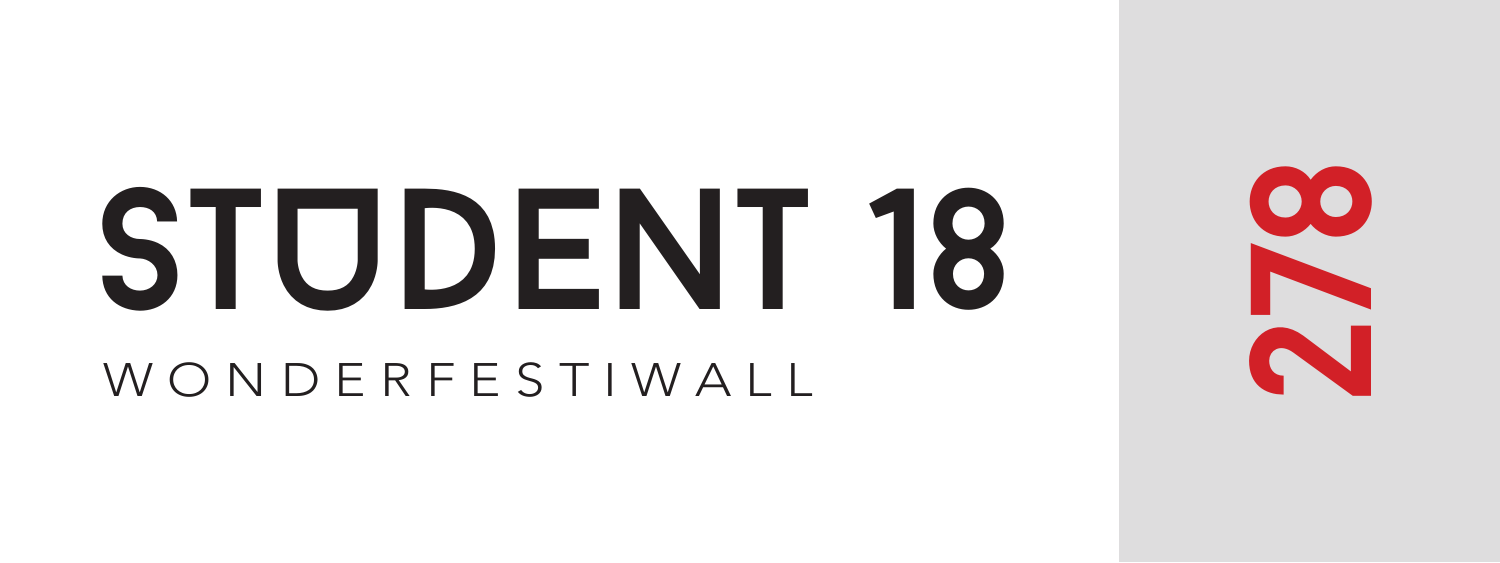

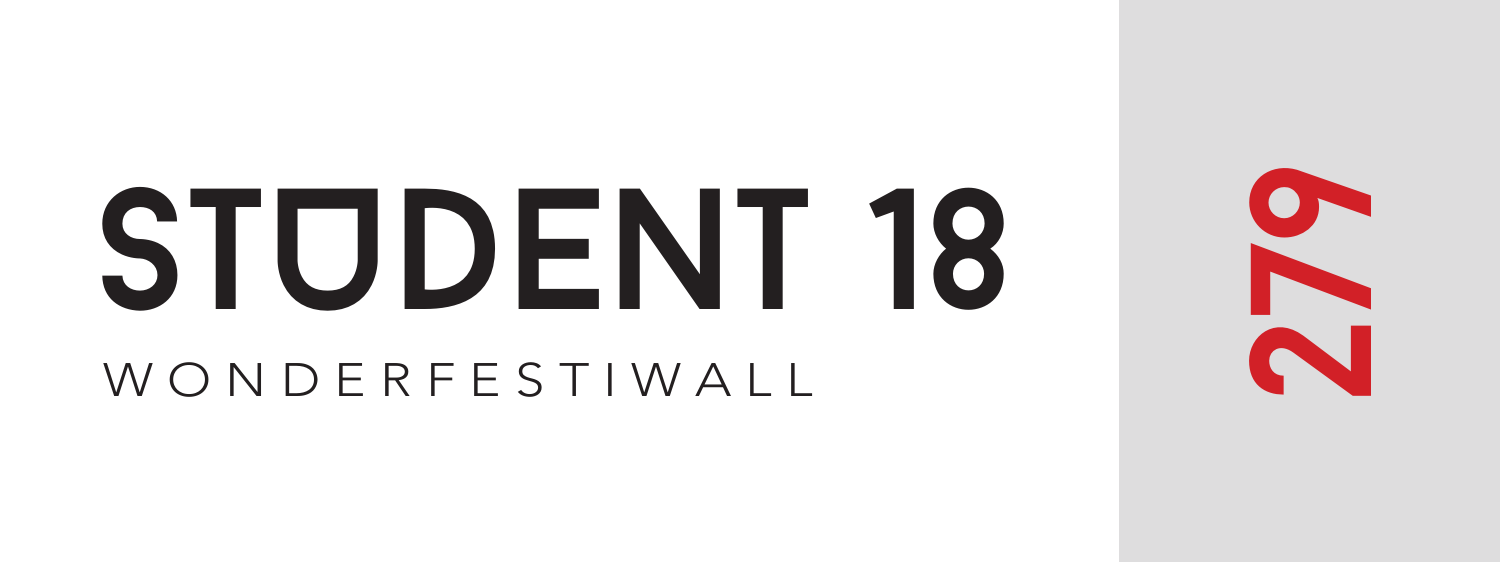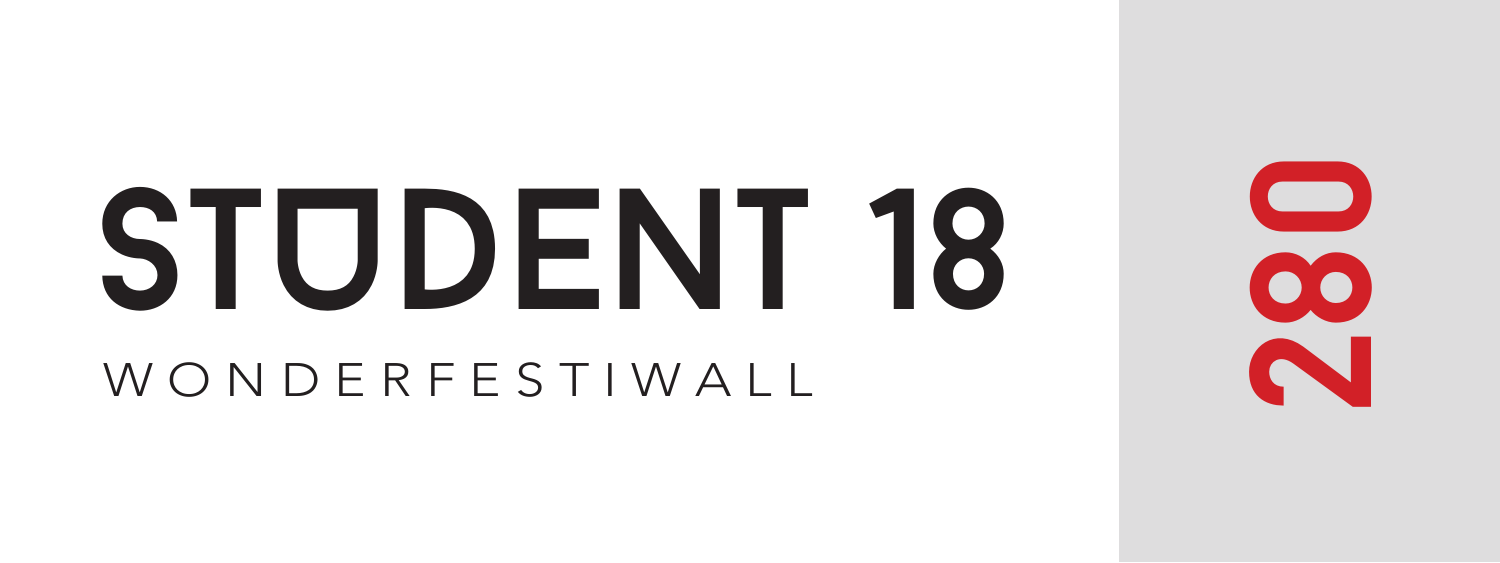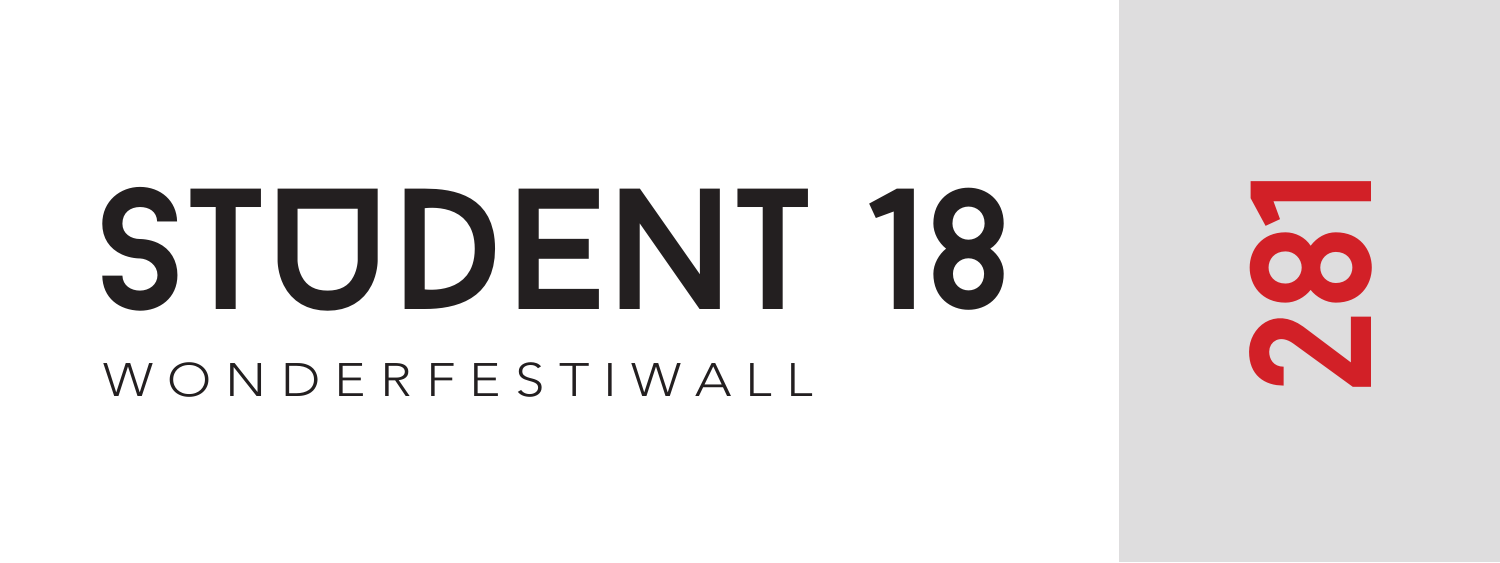

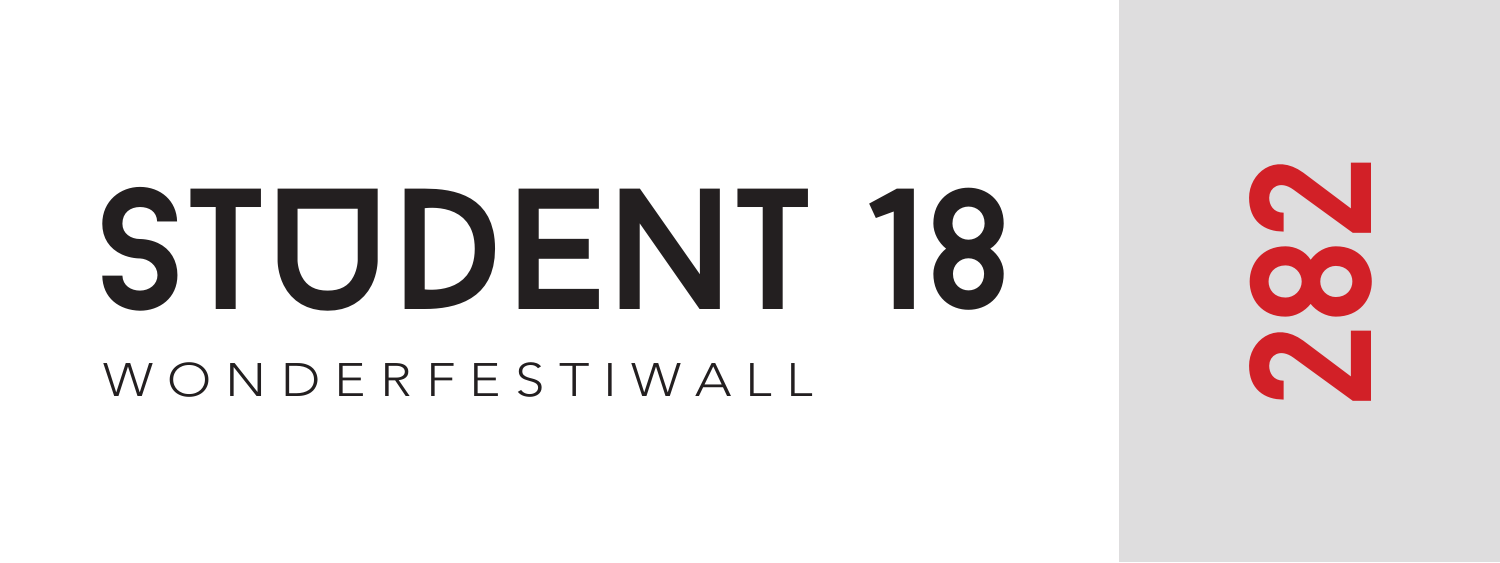

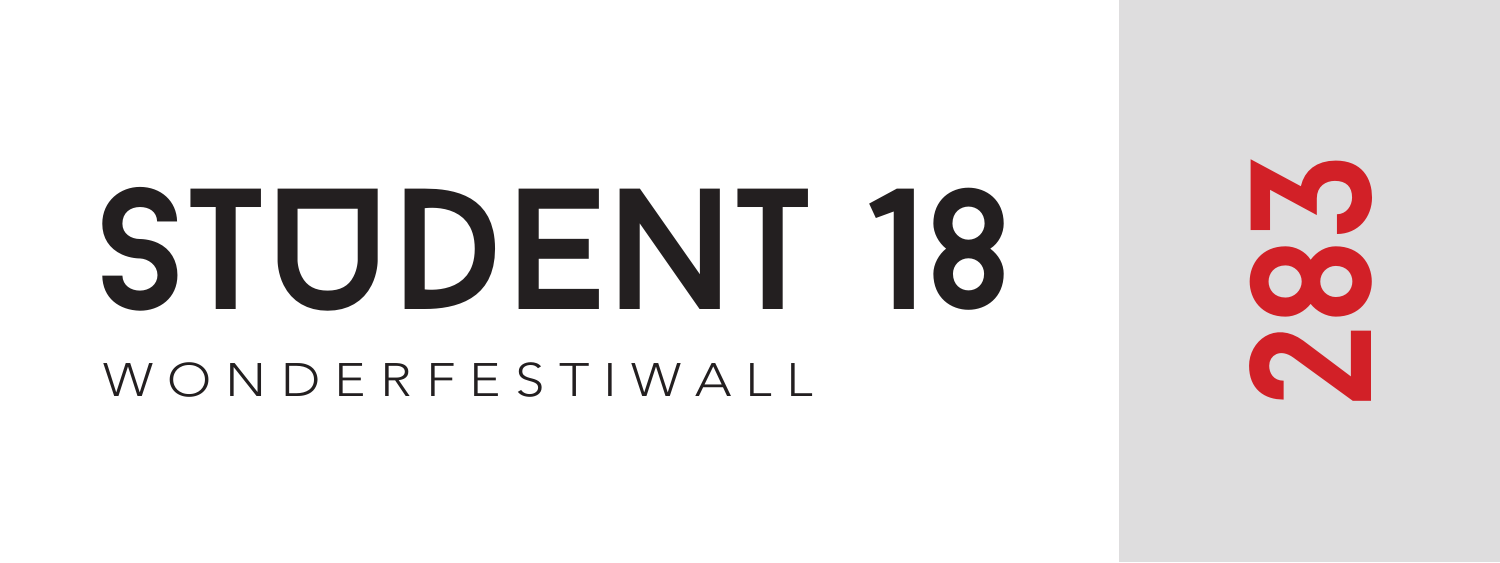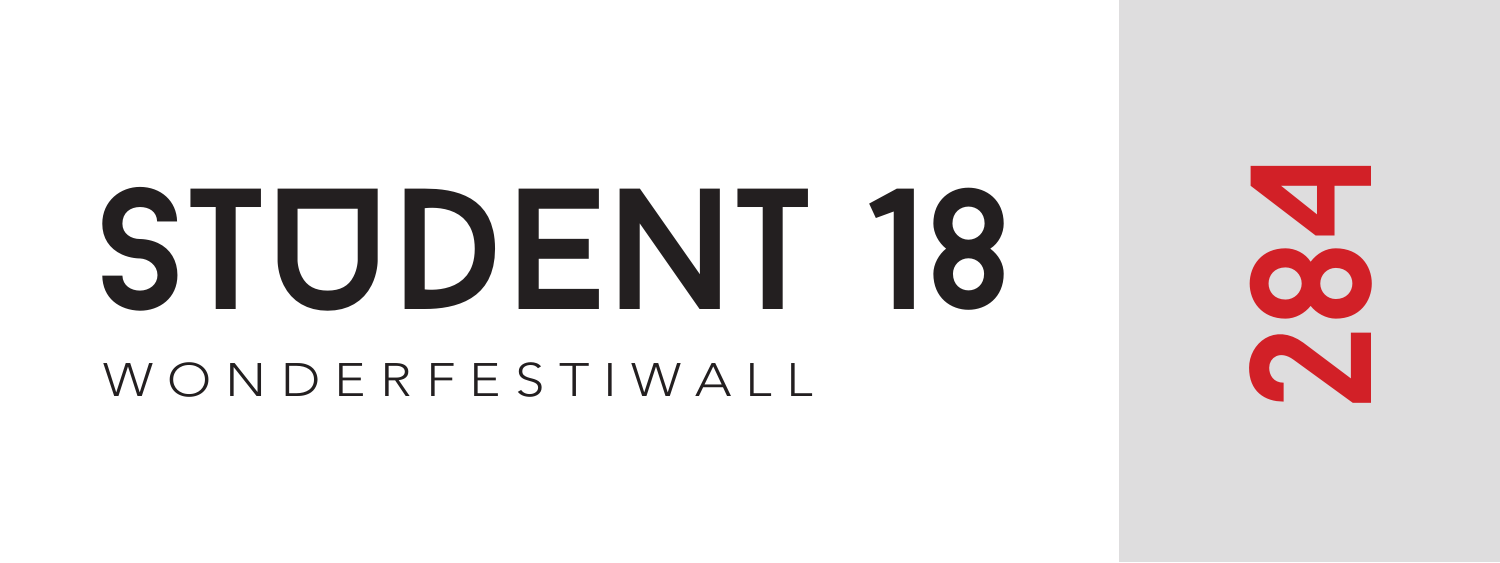

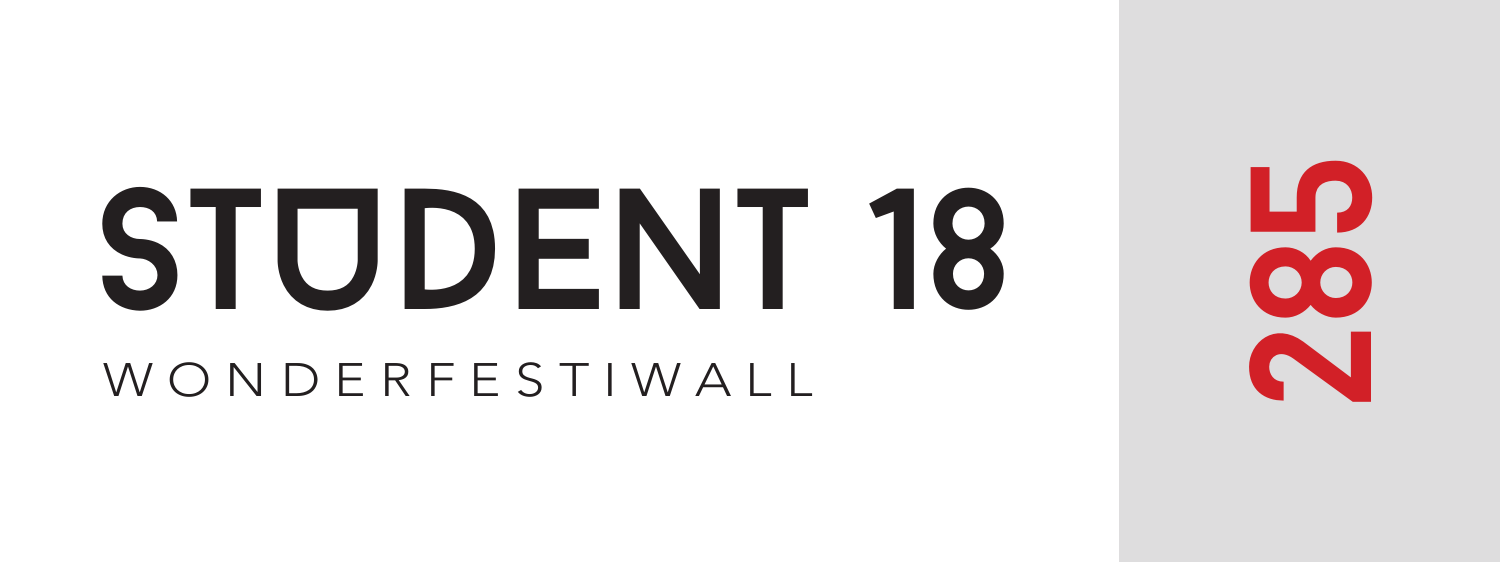

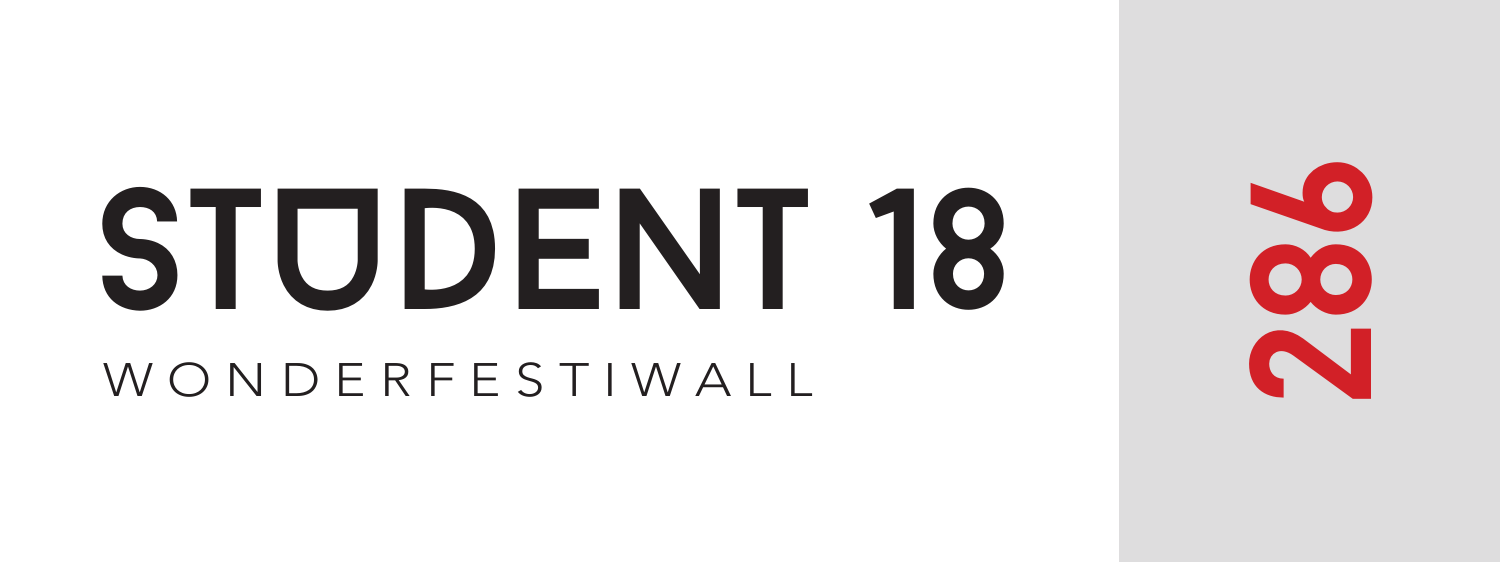

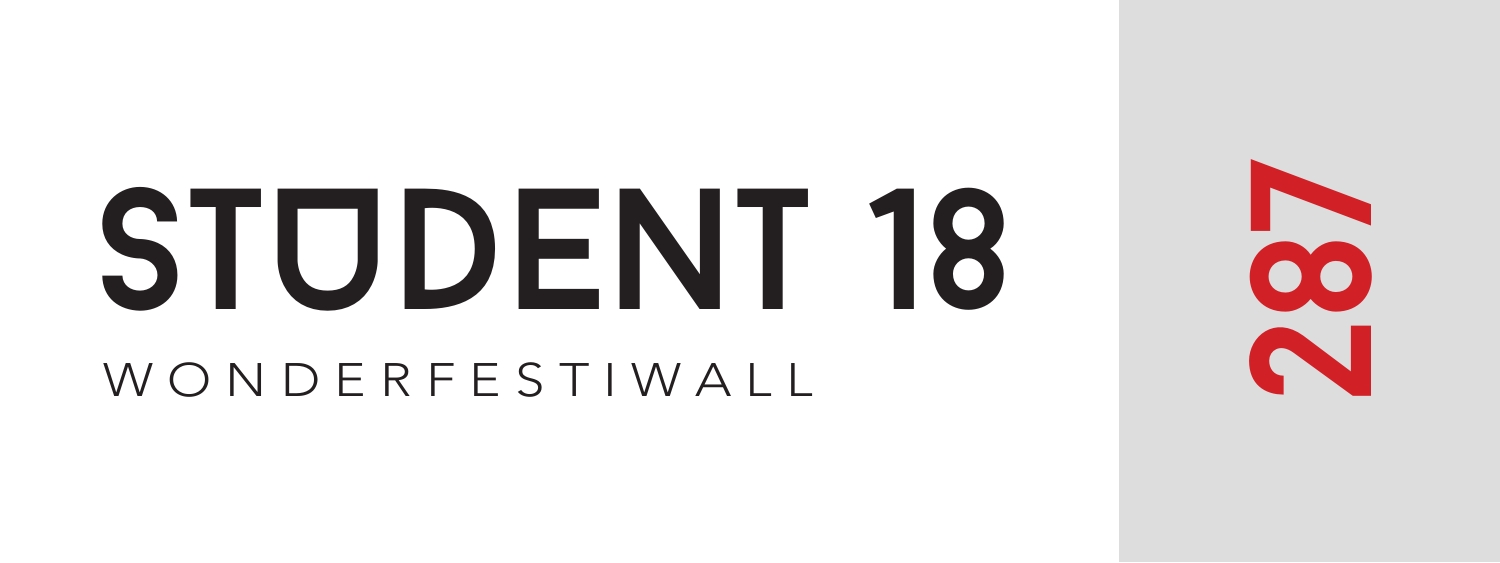

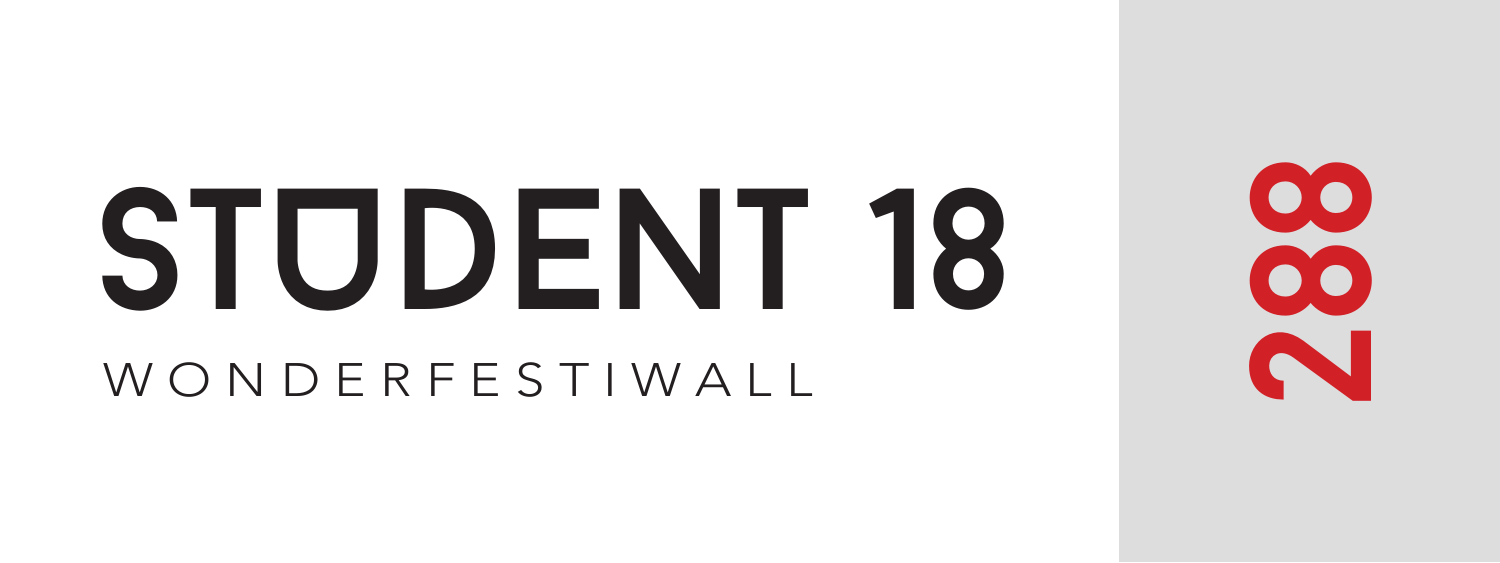

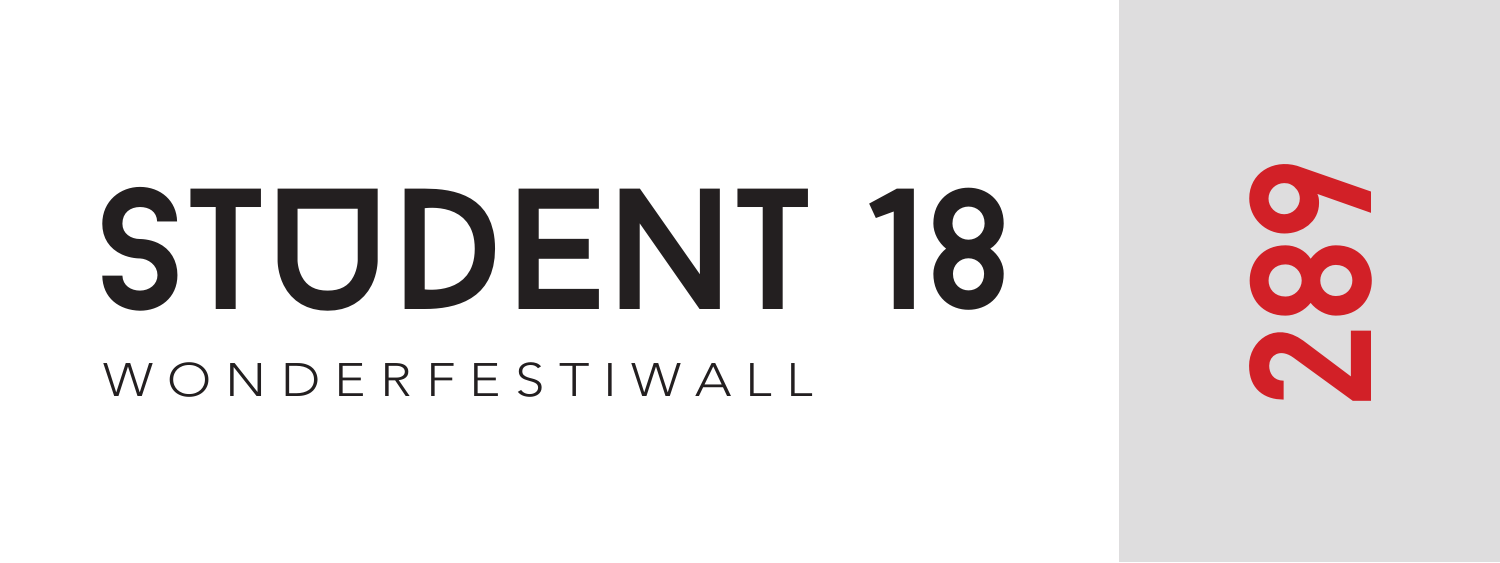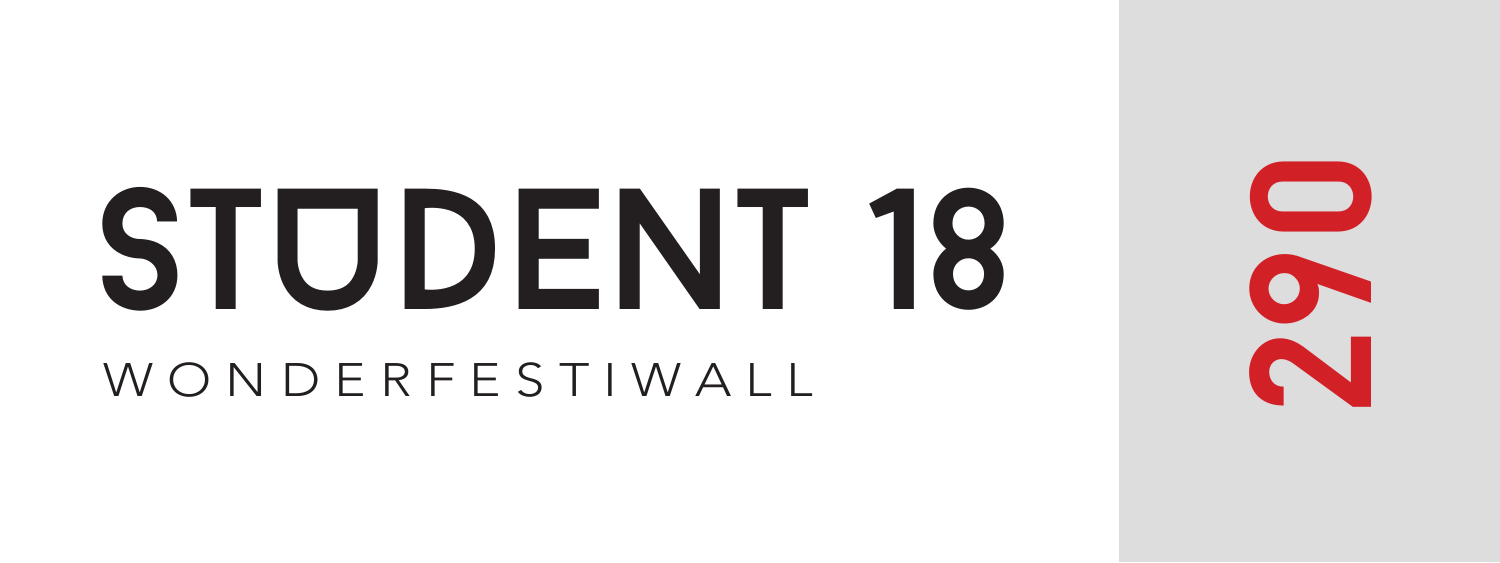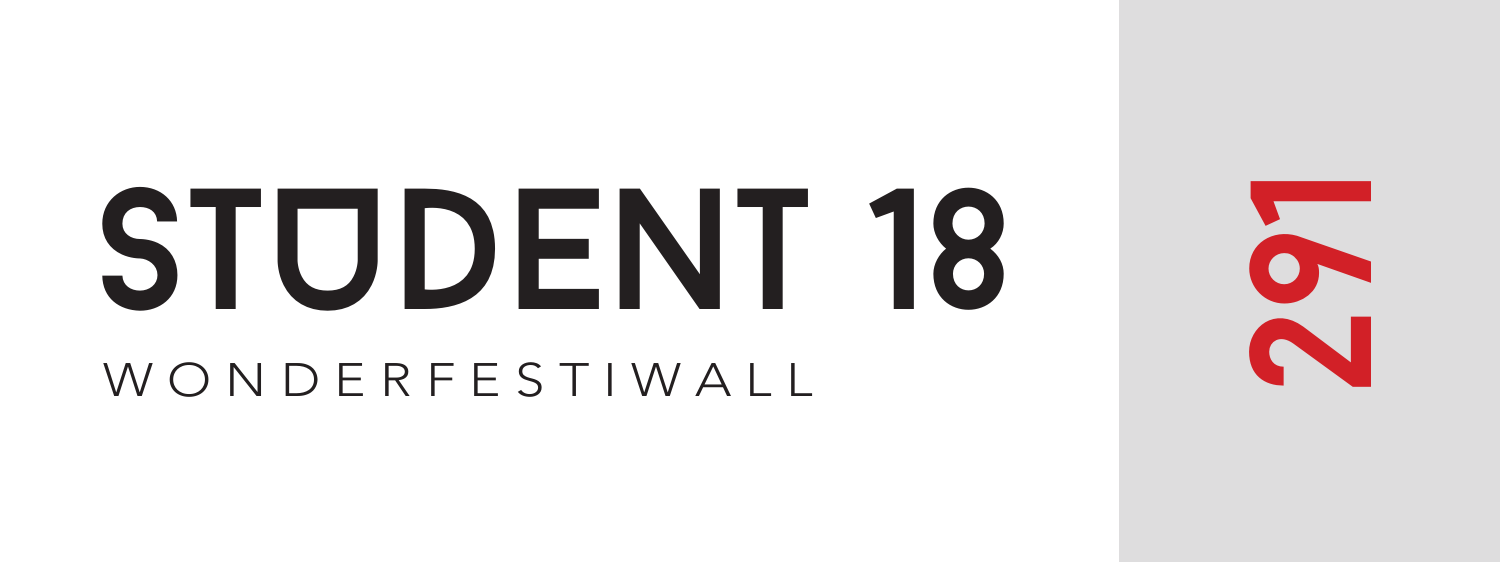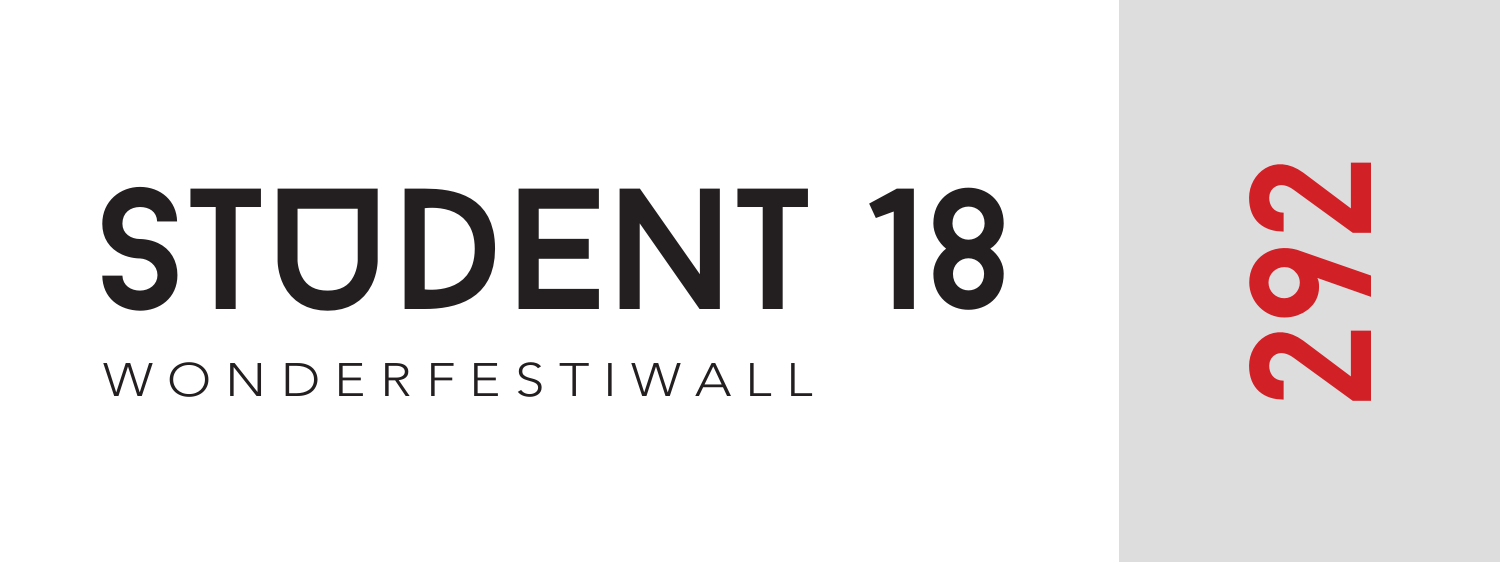

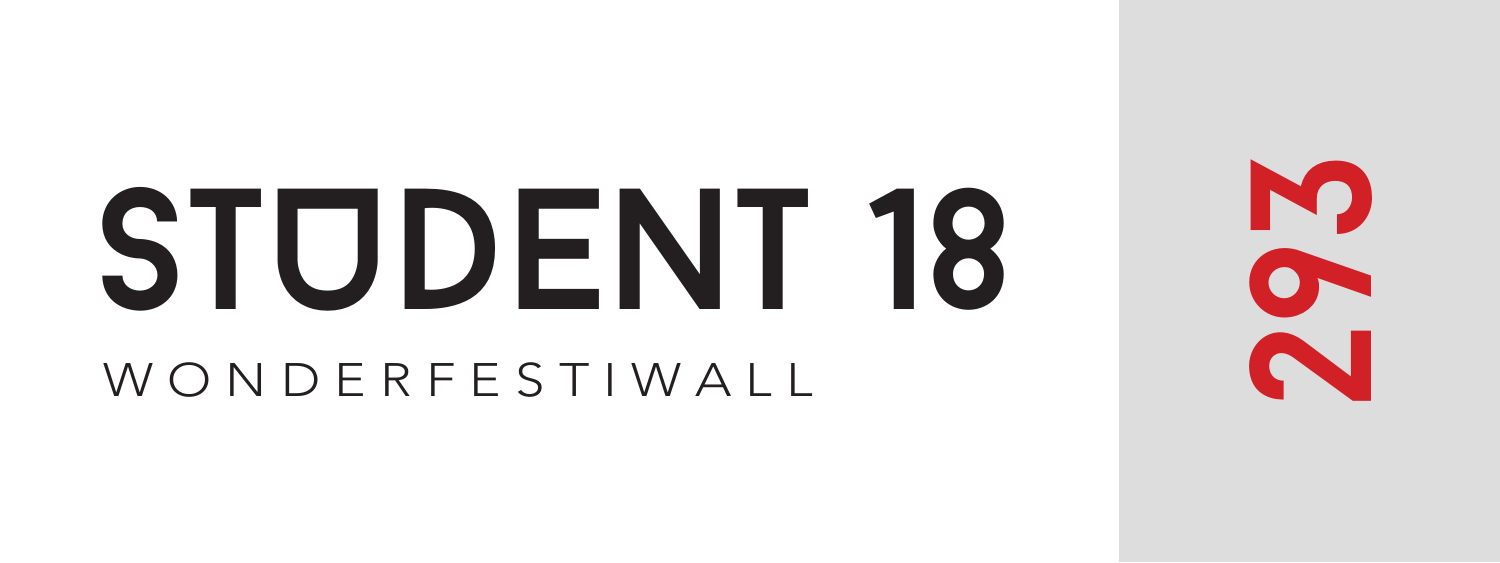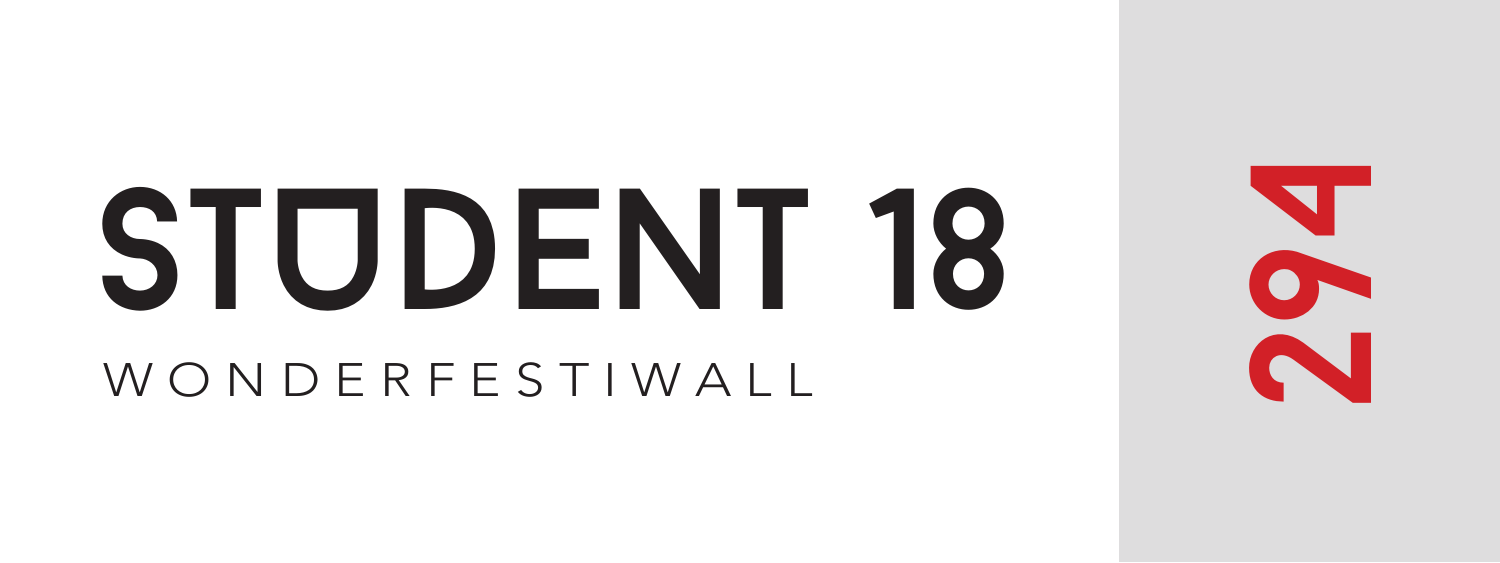

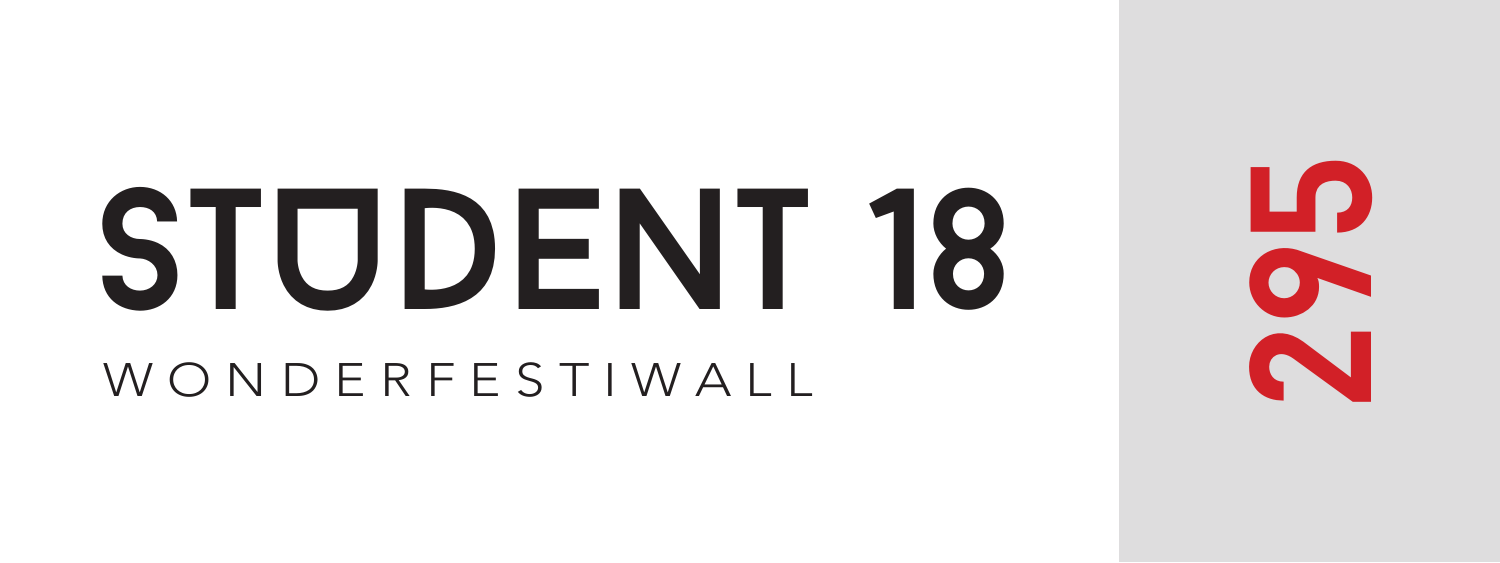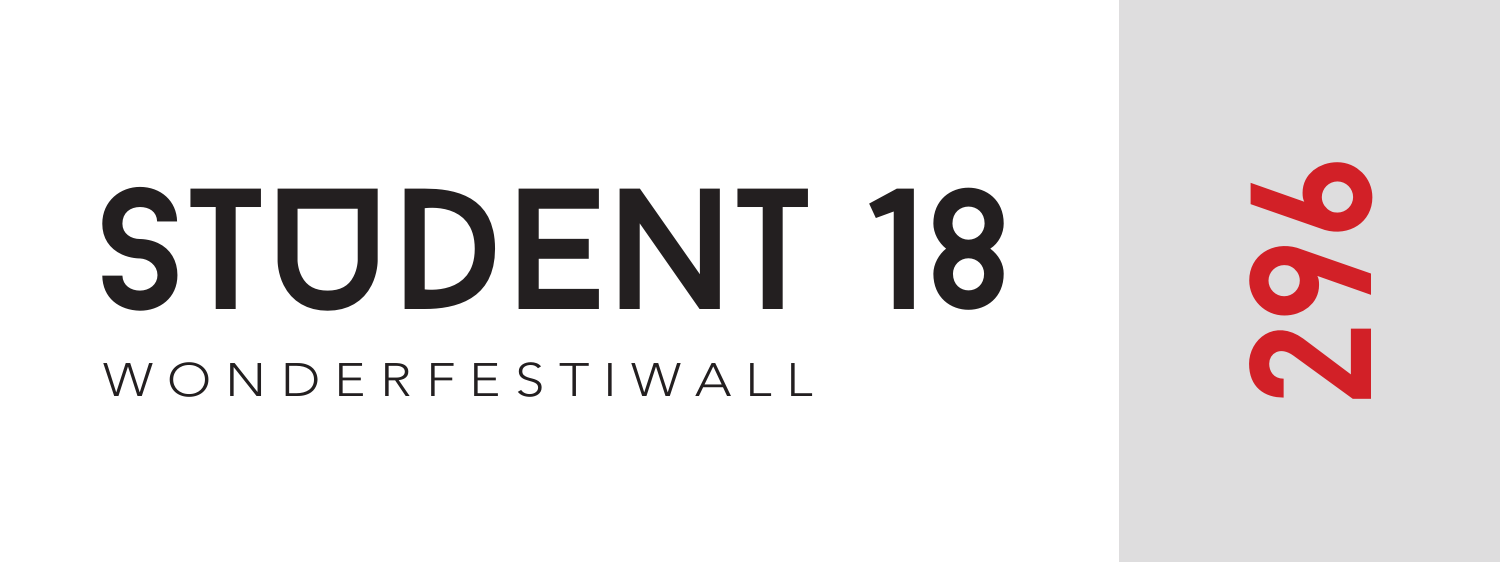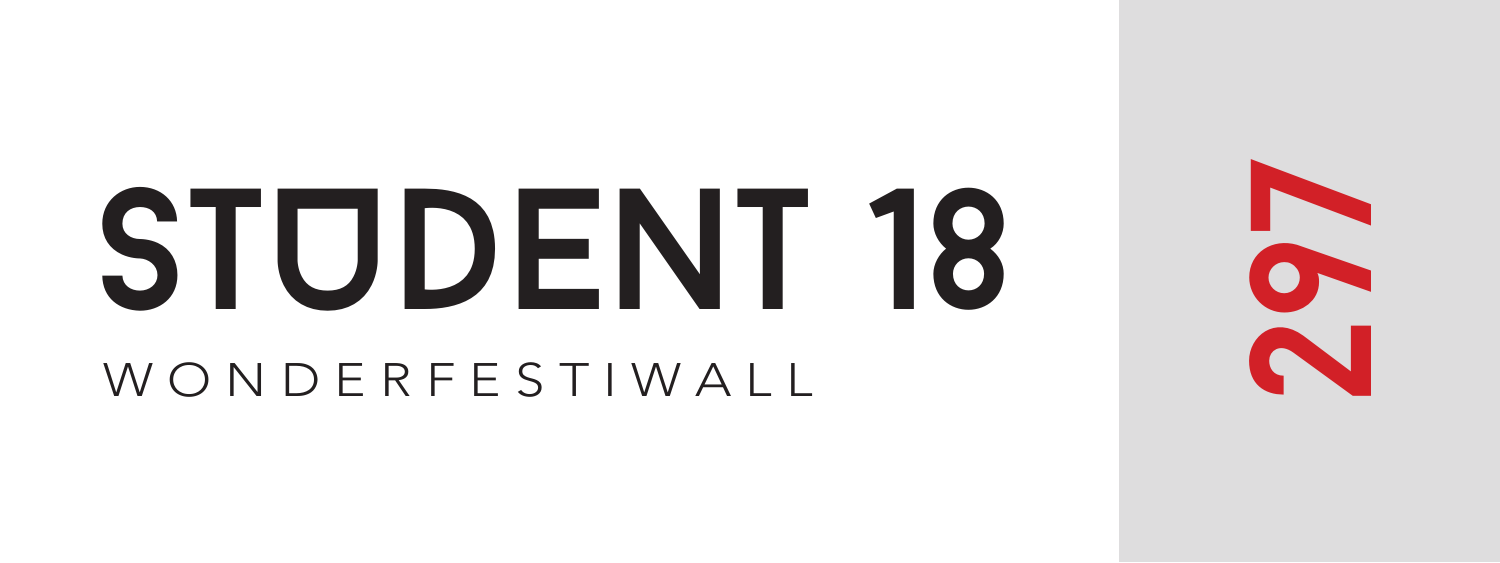

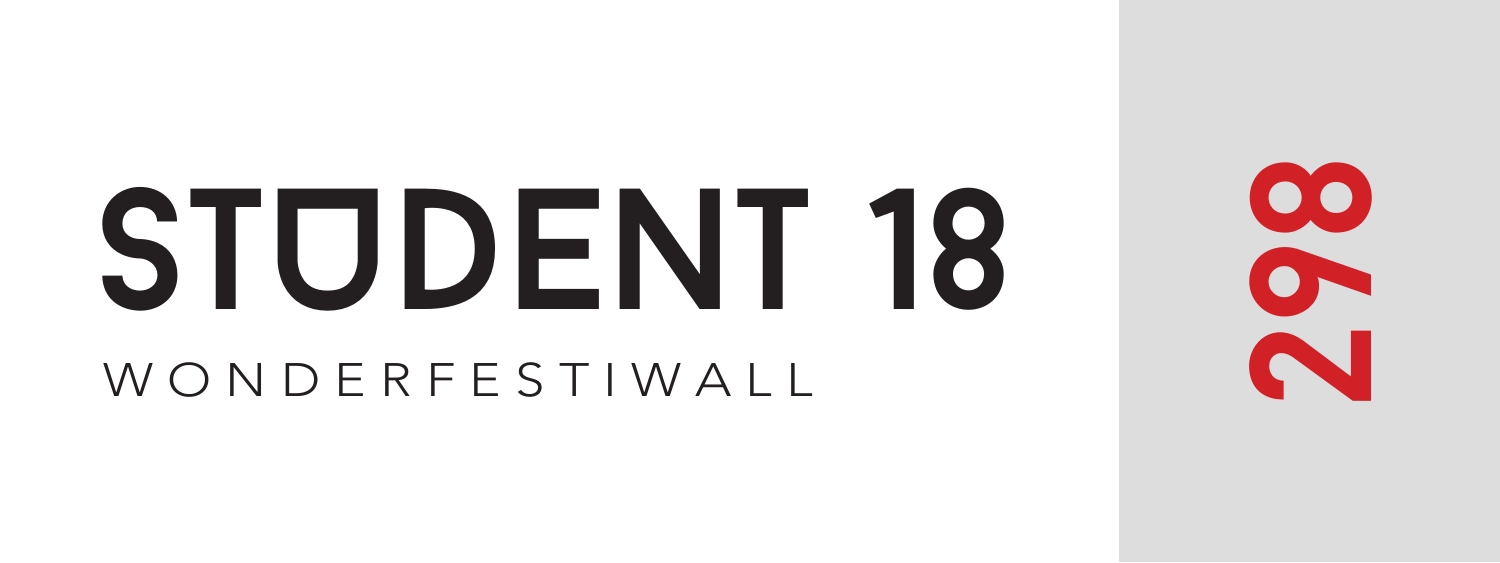